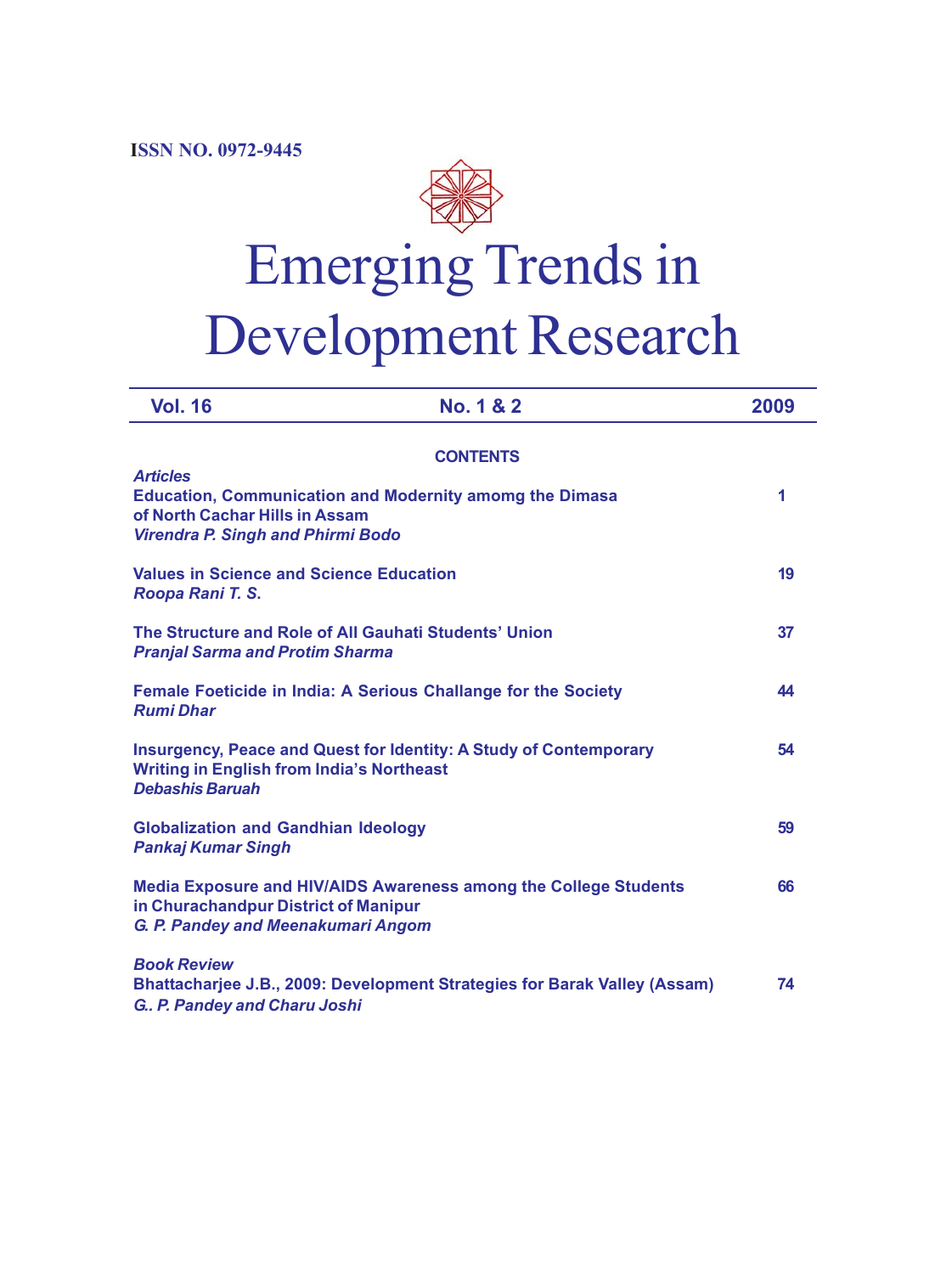# **EMERGING TRENDS IN DEVELOPMENT RESEARCH**

| <b>Editor</b><br><b>Associate Editor</b> | <b>Virendra P. Singh</b><br><b>Manju Singh</b> |  |
|------------------------------------------|------------------------------------------------|--|
|                                          |                                                |  |

| <b>Editorial Advisory Board</b>    |                           |  |  |  |  |  |
|------------------------------------|---------------------------|--|--|--|--|--|
| Late Brij Raj Chauhan              | <b>Jeffery Henderson</b>  |  |  |  |  |  |
| <b>Udaipur (India) (1995-2009)</b> | <b>Manchester (UK)</b>    |  |  |  |  |  |
| <b>Kerstin Bohm</b>                | <b>Dharam Ghail</b>       |  |  |  |  |  |
| <b>Stockholm (Sweden)</b>          | Geneva                    |  |  |  |  |  |
| K. L. Sharma                       | <b>Edward J. Jay</b>      |  |  |  |  |  |
| Gurgaon (India)                    | Oakland (USA)             |  |  |  |  |  |
| <b>Heinerich Beck</b>              | S. L. Sharma              |  |  |  |  |  |
| <b>Bamberg (Germany)</b>           | Panchkula (India)         |  |  |  |  |  |
| <b>Arvind Chauhan</b>              | <b>Seema Gahlaut</b>      |  |  |  |  |  |
| <b>Bhopal (India)</b>              | <b>Athens (USA)</b>       |  |  |  |  |  |
| G. P. Pandey                       | <b>Sirpa Tenhunen</b>     |  |  |  |  |  |
| Silchar (India)                    | <b>Helenski (Finland)</b> |  |  |  |  |  |
| A. Satyanarayana                   | <b>Rajesh Misra</b>       |  |  |  |  |  |
| Allahabad (India)                  | <b>Lucknow (India)</b>    |  |  |  |  |  |
| Parvez A. Abbasi                   | R. Shankar                |  |  |  |  |  |
| Surat (India)                      | Tiruchirapalli (India)    |  |  |  |  |  |
| <b>Abha Chauhan</b>                | <b>Prahlad Mishra</b>     |  |  |  |  |  |
| Jammu (India)                      | Jabalpur (India)          |  |  |  |  |  |

# **Book Review Editor : Roopa Rani T. S.**

# **© 2009 Emerging Trends in Development Research**

All rights reserved. No part of this publication may be reproduced, stored, transmitted or disseminated, in any form or by any means, without prior written permission from the publisher, to whom all request to reproduce copy right matters should be directed in advance. The views expressed by the authors in the articles are of their own. The ETDR bears no responsibility for the statement and opinions advanced by contributors.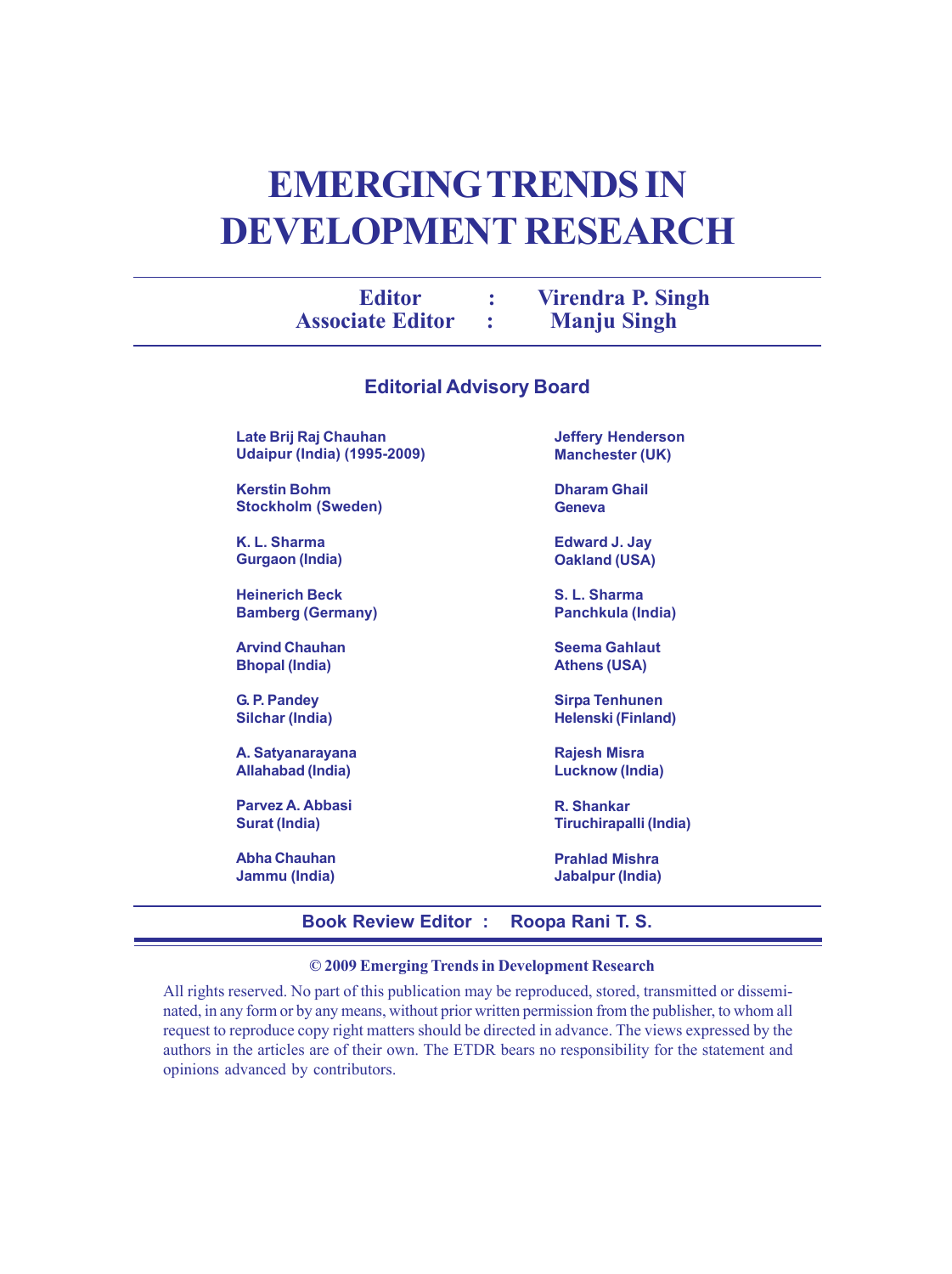**ISSN NO. 0972-9445 Emerging Trends in Development Research Vol. 16, No. 1-2, 2009, 1-18**

# **Education, Communication and Modernity amomg the Dimasa of North Cachar Hills in Assam**

# **V. P. Singh Phirmi Bodo**

 ${\mathbf C}$ ommunication and education are considered important variables as they are related to the process of social change in a developing society. Communication is the process by which two or more people exchange ideas, facts, feelings or impressions in ways that each gains a common understanding of the meaning, intent and use of messages (Leagans 1961). Interpersonal communications have been striking feature of traditional communication system in tribal societies. The media of communication have accelerated the rate of growth and cultural diffusion of modernization. At both the macro and micro levels, communication is viewed as a product and reinforce of modernization. At the macro level, communication scholars aligned with this support global and national policies that facilitate "free flows" of media and information technology, content and hardware. At the micro level, they support persuasive marketing campaigns as the most efficient means to transform traditional individual and societies. Education is an institution by which society transmit its cultural traits and socialized its member for different roles. In developing societies like India education has been one of the most influential instruments of modernization (Singh 2002). The education system has contributed to modernization by the growth of new forms of rationally organized structures in the shape of schools and university, which serve cultural networks for the diffusion of knowledge and cultural categories which are modern in ethos (Singh 1986:106). In a tribal society which is passing through the process of transformation, secular education acts as an agent of modernization. Therefore, the expansion of education in tribal society can be taken as an indicator of social change. Similarly, the growth of mass media communication may also play an important role in the modernization of these societies. The, present study is an attempt to examine the interplay between education, communication and modernity in context of a tribal community of the North-East India, namely Dimasas at Maibang Town of North Cachar Hills in Assam.

# **The Study Area**

The present study was conducted at Maibang town, the sub-division headquarter of North Cachar Hills District,Assam. Assam is the land of undulated blue hills, green forestry and mighty snow while river Brahmaputra with its innumerable tributaries situated between 90°-96° east longitude and 24°-26° north latitude, it is comparatively developed economy of North-East India. It is bounded by Arunachal Pradesh on the East and West Bengal on the West. While the North side is flanked

**V. P. Singh is Professor of Sociology, Assam University, Silchar-788011, INDIA. Phirmi Bodo is Research Scolar, Department of Sociology, Assam Univedrsity, Silchar-788011, INDIA**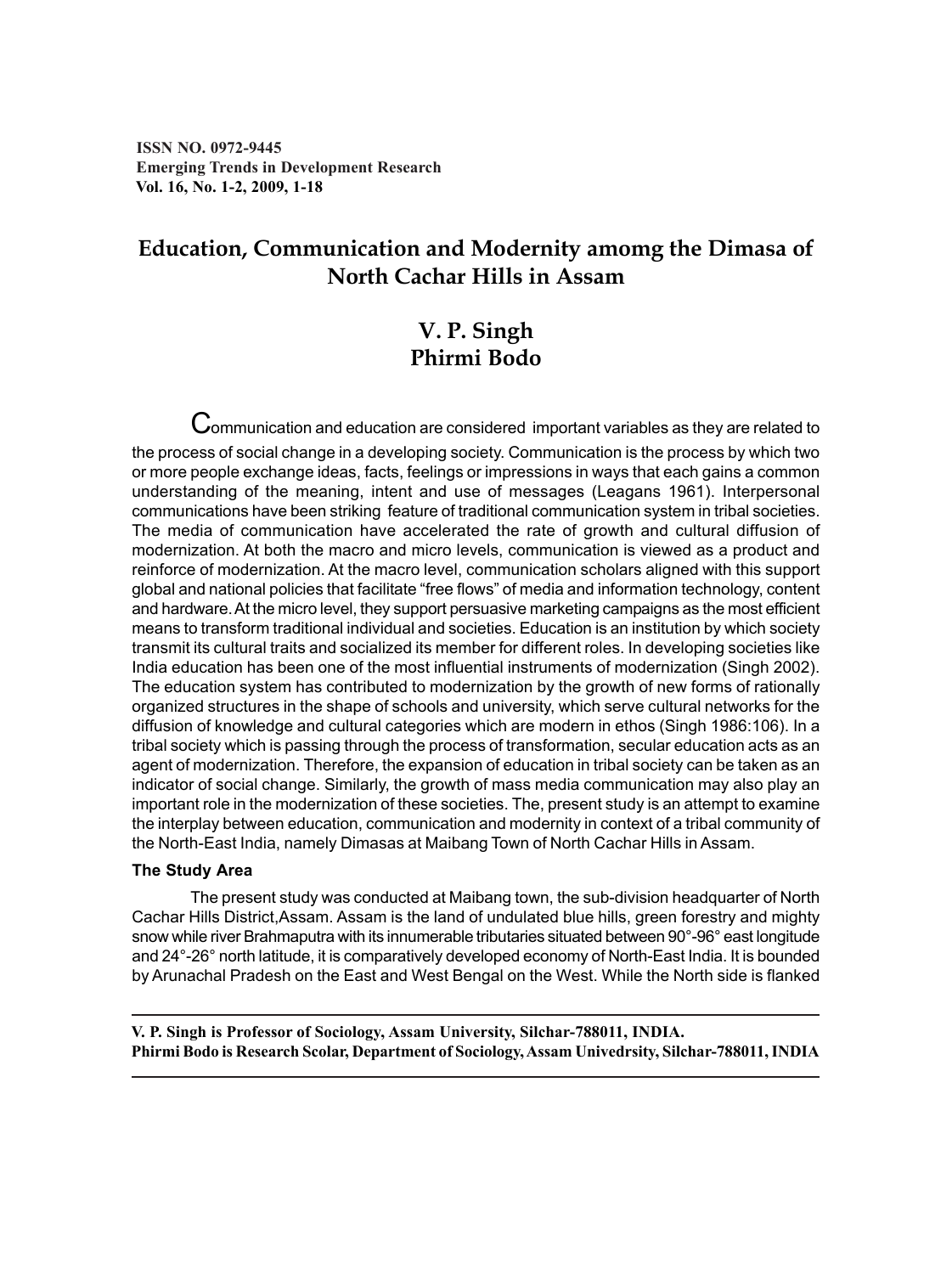by Bhutan and Arunachal Pradesh and southern side there is Nagaland, Manipur, Tripura, and Meghalaya. The southernmost side is flanked by Mizoram.

The North Cachar Hills in one of the two hill district of Assam with it's headquarter at Haflong situate on the Borail Hill range at an attitude of about 960 meters. Historically, North Cachar Hills was part of the Dimasa Kingdom with capital at Maibang during 16th century. The British annexed N.C.Hills in 1854. Reminiscences of the glorious past of the Dimasa King can be seen at Maibang. The district was the part of Cachar district till the formation of the united Mikir and North Cachar Hills district in 1951.In 1970 North Cachar Hills was separated and made into a fully fledged district. The North Cachar Hills is an Autonomous district under Sixth Schedule of the Indian Constitution. The district is surrounded by Manipur and part of Nagaland in the east, Meghalya and part of Karbi Anglong district in the West, Karbi Anglong and part of the Nowgaon district in the North and Cachar district in the South. Total geographical area is 4890 Sq. K.M. Average mean maximum temperature is 24C to 26C and Average means minimum temperature is 14C to 10C. Number of villages in this district is 539.The longest river in the district in Diyung which has a total length of 170 K.M. from its source at Borail Hills down to its confluence with Kopili at Diyungmukh or Diyungbra. The source of all other rivers and rivulets like Jatinga, Jeenam, Mahur, and Langting is the Borail Hills.

North Cachar Hills District is the homeland of heterogeneous tribes and races. Besides the Dimasas, other tribes such as Hmars, Kukis, Zemi Nagas, Karbis, khasis, Jayantias, Hrangkhol, Khelmas etc. constitute the population of North Cachar. According to the 1991 Census, Tribe-wise the population break up was Dimasas- 49,667, Zeme- 11, 469, Hmars-10,882, Kuki-5,896, and Karbi- 6,517.According to 2001 Census, Male population constitute 98,899 and Female population is 87,290 and the total population of the district is 1,86,189. Total literature percentage in the district is 57.56%.

The people with we are primarily concerned in our present study are the Dimasas, who are the dominant tribe in North Cachar Hills. They are also found in the present Nagaon, Karbi Anglong, Dhansiri region of Nagaland and Sonitpur district of Assam. It may be stated that in the district of Cachar although they are known as 'Barman', their neighbours, call them 'Kachari' referred to as 'Dimasas', and the plains Kachari as 'Bodo' or 'Boro'. According to Sir Edward Gait, the 'Kacharis' are the aborigines, or earliest known as inhabitants of the Brahmaputra valley. He further says that in this valley, the Kacharis call themselves "Bodo" or 'Bodo-Fisa'(sons of Bodo); in the North Cachar Hills "Dimasa", a corruption of "Dima-Fisa" (sons of Big River) which was known to the Ahoms as "Timisa"

The Dimasa rulers had their capitals at Dimapur, then at Maibang, Khaspur and lastly at Haritkar in Cachar. After the assassination of the last ruler Govindachandra, his kingdom was annexed by the British in 1832. But the territory held by the Dimasa General Tularam (Tulshichandra) continued to be ruled by him till his death in 1851. However, denying the right of succession to his natural heirs Tularam's territories too were resumed by the British in 1854 and with this the last vestige of the great Dimasa kingdom came to an end.

Maibang is one of the sub-headquarter of North Cachar Hills District of Assam. Nested in the midst of the lofty hills and situated beside the turbulent Mahur River. It is 53 k.m from Haflong and is known for the remains in its vicinity of the ancient capital of the bygone Dimasa Kingdom. The region is vastly populated by the Dimasa tribe along with the other non-tribal such as Bengali, Assamese, Manipuri and Nepali. Stone House and temple of Kachari King and other ruins of the Kingdom are the main attraction of the place.

As far as education is concerned, North Cachar Hills has a good in literacy which is 68.59% out of which is 76.59% are female and the rest is male. Although, they have a good position but the school drop is phenomenal i.e. 24% warrants needs of research. There are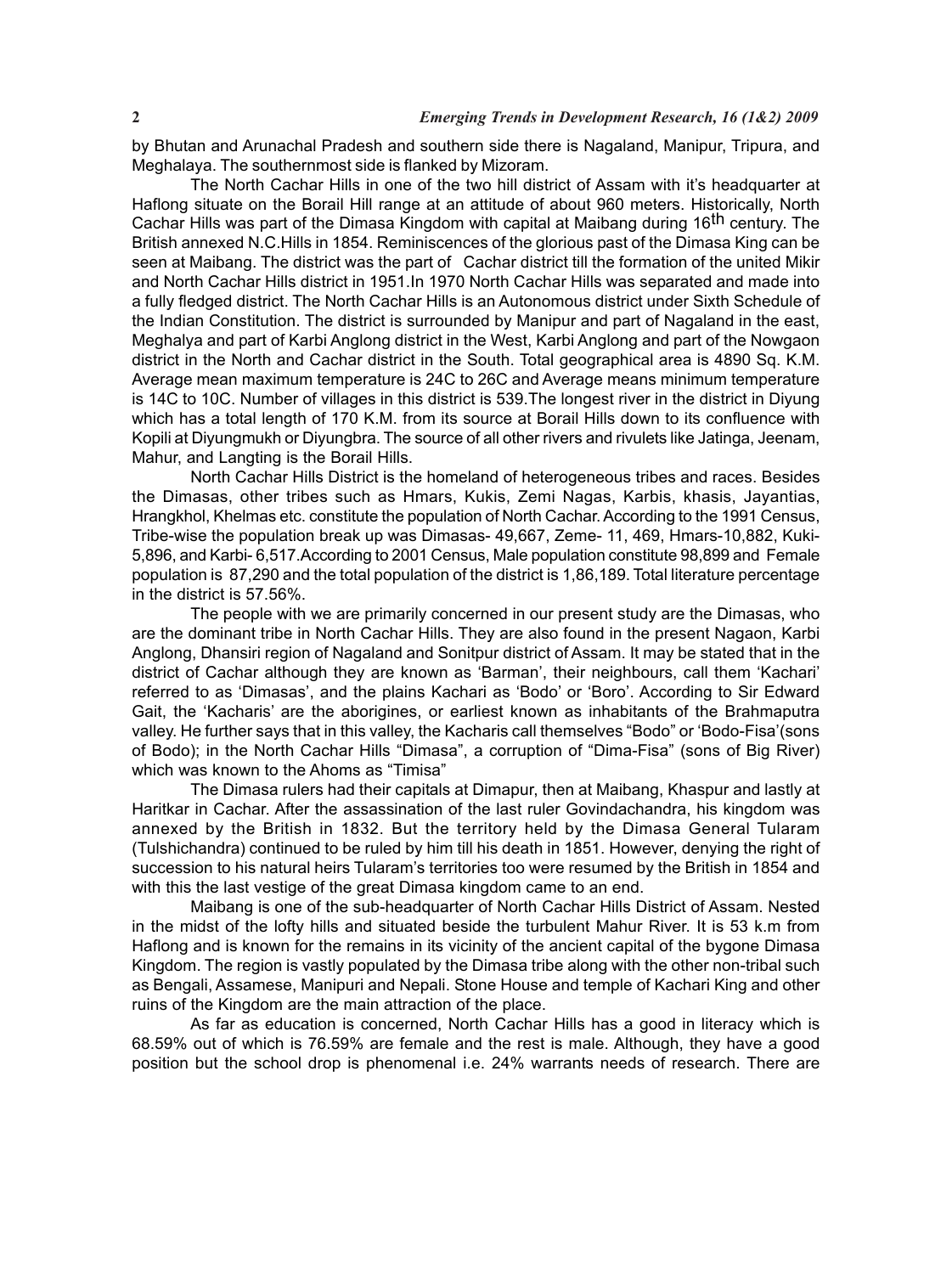### *Virendra Pal Singh and Phirmi Bodo* **3**

many educational institutions in the district. Number of primary schools are 680, Number of M.E. schools is180, Number of High schools is 78, Number of Higher secondary is 6, Number of Colleges is 4.

### **Levels of Modernity**

In the present study certain variables have been chosen to judge the modernity of an individual. A modern person according to the concept used in the present study, is the one who exposes himself to mass media, believes in science and technology and modern education for the well being of the mankind, believes in proper planning, and does not depend on fate, takes interest in events not only of his locality but of the world at large, is secular in outlook and tolerant towards stranger, is a member of modern social institutions and finally approves of the small family norm (Doshi, J.K 1984 : 29). In order to measure the level of modernity among the respondents over all modernity scale develops by Inkeles and Smith (1974), on the basis of their work in six developing countries was used. While retaining most of the basic scale we adapt to meet the local requirements. The scale include the following items: a) reading newspapers b) concern about public issues c) use of modern technology d) educational aspiration for the son e) qualities for holding high office f) most important thing for the progress of country g) interests in types of news. h) Whether and atheist can be a good man. i) Membership of voluntary organization j) awareness of problems facing the country k) continuity of bride price in the family.

The first items are related to the habit of reading Newspapers. Newspaper have played tremendous role in bringing about change is social outlook of the masses. The first Newspaper to be published in India was the Bengal Gazette published by an Englishman, in 1780.Newspapers have played in post independence period remarkable role taking up the issues of socio-economic importance. For the analysis of the tendency of reading Newspaper it was divided into five category: (i) Very High (Regular), (ii) High (2-3 times in a week), (iii) Medium (on holidays), (iv) Low (rarely) (v) Very low (Never). The data shows that about one third of the respondents (32%) do not spent time reading Newspaper. Whereas, one fourth (24%) of the respondents are found to be regular in reading Newspaper again a little less than one fourth (22%) of the respondents rarely read Newspaper and little more than one tenth (14%) of the respondents read Newspaper on holidays only. Thus, these findings suggest that most of the respondents have a very low degree of reading Newspaper.

In order to analyze the reading habit of Magazine by the family members of the respondents The data shows that one fifth (40%) of the respondents read Magazine by the family members of the respondents while little more than one fourth (27%) of the respondents do not read Magazine.

The second item relates to concern about public issues such as roads, price hike terrorism etc**.** The data reveals that half of the (56%) of the respondents are aware of the national problems while, little less than half (44%) of the respondents are not aware about national problem and do not think in this matter. For the analysis of the frequency of thinking national problems the responses were asked whether they think quite often or not. The data reveals that most of the respondents (42%) do not think about any form of national problems, while, one third (33%) of the respondents think about national problems but not so often, only one fourth (25%) of the respondents think about national problems regularly.

The third issue related to the use of modern technology for raising income rather than depending on age-old technology. There are two alternative answers to this questions, (i) If they view that some technological device can be used for the increase of production then it is considered as a modern attitude and (ii) If they viewed that the best way of production is only traditionalistic method and there is no intelligence in wasting time, than it is considered as a traditional attitude.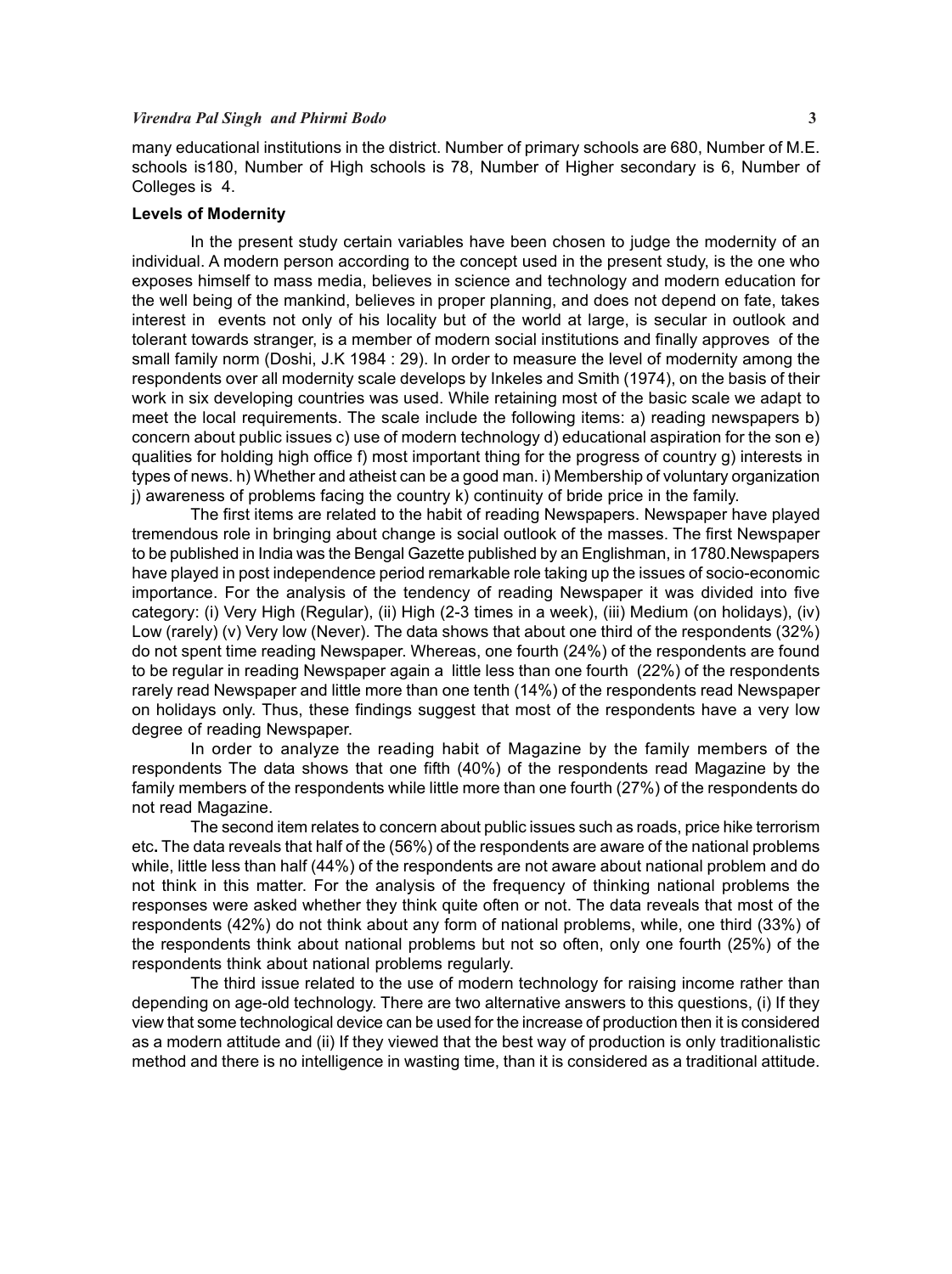The data reveals that most of the respondents (67%) prefer to use modern technological device for the increase of production which is in fact a modern attitude. However, one third (33%) of the respondents think it is just wasting of time and there is no alternative but to have a traditional method for the production. Thus, it shows that most of the respondents have modern attitude towards the use of modern technology.

 To analyze the attitude of the respondents about education for their children, it was asked whether they were ready to give full scope for the education. If the answer was affirmative, it is considered as modern attitude and if the answer was negative i.e., they were not ready to provide full scope for the education of their children then it is considered as traditional attitude. The data reveals that more than one third (36%) of the respondents wanted their children to educate as much as they can so that they can achieved their goal and prefer higher education. Whereas, little more than one tenth (13%) of the respondents wants their children to educate till graduation only and less than one tenth (8%) of the respondents for job purpose only. And few (7%) of the respondents want to give professional oriented courses to their children. These findings suggests that most of their parents are willing to give education at their best and do not want to set any limitation for their children in the matter of education which is in fact a modern attitude.

The fifth question was related to certain qualities which are desirable in a person to hold a high rank in office. The respondents were to decide between high educator and skill and attributes such as family background, respect for elders and popularity. Here, higher education was treated as desirable and other less desirable answers The data shows that most of the respondents (58%) have shown modern attitude on this item that is for holding a high office a person should be highly qualified or possess some extra knowledge, while more than one third (38%) of the respondents have traditional attitude and wanted the person to be traditionalistic or well disciplined for holding a high office. And a few (1%) of the respondents wanted the person to be famous to be a high rank in office.

The sixth question was about, what was most important for the progress of a country? The alternatives were hard work by the people, good government plans, God's help and good fate. In this case, hard work and good plans of government were taken as desirable and other less desirable. The data reveals that all the respondents have modern attitude towards the progress of the country. Thus, these findings show that all the respondents have modern attitude towards the development of a country.

To show the attitude of the respondents towards the family planning whether they approve the idea of family planning or not, they were classified into two categories: (i) If the respondents is agreed with the opinion that every couple follow the rules of the family planning and keep their family small, so that they can bring up their children in a better way, then it is considered as a modern attitude and (ii) If he agrees with alternative opinion that they should not keep their family intentionally small, then it is considered as a traditional attitude. The data reveals that most of the respondents (77%) have shown modern attitude and showed an affirmative response towards the practicing family planning, while less than one fourth (23%) of the respondents have disapproved the practicing of family planning. It indicates that most of the respondents approve small family norm.

The types of news in which the respondents is interested are classified into five categories: (i)International affairs; (ii) National affairs; (iii) Only news of district and state affairs; (iv) Sports; (v) News of different festival or regional festival. In this question interest in world events and national events were taken as most desirable and rest as less desirable The data reveals that all the respondents (100%) were greatly interested in the news of their district, while more than half (54%) of the respondents were interested in National affairs, while one fourth (25%) of the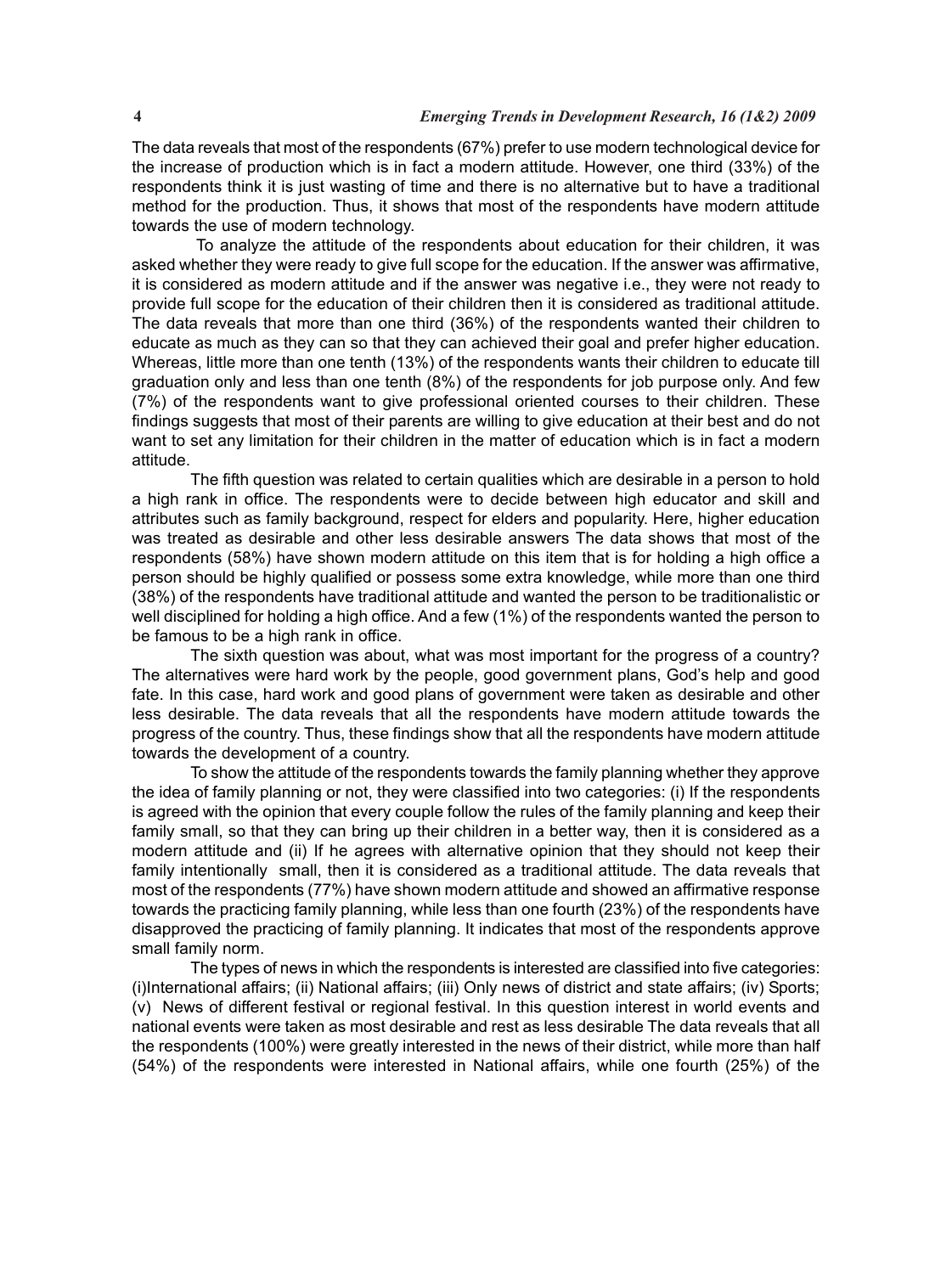### *Virendra Pal Singh and Phirmi Bodo* **5**

respondents were interested in International news, and little more than one tenth (12%) of the respondents were interested in sports news and a few (7%) of the respondents were interested in news of different regional festival. Thus these findings suggest that most of the respondents have a traditional attitude and have interested in the news of their district only.

On this item the question was asked to know the opinion on an atheist, whether they considered them as a good person or not. The data reveals that most of the respondents (79%) do not considered an atheist who does not believe in the existence of god are a good person which is rather not rational attitude and is a pattern of traditional attitude, less than one fifth (17%) of the respondents have not given any comment to this point and a few (4%) of the respondents have given view that a person who does not believe in god can considered as a good person which is a modern and rational outlook. The finding suggests that most of the respondents have a traditional attitude.

In this category the respondents were asked whether they are member of any institution or club .If the respondent was the member of any voluntary association, he was considered modern. If he was not member of any voluntary association his attitude was considered as traditional. The data reveals that near to one fifth (16%) of the respondents are member of education institution, one tenth (10%) of the respondents are member of an N.G.O., less than one tenth (7%) of the respondents are member of political institution and a few (5%) of the respondents are from religious institution. Thus, it shows that most of the respondents are the member from education institution. Then the respondents were asked whether they hold any particular position in the institution or club. The data reveals that majority of the respondents (91%) of the respondents are found to be only holding a membership and a few (9%) of the respondents are found to be hold position.

To analyze the awareness of problems of the country by the respondents the responses of the subjects were divided into five categories: (i) Problems of Unemployment and Terrorism, (ii) Problem of Population and Environment pollution, (iii) Problem of Corruption and Education, (iv) Problem of Transportation, (v) Problem of inadequate Infrastructure. The data reveals that most of the respondents more or less have awareness relating to the problems of the country. The findings showed an average response relating to the various problems made by the respondents.

Marriages among the Dimasa is settled in the form of negotiation. As soon as the marriage is settled, every Dimasa girl is entitled to *Kalti-*the Bride Price in the form of rupees. Here, rupees must always be in coins and not in paper notes. It is the traditional custom which saves the clan system of their own because, if *Kalti* is not given or not accepted by the bride's party, it implies non-inclusion in the forty *Sengphong* and forty-two *Julus*. Therefore, acceptance of *Kalti* is justifies as right. The Bride price is varies from Rs. 300-500, depending upon the economic capacity of the bridegroom and also the quality of the bride. Along with the expenditure in kind such as pigs, goats, fowls, rice beer etc., will have to be offered from the groom's side for the marriage feast to be solemnized at the bride's place. However, the payment *Kalti* is now days disfavored by the educated section of the people. Speaking about the uniqueness of the system of *Kalti*, one writer has rightly observed that the problem of dowry has become a national social evil in our country, but in Dimasa society, the bride is paid a price to which is entitled to. This item on the scale was whether the Bride Price is still continuing in respondent's family, which is core feature of traditional attitude. The data reveals that all the respondent is still practiced the custom of Bride Price in the family. Thus, it indicates that all the respondents have traditional attitude towards the practicing of any custom.

To analyze the opinion on different academic problems the respondents were asked whether they find it useful or harmful. The data reveals that less than half of the respondents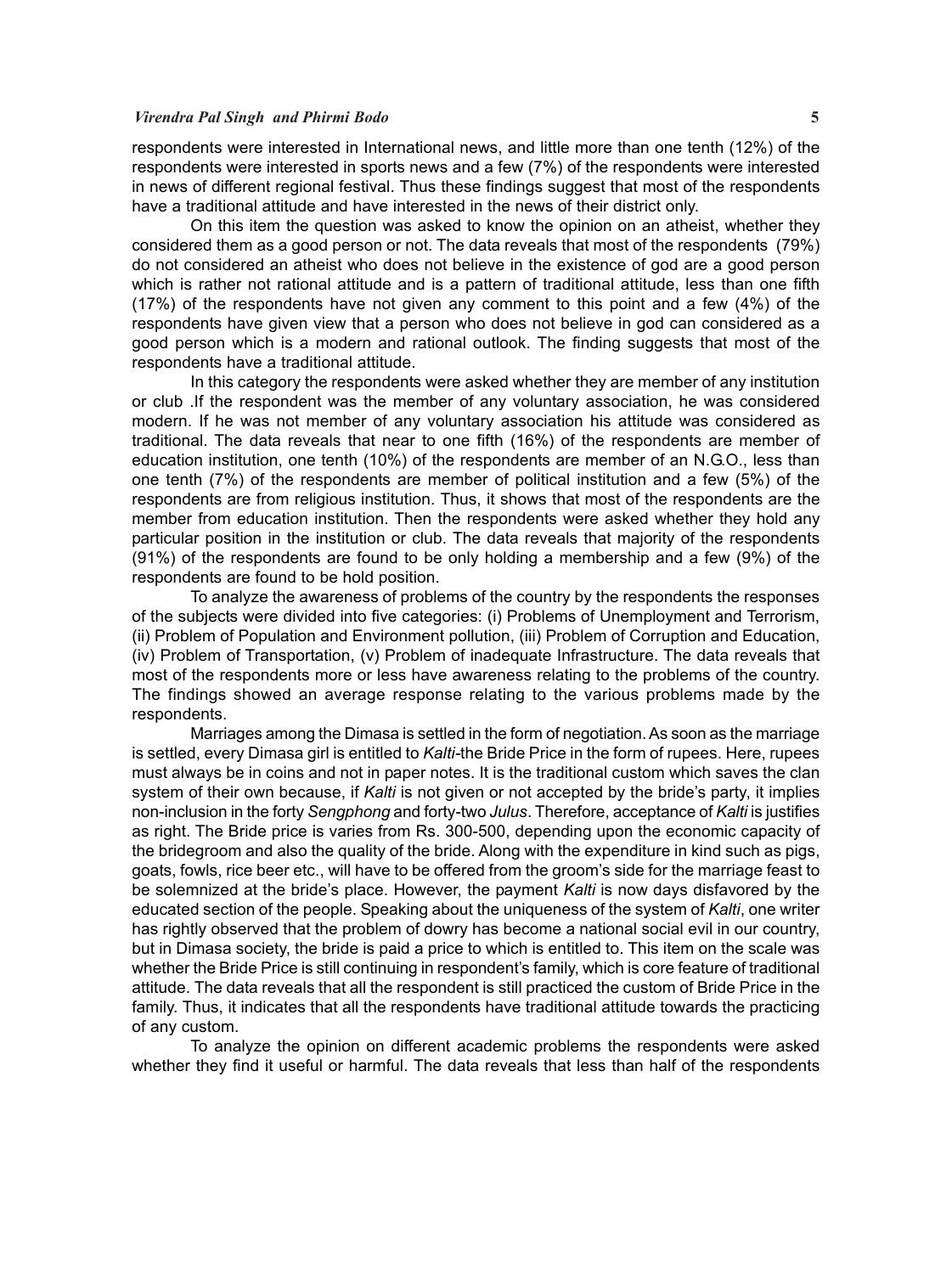(42%) found the discussion on various academic problems useful to some extent, while about one third (34%) of the respondents cannot say anything on this and more than one fifth (22%) of the respondents found such discussion very useful.

To analyze the knowledge of different parts of the world the responses were asked whether they know about Mexico country. The data indicates that most of the respondents (77%) of the respondents are not aware of other parts of the country whereas, less than one fourth (23%) of the respondents are aware of it.

### **Education, Mass Media Exposure and Modernity: Score on O.M. Scale**

The score of the respondents on O.M. scale leads to their categorization into different level of modernity as discussed above in this paper.

| <b>Level of Modernity</b> |             | <b>Frequency</b> | Percentage   |        |
|---------------------------|-------------|------------------|--------------|--------|
|                           | <b>Male</b> | <b>Female</b>    | <b>Total</b> |        |
| <b>Nill (0)</b>           | ۰           |                  |              |        |
| <b>Very Low (1-11)</b>    | 8           | 7                | 15           | 15.00  |
| Low (12-22)               | 12          | 14               | 26           | 26.00  |
| <b>Medium (22-33)</b>     | 27          | 25               | 52           | 52.00  |
| High (34-44)              | 3           | 4                | 7            | 7.00   |
| <b>Very High (45-55)</b>  |             |                  |              |        |
| <b>Total</b>              | 50          | 50               | 100          | 100.00 |

**Table No. 1 : Score on O.M.Scale**

The data reveal that more than half of the respondents (52.00) have average level of modernity, while, little more than one fifth of the respondents (26%) have low level of modernity, about one eighth of the respondents (15%) have a low level of modernity and less than one tenth (7%) have only high level of modernity. Whereas as it was observed that no respondents were in the very low degree of modernity level. Thus, it indicates that most of the respondents have the average level of modernity. As far as the sex wise level of modernity is concerned , most of the female respondents have (52%) average level of modernity and high(42.8%) level of modernity, while, most of the male respondents (42.8%) and high (57.1%) level of modernity. Thus, it suggests that female have more average level of modernity, while male respondents have scored more high level of modernity.

#### **Mass Media Exposure and Modernity**

On the basis of mass media exposure they are classified into five categories: (i) Nill level of media exposure; (ii) Low media exposure; (iii) Medium level of exposure; (iv) High level of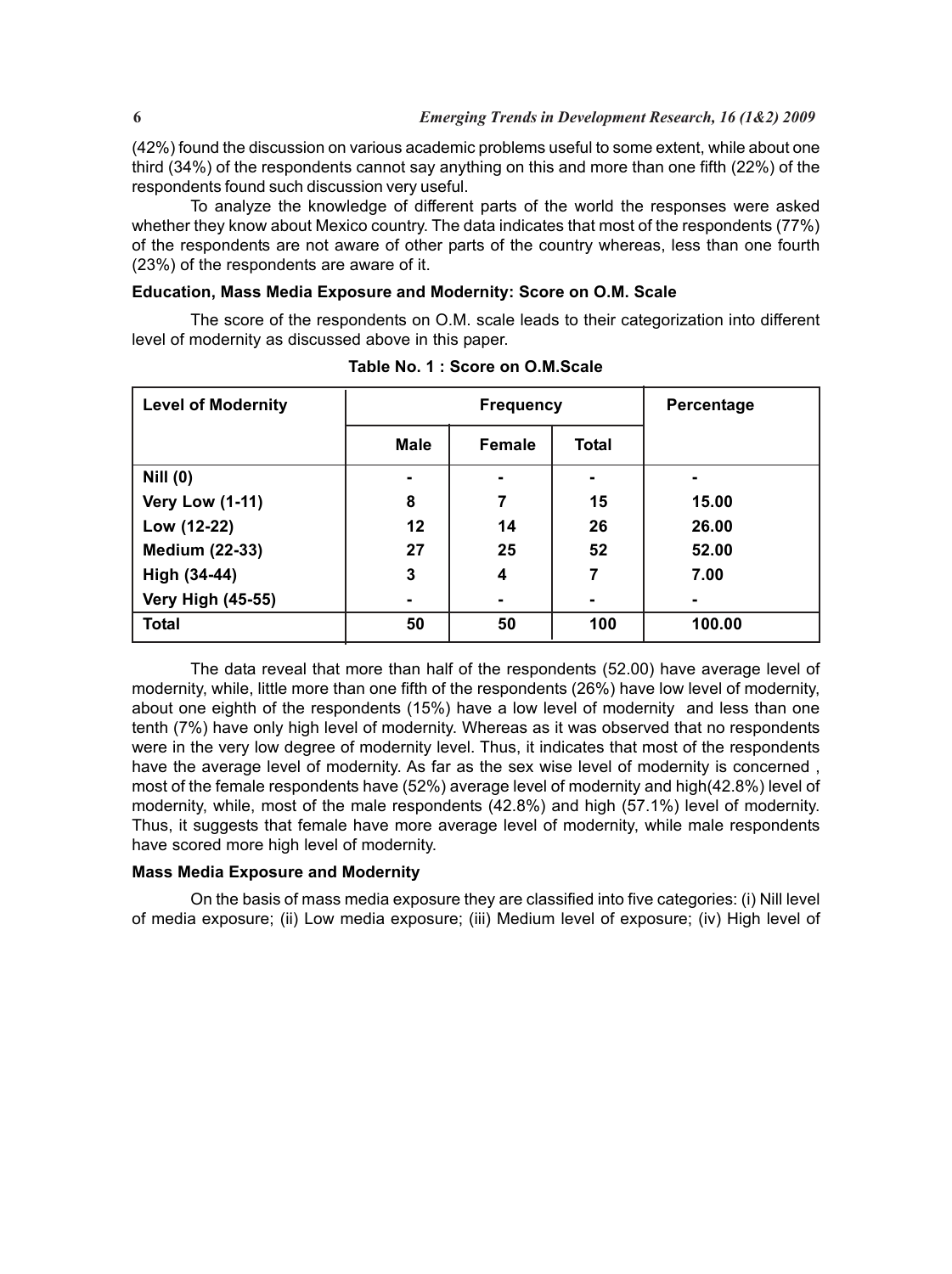# *Virendra Pal Singh and Phirmi Bodo* **7**

media exposure. Similarly, the respondents are categorized into five level of modernity by using O.M. scale. The distribution of the respondents is shown in the table no: 2

| <b>Mass Media Exposure</b> |             | <b>Level of Modernity</b> |         |              |      |                  | <b>Total</b> |
|----------------------------|-------------|---------------------------|---------|--------------|------|------------------|--------------|
|                            | <b>Nill</b> | <b>Very Low</b>           | Low     | Average      | High | <b>Very High</b> |              |
| <b>Nill</b>                | 10          | 5                         | -       | -            |      |                  | 15           |
| Low                        | 5           | 10                        | $12 \,$ | $\mathbf{2}$ |      |                  | 19           |
| <b>Medium</b>              |             |                           | 9       | 40           | 4    |                  | 53           |
| High                       | ۰           |                           |         | 10           | 3    |                  | 13           |
| <b>Total</b>               | 15          | 15                        | 21      | 52           |      |                  | 100          |

**Table No. 2 : Mass Media Exposure and Level of Modernity**

The data reveals that most of the respondents i.e. more than half of the respondents (77%) have who have high mass media exposure have scored average level of modernity, while more than three fifth of the respondents (75.5%) have scored average level of modernity. Among more than half of the respondents (63.1%) who have low mass media exposure have scored low level of modernity only one-tenth of the respondents (10.5%) have scored average level of modernity and a little more than one fourth of the respondents (26.3%) have scored very low level of modernity. Among the respondents who have no mass media exposure majority of the respondents (66.7%) have scored very low level of modernity and only about one third of the respondents (33.3%) low level of modernity. Thus, it suggests that there is a positive relationship between level of mass media exposure and the level of modernity.

However, it was observed that most of the respondents have perpetuated at the average level of modernity as among the medium and high level of mass media exposure (75.5% and 77% respectively). In fact at the high level of mass media exposure only little more than one fifth of the respondents (23.1%) have high level of modernity. However, no respondents could have reach to the level of very high level of modernity. It seems that in spite of having high mass media exposure, respondents could not reach to the high or very high level of modernity, there are other factors which restrained individual to reach to that level of modernity which required proper investigation.

# **Education and Mass Media Exposure**

In order to analyze the mass media exposure and its relation to mass media exposure, the respondents has been categorized into eight categories: (i) Illiterate; (ii) Primary; (iii)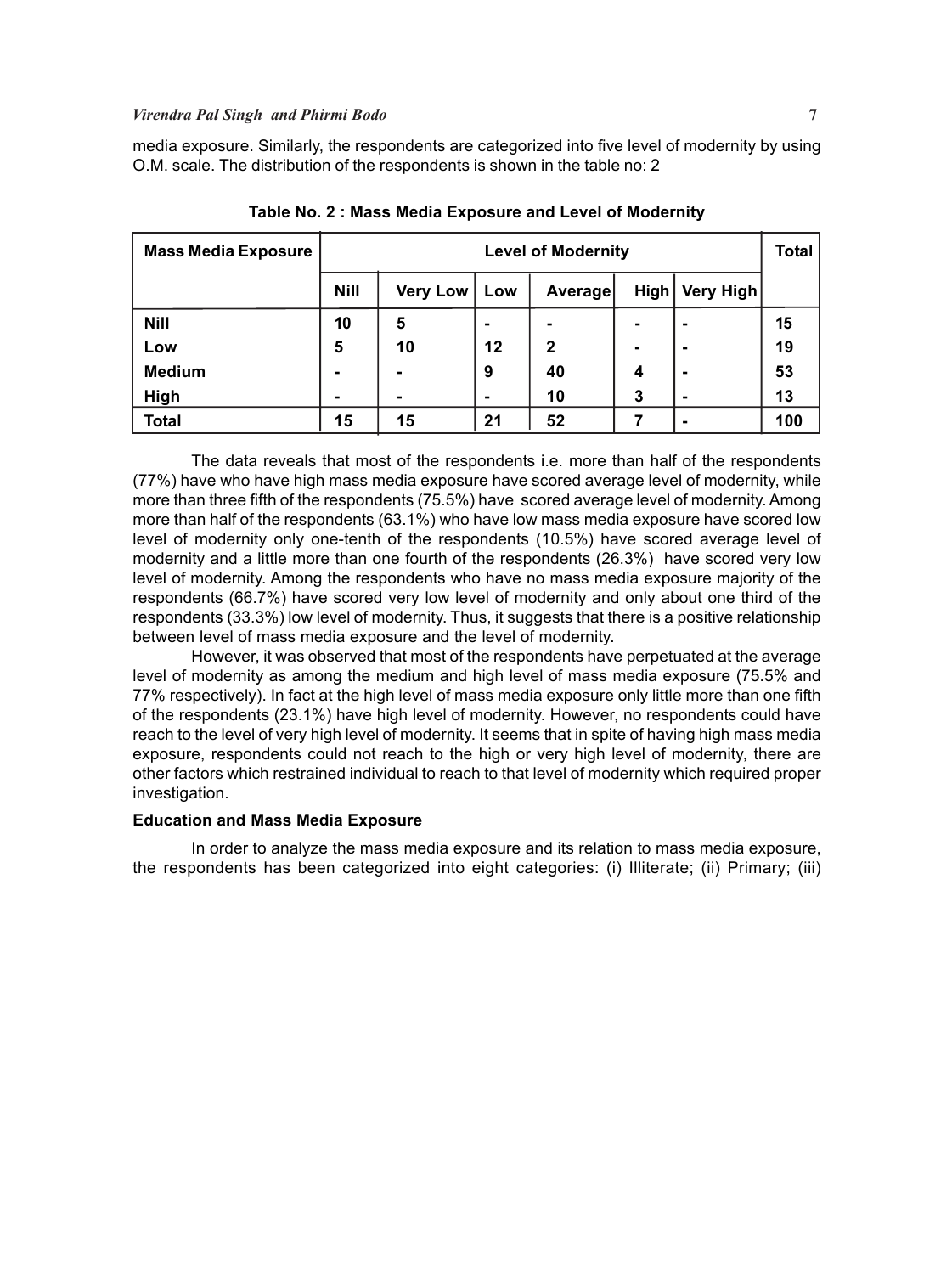Secondary; (iv) Higher Education, and the levels of mass media exposure is categorized into four categories: (i) Nill; (ii) Low (iii) Medium (iv) High. The distribution of the respondents is shown in the table no: 3.

| <b>Respondents Education</b> |             | <b>Level of Mass Media Exposure</b> | <b>Total</b>  |      |     |
|------------------------------|-------------|-------------------------------------|---------------|------|-----|
|                              | <b>Nill</b> | Low                                 | <b>Medium</b> | High |     |
| <b>Illiterate</b>            | 14          | 11                                  |               |      | 25  |
| <b>Primary</b>               | 1           | 7                                   | 16            |      | 25  |
| <b>Secondary</b>             | ۰           |                                     | 20            | 5    | 25  |
| <b>Graduate</b>              | ۰           | 1                                   | 16            | 4    | 21  |
| <b>Post-Graduate</b>         | ۰           |                                     |               | 3    | 4   |
| <b>Total</b>                 | 15          | 19                                  | 53            | 13   | 100 |

**Table No 3 : Education and Mass Media Exposure**

The data reveals that most of the respondents (80%) of the secondary level of education have medium level of mass media exposure and one fifth of the respondents (20%) have scored high level of mass media exposure. Among the post-graduate level of education, majority of the respondents (75%) have scored high level of modernity and one fourth of the respondents (25%) have scored medium level of modernity. Among the graduate level of education, most of the respondents (76.2%) have scored medium level of mass media exposure, near about one fifth of the respondents (19%) have scored high level of modernity and a few of the respondents (4.8%) have scored low level of mass media exposure. Among the illiterate respondents, more than half of the respondents (56%) have scored zero i.e. they do not have any mass media exposure, while the rest of the respondents (44%) have scored low level of mass media exposure. Among the primary level of education, more than half of the respondents (64%) have scored medium level of mass media exposure, a little more than one fourth of the respondents (28%) have scored low level of mass media exposure and a few of the respondents each (4%) have scored zero and high level of mass media exposure.

 Thus, it suggests that there is a positive relationship between education level and the level of mass media exposure of a respondent. Those who have zero level of education have reached to low level of mass media exposure only as among the illiterate respondents, again among the post-graduated respondents have scored the most (75%) high level of mass media exposure. However, most of the level of mass media exposure is perpetuated at the medium level of mass media exposure as among the primary, secondary, and graduate respondents (64%, 80%, and 76.2% respectively). Only about one fifth of the respondents (20%) having secondary level of education and less than one fifth of the respondents (19%) have high level of mass media exposure. Only, in case of high educated respondents majority of the respondents (75%) have scored high level of mass media exposure.

# **Education and Modernity**

Education is considered as an agent of modernization. Therefore, the relationship between the education of the respondents may throw some light on the determinants of modernity. To analyze the level of modernity it has been categorized into six categories: (i) Nill (ii) Very Low (iii)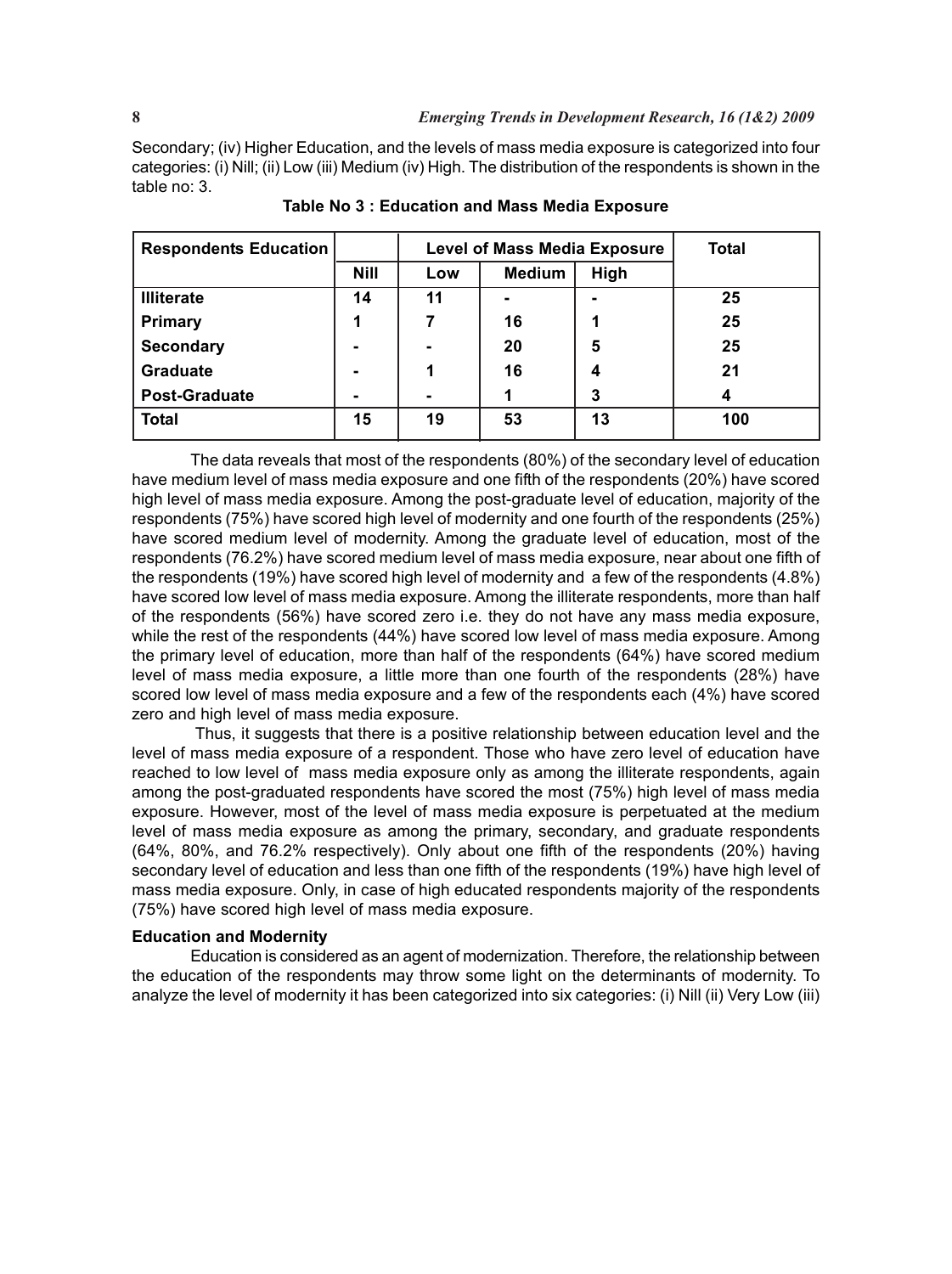### *Virendra Pal Singh and Phirmi Bodo* **9**

Low (iv) Average (v) High (vi) Very High. On the basis of the respondents' education level, the categorization has been made in the following way: (i) Illiterate (ii) Primary (iii) Secondary (iv) Higher Education. The distribution of the respondents is shown in the table no. 4.

| Respondents'         | <b>Level of Modernity</b> |                          |     |    |                |                            | <b>Total</b> |
|----------------------|---------------------------|--------------------------|-----|----|----------------|----------------------------|--------------|
| <b>Education</b>     | <b>Nill</b>               | <b>Very Low</b>          | Low |    |                | Average   High   Very High |              |
| <b>Illiterate</b>    |                           | 15                       | 10  | ۰  | $\blacksquare$ |                            | 25           |
| <b>Primary</b>       |                           | $\overline{\phantom{0}}$ | 10  | 15 | $\blacksquare$ |                            | 25           |
| <b>Secondary</b>     |                           | $\overline{\phantom{0}}$ | 5   | 19 |                | -                          | 25           |
| <b>Graduate</b>      |                           | $\overline{\phantom{0}}$ |     | 17 | 3              | -                          | 21           |
| <b>Post-Graduate</b> |                           | $\blacksquare$           |     |    | 3              |                            |              |
| Total                |                           | 15                       | 26  | 52 | 7              |                            | 100          |

**Table No 4 : Education and Modernity**

The data indicate that majority of the respondents (81%) having graduate level of education, have scored average level of modernity level, more than one tenth of the respondents (14.3%) have scored high level of modernity and a few (4.8%) have scored low level of modernity. Among the secondary level of education, most respondents (76%) have scored average level of modernity, one fifth of the respondents (20%) have scored low level of modernity and only some of the respondents (4%) have scored high level of modernity. Among the primary educated respondents more than half of the respondents (60%) have scored average level of modernity and the rest of the respondents (40%) have scored low level of modernity. Among the postgraduate level of respondents most of the respondents (75%) have scored high level of modernity and one fourth of the respondents (25%) have scored average level of modernity. However, among the illiterate respondents, more than half (60%) have scored very low level of modernity and the rest of the respondents (40%) have scored low level of modernity, nobody could have reach to average or high level of modernity.

Thus, it suggests that there is a positive relationship between education level and modernity level of an individual. Although, it has indicated that with rise in the level of education there is a probability of rising the level of modernity level but the level of modernity in most of the cases perpetuated at the medium level of modernity as among the primary, secondary, and graduate (60%,76%,81% respectively). Only few of the respondents (4%) at the secondary level and little more than one tenth of the respondents (14.3%) at the graduate level have scored high level of modernity. It suggests that although education helps to lift up the modernity level of an individual but it is not solely responsible to bring the high level of modernity .It seems there are other factors which retrained to reach up to the level of modernity which required further investigation.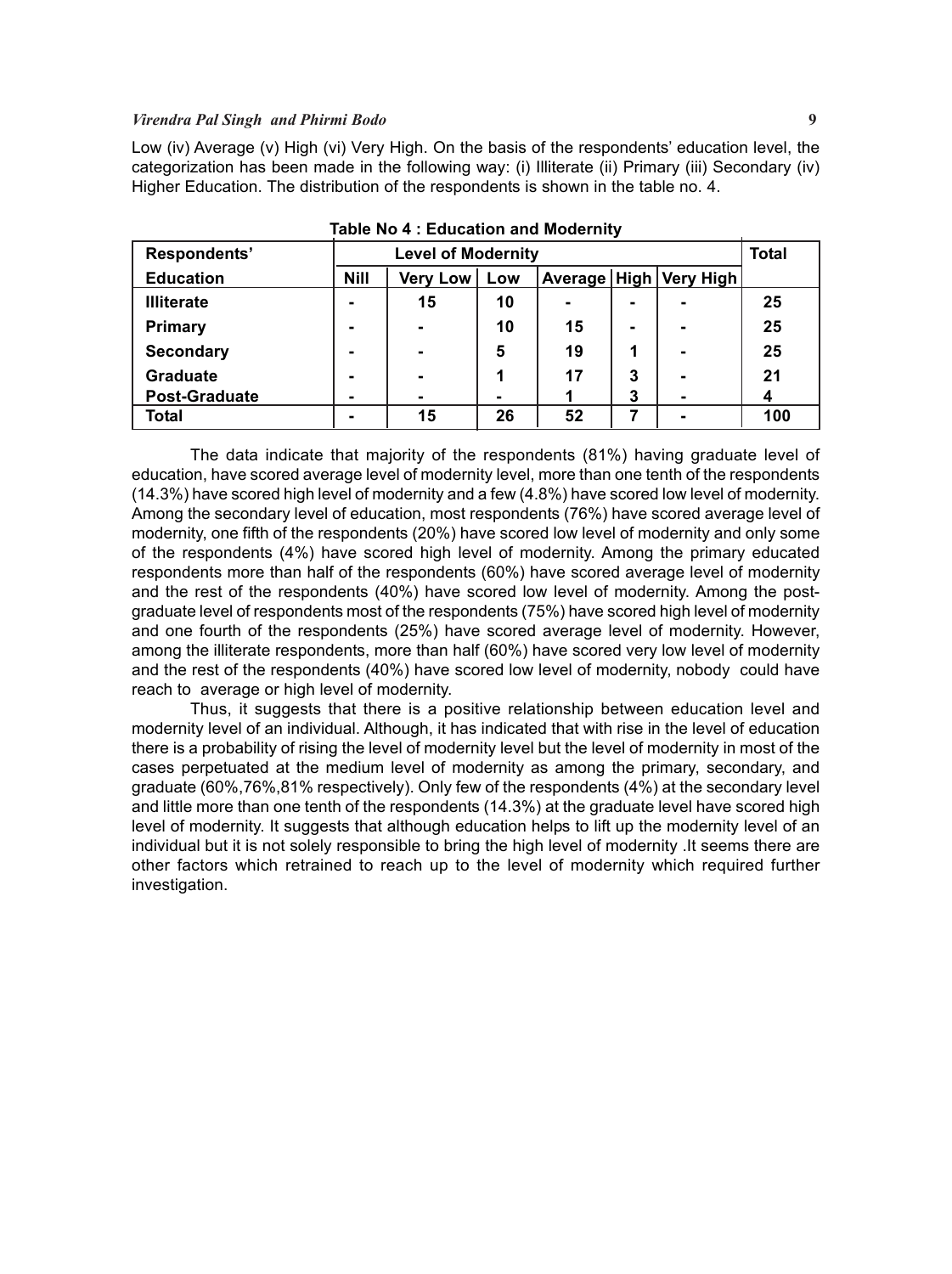### **Occupation and Mass Media Exposure:**

In order to analyze the relationship between occupation and modernity, the respondent's occupation is categorized into six categories: (i) Housewife; (ii) Student; (iii) Unemployed person; (iv) Agriculturists/skilled worker/unskilled worker (v) Semi Professional/White Collar/Petty Businessman; and (vi); Government officer/Professional; and the level of mass media exposure is classified into four categories: i) Nill (ii) Low (iii) Medium (iv) High. The distribution of the respondents is shown in the table no. 5

| Respondent's<br><b>Occupation</b>     | Level of Mass Media exposure | <b>Total</b> |               |      |                |
|---------------------------------------|------------------------------|--------------|---------------|------|----------------|
|                                       | <b>Nill</b>                  | Low          | <b>Medium</b> | High |                |
| <b>Housewife</b><br><b>Unemployed</b> | 7<br>1-                      |              |               | 15   |                |
| <b>Student</b>                        |                              | $\mathbf{2}$ | 20            | 5    | 27             |
| <b>Agriculturists</b>                 | 5                            | $\mathbf{2}$ |               |      |                |
| skilled worker                        |                              |              | 3             |      | 4              |
| unskilled worker                      |                              | $\mathbf{2}$ | 2             |      | 4              |
| Semi Professional                     |                              |              |               |      |                |
| <b>White Collar</b>                   |                              | 4            | 20            | 4    | 30             |
| <b>Petty Businessman</b>              |                              |              | 4             |      |                |
| <b>Government officer</b>             |                              |              | 3             |      | 3              |
| Professional                          |                              |              | $\mathbf{2}$  |      | $\overline{2}$ |
| <b>Total</b>                          | 15                           | 19           | 53            | 13   | 100            |

|  |  | Table No 5: Occupations and Mass Media Exposure |  |  |  |
|--|--|-------------------------------------------------|--|--|--|
|--|--|-------------------------------------------------|--|--|--|

The data indicate that the respondents who are a government scored the most (100%) medium level of mass media exposure, among the respondents who are student more than three- fifth of the respondents (74%) have scored the medium level of mass media exposure, near to one- fifth of the respondents (18.5%) have scored high level of mass media exposure and less than one- tenth of the respondents (7.4%) have scored low level of mass media exposure. Among the white collar respondents most of the respondents (70%) have scored medium level of mass media exposure, while more than one tenth of the respondents (16.7%) have scored high level of modernity and a little more than one tenth of the respondents (13.3%) have scored low level of mass media exposure. Among the petty businessman respondents more than half of the respondents (57.1%) have scored medium level of mass media exposure and each more than one tenth of the respondents have scored zero, low and high level of mass media exposure. Among, the skilled worker respondents each half of the respondents (50%) have scored low and medium level of mass media exposure, while among the unskilled worker respondents each one-fourth of the respondents (25%) have scored zero and low level of mass media exposure and half of the respondents (50%) have scored medium level of mass media exposure. Among the housewife more than two-fifth of the respondents (46.7%) have scored nill and low level of mass media exposure and only less than one tenth of the respondents (6.7%) have scored medium level of mass media exposure. Among the agriculturist respondents, most of the respondents (71.4%) have scored zero at the level of mass media exposure and only a little more than one fourth of the respondents (28.6%) have scored low level of mass media exposure.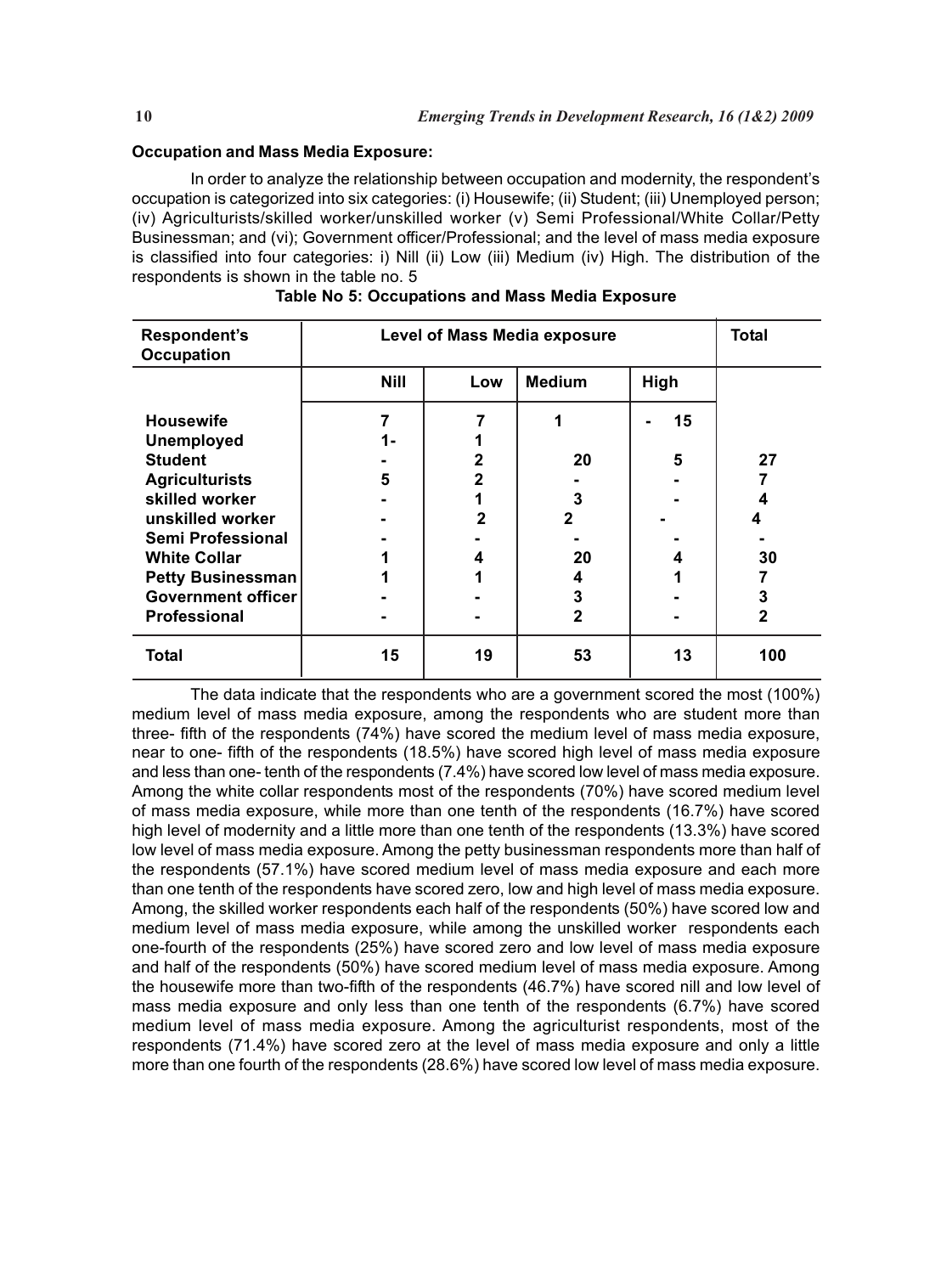# *Virendra Pal Singh and Phirmi Bodo* **11**

However, among the professional all the respondents (100%) have scored high level of mass media exposure. Thus, it suggests that there is a positive relationship between occupation and the level of modernity.

But most of the respondents have scored the medium level of mass media exposure as among the student, unskilled worker, white collar, petty businessman and government officer (74%, 50%, 70%, 57.1% and 100% respectively). Among students, only less than one-fifth of the respondents (18.5%), among white collar little more than one tenth of respondents (16.7%) and among petty businessman a little more than one tenth of the respondents (14.3%) have scored high level of mass media exposure. However, the professional respondents have high level of mass media exposure. So, it was observed that the level of mass media exposure is perpetuated mostly it seems there are more other factors to be investigated.

# **Occupation and Modernity**

In order to analyze the relationship between occupation and modernity, the respondent's occupation is categorized into six categories: (i) Housewife; (ii) Student; (iii) Unemployed person; (iv) Agriculturists/skilled worker/unskilled worker; (v) Semi Professional/White Collar/Petty Businessman; and (vi) Government officer/Professional; and the level of modernity is classified into six categories: (i) Nill (ii) Very Low (iii) Low . (iv) Average (v) High (vi) Very High. The distribution of the respondents is shown in the table no: 6

| Respondents'          |                | <b>Level of Modernity</b> |                |              |              |                  |              |
|-----------------------|----------------|---------------------------|----------------|--------------|--------------|------------------|--------------|
| <b>Occupation</b>     |                |                           |                |              |              |                  | <b>Total</b> |
|                       | <b>Nill</b>    | Very Low                  | Low            | Average      | High         | <b>Very High</b> |              |
| <b>Housewife</b>      | $\blacksquare$ | 9                         | 5              |              |              |                  | 15           |
| <b>Unemployed</b>     | $\blacksquare$ |                           | 1              |              |              |                  |              |
| <b>Student</b>        | -              |                           | 5              | 20           | $\mathbf{2}$ |                  | 27           |
| <b>Agriculturists</b> | -              | 5                         | $\overline{2}$ |              |              |                  |              |
| skilled worker        | -              |                           | 1              | $\mathbf{2}$ |              |                  | 4            |
| unskilled worker      | $\blacksquare$ |                           | $\mathbf{2}$   | $\mathbf{2}$ |              |                  | 4            |
| <b>White Collar</b>   | -              |                           | 8              | 20           | $\mathbf{2}$ |                  | 30           |
| Petty Businessman -   |                |                           | $\overline{2}$ | 5            |              |                  |              |
| Government officer -  |                |                           |                |              | $\mathbf{2}$ |                  | 3            |
| Professional          | $\blacksquare$ |                           |                | 1            | 1            |                  | $\mathbf{2}$ |
| <b>Total</b>          | $\blacksquare$ | 15                        | 26             | 52           |              |                  | 100          |

|  |  |  | Table No. 6: Occupations and Modernity |
|--|--|--|----------------------------------------|
|--|--|--|----------------------------------------|

The data indicate that most of the respondents (74.1%) who are student have scored medium level of mass media exposure, while near about one fifth of the respondents (18.5%) have scored low level of modernity and only less than one tenth of the respondents (7.4%) have scored high level of modernity. Among the petty businessman most of the respondents (71.4%) have scored average level of modernity, while, the rest of the respondents (28.6%) have scored low level of modernity. Among the white collar more than three fifth of the respondents (66.7%) have scored average level of modernity, while little more than one fourth of the respondent (26.7%) have scored low level of modernity and a few of them (6.7%) have scored high level of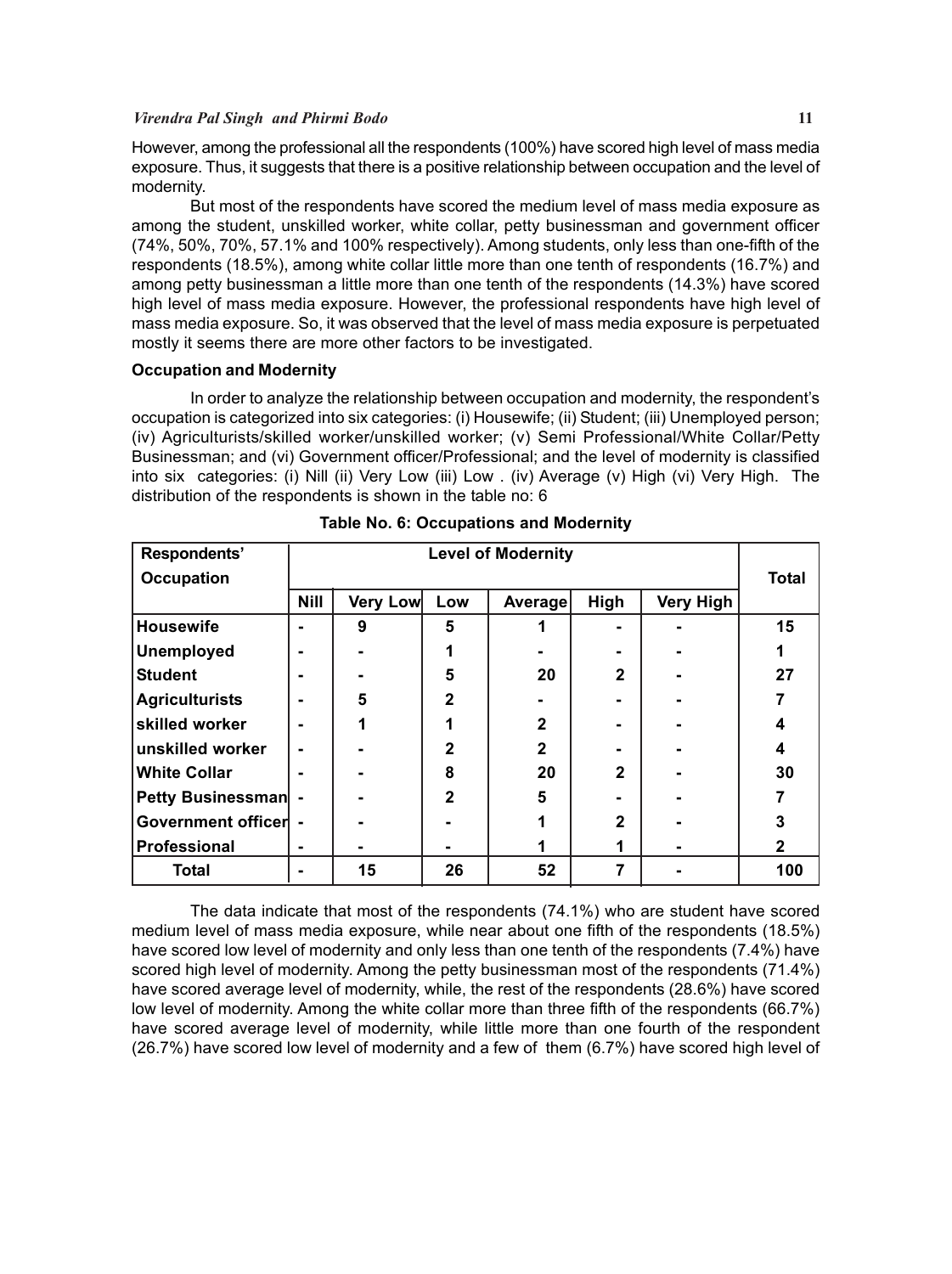modernity. Among the skilled worker each one fourth of the respondents (25%) have scored very low and low level of modernity and half of respondents (50%) have scored average level of modernity, while each half of skilled worker have scored very low and low level of modernity. among the professionals each half of the respondents (50%) have scored average and high level of modernity. Most of government officer respondents (66.7%) have scored high level of modernity and one third of the respondents (33.3) have scored average level of modernity. Most of the respondents among agriculturist (71.4%) have scored very low level of modernity and a little more than one fourth of the respondents have scored low level of modernity. Among housewife three fifth of the respondents (60%) have scored very low level of modernity, about one third of the respondents (33.3%) have scored low level of modernity and a few (6.7%) have scored average level of modernity. Among unemployed the respondents have scored 1% low level of modernity.

Thus, it suggests that most of the respondents have perpetuated at the average level of modernity as among the student (74.1%), petty businessman (71.4%), professional (50%), skilled worker (50%) and unskilled worker (50%) and no respondents cold have reach to the level of modernity. Only a few of students (7.4%), white collar (6.7%) have scored high level of modernity but among the government officer more than half of respondents (66.7%) and professionals half of respondents (50%) could have scored high level of modernity which indicate a positive relationship between respondent's occupation and the level of modernity but it is not the sole factor which could bring the all around modernity of an individual as none of the respondents have reached to the very high level of modernity which required further investigation.

# **Father's Education and Mass Media Exposure**

To analyses the relationship between the father's occupation of the respondents and the level of mass media exposure; the mass media exposure is categorized into four categories: (i) Nill; (ii) Low (iii) Medium; (iv) High and the level of father's occupation is categorized into four categories: (i) Illiterate (ii) Primary (iii) Secondary (iv) Higher Education. The distribution of the respondents is shown in the table no: 7.

| <b>Father's Education</b> | <b>Level of Mass Media exposure</b> | <b>Total</b> |    |    |     |
|---------------------------|-------------------------------------|--------------|----|----|-----|
|                           | <b>Nill</b>                         |              |    |    |     |
| <b>Illiterate</b>         | 15                                  | 12           |    |    | 29  |
| Primary                   |                                     |              | 33 |    | 45  |
| Secondary                 |                                     |              | 13 | 5  | 19  |
| Graduate                  |                                     |              |    |    |     |
| Post-Graduate             |                                     |              |    |    |     |
| Total                     | 15                                  | 19           | 52 | 13 | 100 |

**Table No: 7 Father's Education and Mass Media Exposure**

The data indicates that most of the respondents (73.3%) whose father have primary level of education have scored medium level of mass medium exposure and each more than one tenth of the respondents (13.3%) have scored high and low level of mass media exposure; at the secondary level educated father, more than half of the respondents (68.4%0 have scored medium level of mass media exposure, while little more than one fourth of the respondents (26.3%) have scored high level and a few of the respondents (5.3%) have scored low level of mass media exposure. Among the respondents whose father is a graduate, three fifth of the respondents (60%) have scored medium level of mass media exposure and each one fifth of the respondents have scored high and low level of mass media exposure. Among the post-graduate father, each half of the respondents (50%) have scored low and high level of mass media exposure.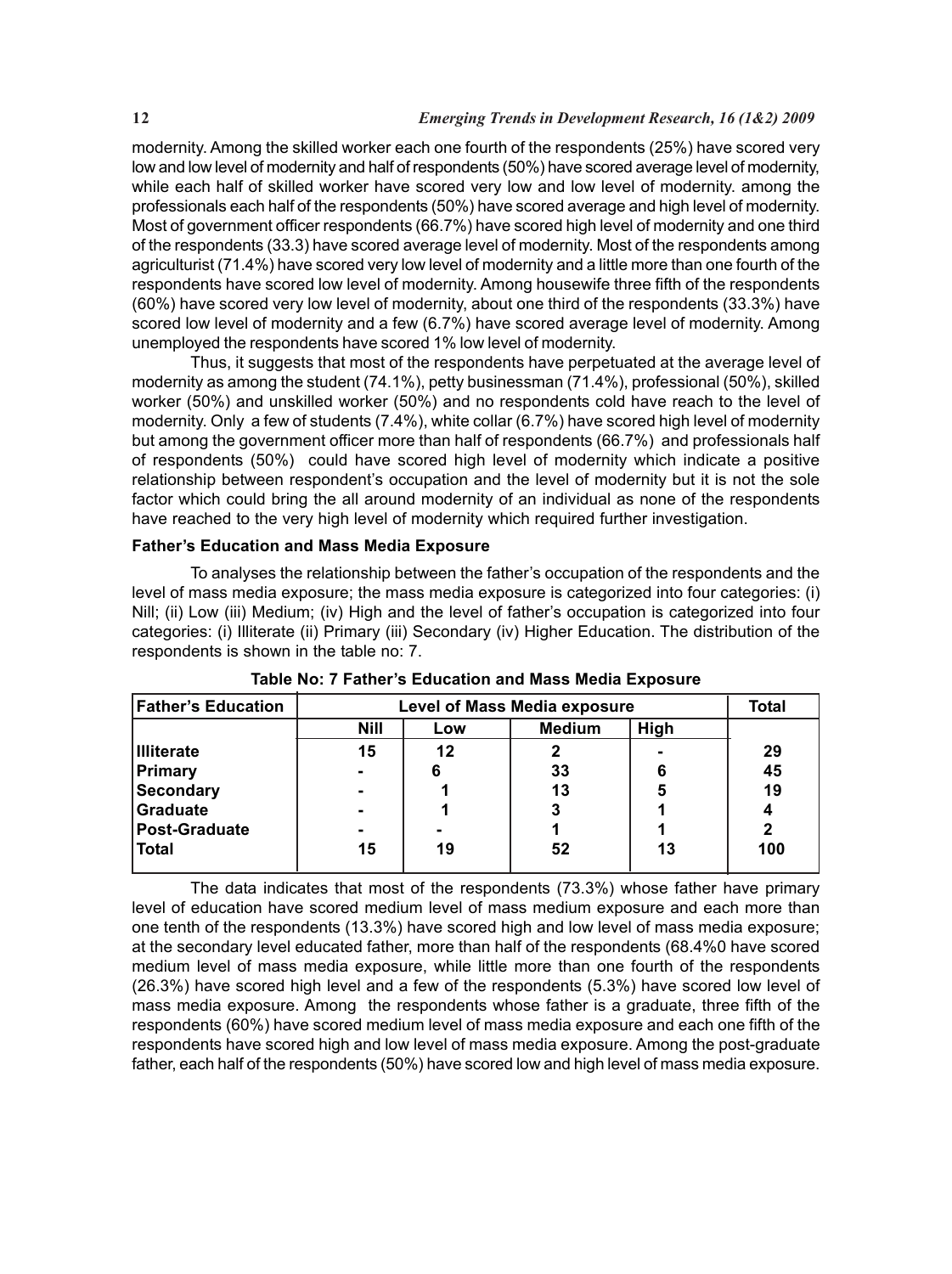#### *Virendra Pal Singh and Phirmi Bodo* **13**

Among the illiterate father, most of the respondents (51.7%) have scored zero while less than half of the respondents (41.4%) have scored low level of mass media exposure and a few of the respondents (6.9%) have scored medium level of mass media exposure.

From the data it suggests that there is a positive relationship between father's education and the level of mass media exposure as among the illiterate father, only a few respondents could have reach to the medium level only of mass media exposure, whereas, among the respondents whose father is a post-graduation have not scored below medium level of mass media exposure. But most of the respondents have perpetuated at the medium level of mass media exposure as among the respondents whose father have primary, secondary and graduation and post-graduate level of education (73.3%,68.4%,60% ,50% respectively). Only little more than one fourth of respondent's father (26.3%) at secondary level, then one fourth of the respondent's father (20%) at the graduate level and little more than one tenth of respondents (13.3%) has high level of mass media exposure. However, among the high educated father, the respondents have scored half of high level of mass media exposure. Although father's education background is helps to raise the level of modernity but this is not the only sole factor t bring the all around modernity of an individual it needs some other factor which require further investigation to find out.

# **Father's Education and Modernity**

Education is considered as an agent of modernization. Therefore, the relationship between the educations of the respondents' father may throw some light on the determinants of modernity. To analyze the level of modernity it has been categorized into six categories: (i) Nill (ii) Very Low (iii) Low (iv) Average (v) High (vi) Very High. On the basis of the respondents' father education level, the categorization has been made in the following way: (i) Illiterate (ii) Primary (iii) Secondary (iv) Higher Education. The distribution of the respondents is shown in the table no: 8

| <b>Respondents Education</b> |            | Total                     |    |              |   |                  |              |
|------------------------------|------------|---------------------------|----|--------------|---|------------------|--------------|
|                              | <b>Nil</b> | Very Low Low Average High |    |              |   | <b>Very High</b> |              |
| <b>Illiterate</b>            |            | 15                        | 12 | $\mathbf{2}$ |   |                  | 29           |
| Primary                      |            |                           | 8  | 33           | 4 |                  | 45           |
| <b>Secondary</b>             | -          | $\blacksquare$            | 5  | 13           | 1 |                  | 19           |
| <b>Graduate</b>              |            | $\blacksquare$            | 4  | 3            | 1 |                  | 5            |
| <b>Post-Graduate</b>         |            | ۰                         |    |              |   |                  | $\mathbf{2}$ |
| Total                        |            | 15                        | 26 | 52           |   |                  | 100          |

**Table No: 8 Father's Education and Modernity**

The data reveals that most of the respondents (73.3%) whose father have primary education have scored medium level of modernity, then near to one fifth of the respondents (17.8%) have scored low level of modernity and less than one tenth of the respondents (8.9%) have scored high level of modernity. Among the respondents whose father have secondary level of education more than half of the respondents (68.4%) medium level of modernity, more than one fourth of the respondents (26.3%) low level of modernity and a few of the respondents (5.3%) high level of modernity. Among the respondents whose father have graduate, three fifth of the respondents (60%) have scored medium level of modernity, while each one fifth of the respondents (20%) have scored high and low level of modernity. Among the post-graduate father each half of the respondents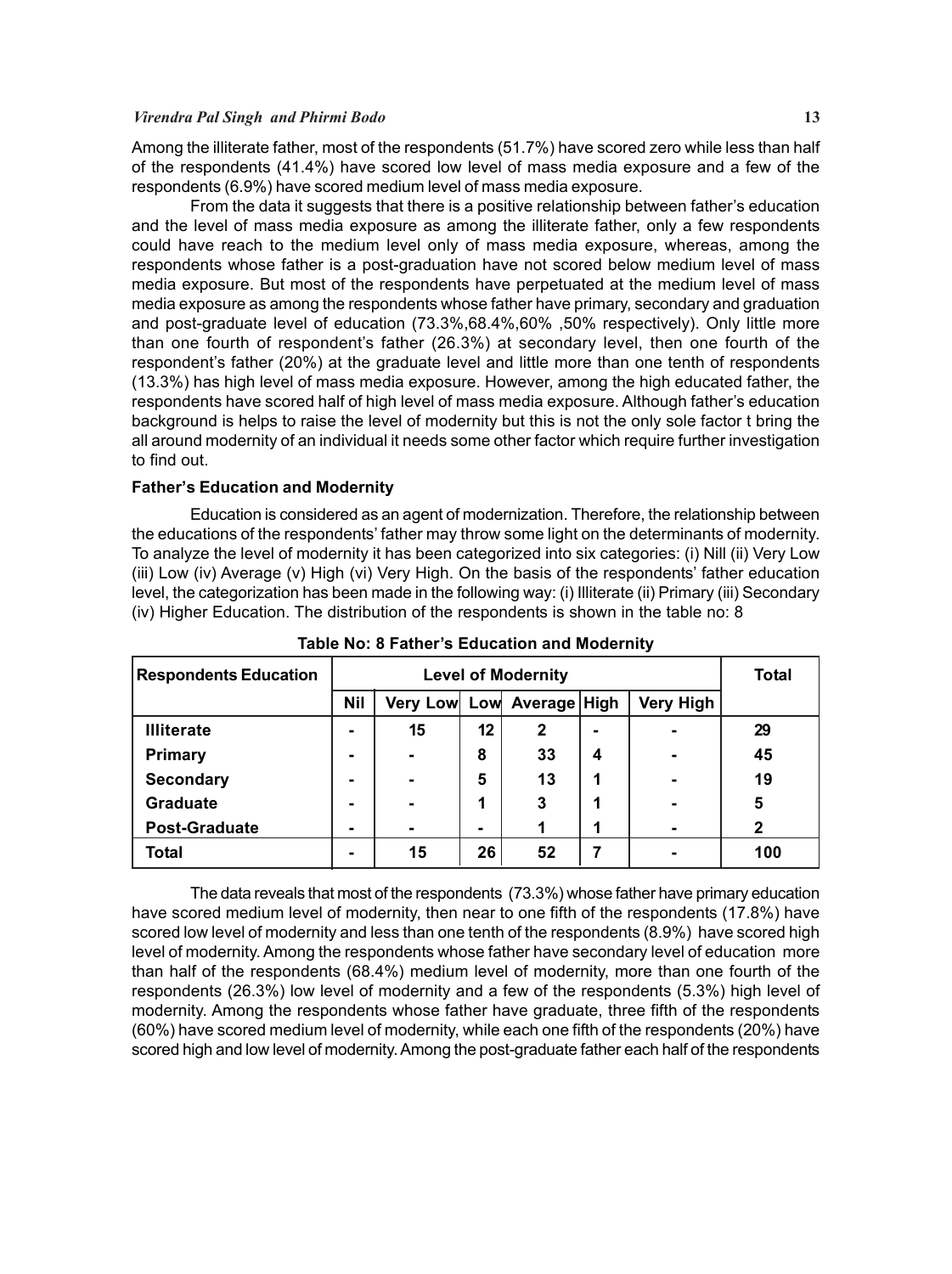have scored (50%) high and medium level of modernity. Among the illiterate, nobody have high level of modernity, but most of the respondents (51.7%) have very low level of modernity, while less than half of the respondents (41.4%) have medium level of modernity and a few (6.9%) have medium level of modernity.

Thus, it suggests that there is a positive relationship between father's education level and the level of modernity, as among the illiterate, only a few (2.6%) could have reach up to average level of modernity while among the most educated father, the half of respondents have scored high level of modernity. But still most of the respondents have perpetuated at the medium level of modernity only, as among the primary, secondary and graduate (73.3%, 68.4%, and 60% respectively) level of education. In fact among the post- graduate half of the respondents also have scored medium level of modernity it needs a further investigation. There are other factor required besides education to bring the high modernity level of an individual. No respondents have able to reach to the level of very high level of modernity.

# **Father's Occupation and Mass Media Exposure**

In order to analyze the relationship between occupation and the level of mass media exposure, the respondent's father occupation is categorized into four categories: (i) Agriculturists/ skilled worker/unskilled worker; (ii) Semi Professional/White Collar/Petty Businessman ; (iii) Government officer/Professional and (iv) Retired Person; (iv) Agriculturists/skilled worker/unskilled worker; and the level of mass media exposure is classified into four categories: i) Nill (ii) Low (iii) Medium (iv) High. The distribution of the respondents is shown in the table no. 9.

| R's Father's Occupation   | <b>Level of Mass Media Exposure</b> |     | <b>Total</b>  |              |              |
|---------------------------|-------------------------------------|-----|---------------|--------------|--------------|
|                           | <b>Nill</b>                         | Low | <b>Medium</b> | High         |              |
| <b>Agriculturists</b>     | 15                                  | 14  | 22            | $\mathbf{2}$ | 53           |
| <b>Skilled worker</b>     |                                     |     |               |              | $\mathbf{2}$ |
| Unskilled worker          |                                     |     |               |              |              |
| Semi Professional         |                                     |     | $\mathbf{2}$  |              | 2            |
| <b>White Collar</b>       |                                     | 13  | 7             |              | 20           |
| <b>Petty Businessman</b>  |                                     |     | 9             | $\mathbf{2}$ | 11           |
| <b>Government officer</b> |                                     |     |               |              |              |
| <b>Professional</b>       |                                     |     | $\mathbf{2}$  |              | 2            |
| <b>Retired Person</b>     |                                     | 3   | 3             | 2            | 8            |
| <b>Total</b>              | 15                                  | 19  | 53            | 13           | 100          |

**Table No. 9: Father's Occupation and Mass Media Exposure**

The data indicate that most of the respondents whose father are government officer, professional and semi-professional they have scored maximum level (100%) of mass media exposure .Among the petty businessman father most of the respondents have scored (81.8%) medium level of mass media exposure and more than one tenth of the respondents (18.1%) have scored high level of mass media exposure. Among the white collar respondents more than three fifth of the respondents (65%) have scored medium level of mass media exposure and more than one third of the respondents (35%) have scored high level of mass media exposure. Among the skilled worker each half of the respondents (50%) have scored low and medium level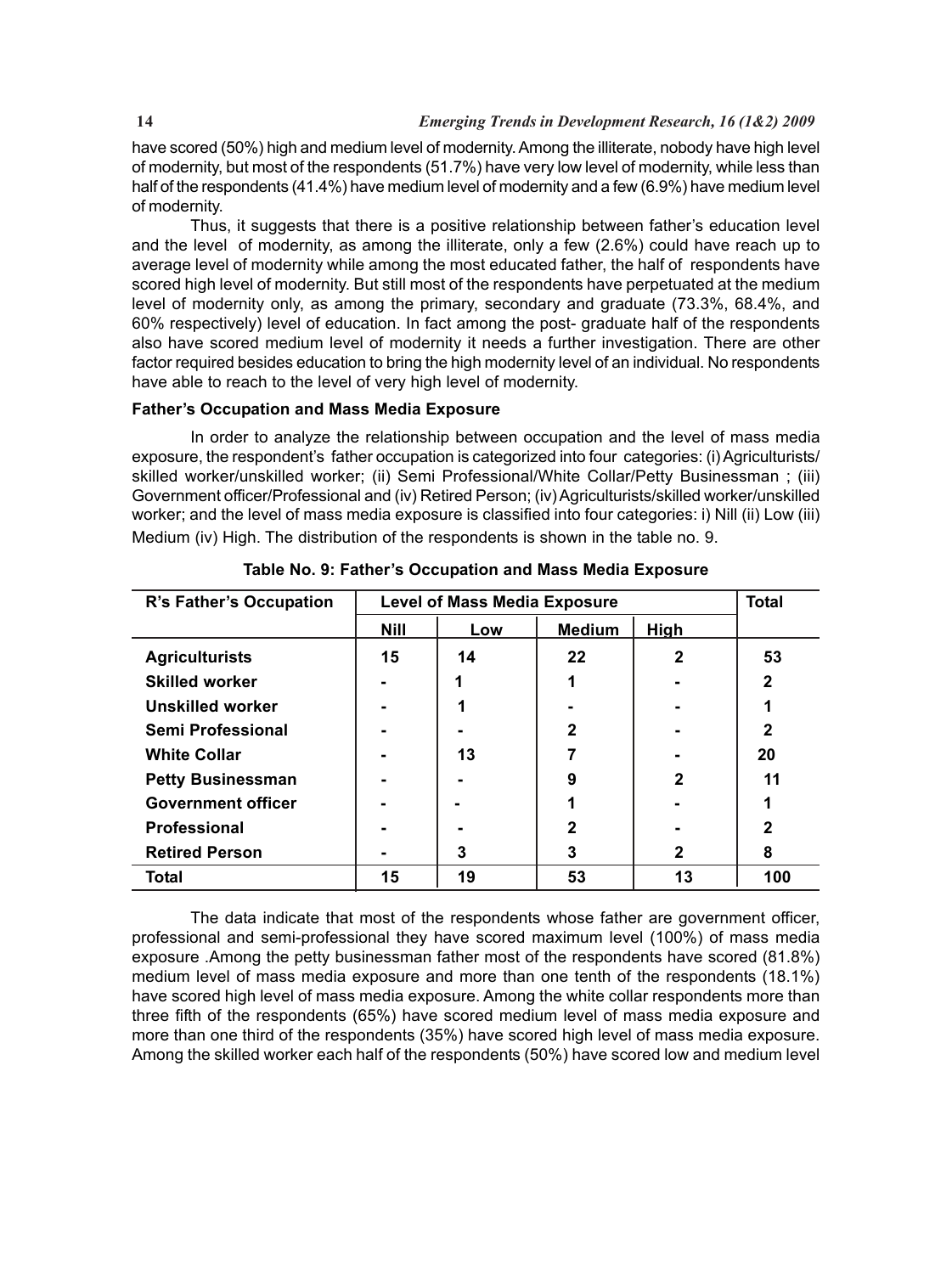### *Virendra Pal Singh and Phirmi Bodo* **15**

of mass media exposure and among skilled worker scored low level of mass media exposure. Among the retired father, each more than one third of the respondents (37.5%) have scored low and medium level of mass media exposure and one fourth of the respondents (25%) have scored high level of mass media exposure. Among the agriculturist father most of the respondents (41.5%) have scored medium level of mass media exposure, while each more than one fourth of the respondents (26.4%) have scored nill and low level of mass media exposure, only a few (3.7%) have scored high level of modernity. Thus, it suggests that there is a positive relationship between the father's occupation and level of mass media exposure.

From the above data it was observed that most of the level of mass media exposure is perpetuated at the medium level only as among the government officer (100%), professional (100%), semi-professionals (100%), agriculturists (41.4%), white collar (65%) and petty businessman (81.8%). However, each more than one third of the respondents whose father are retired have low and medium level of modernity. There are other factors which restrained an individual to lift up to the level of mass media exposure. Besides, occupation of father there are others more factors to investigate further.

### **Father's Occupation and Modernity**

In order to analyze the relationship between occupation and modernity, the respondent's father occupation is categorized into four categories: (i) Agriculturists/skilled worker/unskilled worker; (ii) Semi Professional/White Collar/Petty Businessman; (iii) Government officer/ Professional Retired Person; (iv) Agriculturists/skilled worker/unskilled worker; and the level of modernity is categorized into six categories: (i) Nill (ii) Very Low (iii) Low (iv) Average (v) High (vi) Very. The distribution of the respondents is shown in the table no. 10

| R's Occupation            | <b>Level of Modernity</b> |                                |                |    |              |                  | <b>Total</b> |
|---------------------------|---------------------------|--------------------------------|----------------|----|--------------|------------------|--------------|
|                           |                           | Nill Very Low Low Average High |                |    |              | <b>Very High</b> |              |
| <b>Agriculturists</b>     |                           | 15                             | 16             | 20 | $\mathbf{2}$ |                  | 53           |
| <b>Skilled worker</b>     |                           |                                |                |    |              |                  | $\mathbf 2$  |
| <b>Unskilled worker</b>   |                           | $\blacksquare$                 |                |    |              |                  |              |
| White Collar              |                           | $\blacksquare$                 | 3              | 15 | $\mathbf{2}$ |                  | 20           |
| <b>Petty Businessman</b>  |                           | $\blacksquare$                 | $\mathbf{2}$   | 8  | 1            |                  | 11           |
| <b>Government officer</b> |                           | -                              | $\blacksquare$ |    |              |                  |              |
| Professional              |                           |                                |                | 2  |              |                  | 2            |
| <b>Retired person</b>     |                           | ۰.                             | 3              | 3  | $\mathbf{2}$ |                  | 8            |
| Total                     |                           | 15                             | 26             | 52 |              |                  | 100          |

**Table No. 10: Father's Occupation and Modernity**

The data indicate that most of the respondents whose father are government officer, professional and semi-professional they have scored maximum level (100%) high modernity. Most of the respondents (75%) whose father are white collar have scored medium level of modernity, more than one tenth of the respondents (15%) have scored low level of modernity and one tenth of the respondents (10%) have scored high level of modernity. Most of respondents whose father are petty businessman (72.7%) have scored medium level of modernity, near about one fifth of the respondents (18.1%) have scored low level of modernity and less than one tenth of respondents (9.1%) have scored high level of modernity. Most of the respondents whose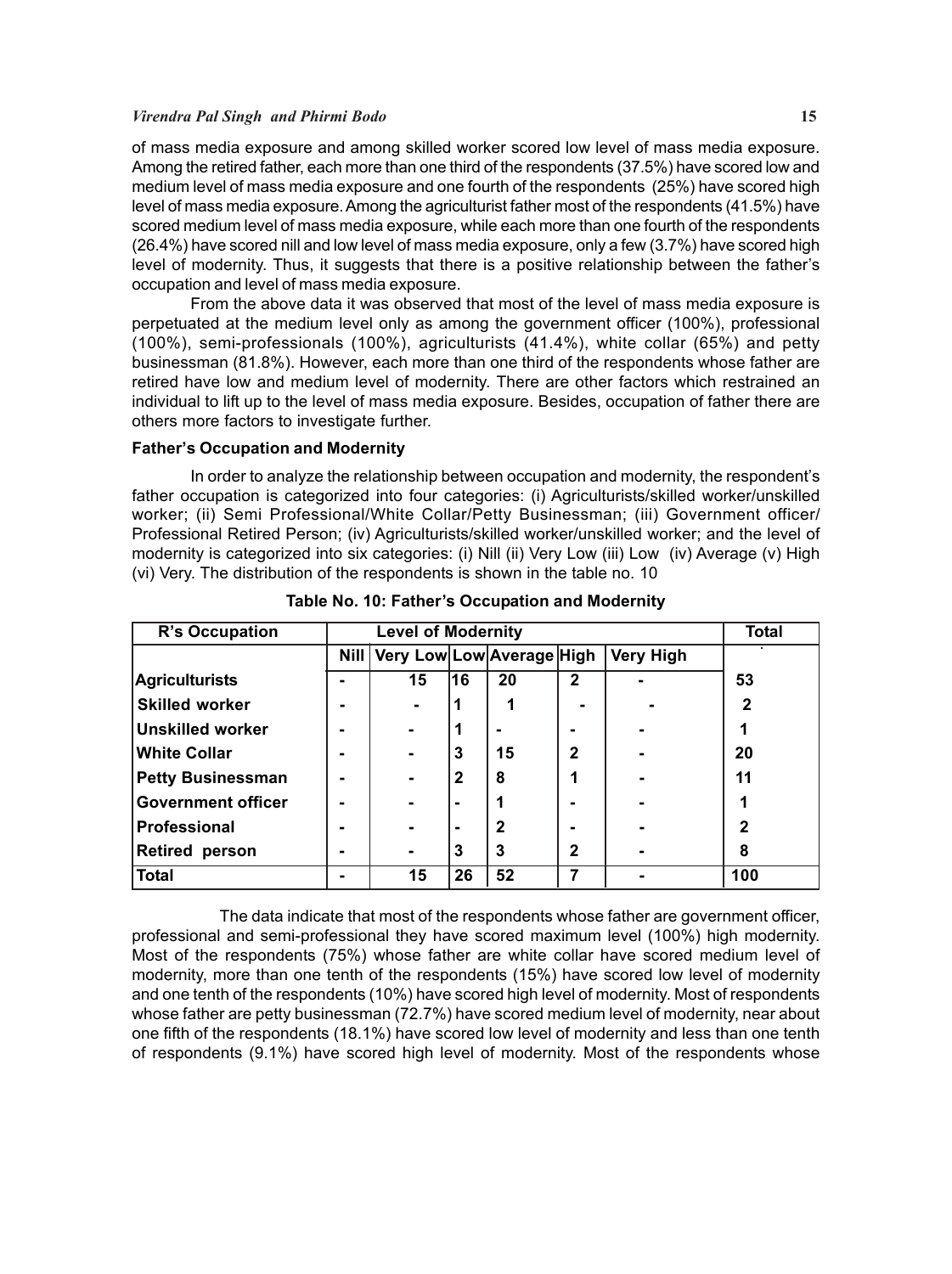father is skilled worker each half of the respondents (50%) have scored low and medium level of modernity. Among the respondents whose father is agriculturists, each more than one third of the respondents (37.7%) have scored average level of modernity, more than one fourth of the respondents (30.1%) have scored low level of modernity, more than one fifth of the respondents (28.3%) have scored very low level of modernity. among the retired father more than one third of the respondents (37.5%) have scored low and average level of modernity and one fourth of the respondents (25%) have scored high level of modernity.

Thus, it suggests that most of the respondents have perpetuated at the average level of modernity only, as among the agriculturists (37.7%), White Collar (75%), Petty Businessman (72.7%), Government officer (100%), Professional (100%), Semi Professional (100%) and Skilled Worker (50%) have scored average level of modernity. only a little of the respondents (3.7%) among the agriculturist father, one tenth of the respondents (10%) among the white collar father less than one tenth of the respondents (9.1%) among the Petty Businessman father and one fourth of the respondents (25%) among the retired father, have scored high level of modernity. however, no respondents have able to reach to the level of very high modernity level. It indicates that most of the respondents have restricted to medium level of modernity, it seems there are other factors which have restricted to raise the level of modernity which require further investigation.

# **Sex and Mass Media Exposure**

In order to analyses the relationship between sex r and the level of mass media exposure, the gender is categorized into two categories: (i) Male; (ii) Female; and the mass media exposure has been categorized into four categories: i) Nill (ii) Low (iii) Medium (iv) High. The distribution of the respondents is shown in the table no. 11.

| <b>Sex</b>  | <b>Level of Mass Media Exposure</b> | Total         |    |      |     |
|-------------|-------------------------------------|---------------|----|------|-----|
|             | <b>Nill</b>                         | Medium<br>LOW |    | High |     |
| <b>Male</b> |                                     |               | 29 | 6    | 50  |
| Female      |                                     | 11            | 24 |      | 50  |
| Total       | 15                                  | 19            | 53 | 13   | 100 |

**Table No 11: Sex and Mass Media Exposure**

The data reveals that among the male respondents majority of the respondents (54%) have scored medium level of mass media exposure, near to one fifth of the respondents have scored low level of mass media exposure, more than one tenth of the respondents (14%) have scored zero level of mass media exposure. Among female respondents majority of the respondents (52%) have scored medium level of mass media exposure, more than one fifth of the respondents (22%) have scored low level of mass media exposure, then, near to one fifth of the respondents have scored zero level of mass media exposure and more than one tenth of the respondents (14%) have scored high level of mass media exposure. Thus, it seems that majority of the respondents whether male or female have scored medium level of exposure. Only a few have scored high level of mass media exposure (male 12%, female 14%), there is no any discrimination found in the distribution of mass media exposure of the respondents. But, most of the respondents have perpetuated at the medium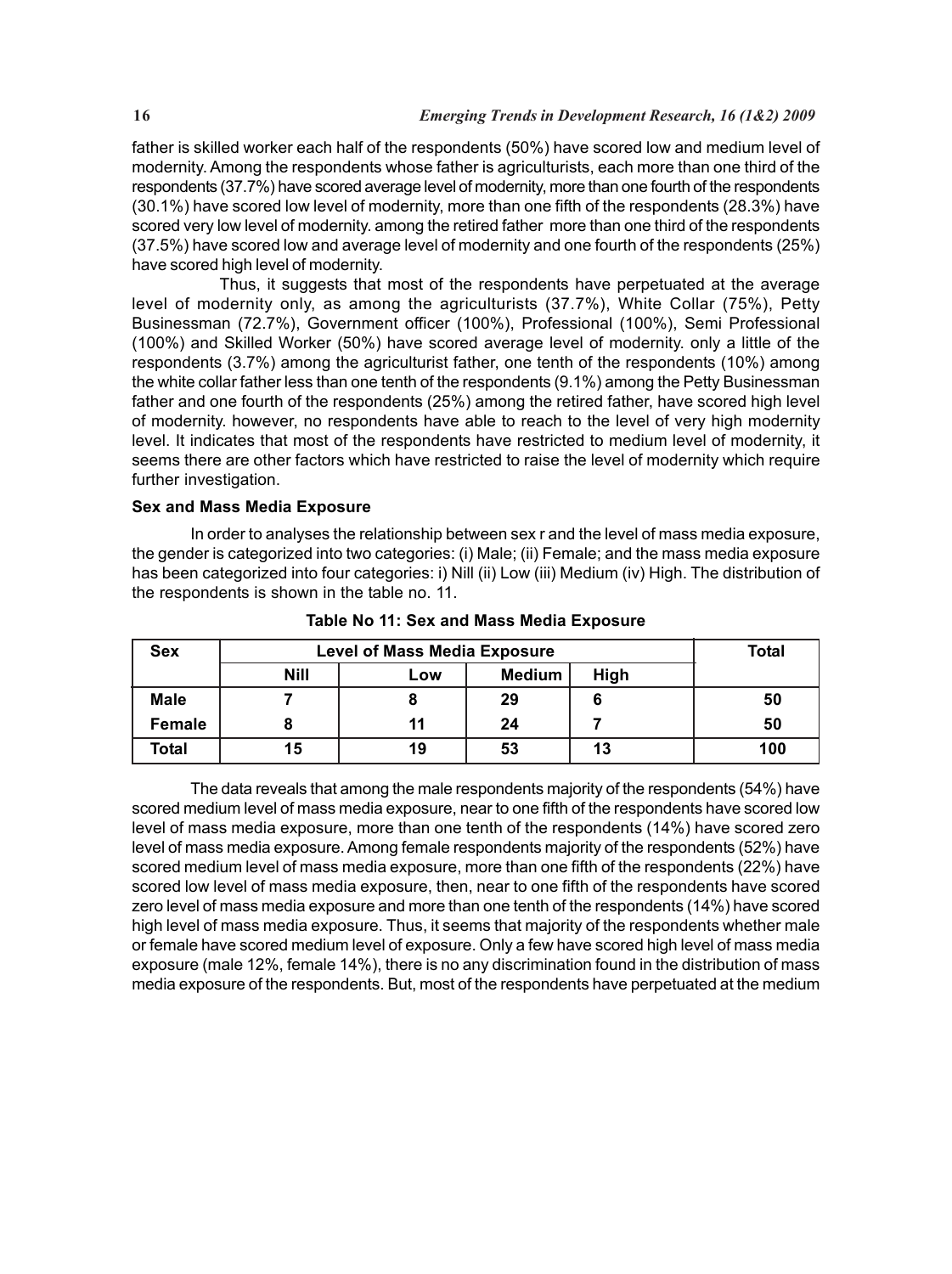level of mass media exposure only, as among male (54%) and female (52%). In this situation it needs further investigation.

# **Sex and Modernity**

In order to analyses the relationship between sex and the level of modernity, the gender is categorized into two categories: (i) Male; (ii) Female; and the modernity has been categorized into six categories: (i) Nill (ii) Very Low (iii) Low. (iv) Average (v) High (vi) Very. The distribution of the respondents is shown in the table no. 12

| <b>Sex</b>   | <b>Level of Modernity</b> |                 |     |               |      |                  | Total |
|--------------|---------------------------|-----------------|-----|---------------|------|------------------|-------|
|              | <b>Nill</b>               | <b>Very Low</b> | LOW | <b>Medium</b> | High | <b>Very High</b> |       |
| <b>Male</b>  | $\blacksquare$            |                 | 14  | 25            | 4    | $\blacksquare$   | 50    |
| Female       | ٠                         |                 | 12  | 27            | 3    | $\blacksquare$   | 50    |
| <b>Total</b> | $\blacksquare$            | 15              | 26  | 52            |      | $\blacksquare$   | 100   |

**Table No. 12: Sex and Modernity**

The data reveal that among the male respondents majority of the respondents (50%) have scored medium level of mass media exposure, more than one fourth of the respondents (28%) have scored low level of mass media exposure, and more than one tenth of the respondents (14%) have scored very low level of mass media exposure and a few (8%) of the respondents have scored high level of modernity. Among female respondents majority of the respondents (54%) have scored medium level of mass media exposure, more than one fifth of the respondents (24%) have scored low level of mass media exposure, then, near to one fifth of the respondents (16%) have scored very low level of mass media exposure and a few (6%) of the respondents have scored high level of modernity. Thus, it seems that majority of the respondents whether male or female have scored medium level of exposure. Only a few have scored high level of mass media exposure (male 8%, female 6%), there is no any discrimination found in the distribution of mass media exposure of the respondents. But, most of the respondents have perpetuated at the medium level of mass media exposure only, as among male (50%) and female (54%). In this situation it needs further investigation.

The relationship between education, mass media communication and modernity may now be summarized. As far as the relationship between mass media communication and modernity is concerned there is a positive relationship at the medium level, more than half of the respondents (77%) have who have high mass media exposure scored average level of modernity, while more than three fifth of the respondents (75.5%) who have medium level of mass media exposure scored average level of modernity. As far as relationship between education and mass media exposure is concerned more than half of the illiterate respondents do not have any mass media exposure, while the rest of the respondents have only low level of mass media exposure. In case of high educated respondents (Post-Graduate) majority of the respondents have high level of mass media exposure. In the modernity level also most of the respondents have perpetuated at the medium level of modernity as among the primary, secondary and graduate level of education. As far as relationship between occupation of respondents and mass media exposure is concerned, most of the respondents have scored the medium level of mass media exposure as among the student, unskilled worker, white collar, petty businessman and government officer (74%, 50%, 70%, 57.1% and 100% respectively). Among students, only less than one fifth of the respondents (18.5%), among white collar little more than one tenth of respondents (16.7%) and among petty businessman a little more than one tenth of the respondents (14.3%) have scored high level of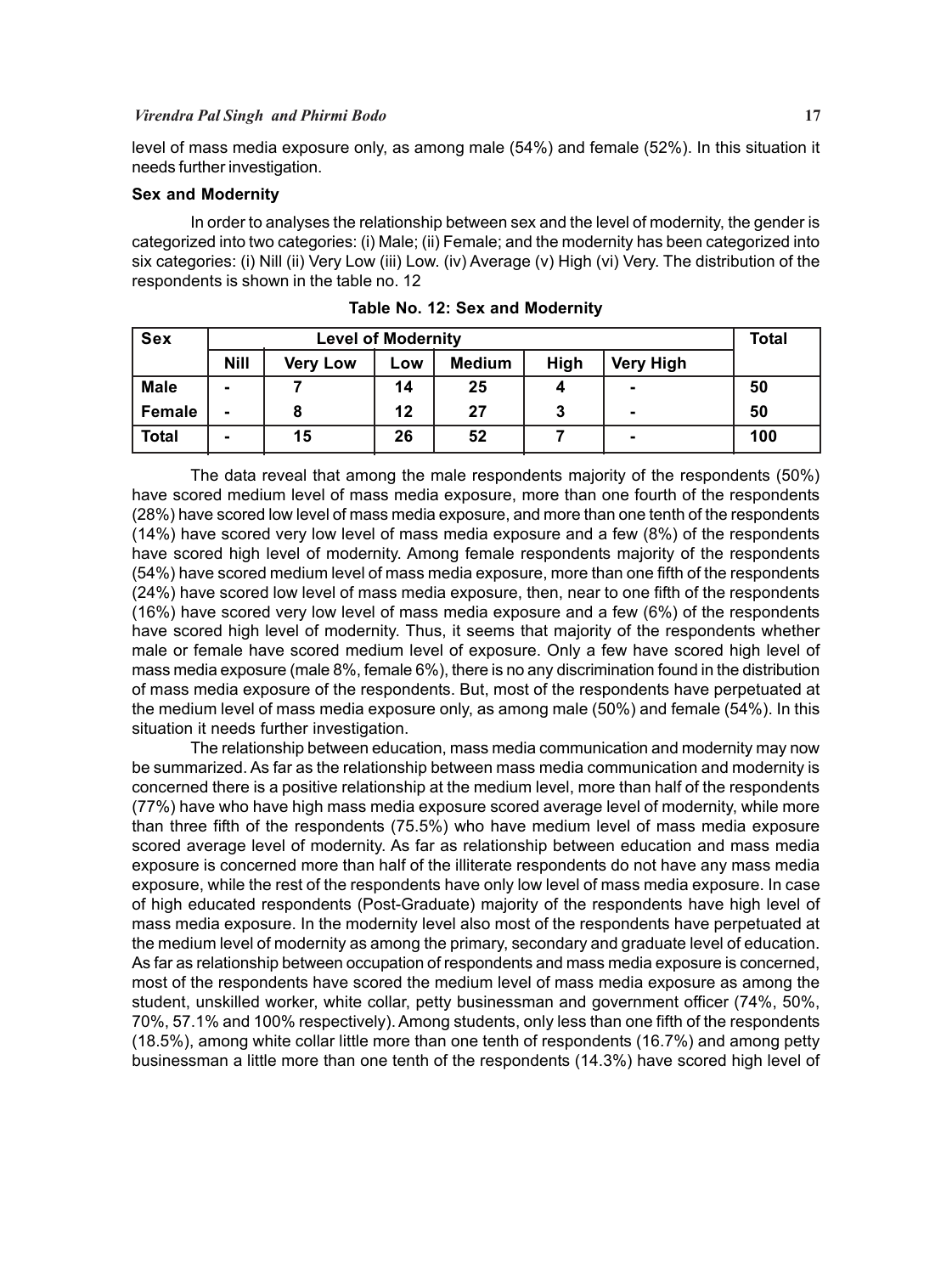mass media exposure. However, the professional respondents have high level of mass media exposure. There is a positive relationship between occupation of respondents and modernity level as most of the respondents have perpetuated at the average level of modernity as among the student (74.1%), petty businessman (71.4%), professional (50%), skilled worker (50%) and unskilled worker (50%). Only a few of students (7.4%), white collar (6.7%) have scored high level of modernity but among the government officer more than half of respondents (66.7%) and among professionals half of respondents (50%) have scored high level of modernity but it is not the sole factor which could bring the all around modernity of an individual as none of the respondents have reached to the very high level of modernity which required further investigation.

 As far as occupation of father and level of mass media exposure of individual is concerned, there is a positive relationship between father's education and the level of mass media exposure as among the illiterate father, only a few respondents could have reach to the medium level only of mass media exposure, whereas, among the respondents whose father is a post-graduation have not scored below medium level of mass media exposure. It has also indicates that there is positive relationship between father's occupation and modernity level of respondents most of the level of mass media exposure is perpetuated at the medium level only as among the government officer (100%), professional (100%), semi-professionals (100%), agriculturists (41.4%), white collar (65%) and petty businessman (81.8%). But most of the respondents have perpetuated at the medium level of modernity as among the respondents whose father have primary, secondary and graduation and post-graduate level of education. As far as relationship between sex and mass media exposure and the relationship between sex and modernity is concerned, majority of the respondents whether male or female have scored medium level of exposure. Only a few have scored high level of mass media exposure there is no any discrimination found in the distribution of mass media exposure of the respondents. But, most of the respondents have perpetuated at the medium level of mass media exposure only. Although there seems to be a positive relationship between education, mass media communication and modernity, but modernity perpetuate more at the medium level. The others factors like level of education, father's education, occupation, and father's occupation have significance on the level of modernity of a person. However, it indicates that there are more others factors to be investigated. No doubt, education has always plays an important factor in not only in modernization but in the mass media exposure also however, it has shows its limitation also.

### **References**

Doshi, J. K. 1984: 'Communication and National Integration: A study of Hindu Muslim Relationship', *Communicator*, July and October, pp. 24-31.

Inkeles, Alex and David M. Smith 1974: *Becoming Modern ,*Cambridge Mass : Harvard University Press Leagans, J.P. 1961: "The communication Process", in *Extension Education in Community Development.*

Directorate of Extension,Minst.Food and Agriculture, Govt. of India, pp. 362 -391

Singh, V. P 2002: Mass Media Communication, Modernity and Social Structure, *Emerging Trends in Development Research,* vol. 9, No. 1&2, pp.3-28.

Singh, Yogendra 1986: Modernization of Indian Tradition, Jaipur: Rawat Publication.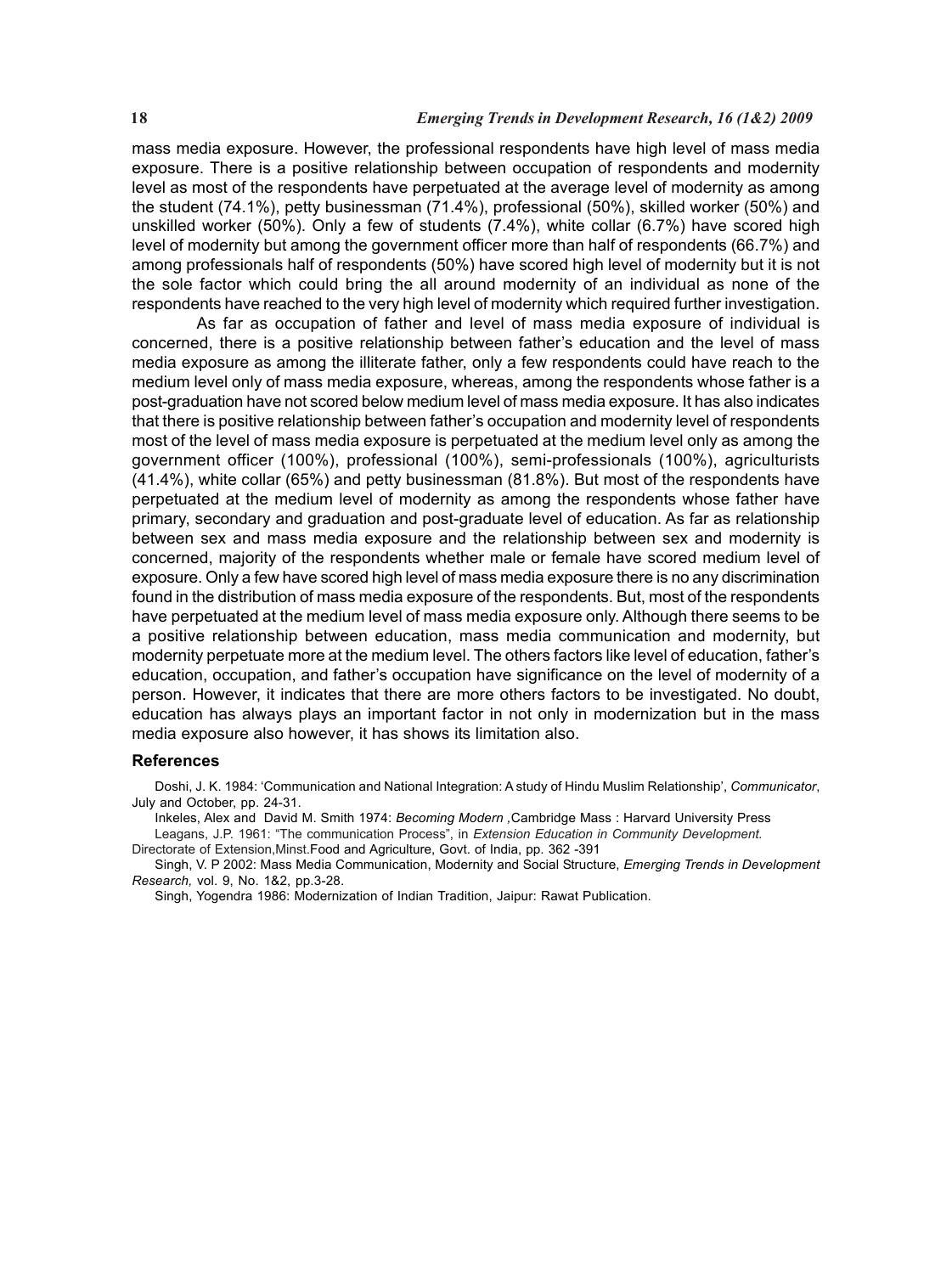**ISSN NO. 0972-9445 Emerging Trends in Development Research Vol. 16, No. 1-2, 2009, 19-36**

# **Values in Science and Science Education**

# **Roopa Rani T. S.**

Moral development theories clearly indicate the importance of focusing on values through education. The assertions made with regard to the nature of science as value-laden makes the case for value focus in science and science education at all levels. However, studies with regard to values in general, value education, values in different subject areas and values in science education are found to be limited. Educational research in values in science and science education has been both relatively recent and scarce. Nevertheless, In order to make a case for the current study and substantiate the relevance of the same, a very systematic analysis of the previous researches conducted becomes necessary. A review of related literature provides a deeper understanding of the nature, scope, and significance of the study. Keeping this in view, the present paper throws light upon the researches conducted in the area of values, value education, values in various subjects, and values in science and science education. The critical examination of the available literature in this area is presented in the form of various sections.

# **Traditional and New Approaches to the Study of Values**

The concept of 'values' in the social sciences is often used rather loosely. It can have different meanings in different disciplines. The RCEP<sup>2</sup> (1998) report titled, 'Setting Environmental Standards' has explored a range of methods for articulating values, including recent approaches to incorporating values into decision-making procedures. The range of terms in use to describe 'values' in a general sense includes opinion, belief, attitude, value and worldview, the first three being biased towards interviewees' knowledge and understanding of '*what is*' and the last two being focused more on the moral and ethical dimension, '*what ought to be*'.

In practice, correlation of values, attitudes or norms with behaviour has generally been found to be rather weak (see for example Rundmo 1998). However, it is common to find strong correlations among related attitude and value concepts. For example, a survey was conducted (Buss & Craik 1983) to assess attitudes to changes in industrial societies (including environmental quality) and to examine implications for risk perception and societal decisionmaking. Attitudes and beliefs were related in predictable ways to: (i) the perceived risk associated with selected technologies, (ii) preferences for the manner in which societal decisions should be made, and (iii) a coherent set of psychological variables. Research with a focus on values alone is much less common than studies of values in the context of opinions, beliefs, and/or norms. Machamer and Douglas (1998) introduced the concept of values and explored the role they might play in science. The paper discusses the different types of value relevant to science and proposes that we need better ways to express the concept. Dealing effectively with the issue of values, including those relevant to science is seen to demand a multidisciplinary approach along with rigorous training in relevant disciplines.

**Roopa Rani T. S. is Assistant Professor in Department of Education, Assam University, Silchar-788011, India**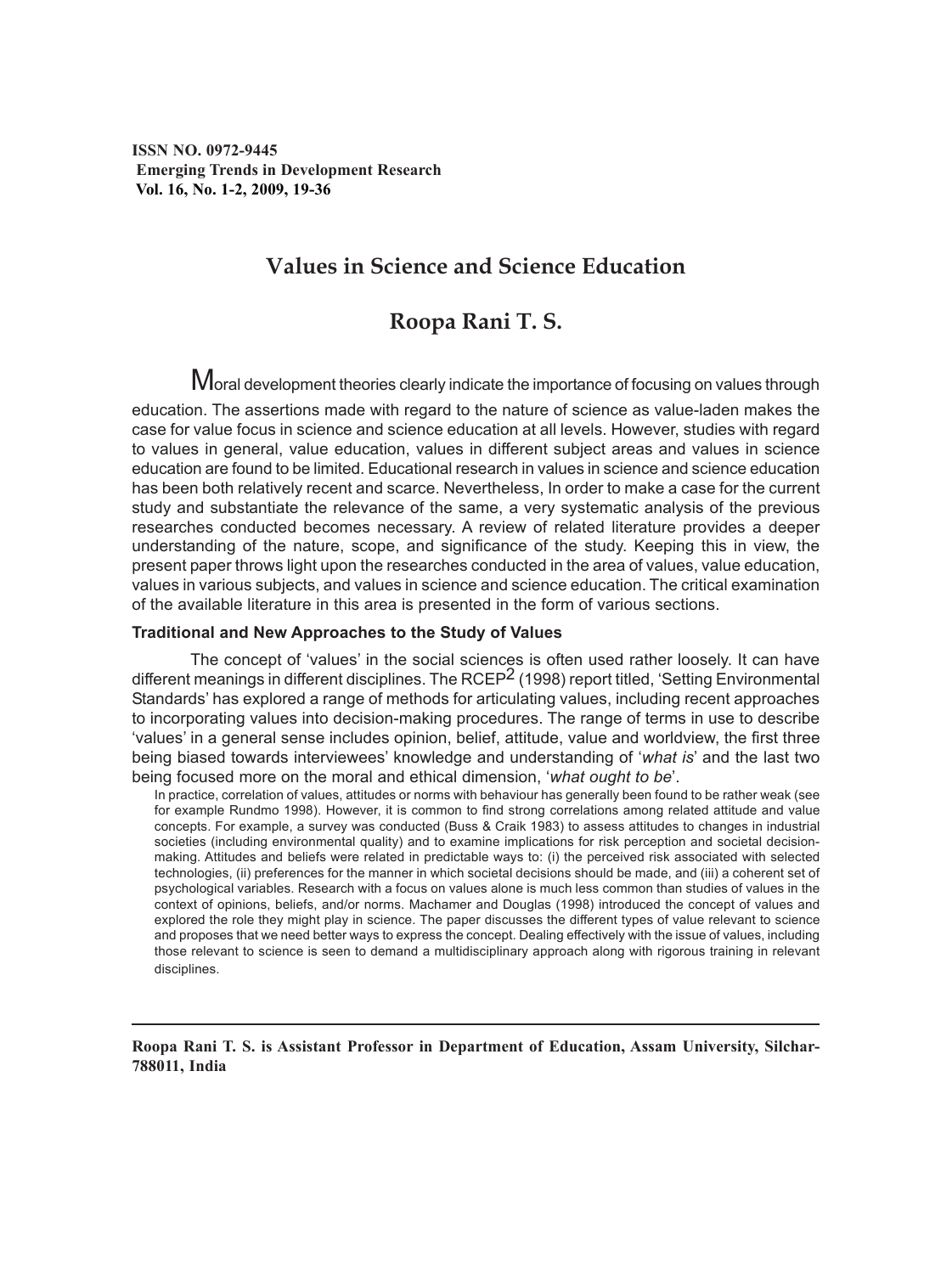# **20** *Emerging Trends in Development Research, 16 (1&2) 2009*

The term value is said to be an enduring belief, which guides one's actions, one's attitudes and one's judgments beyond immediate goals to more ultimate goals. According to Devi (2004), a value is said to attain three levels of manifestations. Firstly it manifests as professed value of what we believe in, an operational value of what we practice and a dynamic value of what we learn from our experiences. In the current study the researcher focused only on the first manifestation of value of the teachers and their respective students. Such values, as we have seen in the previous chapter have been defined in various ways by various educationists as well as philosophers. They have also been classified differently using different criteria.

Scholars have tried to make various classifications of values as personal, social and spiritual values, though there is no unanimity with respect to boundaries between each. Personal values consist of the qualities with primary reference to oneself. Social values have a direct bearing on the human unity and togetherness. Spiritual values add a new dimension to the social and personal values. On the other hand, Mascarenhas and Justa (1989) classified values as professed values, operational values and dynamic values. They explained professed values as those, which people publicly uphold. Operational values are defined to include values, which people actually practice. They defined dynamic values as those that people learn from experience in order to adopt and renew. In yet another study Shetty (1997) identified four types of values namely, human, social, cultural and institutional values to be introduced into the educational system. In another study Bansal, (1981) listed some values that can be sought in the curriculum like Instrumental Vs. Consummatory; Immediate Vs. Deferred; Cultural Vs. Vocational; Personal Vs. Social and Child Vs. Adult.

On the basis of the available literature, a number of values can be identified which can be conveyed through the process of education. These values like spiritual, personal, social, ethical, moral, human, cultural, scientific, aesthetic, democratic, secular, political, economic, national etc. are said to have their own specific descriptions manifesting themselves in some form or context in the history of humanity. Government of India in its National Educational Policy (1986) developed a comprehensive classification of values to be conveyed through the curriculum. National Educational Policy (1986) classified all the values into three main categories namely Personal values, Social values and National values, which are mutually exclusive and all-inclusive. National Educational Policy (1986) highlighted these three as the essential and fundamental values for the purpose of education, especially at the school level.

With regard to science, it is found that science does express a wealth of *epistemic values* and inevitably incorporates *cultural values. Epistemic* values include controlled observation, interventive experiments, confirmation of predictions, repeatability and, statistical analysis. While the pursuit of scientific knowledge implies a certain set of characteristically "scientific" values, the relevance of other values in the practice of science are not thereby eclipsed. Moreover, science is not exempt from other social values and ethics. A person's scientific contributions will be shaped by the domain of his or her resources or values. The possibly paradoxical conclusion is that one should not eliminate personal or social values from science.

### **Research on Value Development**

Value development or moral development is a long-term process beginning from childhood and continues through adolescent stage to the adulthood. Main developmental years of children in their moral domain, is of the school years, i.e. during the adolescent stage (Piaget, 1965; Kohlberg, 1964), therefore the schools atmosphere should be conducive to moral development. In addition, the curriculum should cater the needs of the children for their effective moral development. Some studies reveal that the school curricula that are in balance with the various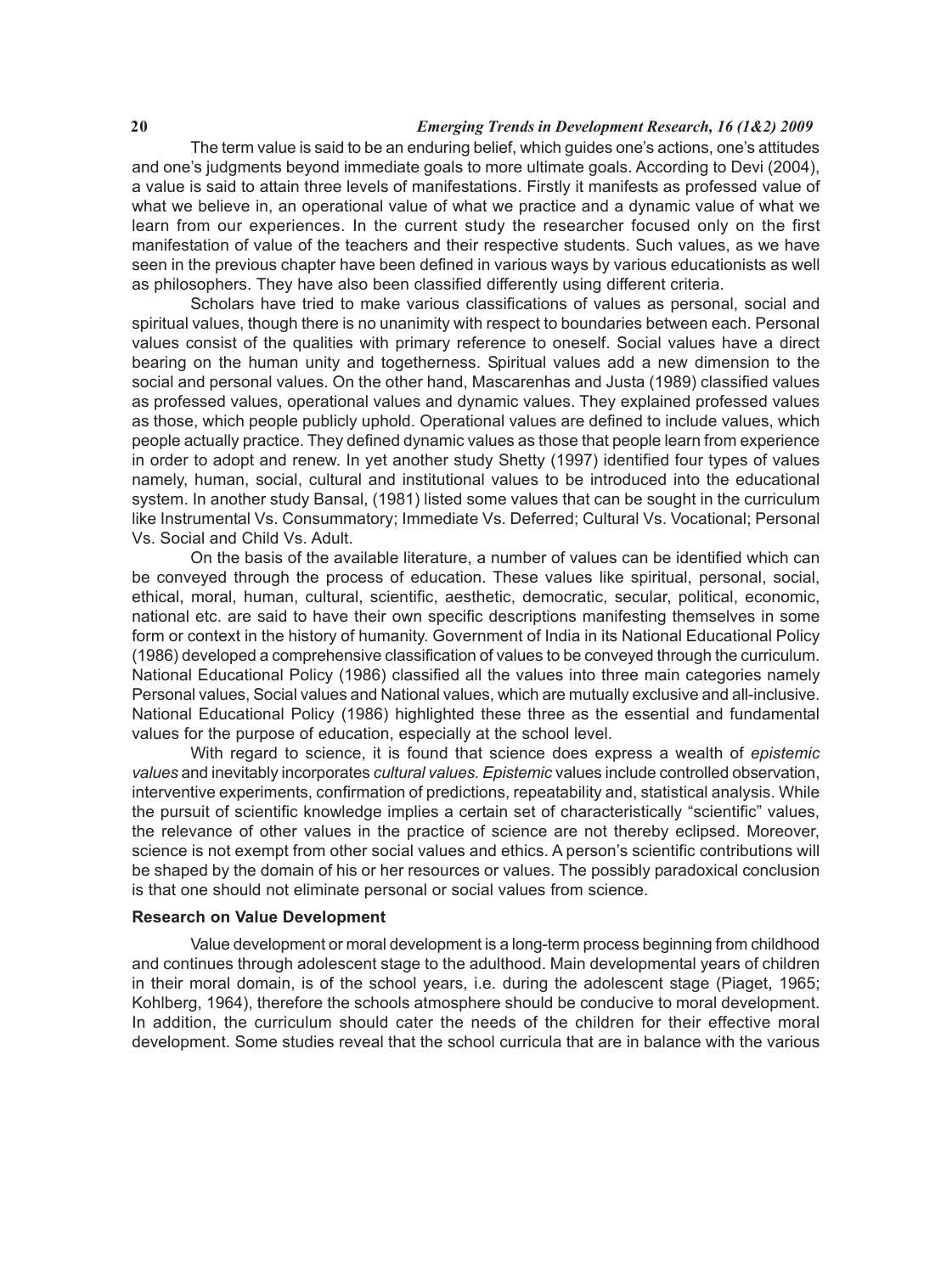### *Roopa Rani T. S.* **21**

stages of moral development have positive effects on the effective moral development of the children.

In a study on 'Understanding the Adolescent' by the Mavericks learning center at Memorial Middle School based in the United States of America, researchers observed the physical, social, emotional, moral, and intellectual development of the sixth grade class. Recognizing that there is a wide range of development within a class, the study provided some basic information about adolescent development. They also presented the observations of adolescents at Memorial, and strategies for effectively teaching adolescents. Their observations with regard to moral development reveal that the adolescent goes through numerous changes during these years of transformation. They want to be independent and yet, they still have a need for guidance and a place of nurturing and acceptance. Teacher and other adults need to realize and try to understand the changes that are occurring among children of this age. Young adolescents require freedom; however they need to be assured of a sense of security in their lives. With regard to moral development in particular, this age group is beginning to develop their own views on matters of value and morality. They are slowly developing their own judgments and not relying on those of their parents or other adult figures. It is important that we realize the changes these students are going through.

The research at memorial school posed the question "If you could change anything you want, what would it be?" to some of the students on the team. Almost all of their answers fit somewhere within stage 2 or 3. Although many of the things they'd change would benefit them, there seemed to be some "popular ideas" that would benefit or be liked by other students as well.

The analysis of their study revealed that the Maverick's curriculum balances between the concrete operational stage and the formal operations stage as propounded by Piaget. While math and science tend to weigh heavily on the first stage, language arts, reading, and social studies require abstract reasoning. Aspects of the formal operations stage were evident throughout Memorial. For example, emphasis on serving creates a socio-centrism that helps students mature. Other characteristics, considered more negative, are evident in the students who verbally rebel against authority and those who act "stupid" in order to conform.

The Kohlberg "moral development" theory holds that several levels of moral development exist in mankind in all cultures (Kohlberg, 1973). A student's response to a teacher's questions indicates the student's level of moral development. The teacher then constructs and presents to the student dilemmas that should lead the student to a higher level. This demands a complicated teaching strategy in order to be effective and seems to lend itself to smaller classes with young students, who may be more ready to move from one moral developmental stage to another. Beyer (1976) has provided an enriching description of how to use the Kohlberg hierarchy. Although the experiences relate to the elementary school, the basic approach and the classroom organization seem adaptable to a university classroom. A convincing example of how to use it with and environmental problem was presented by Miles (1976). However, Piburn (1976) suggested that incorporating values education in biology classroom may have major obstacles: only 10% of adults operate at the highest moral level. Piburn's informal studies have shown that science students reason morally at lower levels than students in the humanities. He has also discussed the application of Kohlberg's thinking in developing values education in the classroom adapted from the social sciences, while Lockwood (1978) reviewed the effects of moral development curricula and value clarification on students.

It can be observed that one of the persistent legacies from 1960s is a concern with values and ethics. Though the literature is available on the successes and failures, hopes and dreams of teaching about values and valuing, this concern is manifest in elementary schools, is present to a lesser extent in secondary schools (Collie 1979), and is almost absent in the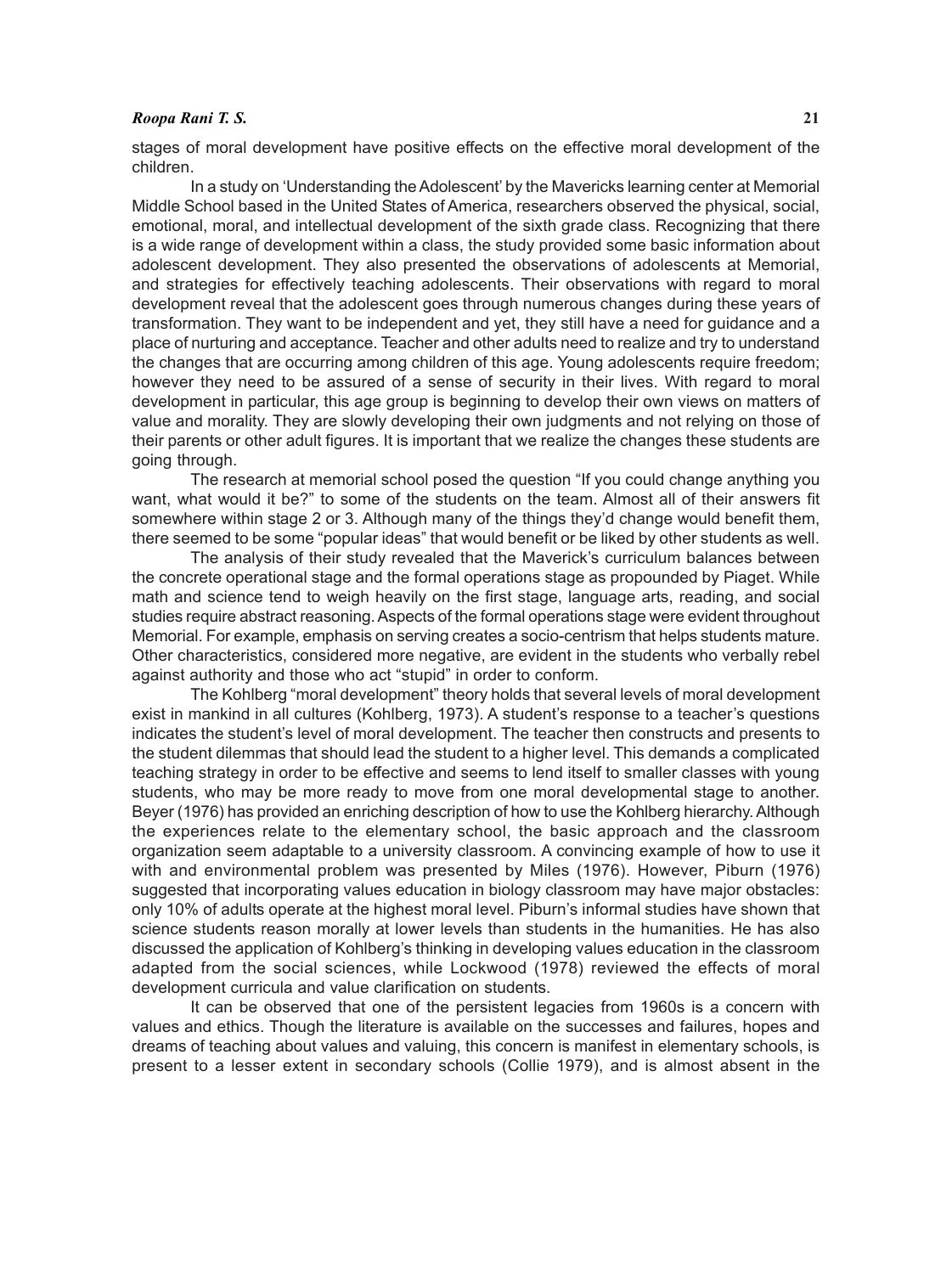universities and colleges. Review reveals similar observations also at the secondary level of school education, both in India and abroad. There is a dire need to address this gap.

### **Studies on Value Education**

The literature on values or value education, in India or elsewhere is very limited. Moreover, literature on value aspect in education is limited to subjects like languages, social sciences etc. However, the importance of values in education and value education has not been undermined anywhere in the world. Many studies have been conducted on different aspects of "values/ value education" in India, since independence. Venkataiah and Sandhya (2002) cited a study by Pandya, who studied the place of philosophical and practical values in education. He suggested for a reorganization of the system of education with certain basic values for restoring harmony and poise into human life and society. Seshadri (1984) concluded, "In its full range of meaning, value education includes developing the appropriate sensibilities like moral, aesthetic, cultural and spiritual. The ability to make proper judgments and choose among the competing values, internalize values and realize them in one's life. It thus spans the entire domain of learning – the cognitive, affective and the psychomotor and includes knowledge, understanding and appreciation of our cultural, moral, aesthetic and spiritual values, education of the emotions and the training of the heart and the development of the character".

Gupta (2000) explains that the value education is wider, practicable and adaptable than religious education or moral education, as no specific faith or religion is reflected through ethical, moral, social, cultural or spiritual values. This would mean that value education is instruction in the entire realm of values – physical, emotional, intellectual, imaginative, aesthetic, and democratic, scientific, social, moral and spiritual for any individual. Bhat (1996) elaborated the concept of value education relevant to elementary, secondary, college and university levels, with an objective of the development of an individual, character-building and upholding the human dignity and self-respect.

In India, few studies were conducted with regard to the various aspects of values of the curriculum and relevant syllabi for schools, colleges and teacher education. Various textbooks have been analysed for the presence or absence of value components. These studies have made suggestions to incorporate more of value components in all school subjects.

Studies on textbook analysis for the presence of value components have been conducted on various subjects like languages and social sciences during the past few decades. Haq (1973), in his analysis of Hindi, History, Civics and English textbooks found neither a systematic pattern nor any consistency in the presentation of values. The mental maturity of the students was not taken into account. He also found that the language textbooks of IX, X and XI classes were written entirely from a literary point of view and value components did not find sufficient place. Chaudhari (1985) and Chaudhari (1986) analysed Hindi textbooks of the primary classes. They found that values like scientific outlook, justice, simple living and duty consciousness were given the least importance in the textbooks upto VII standard. While comparing the NCERT textbooks and the books published by the State Corporation in this area, they found that values like courage and adventure were emphasized in NCERT books. Patriotism was significantly represented in the other textbooks. In another textbook analysis, Rajagopal (1989), studied value awareness and value orientation of XII standard students in Tamil textbooks. He compared the value awareness of government school students with management and missionary school students. He found that the former stood better in value awareness than the latter. He also found that value awareness of the students was greater in poetry than in the prose portion of the textbook. In a similar study on value perceptions of students, Bhargavi (1990) found that IX standard boys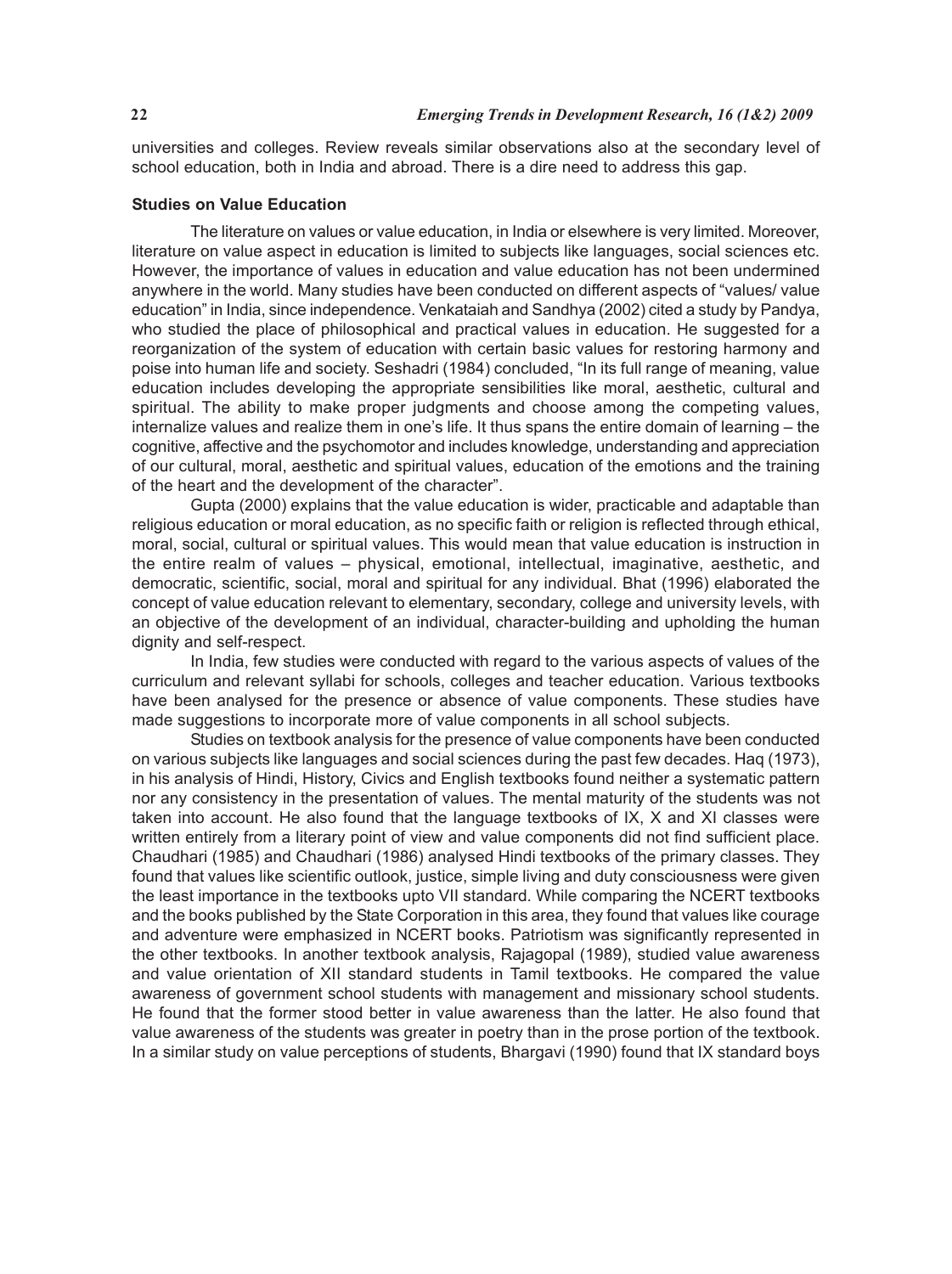# *Roopa Rani T. S.* **23**

identified more democratic values than girls in English prose. Girls identified more social values than boys. Boys and girls both identified religious, personal and aesthetic values equally well level in English prose.

The review of the studies on textbook analysis in the area of values reveals that insignificant consideration is given to looking at value aspects in science. There are few studies on science textbook analysis in India. Many of these studies have been conducted by NCERT. Studies where students identified relevant values in science or science textbooks are almost absent.

Some studies focused on the orientation of teachers as it has a significant impact on the way they set out to impart value education. In addition, the responsibility to develop right value systems to the students necessitates on the part of the teachers to use various teaching strategies that facilitate the process of value development. As the values of the students are affected deeply through the relationship with the teachers, they should embody the requisite values and serve as models whose qualities inspire emulation to the students. Joshi (1983) points out that the secret of teaching values is to inspire and kindle the quest among the students by means of one's own example of character and mastery of knowledge. It is by embodying the values within ourselves that we can really radiate values to our students. Teachers are continually placed in the position of decision-making, sometimes split-second, sometimes pre-planned- about a particular class. These concern, for example, with the content to be taught, the pedagogical strategies employed, the disciplinary organization of the class, and so on (Bishop, 2000). He contends that more knowledge teachers of science, mathematics or any other subject for that matter have about the values they are teaching, the better informed will be their judgments. Sandhya (1999) conducted an evaluative study on value education provided at the tenth standard level in Mysore district on a sample of 191 teachers teaching tenth standard. The study found that theoretical, social and economic values are predominant among the teachers in that order, followed by political, aesthetic and moral values. The theoretical value occupies the highest place among the values maintained by the teachers. Secondly, comparison between men and women revealed that they did not significantly differ in all the above-mentioned value categories. In other words, gender has no influence on the values maintained by the teachers. Thirdly, the urban and the rural schoolteachers differed significantly in their moral and economic values. The urban schoolteachers are having higher moral and economic values than the rural schoolteachers. Hence, the location of the schools influences teachers' values. Fourthly, the type of management, private and government influences teachers' values especially their social and theoretical values. The study also revealed that the teachers of boys' school were having higher moral, theoretical, political and economic values. The co-education schoolteachers were having lower religious, theoretical and economic values than the teachers of boy's schools. Hence the type of schools influences teachers' values. The level of education of the teachers had no influence on their values. The values of teachers were not influenced by their length of teaching experience. This study provides a lead for further research in terms of teachers' values and categorization of values.

Usha Sri (1995) presents details of series of studies taken up by her in teaching value education to B. Ed trainees. The activities included, teacher trainees' perceptions of their values system, their self-concept in relation to their values, trainees identifying the values that would be inculcated through various co-curricular activities, participation in seminars, analysis of subject textbooks to identify values depicted through the lessons, etc. It can be seen that the studies conducted on values in education varies widely in its focus from value inculcation among children, teaching experiences to teachers' perception of values. But, the aims of education and value inculcation can be realised only when they are reflected in each and every subject discipline that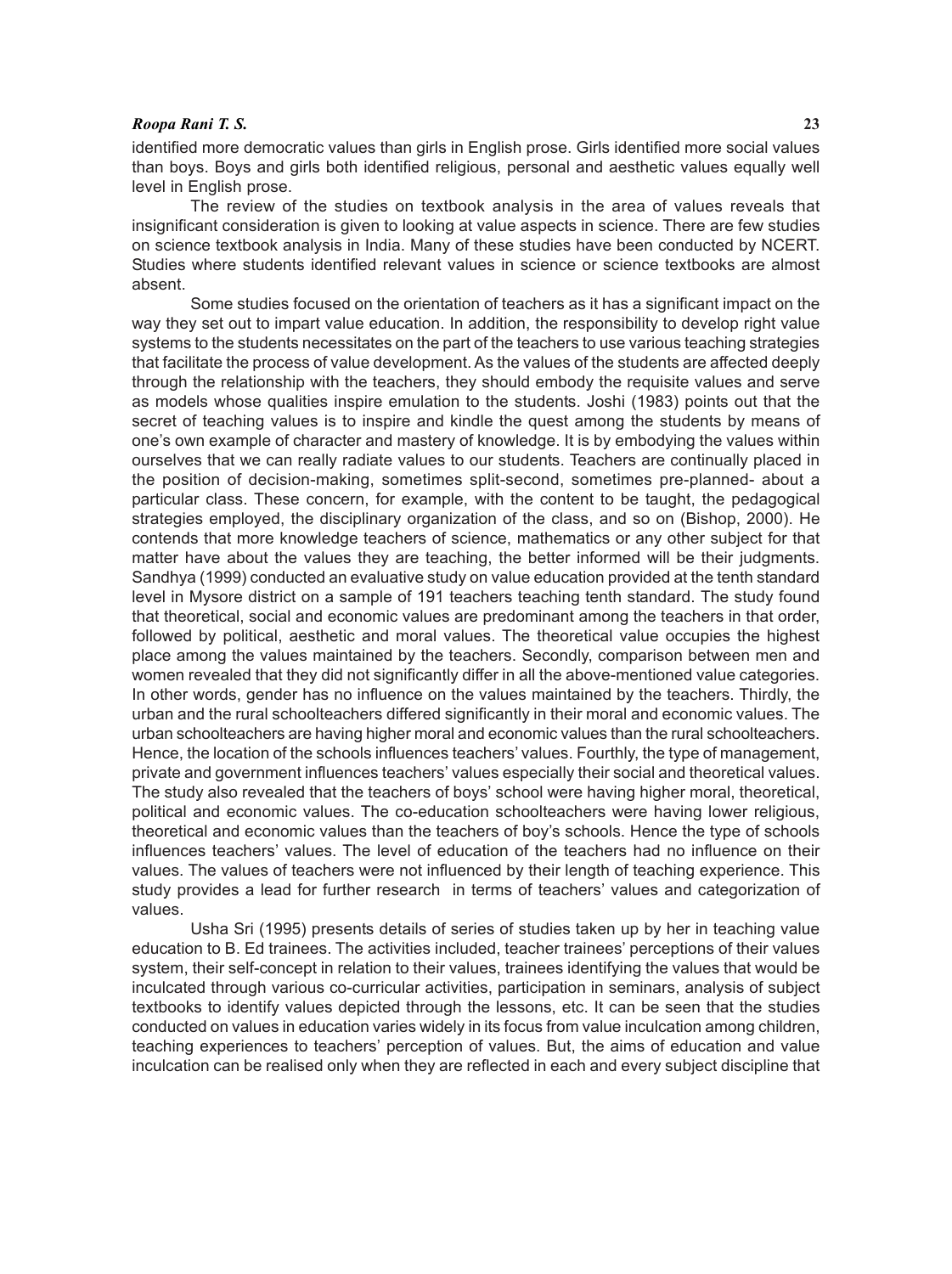forms the part of the school curriculum. Whenever inculcating values through school subjects becomes a topic of discussion, the subjects those mainly come to one's mind probably are languages and social sciences. These are considered to be appropriate platforms to focus on values through the teaching-learning process of the same. The convectional views about mathematics and science being value-free and not forming right platform for the focus on values have now subsided. Recent researches conducted all over the world have now shifted focus on looking at values in mathematics and science education. However, review confirms that the attempts made to study the value aspect of mathematics and science education is limited. Moreover, in the field of science education is negligible.

# **Values in Mathematics Education**

Mathematics is considered to be closely related to Science. It was also viewed as a value-free subject very similar to science. This relationship compels one to examine the studies conducted in the area of values in mathematics education. Despite that mathematics has been viewed to be neutral and value-free, and that mathematics in school should likewise be taught in a neutral way, a number of authors like Bishop (1988) and Ernest (1991), have remarked on the significance of values in mathematics curriculum.

The recent developments in research on enculturation Bishop's (1988), research with aboriginal students by Harris's (1991), and researches on ethnomathematics by Powell and Frankenstein's (1997) have brought the issue of values into greater focus. Number of studies have been recently conducted in the area of values in mathematics education, recognizing the importance of different sets of values that are found to be portrayed in mathematics classrooms, textbooks etc. This is mainly because school mathematics is intimately linked to the society in which it is taught. Whether we are preparing students for meaningful life in the society or for productive contribution in the workplace, relevant societal values are involved. In the book on enculturation by Bishop (1988), there is a chapter on the values underlying western mathematics. In another study Clarkson (1991) discussed issues of values embedded in different cultures and their implications for mathematics learning.

Though the notion of school mathematics as value-laden was increasingly recognized, a comprehensive review of the affective research literature by McLeod (1992) failed to find any research focussed on values. The tone of his discussion however made it clear that ideas about both beliefs and attitudes towards mathematics do relate to the deeply held values of both teachers and students.

However, Seah and Bishop (2002) showed that there is little explicit discussion with respect values in the classroom. They further found minimal effort by teachers in relating values, mathematics and society. Further they suggest how connections amongst values, mathematics and society may be made. This relationship amongst values, mathematics and society has also been found to be the source of cognitive dissonance amongst immigrant teachers of mathematics in Victoria (Seah, 2002). Even though (or perhaps because) the immigrant teachers were experienced teachers of mathematics in their respective home countries, their respective socialisation experiences in the Australian mathematics classroom are not short of value differences. Although the mathematical aspect of the teaching content is similar across the home countries and Australia, these teachers encounter value differences which are grounded in the ways with which mathematics as a discipline is perceived in Australia, and with which pedagogies differ (e.g. teacher-centred versus student-centred teaching). The role of the society in shaping these different perceptions of values and practice is evident.

In course of exploring values in mathematics, Bishop (1996) identified three categories of values of interest – the general educational, mathematical, and specifically mathematics educational. He found that together, these values were portrayed through the operating functions of teachers, textbooks, syllabi, etc. Beyond mathematics classrooms, values are said to be situated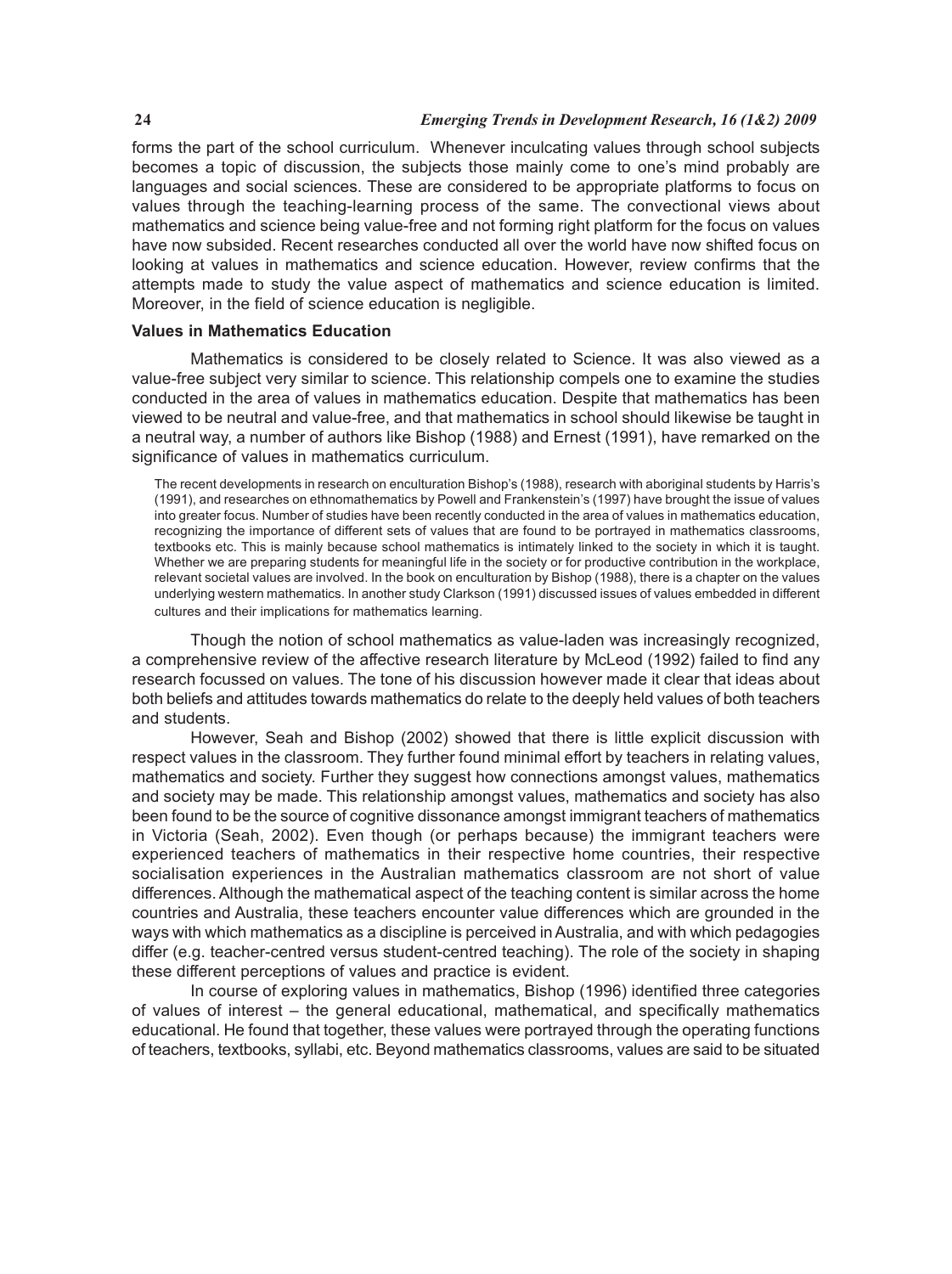#### *Roopa Rani T. S.* **25**

in increasingly higher contexts of personal, institutional, epistemological, and societal values. These are usually accompanied by a range of (more implicit) peripheral values, which include the implicit message portrayed by for example, the teachers' dressing (Neuman, 1997), textbooks' physical design etc. Beyond mathematics classroom, values are situated in increasingly larger contexts of personal, institutional, epistemological and societal values. Eckermann (1994) in his study has attributed similar factors to influence the teachers' teaching philosophies. Similar categories of values have been discussed with reference to science education variously as 'epistemological and supporting values' (Tan, 1997) and 'Values of science and research ethics' (Allchin, 1999).

In the area of textbook analysis for values, Fauvel's (1991) analysis reveals that values were consciously and actively built into the text through skillful incorporation of such techniques as teaching through dialogue, adopting a didactic catechism style, and reflecting on the links between the historical past and the current methods and instruments. A study conducted by Seah and Bishop (2000) revealed that, mathematical and mathematics educational values are viewed as being influenced by and acting on different socio-cultural levels of values. The data compiled from the content analysis revealed an unbalanced portrayal of various values.

While some learning outcomes on values are explicitly taught by teachers or represented in textbooks, (e.g. valuing mathematics as an important school subject, or appreciating logical reasoning and proof as a specific kind of argumentation) other values are only implicitly taught and remain rather hidden, imbedded in classroom practices. It is obvious that, students learn different values from different teachers' practices and that these values impact on students' engagement with school mathematics and with their mathematical activities. Though, values were not the focus of the Learner's Perspective Study by Keitel, (2003), but during data collection, it emerged in some of the interviews in which students commented on the video of the past lesson. The results of this study showed that the explication of values, however, could contribute to the interpretation of classroom practices and outcomes. Values were gained by side-remarks that some students either started with when commenting on the lesson or deliberately used to interrupt their other comments. These parts of interviews reveal personal and collective values developed in classroom practice. In particular, they show a common, but diverse struggle to make sense of mathematics and relate mathematics to problems of assessment and achievement. They demonstrate that the "same" teacher's script is very differently understood and experienced by students, and that there are also commonalities and differences in inventing ways for living with their struggles.

As a part of the Values and Mathematics Project (VAMP), in order to find out whether mathematics teachers are able to actually focus on values explicitly in the mathematics classrooms, Clarkson, Seah, Bishop and FitzSimons (2000) collected data from classroom observations emphasizing on working with eight volunteer teachers to clarify the relationships between their intended and implemented values. Throughout the process the teachers were encouraged to identify the role that values teaching plays in their classrooms, and how they were implementing those. Data were collected through videotapes, field notes taken by the researcher during the classroom observation and a follow-up interview conducted with each teacher. In analyzing as case studies the teaching of eight teachers, they categorized whether teachers did, or did not, nominate the values that were subsequently observed (or sometimes not observed). Where teachers were observed to teach the nominated values, a conscious decision by the teacher could have been made to address them explicitly (e. g., "today we are going to focus on co-operation…"), or implicitly (e. g., by rewarding co-operative behaviour without mentioning it explicitly). More interesting finding from the study was that values were not nominated by teachers but subsequently observed. Transcript of the data revealed that sometimes teachers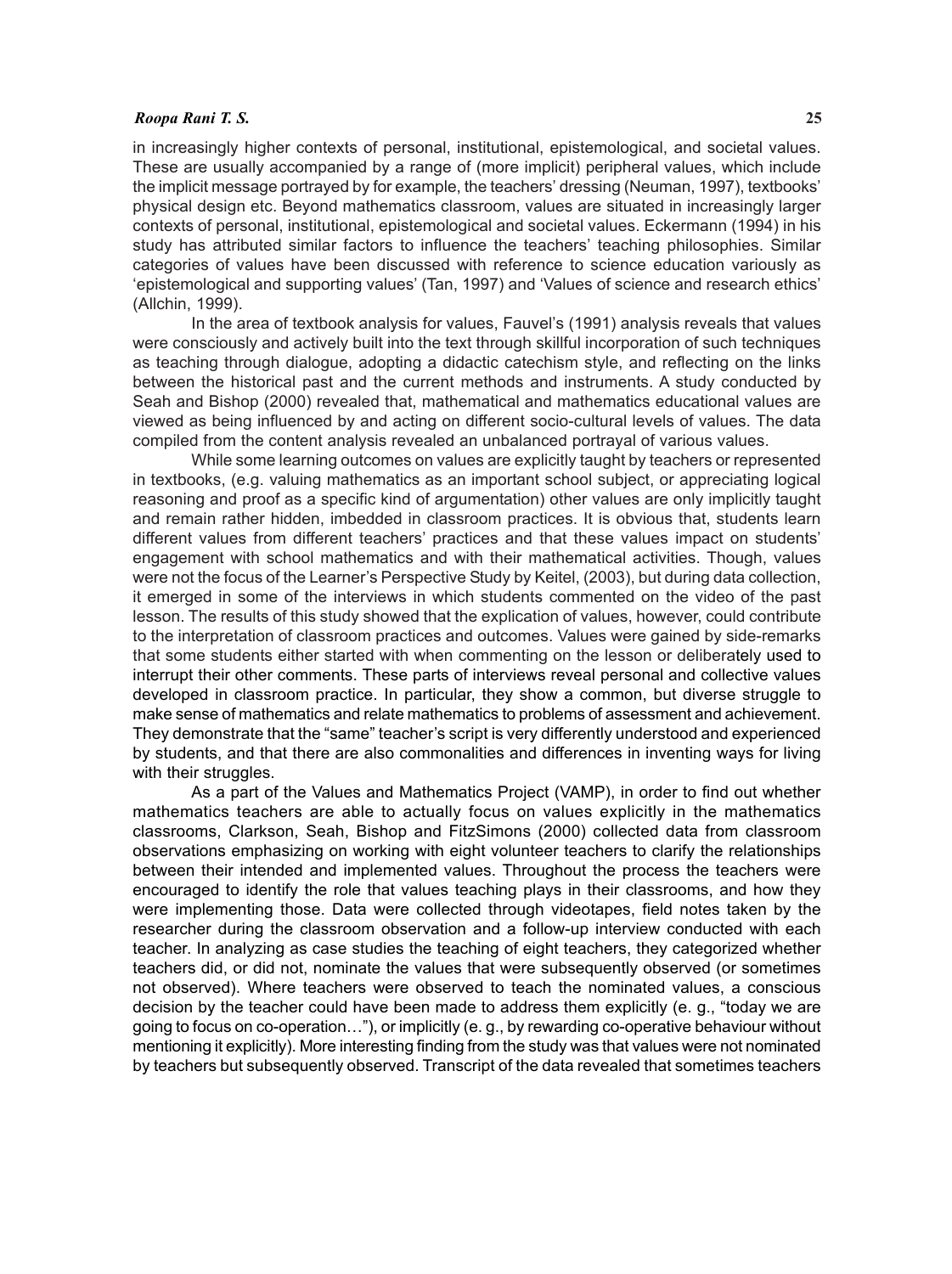were aware of the underlying values but, to the extent that they had internalized them, they had not considered them worthy of mention.

# **Researches on Values in Science and Science Education**

### **Values in Science and Technology**

Many traditional scientists and researchers consider scientific study a "value-free" practice of investigating fact through objective measurement and impartial use of scientific method. Our educational systems are largely to blame for this feeling of science, and with most scientists not seeking a public voice, they themselves don't give public a chance to better understand the values and social impact of science. Science, too, like all other subjects is a value system, perhaps a more extensive one than scientists themselves acknowledge.

In *Science and Human Values*, Bronowksi (1956) shows the values foundations from which science grows, and describes its essential quest to help humanity. In a statement appearing to contradict a humanist position, he asserts science has succeeded because "man masters nature not by force but by understanding." The values of science derive not from its thoughtful members or from tradition, but from its very practice, which is the "creation of concepts and their exploration in the facts."

Bronowksi identifies several key values constructs found throughout science in history and practice. In particular he identified truth, honesty, respect for human dignity, trust, creativity, independence, sharing, and love of natural beauty and order as values apparent in scientific practice. Underlying this practice, he claims "first, comes independence in observation and then in thought, independence, originality, and then dissent."

# **Values, Moral Issues and Social Issues in Science Education**

Science educators have not addressed adequately the issue of values in science in the past. Poole (1995) made one of the huge contributions to the knowledge on values in science. However, there were few studies conducted, which focused on some aspects of values in science.

Zeidler and Schafer (1984) examined how science content knowledge, moral reasoning ability, attitudes, and past experiences mediate the formation of moral judgments on environmental dilemmas. The study was conducted on environmental science majors and non-science majors of college age. It showed that science majors did not reason at higher levels than non-science majors on a scale called the general measure of moral reasoning ( $DIT<sup>3</sup>$ ), and there fore likely did not possess superior moral reasoning abilities. They however, did exhibit higher levels of moral reasoning than non-science majors in responding to non-technical environmental issues ( $EIT<sup>4</sup>$ ). Associated with those higher reasoning levels, science majors exhibited more positive attitudes towards the environment and a greater commitment to and comprehension of ecology than did the non-science majors. The results suggested that the reasoning used in resolving scienceoriented moral dilemmas depends not only on general reasoning ability but also on attitudes, commitments, and comprehension. The researchers suggest that the Science teachers therefore should endeavor not only to help students to acquire a meaningful understanding of subject matter, but should also strive to help them to develop positive attitudes, a care and concern for science-oriented social issues, and a commitment to the resolution of actual issues.

Any concern with values in the classroom is not a substitution for facts and concepts or scholarly orientation towards a subject. Unfortunately, some educators concerned with values at elementary and secondary levels have fallen victim to the indefensible stance of emphasizing valuing and teaching of values at the expense of teaching a subject. In fact, at least one study involving valuing (Dispoto, 1977) at the university level clearly indicated that students better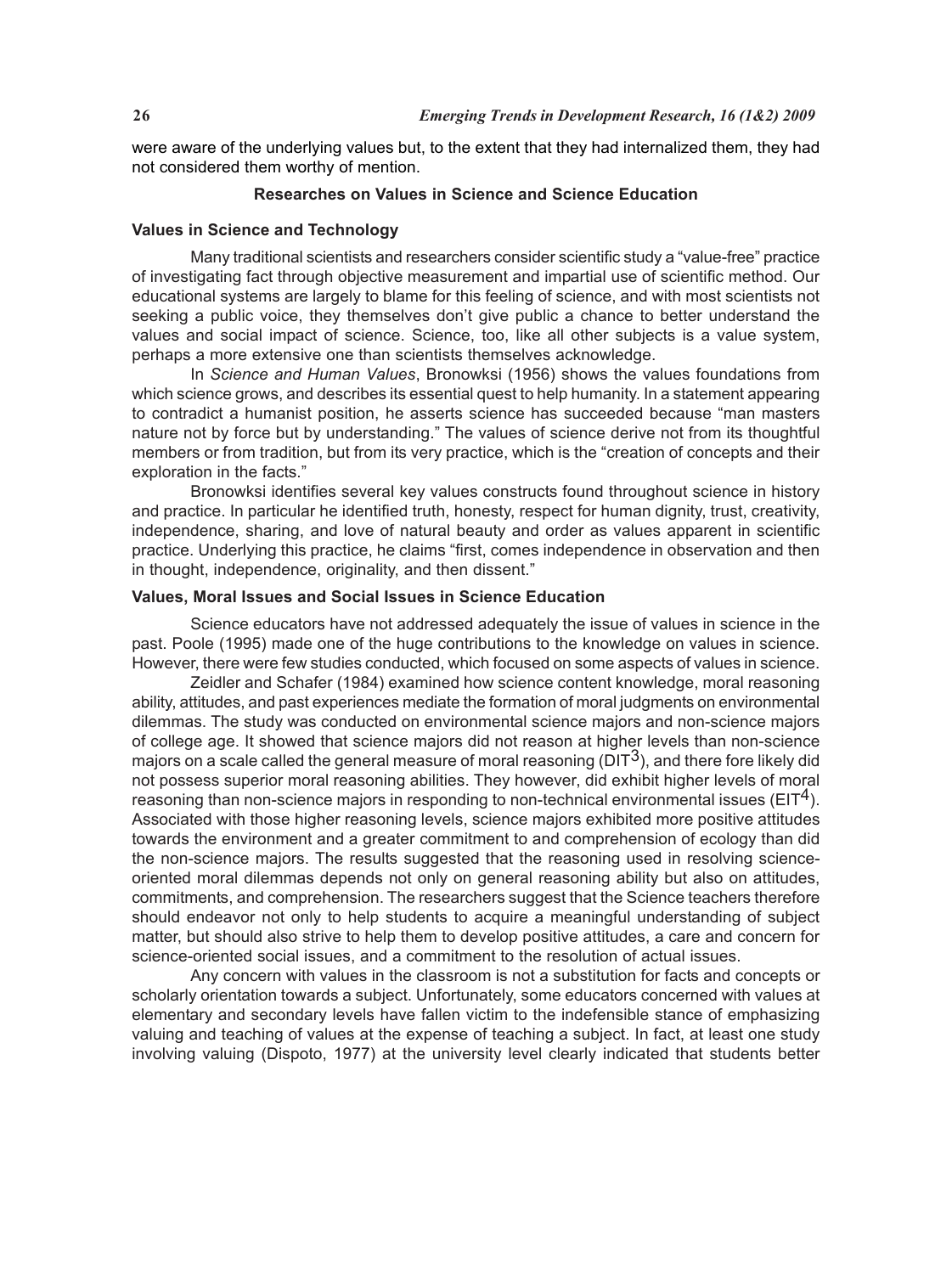### *Roopa Rani T. S.* **27**

informed about environmental problems are more likely to be environmentally more active. Humanities majors and science majors are equally concerned about the environment, but science majors do know more about it and do more about the problem. Environmental knowledge is the most powerful predictor of environmental activity and hence of valuing because action demands choice.

# **Values, Moral Issues and Social Issues in Science Curriculum**

Science education continues to undergo a critical examination in all the aspects. Science education has, traditionally, been associated with a formal academic type of schooling, with an intention to produce future scientists, a number of articles and reviews have critically questioned whether this is sufficient for the needs of both society and the citizens who are part of that society (Millar & Osborne, 1998).

A report in England and Wales, *Beyond 2000: Science Education for the Future* (Millar & Osborne, 1998), concluded that the National Curriculum for England and Wales had failed to meet the needs of contemporary society, much less anticipated the needs of future society. The authors acknowledged that 'the changing curricular position of science has not been accompanied by corresponding change in the *content* of the science curriculum . . . This has remained fundamentally unaltered and is, essentially, a diluted form of the previous curriculum of 1960'. The report goes on to give ten recommendations, which include that there should be more emphasis on technology and the applications of science; greater attention should be given to the social processes used to generate, test and scrutinize knowledge claims; teachers should employ a wider range of teaching and learning approaches, including the use of case studies of historical and current issues; new and broader approaches to assessment should be devised and implemented in order to focus attention on the more important aspects of learning. However, as Hodson (2003) points out, "Throughout the document, the case for the importance of scientific literacy (largely defined in terms of conceptual and methodological knowledge, with some sociocultural dimensions) is strongly and repeatedly made, thus reinforcing the view of some critics that this is yet another attempt to rescue a conventional science education in crisis rather than a commitment to radically reshape the nature and purpose of the curriculum."

Hodson (2003) examining the science curriculum from a Canadian perspective, with an objective of dealing with issues of global concern, stated, referring to a Cannadian curriculum report in largely positive terms, "it is interesting and extremely disappointing that a document purporting to be action-oriented does not include preparation for sociopolitical action by students in its definition of scientific capability". Hodson suggested necessary changes to the science curriculum in terms of gearing it to the socio-political action, which equips "students with the capacity and commitment to take appropriate, responsible and effective action on matters of social, economic, environmental and moral-ethical concern". This view is also shared by researchers like Roth and Desautels (2002). Finally Hudsons comments that traditionally, science education has dealt with established and secure knowledge, while contested knowledge, multiple solutions, controversy values and ethics have been excluded.

Aikenhead (2003), in his review of research on humanistic perspectives in science curricula, concludes that students do positively respond to and can learn usefully from humanistic science curricula but appropriate contexts and atmosphere has to be generated for this to happen. He observes that relevant contexts alone do not ensure more learning of science but more explicit value instructions and the assessment regarding humanistic content, the better the learning, but the greater the challenge to teachers and teaching. In his discussion of the implications of the research, he remains concerned over the fundamental dilemma whether science courses should serve humanistic ends or whether they should continue to focus more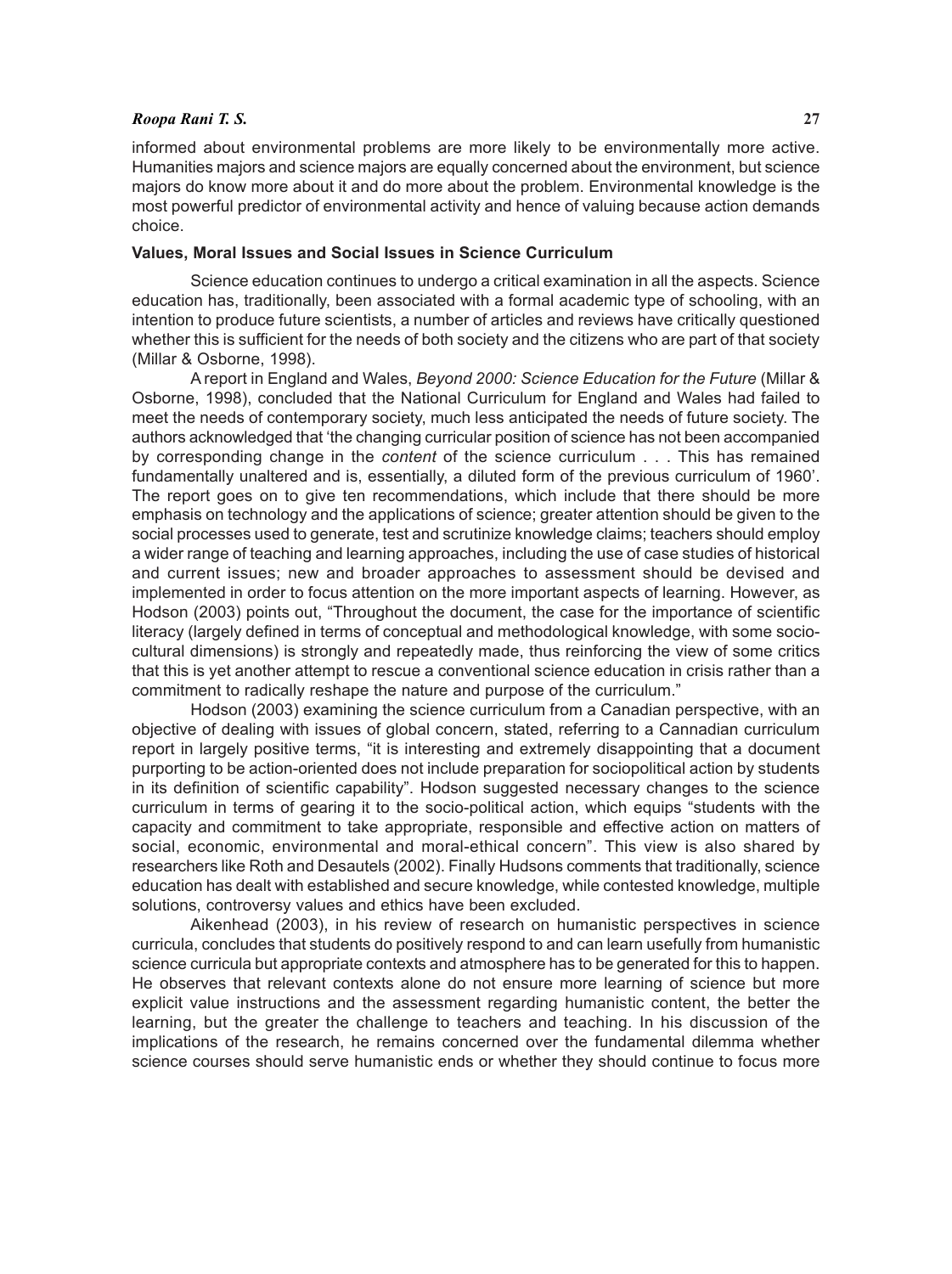on the knowledge aspects of science. Aikenhead suggests an amalgamation of the educational and scientific goals (focus on both values and content of science) to ensure that real progress.

On the one hand there is a debate about the future purpose of science education and whether it should be viewed largely in terms of creating a suitably trained workforce, or a critical thinking citizen. On the other hand, there is a continuing examination of what learning and teaching strategies are considered to be effective. However, while there appears to be some common themes relating to pedagogy emerging from the literature, it is important to recognise that classrooms and schools are complex environments each of which can be very different, in terms of social mix, general ability, teacher understanding, attitude and values, school ethos etc. The unique combination of these factors can make use of prescriptive pedagogies unreliable. The approach adopted has to be appropriate to the unique environment of each classroom and the aptitudes of the teachers and students in that classroom. It is also the case that the pedagogies employed will be largely determined by the nature of the curriculum proposed.

# **Values, Moral Issues and Social Issues in Science Textbooks**

A number of leading scientists and science educators have identified a need for greater emphasis on social issues and for greater social awareness in high school science. The textbook has been identified as 'the curriculum' in science courses (Stake & Easley, 1978), so it is primarily to the textbooks that we must look for indicators of change. In America, the reform curricula of the late 1950s and the early 1960s, represented in biology by the Biological Sciences Curriculum Study (BSCS), have been criticized for failing to increase student interest in science (Welch, 1979), for giving too little attention to personal and social issues (Hurd, Bybee, Kahle, & Yager, 1980), and for omitting interdisciplinary and transdisciplinary problems (Dede & Hardin, 1973).

Analysing six state-adopted high school biology textbooks for the presence of twentyfive bioethical issues, Boshmann, Hendrix, and Mertens (1978) found that, the issues that are treated most often by all textbooks are those that have been with us for some time. Among those are population, food and famine, pollution, and energy. The newer, more controversial issues such as abortion, family planning, genetic screening and counseling, and recombinant DNA, which represent more complex ethical and moral questions for all. But most of the textbook authors have shied away from these issues. They found that the text books did not sufficiently focus on moral and ethical issues in biology that are very necessary for the students to learn and understand.

In another study, Levin and Lindbeck (1979) analysed the treatment of eleven moral and social issues in five biology textbooks. The specific criteria included under each issue or problem were identified in the literature of science and science education and validated as to appropriateness by several college biology teachers from different institutions. They concluded that, "textbooks differ considerably in their treatment of controversial issues and problems". Consequently, teachers cannot depend solely on textbooks as sources for the study of social issues, but must enrich the curriculum in this area on their own initiative.

In a similar but elaborate work of Rosenthal (1984), she analysed twenty biology textbooks published over twenty years before 1984, for twelve categories of social and moral issues in the textbooks. She found that although increasing attention has been given in recent years to bioethical issues and to the importance of bringing these issues into high school biology (Kieffer, 1979, Stahl, 1979), in these biology textbooks, ethical questions have been raised or implied in connection with only a few topics (destruction of wildlife, control of human genetics, racial superiority, care of terminally ill, distribution of food, and control of human behaviour). Even the most recent textbooks gave little recognition of the ethical implications of biological problems and discoveries. It was found that even when the textbooks did include material related to social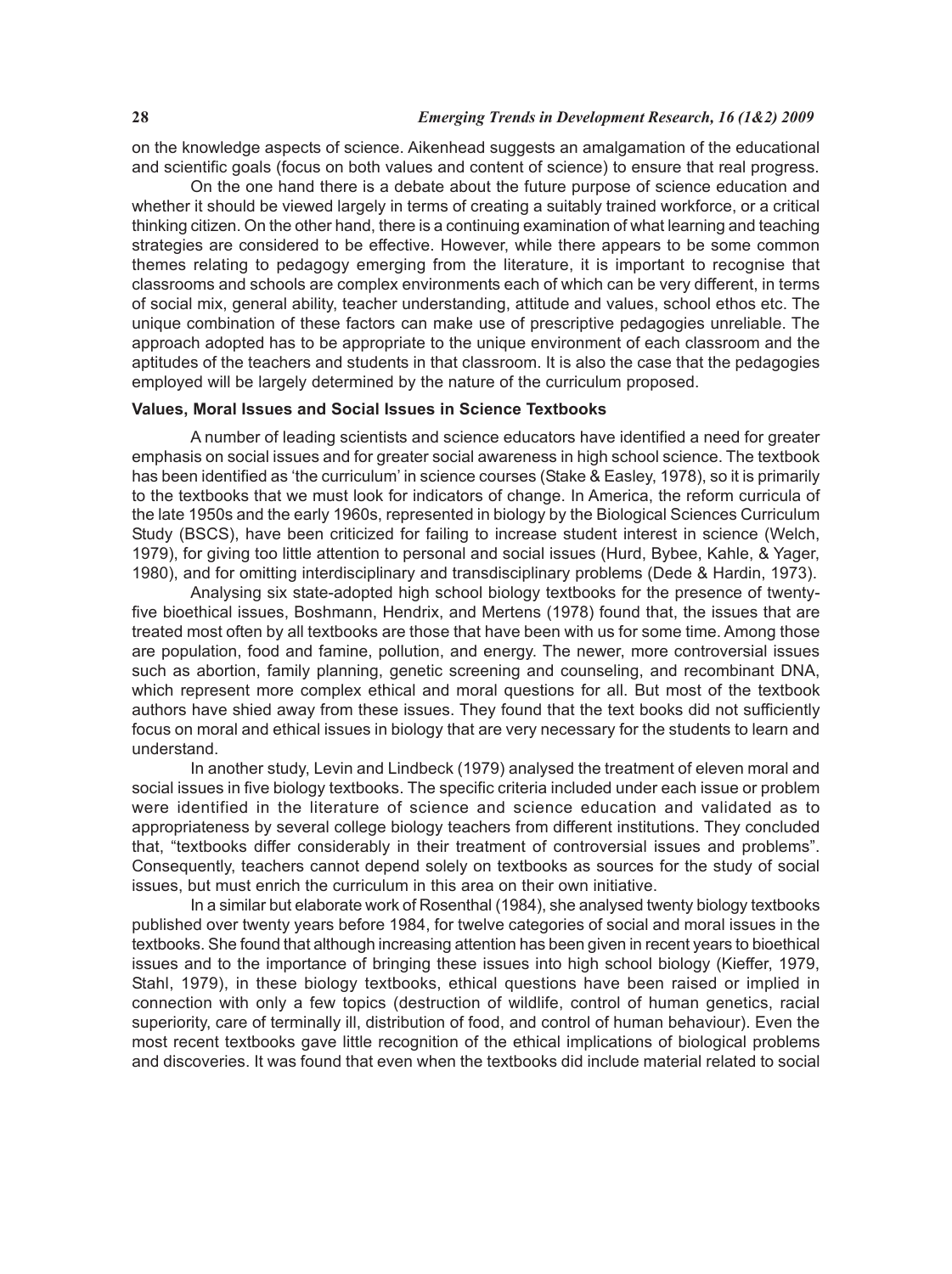# *Roopa Rani T. S.* **29**

and moral issues, almost no explicit recognition was given to the controversial nature. Similar observations were found in some studies on primary school biology textbooks conducted by NCERT (1996, 1999).

Some biologists argue that they already have incorporated value education in biology course. Franke (1980) opines that the teaching and learning allegedly accomplished in the name of values education are inadequate. Merely mentioning in the classroom contemporary issues in the textbooks does not serve the purpose. The classrooms that are vaguely related to basic biological facts and concepts donot lead the student into valuing experience related to the facts and concepts. Franke (1980) analysed some of the introductory biology textbooks of New York schools on such issues. He found that the 1979-edition biology textbooks stress biology as an objective study, that at best produces fast approximating truth thus forcing the introductory biology student to learn that biology is not necessarily value-oriented. Accordingly, out of the seven textbooks reviewed, except two textbooks (*Contemporary Biology* by Clark, 1979 and *Biology* by Curtis, 1979), which contain several chapters that could be adapted to value discussions, all other textbooks lend little support to the teacher attempting to use the written material in the classroom in teaching of values. Example, *Inquiry into Life* by Mader, (1979), and *Biology* by Arms and Camp, (1979), touches value issues and valuing only in one chapter each, which deals with contemporary environmental problems. Only a skillful teacher could use these areas in both books in a value-oriented session in the classroom. It can be seen that the failure of many biology textbooks to deal with values efficiently is in a stark contrast to the opinions of Harmin, Kirschenbaum, and Simon (1970). They stated, "We have argued for an approach to science teaching that would focus upon values. We have witnessed scientists with too little sense of responsibility for their art and craft too long. It seems incomprehensible to us that science teaching should remain so stubbornly value-free. Just the opposite is needed if science is to help us survive! We need science with responsibility. We need science with a willingness to grapple with the complexities of social issues. Science cannot afford the luxury of business as usual in this day and age". Although the quality of treatment of moral and social values varies from place to place and textbook to textbook, in general the treatment of science and society in high school biology textbooks minimizes the controversial aspects, avoids questions of ethics and values, lacks a global perspective, and neglects the interdisciplinary nature of problems.

As seen above, most of the studies conducted on the issue of values mainly cover biology portion of science. Studies looking at values in other branches of science like physics and chemistry are almost negligible. However, there are a few studies concerning the values manifested in the goals and objectives of science curriculum (not demarcated as physics, chemistry, biology etc) in general and textbooks in particular. In fact, as Harms and Yager (1981) put it, 'science textbooks are widely used in science courses, thus they convey a great deal of the scientific information that the students receive. They also influence how students perceive the scientific enterprise'. Hence, it is necessary that the science textbooks are effectively evaluated and analysed. Few studies, which attempted to analyse the textbooks in science, did not include the value dimension. For example, Mukhopadhyay (1983) on the basis of the content analysis of science textbooks developed an achievement test to measure students' achievement at the primary level. The analysis did not take into account the value aspects of science.

Ramanathan and Siddique (1994) analysed NCERT science textbooks of upper primary level for their representation of scientific concepts and found that the textbooks gave maximum importance to facts and little or no emphasis to the thought process that operate in science or interaction of science, technology and society. NCERT (2000a) content analyzed Class IX and X science textbooks. It concluded that the textbooks for both the classes were 'heavily loaded with the knowledge aspect which makes the student develop conception of science as a body of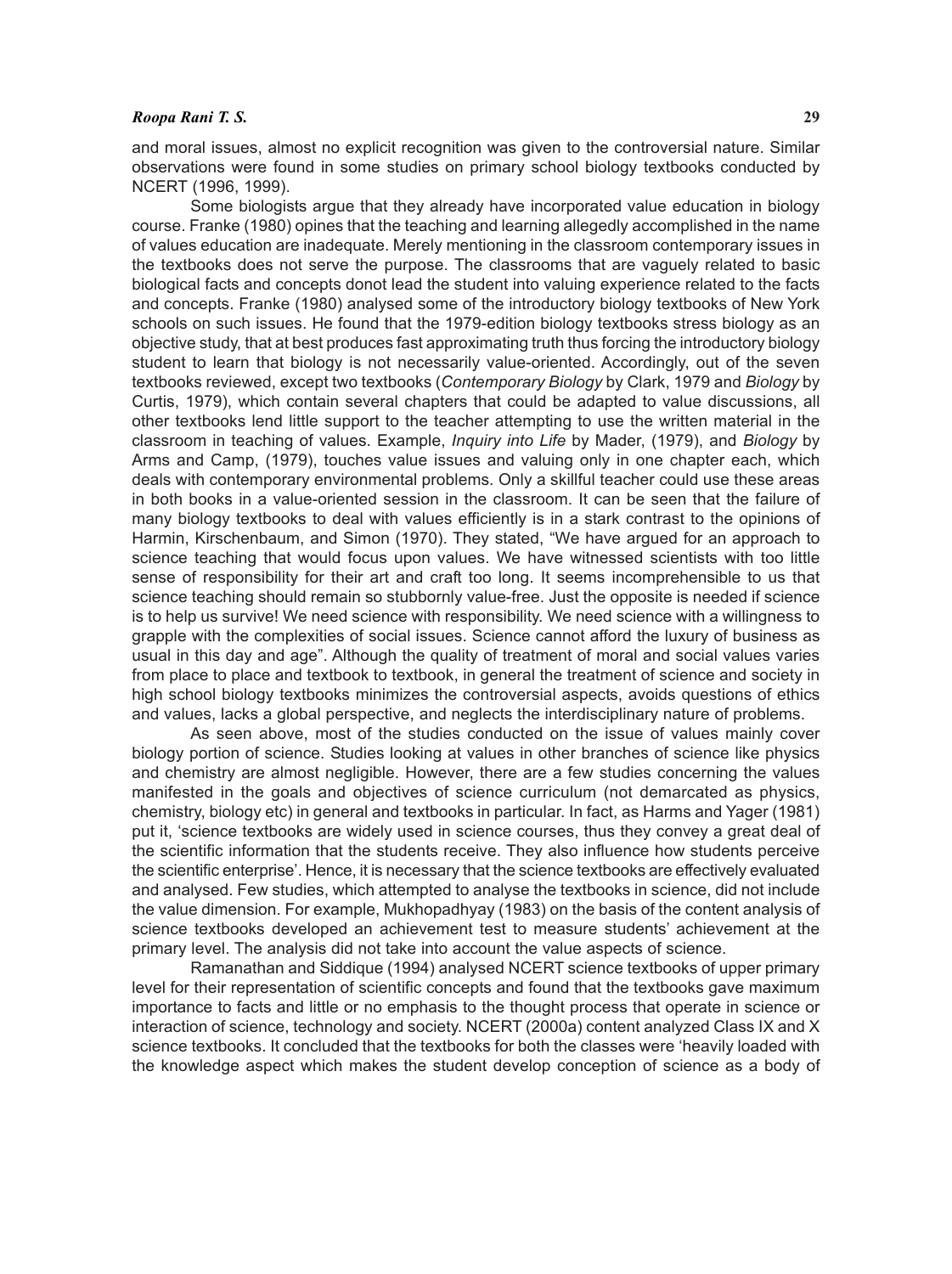facts and truths which are immutable and absolute, as against tentative, probabilistic, humanistic and holistic nature of science'. Such studies hardly go beyond the content to look into values as embedded in the science education.

There are two relevant studies on curriculum and textbooks, conducted by NCERT. The first is on Fundamental Duties and Value Orientation in NCERT Curriculum and Textbooks (NCERT, 1999). It is a detailed study of NCERT's curriculum and textbooks in science, social studies (history, civics and geography), environmental studies (social studies and science) and hindi on coverage of fundamental duties. The report mentioned that the contents of the books were directly related to the Article 51A (h) of the Constitution of India, which deals with development of scientific temper, humanism, etc., and Article 51A (g), which deals with development of sense of protection and improvement of natural environment including forests, lakes, rivers, wild life and to have compassion for living creatures etc. It also found that the science textbooks provided coverage to the above values. The second study is by Joneja (2001), a project on Education in Human Values: An Analysis of Science Textbooks. This study was aimed at analysing the upper primary science textbooks to determine the values emphasized in them. The results indicated that the science textbooks prepared by NCERT for the upper primary stage reflected the values expected to be represented in the textbooks according to the National Curriculum for Elementary and Secondary Education – A Framework (1988). These values include, *curiosity, creativity, objectivity, honesty, equality of sexes,* etc. It was also found that the emphasis on different values varied and it depended upon the nature of the content and topic. There have not been many attempts in analysing science textbooks in other countries. Many other studies have been done involving analysis of school level science texts but they are rarely focused on value aspects of science education.

# **Values, Moral Issues and Social Issues in Science Classrooms and Science Teaching-Learning Process**

As said earlier, a commonly held view, of science as amoral in nature, explains the paucity of studies exploring the role of values in science education, whereas, there exists a vast body of literature on the role of values in social sciences and language. But these studies do not have much bearing on the present field of inquiry. At best the studies on mathematics can be helpful in ascertaining the role of values in science education. However, a few studies have been undertaken on some of the related fields on values in science education. Though not directly related, is seen to have some indirect bearing on the present study are reviewed below.

Some scholars have attempted to identify the values present in science. Abruscato (1972) identified seven values as *truth, freedom, skepticism and originality, order and communication*. In an attempt to locate the values in science and deliberating on the liberal education values of science, Kline (1975) used one word '*rationalism*' to stand for all values such as *critical attitude; independence of mind; open-mindedness, a reasoned approach to problems; willingness to look at the facts either as a test of beliefs or as support for beliefs; and a sympathy for strange ideas*. According to Fox (1966), the values that categorize the enterprise of science are: *Longing to know and understand; Questioning of things; Search for data and their meaning; Demand for verification; Respect for logic; Consideration of premises; and Consideration of consequences.* According to Brown and Brown (1972) "*scientific values*" may be perceived in terms of the norms of the society, or in terms of certain characteristics of the persons involved. However, it was found that they are perceived or expressed, explicitly in the doctrines of scientific method or implicitly in the everyday behaviour of men of science; scientific values, as such are deeply rooted and therefore, profoundly influential in an individual's decisions on both small and grand scales. Such studies show that the science as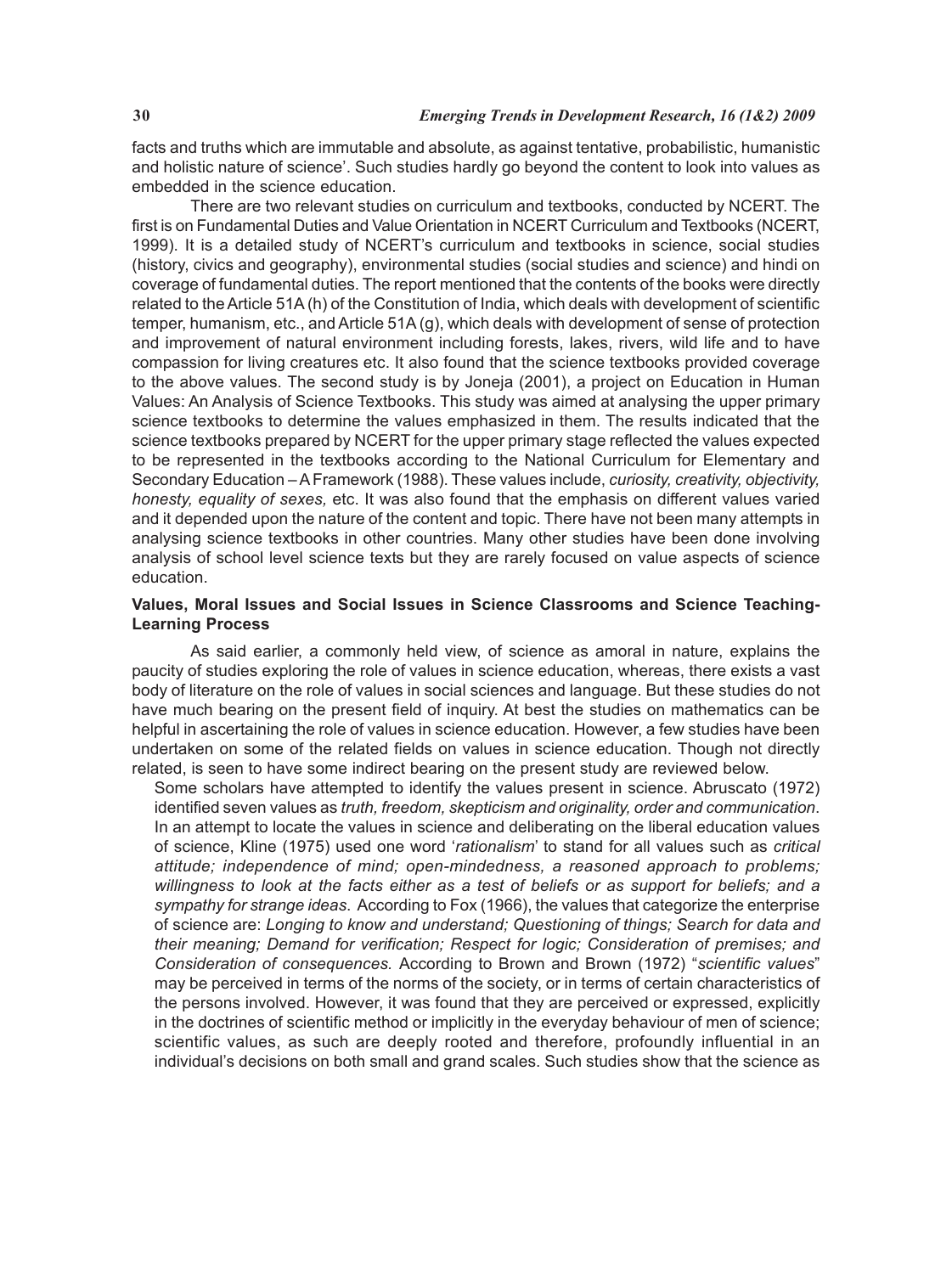### *Roopa Rani T. S.* **31**

a subject is not value free. Bronowksi (1956) takes a romantic view of the discipline, arguing that the values of science are pure and desirable, and should be transmitted to the general public.

 . In fact the people involved in science like scientists, science teachers and others are said to possess their own personal value structures related to science, which get directly or indirectly transmitted to the people they work with. Handley and Bledsoe (1968), found that while scienceapt students acquire the values of scientists, the teachers whom they identify as influential have values different from others teachers and from the students themselves. Rothman (1973), through his study reported that student achievement is more closely related to the personalities and the value systems of Havard Project physics teachers than any other key factor, such as teacher's knowledge, education, or experience.

There are also a few attempts to study the personalities of persons involved in science with regard to the values they have acquired and in order to understand values in science. With a view to delineate of scientists' personal value structures, Brown and Brown (1972) prepared a 'scientific values semantic differential instrument' which included a set of ten value concepts selected as relevant to the domain of science. For this, scientists with various specializations were interviewed on their value-perceptions, responses were analysed to derive common value concepts. These value concepts were c*ause and effect, commitment and persistent, creativity, curiosity, experimental verification, integrity, intellectual and personal honesty, objectivity, openmindedness and skepticism*. In a study on scientists, Roe (1961) pointed out some distinctive values, which the scientists possess like, independence, self-sufficiency, high autonomy and dominance, preference to resolve disorder, high tolerance for ambiguity, strong egos, valuing interpersonal relationships, ungregarious, asocial, disliking emotionality, valuing risks involving nature but not people etc. The profile of scientific personality presented in Roe's (1961) study gets support from the findings of Rokeach's (1973) survey on values of science teachers as compared to the general public. Terminal values of science teachers reported in the study were an exciting life, a sense of accomplishment, world of beauty, freedom, inner harmony, nature love, self-respect and wisdom. The instrumental values included capability, imaginativeness, independence, intellect and logic. Welch (1973) reported similar results on values of science teachers. According to Vaidya and McIntyre (1998), the human dimension of science might be best understood by a study of men and women in science, whose lives exemplified qualities that contributed to their special role in scientific enterprise. They also emphasise the role of teachers in imparting such values to the children. These studies insist that the teachers need to develop in their students an awareness of safety issues in the science classroom, the laboratory and fieldwork. Equipment and chemicals must be managed safely and confidently for students to conduct science investigations. Teachers need to raise issues of ethics and values related to the care of animals, resources and the environment, so that their students become responsible practitioners of science.

Though the studies of these kinds are very interesting they are mostly theoretical analyses with little empirical support. There is evidence that students do acquire the values of scientists and science teachers but there are no studies on what values the teachers intend to transmit and what are actually acquired by the students (Handley & Bledsoe, 1968; Rothman, 1973).

Emphasizing the need to orient pre-service teachers regarding how values can be transmitted during the teaching-learning process, Vanaja (2003) conducted a study on 65 studentteachers, who opted for physical sciences as one of their methods of teaching, in order to assess the extent to which the student-teachers were oriented towards imparting values through science education. Student-teachers were first exposed to a comprehensive orientation to value-based education and were also provided with a list of values and sample lessons. Assessment was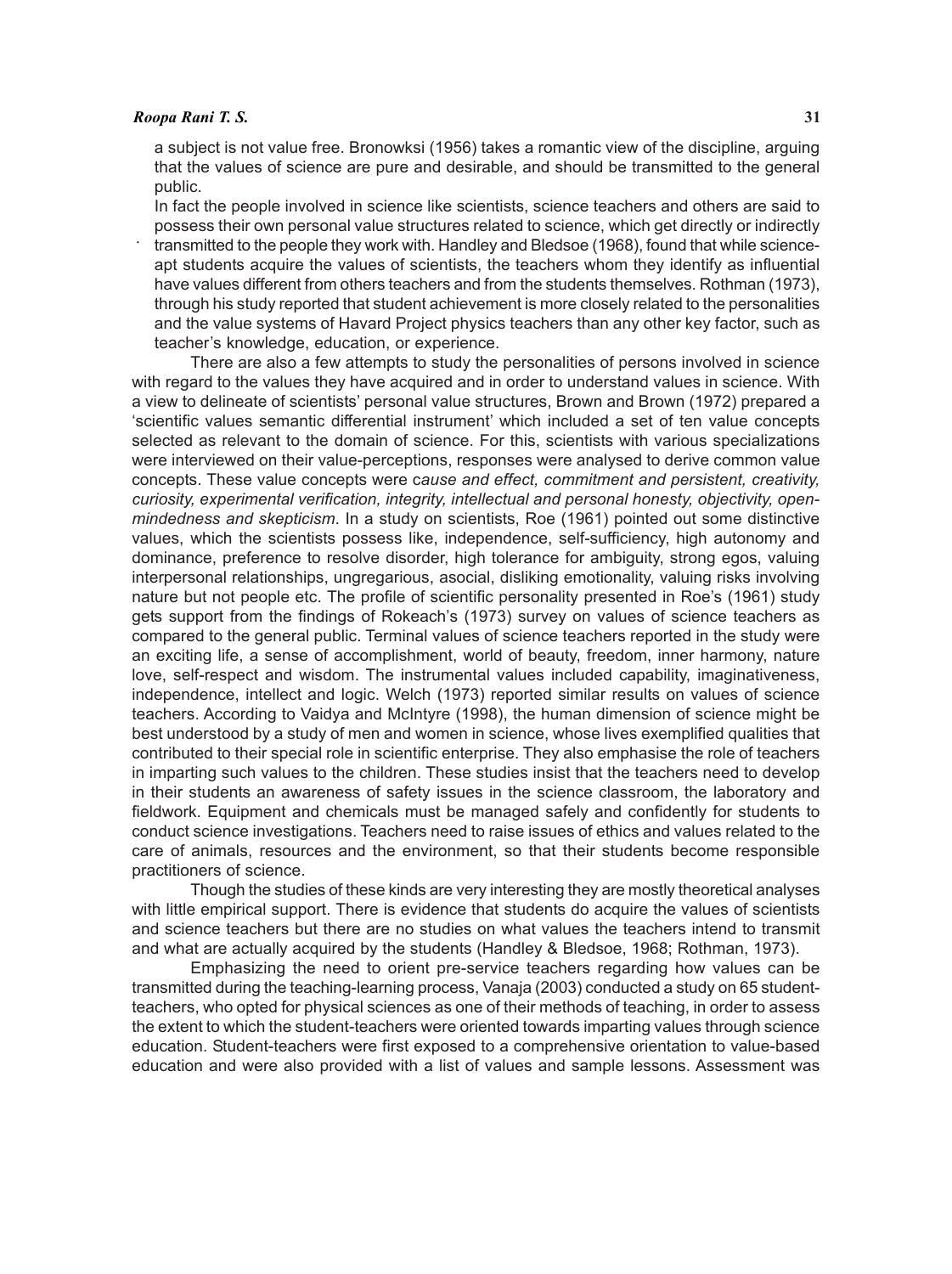# **32** *Emerging Trends in Development Research, 16 (1&2) 2009*

done on the basis of their internship lessons. It was found that student-teachers, as a result of such orientation, incorporated values in at least three lessons during their internship, started showing interest in value-based education, expressed their willingness to implement value-based teaching in other subjects and even to propagate the concept of value-based education. This study shows the importance of orienting the student-teachers towards imparting value to their students in the process of teaching and how this could be done in science education. Teachers so oriented are more likely to focus on imparting values to their students in the process of teaching learning. An important aspect to be noted here when we talk of imparting values is that values teaching is not an inculcation of an instructor's values in his or her students. Because it involves constructing situations in which students are led to see alternatives more clearly and are allowed to make choices based on a rationale, most traditional approaches to teaching values may not be very useful. Such approaches include inspiration by a moving or emotional demonstration, suggestions that certain rules and regulations are the criteria to be followed because they are right, presentation of cultural or religious dogma as unquestionably wise, or appealing to the conscience through guilt (Raths et al., 1966). It is therefore necessary to check what kind of methodology any teacher is using to transmit values to the students and also whether that is a suitable one, though may not be the focus of the current study.

Very little research work has been done with regard to transmitting values through science and science education. It is also seen that if at all values are transmitted through science education, it is mostly done implicitly. Explicit focus on values by science teachers is seen to be rare. A very recent study by Ratcliffe (2007) explored the difficulties many teachers have in explicitly discussing values within their classrooms. He makes a case for the need for a shift in pedagogy from one that focuses on content to one that examines processes like decision-making etc. Such a shift in pedagogy would necessitate a shift in suitable 'measures' for demonstrating student achievements as both the dominance of summative assessments and their reliance on written forms. This means that the nuances of students' abilities to reason, argue and defend values judgments are rarely captured. Ratcliffe suggests that more explicit discussion of values in science classrooms may be assisted through the use of consistent framework for summative and formative assessments as well as classroom tasks.

As seen from the review above, it can be said that at all the levels (elementary, secondary, or university), attempted value education seems to have been incorporated into the teaching of social sciences and literature. It has seldom been a significant concern in the teaching of science. Such a lack of interest or activity in teaching about value questions in teaching about value questions in science classrooms seems especially remiss in an age when some of the most pressing social questions are to be related both to the present knowledge and to the research frontiers in science.

### **Key Issues**

Culture is "an organised system of values which are transmitted to its members both formally and informally" (McConatha & Schnell, 1995). It is reasonable, then, to postulate that despite similar, canonical form of school science being taught in different educational systems around the world today, its nature and content in any one culture actually reflect that particular culture's outlook towards, and interpretation of, life events (Nunes, 1992). In other words, like many other school subjects, school science is value-laden, as shown through various studies.

There is generally acknowledged to be a close relationship between values and attitudes, with values occupying a more central and deeply held position than attitudes. These are often considered to be reflected in our patterns of response to particular situations (Rokeach, 1973; Seligman, Olson & Zanna, 1996). However, it appears that research in the area of affective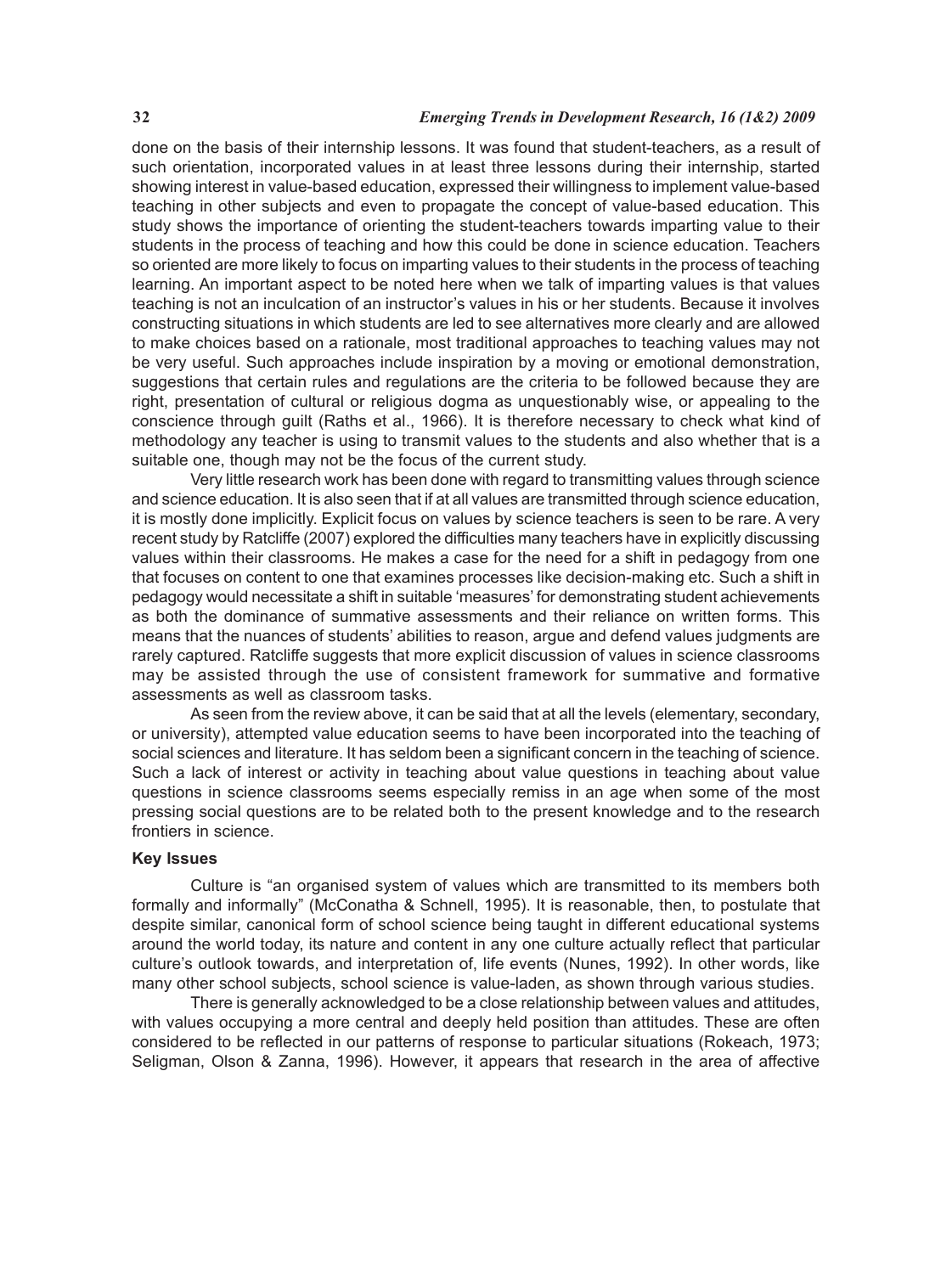# *Roopa Rani T. S.* **33**

dimension in general, and values in particular, have been both relatively recent and scarce. This is due in part to rather fuzzy understandings of, agreement with, and distinction among the various affective variables such as attitudes, beliefs and values (McLeod, 1992). To make matters worse, related terminology has also been used interchangeably. The word 'value' itself also has several different meanings (Seah, 1999; Swadener & Soedjadi, 1988). Another contributing factor is that the reliability of affective studies has generally been questionable in the academic field (Southwell, 1995).

The affective dimension, however, is but one of the components of educational outcomes, the other components being the cognitive and psychomotor dimensions (Krathwohl, Bloom & Masia, 1964). There have been some science and mathematics educational studies on what Raths, Harmin and Simon (1987) call value indicators, such as interests, attitudes and beliefs. However, a number of such studies have exposed inconsistencies between value indicators and subsequent teacher decisions and actions (Thompson, 1992). This then brings into focus a greater need to examine values, which represent a more influential affective force.

The affective dimension of the Bloom's taxonomy views values as representing the internalisation of value indicators through the valuing process. Values in science education, then, are the deep affective qualities which education fosters through the school subject of science. They represent an individual's internalisation and 'cognitisation' of affective variables (such as beliefs and attitudes) in the context of the culture of the community in which the individual finds himself/herself. They are inculcated through the nature of science and through the individual's experience in the science classroom. These values equip the individual with cognitive and affective lenses that shape and modify his/her way of perceiving and interpreting the world, and guide his/ her choice of course of action. Previous research by Buxton (1981) and Fasheh (1982), indicate this in relation to mathematics teaching practices, while Martin (1988/1997) shows how values can enter into the mathematical modelling process. But such observations in case of science teaching are missing due to the clear absence of studies related to values in science and science education.

However, just the realisation that science teaching is as value-laden a school subject as any other has not meant that there are any clear ideas about how such values are taught. In fact it can be stated categorically that there is dearth of empirical research on values teaching in science. There is a clear absence of studies focusing values in science education, science curriculum and the entire teaching learning process.

Specifically, among subjects offered in schools, science and mathematics have not enjoyed as much attention of researchers in affective issues as some other subjects, such as the languages, literature studies, physical education (Aplin & Saunders, 1996). It may be that these other subjects deal with aspects of life experiences more directly and more explicitly, so that values can be easily associated and/or discussed within them. Science, on the other hand, often deals with abstract entities and ideas, and with how these are applied to real-life situations. Values in science, then, are a relatively more implicit conception. Do values exist only implicitly or are they transmitted explicitly or both? Only studies intended towards finding the place of values in science and studies on whether the value focus in science education occurs implicitly or explicitly can clarify the confusions surrounding the nature of value focus in science education.

While there is a growing recognition of the need to address the moral and ethical issues which people are confronted with as a result of scientific progress, evidence suggests that many science teachers do not feel comfortable, nor equipped to deal with such moral and ethical issues (Levinson & Turner, 2001; Bryce & Gray, 2004). Knowing how to handle discussion and debate in the class is an area, which needs to be developed in the science classroom. Research points out the importance of teaching science in real contexts in order to engage students' interest,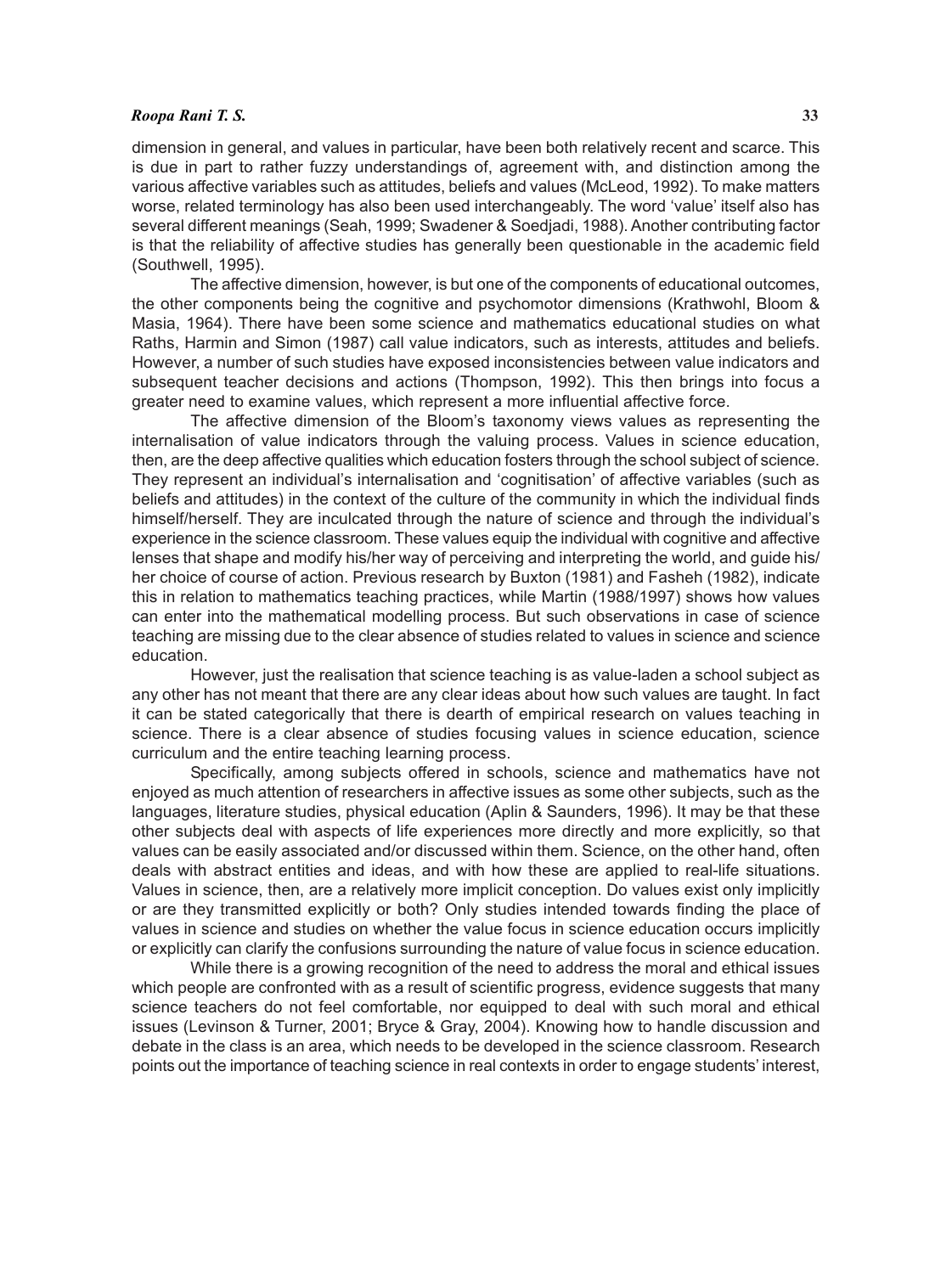# **34** *Emerging Trends in Development Research, 16 (1&2) 2009*

to increase the relevance of science to students' lives, and to help students develop better understandings in science and about science (Jones & Baker, 2005). Carter (2005) and Hodson, (2003) recognize the importance of the local and global implications of science issues related to the moral, ethical and social aspects of science as being important for the development of scientific literacy and citizenship skills. They provide real-life contexts for the study of scientific knowledge as well as providing relevance and motivation for the students engaged in their study.

Science is values-laden and perhaps the best thing to be hoped for is a balanced class in which variety of opinions are considered. The social, scientific, and technological problems we face cannot be solved by knowledge alone, as if the values issues they contain had absolute answers. Science classrooms must suggest the consequences of certain choices, and to do that it must consider values. To ignore values questions means that they will be dealt with elsewhere, in a setting where science's input is absent. Hence studies on various aspects related to values in science and science education are an immediate requirement.

It is seen that the values occupy a very primary interest of several researchers. As evident from the review, values educators encourage children to express themselves freely so that they may come to understand their own values as well as those of others, thereby developing more mature forms of moral reasoning. They point out that values are pervasive; that science teachers, too, represent a special value system, which is transmitted implicitly or explicitly, to their students. Most of the findings of the studies mentioned in the review are shown to have yielded positive results endorsing the beneficial and developmental role played by values in education by teachers at different levels of education, in various subject areas, etc., formally or informally. But, there is a clear absence of studies that could answer questions like - what kinds of values are focused upon in the science curriculum; are they effectively transmitted to the students though the curriculum and teachers; if they are transmitted how they are done.

The studies with respect to teachers' and students' understanding of values in science are almost absent. Much of the literature suggests that many teachers' understanding of the nature of science is implicit rather than explicit, sometimes naive and at odds with established wisdom and understanding. Thus it is seen that the way in which science is portrayed to school students focuses very much on science as a body of "facts" and a methodological approach and very often fails to address the tentative nature of science, uncertainty and unpredictability in science and the way in which values, attitudes and cultural perspectives can influence both the practice and interpretation of scientific activity. Therefore preliminary studies that reflect on the teachers' as well as students' understanding of values in science are necessary so that relevant curriculum, policies and training methodologies for value inculcation through science education can be developed.

# **References**

Abruscato.J. (1972) : 'Search for Values', The Science Teacher,39 (2),20-24

Aikenhead (2003): Review of Research on Humanistic Perspectives in Science Curricula,Paper Presented at the European Science Education Research Association,2003 Conference, Noordwijkerhout, The Netherlands,August 19-23, 2003.

Allchin, D. (1999): 'Values in Science : An Educational Perspective'. Science and Education, Vol.8,1-12

Aplin,N., & Saunders, J. (1996,1997,March 14) :Values and Value Priorities of Singaporean and Australian Swimmers [Online]. Australian Association for Research in Education. Retrieved on May 20,2001, from http://www.swin.edu.au/aare/ conf96/APLIN96.422.

Arms,K.&Camp,P.S.(1979): Biology.Holt,Rinehert and Winston,New York.

Beyer,B.K. (1967): 'Conducting Moral Discussions in the Classroom', Social Education, Vol 40, 194-2-2.

Bhargavi (1990): 'Value Identification in IX Standard English Prose and Value Orientation of IX Standard Students', Unpublished M.Ed Dissertation, University News,Oct.21,9-10.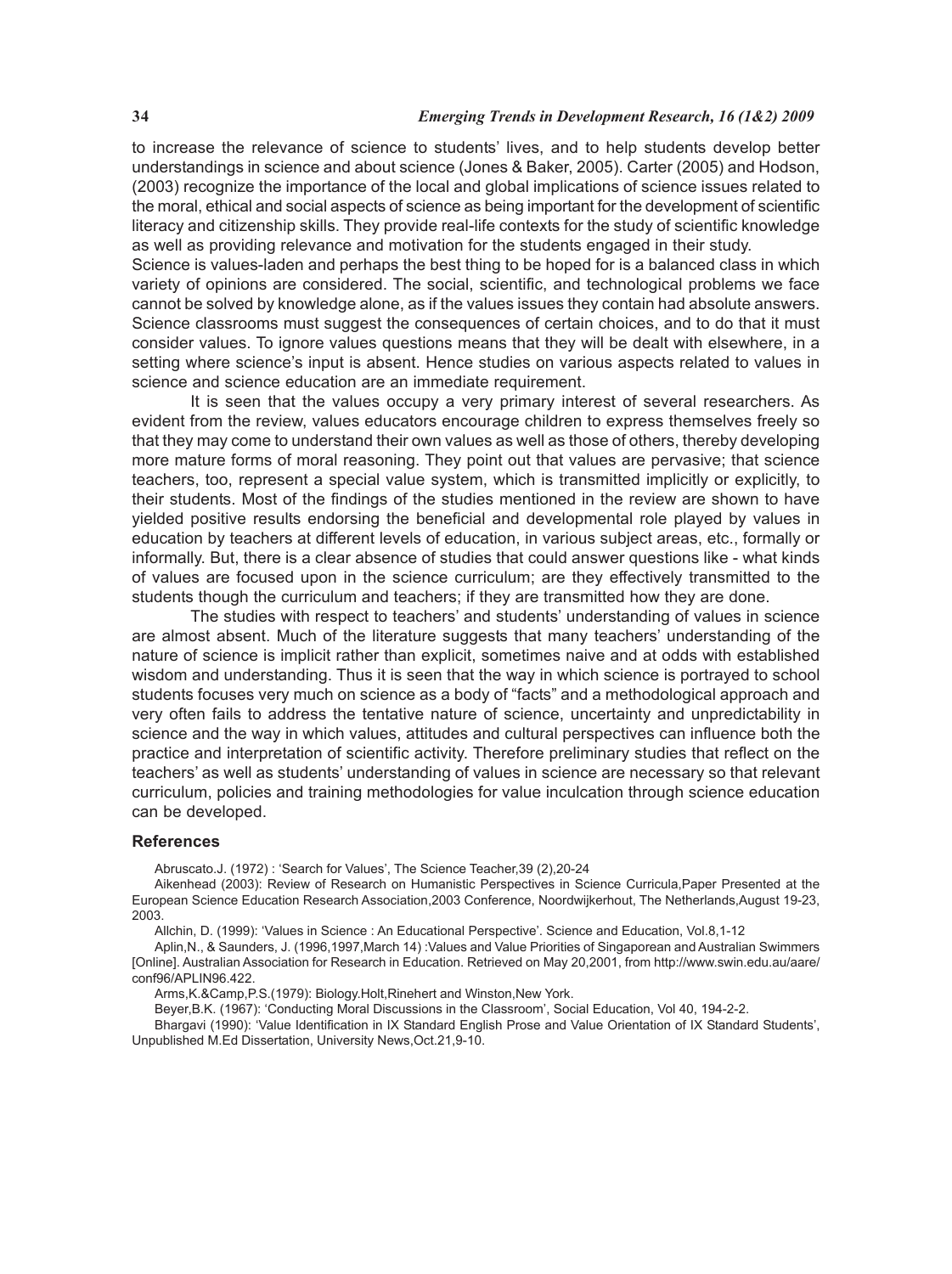#### *Roopa Rani T. S.* **35**

Bishop,A.J. (1998) : Mathematical Enculturation-a Cultural Perspective on Mathematics Education Kluwer Academic Publisher, Netherlands.

Bishop,A.J. (1996): How Should Mathematics Teaching in Modern Societies Relate to Cultural Values-Some Preliminary Questions,Paper presented at the Seventh Southeast Asian Conference on Mathematics Education,Hanoi,Vietnam,June3-7. Retrieved on April 2,2006 from http://192.211.105.80/Archives/Conferences/ ArcConf. Int. without Abstract.html.

Bishop,A.J.,FitzSimons G.E..,&Seah W.T.(2000) : Do Teachers implement their intended values in mathematics classrooms?' The Values and Mathematics Project,Monash University. Retrieved on July 20,2005 from http:// www.education.monash.edu.au/projects/vamp

Brown,S.B. and L.B.Brown (1972) : 'A Sematic Differential Approach to the Delineation of Scientific Values Professed by Professors of Science and Humanities,Journal of Research in Science Teaching,Vol 9, No 4,345-351.

Bryce,T.G.K &Gray,D.(2004): Tough Acts to Follow: The Challenges to Science Teachers Presented by Biotecnological Progress, in International Journal of Science Education,Vol.26,No.6'717-733

Buxton L. (1981) : Do You Panic About Maths? Heinemann,London.

Cambridge International Dictionary of English (1996) : University of Cambridge.

Chaudhuri,U.S. (1985) : 'Values in Testbooks: A Research Perspective',University News,Vol.23,No.9,March 1.

Chaudhury (1986) : Values in Science Textbooks,Issues and Advances in Education, Ajanta Publications,New Delhi. Clark,M.(1979),Contemporary Biology.W.E.Saunders Co., Philadelphia,P.A.

Collie,W.E. (1979) : The Institutionalization of Values Education in Elementary and Secondary Public Education. Counseling and Values. Vol.23.68ff.

Dede,C.,& J.Hardin (1973): Reforms,Revisions,Reexaminations: Secondary Science Education since World War II,Scince Education,Vol.57,No.4,485-491.

Dispoto,R.G.(1977): Moral Valuing and Environmental Variables, Journal of Research in Science Teaching. Vol.14,273-280.

Ernest,P. (1991): The Philosophy of Mathematics Education,The Falmer Press,London.

Fasheh,M.(1982): Mathematics,Culture and Authority in For the Learning of Mathematics, Vol.3, No.2,2-8.

Fauvle,J.(1991) : Tone and the Teacher: Instruction and Complicity in Mthematics Textbooks,in D.Pimm & E.Love (Eds),Teaching and Learning School Mathematics Hodder &Stoughton,London.

FitzSimons,G.E., Bishop A.J.,Seah W.T &Clarkson P.C. (2000) : What might be Learned from Researching Values in mathematics Education in T. Nakahara & m.koyama (Eds.),Proceedings of the 24th Conference of the Internatioanl Group for the Psychology of Mathematics Education (Vol.1),(p.153). Hiroshima: Hiroshima University.

Fox Fred, W. (1966) : Education and the Spirit of Science- The New Challenge. The Science Teacher,Vol.33,No.11,58-

59.

Franke,R. (1980): The Biologist and Values Education. BioScience,Vol.30,No.2,96-99.

Gupta,N.L. (2000) : Human Values in Education,Concept Publishing Company,New Delhi.

Handley,H.M.& Bledsoe,J.C. (1968). The Personality Profiles of Influential Science Teachers,Regular Science Teachers, and Science Resource Students. Journal of Research in Science Taching, Vol.5,95-103.

Haq,E.(1973) : Educational and Political Modernisation:An Analysis of School Tetbooks in Delhi, NIE Journal,Vol.7,No.5,19-25.

Harms,N.C. and R.E. Yager (1981): What Research Says to the Science Teacher, National Science Teachers Association Journal, Vol.#,No 471-476.

Hodson,D. (2003) : Time for Action: Science Education for an Alternative Future, International Journal of Science EDucation,25,645-670.

Joshi,K. (1983) : Education for Human Values,Compiled by Asha Sharma and Ahuluwalia,S.P: Journal of Education for Allied Sciences,New Delhi.

Kohlberg,L. (19730: The Child as a moral Philospher, in B.I.Chazan and J.R. Soltis,eds.Moral Education. Teachers College Press. Columbia University.New York,Pp. 131-143.

Krathwohl,D.R.Bloom,b.S. & Masia,B.B. (1964) : Taonomy of Educational Objectives:The Classification of Educational Goals-Handbook II: Affective Domain,David McKay,New York.

Levin and Lindbeck (1979) : Analysis of Selected Biology Textbooks for the Treatment of Controversial Issues and Bio-Social Problems, Journal of Research in Science Teaching,No.16,119-204.

Levinson,R. and S. Turner (2001): Teaching and the Social and Ethical issues in the Curriculum arising from Developments in Biomedical Research,Final report for the Welcome Trust on http://www.wellcome.ac.uk/ doc%5Fwtd003435.html,2001.

Lockwood,A.L.(1978) : The Effects of Values Clarification and Moral Development Curricula on School Age Subjects: A Critical Review of Recent Research, Review of Educational Research, Vol.48,No.3,325-364.

Mader,S. (1979): Inquiry into Life,Brown Co., Dubuque,IA.

Martin,B. (1988/1997): Mathematics and Social Interests, in A.B.Powell, & M.Frankenstein (Eds) Ethnomathematics: Challenging Eurocentrism in Mathematics Education (pp.155-171). Albany,NY: State University of New York.(Reprinted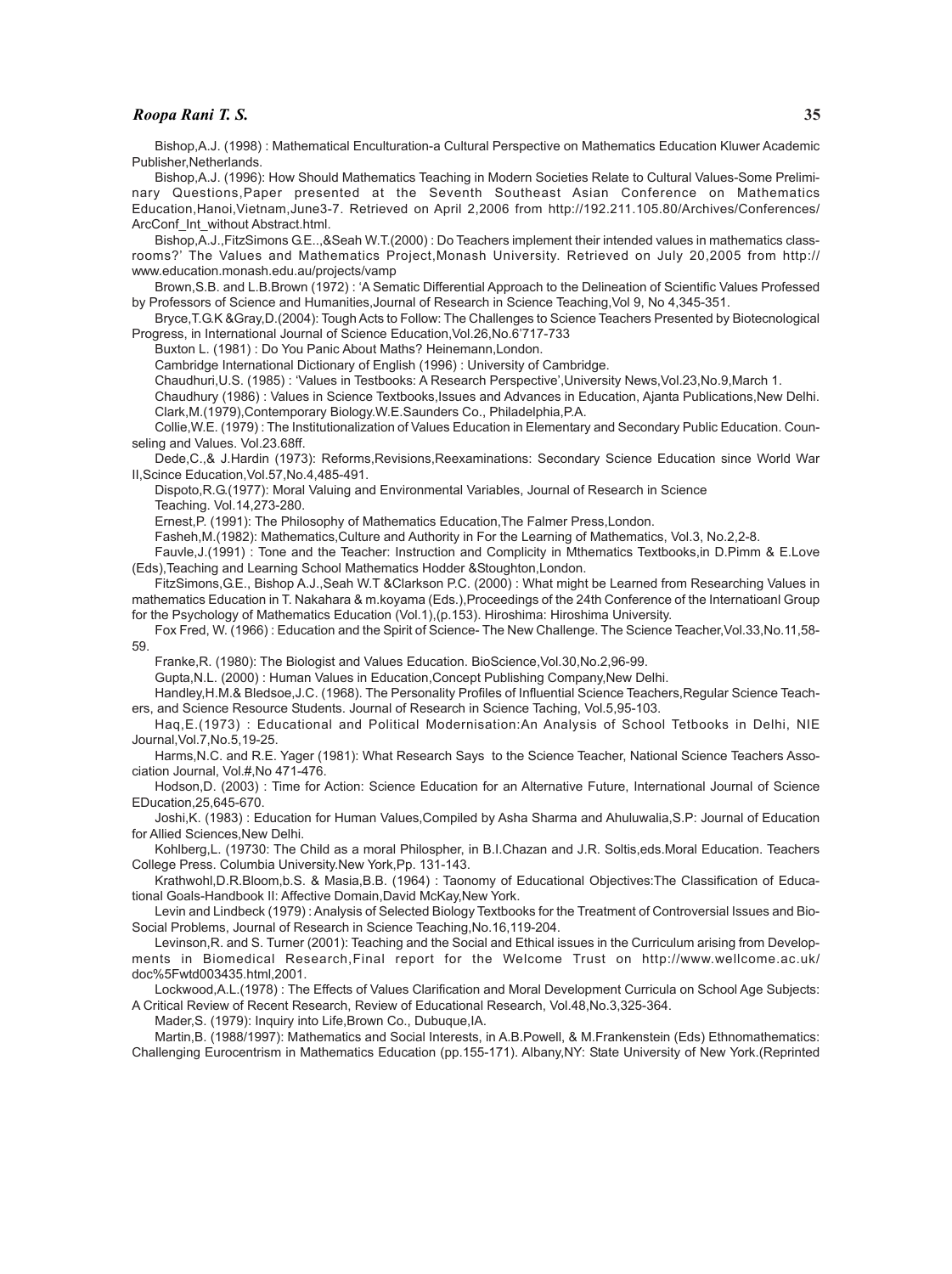from Search,19(4),1988,209-214).

Mascarenhas,M.&Justa,H.R.(1989): Value Education in Schools and Other Essays. Delhi: Konark Publishers Pvt. Ltd. McConatha,J.T.,&Schnell,F. (1995) : The Confluence of Values : Implications for Educational Resarch and Policy, Educational Practice and Theory,Vol. 17,No.2,79-83.

McLeod,D.B.(1992): Research on Affect in Mathematics Education: A Reconceptualisation in d.A.Grouws (Eds),Handbook of Research on Mathematics Teaching and Learning. National Council of Teachers of Mathematics,Reston,VA.575-596.

Miles,J.C. (1976) : The Study of Values in Environmental Education,Journal of Environmental Education. Vol.9,5-17. Millar,R. and J.F.Osborne (Eds) (1998): Beyond 2000: Science Education for the Future,London Kings College London.

Neuman,W.L. (1977): Social Research Methods:Qualitative and Quantitative Approaches.(3rd ed). Allyn & Bacon,Boston, M.A.

Nunes,T (1992): Ethnomathematics and Everyday Cognition, in D.A.Grouws (Eds). Handbook of Research on Mathematics Teaching and Learning,Macmillan,NY,New York.

Oxfords Dictionary (2000): Hornby,A.S.Oxford University Press.

Piburn,D.Michael (1976) : Values Education: Insights from the Social Sciences. Science Teaching,Vol. 43, 18-20.

Piburn, M.D. (1976): Values Education: Insights from the Social Sciences. Science Teaching, Vol. 43, 18-20.

Poole,M.(1995): Beliefs and values in Science Education,Open Universty Press,Buckingham,Uk.

Ratcliffe, Mary (2007): Values in the Science Classroom-the Enacted Curriculum,in,Corrigon,Deobarh,Dillon,Justin and Gunston,Richard (eds).The Re-emergence of Values in Science Education,Sense Publishers,Rotterdam,Netherlands,119-132.

Raths,L.W.,M.Harmin,ad S.B.Simon,(1996): Values and Teaching,Charles E.Merrill Publishing Co.,Columbus,OH Roe,a.(1961):Psychology of the Scientist,Science,Vol 134,456-459

Rokeach,M.(1973): The Nature of Human Values.Free Press,New York

Rosenthal,D.B.(1984): Social Issues in High School Biology Tetbook: 1963-1983,Journal of Research in Science Teaching,No.21,819-831.

Rotheman,A.I.(1973): Teacher Characterstics and Student Learning.Journal of Research in Science Teaching. Vol.6,340- 348.

Sandhya,N.(1999): An Evaluative Study of Value Education Provided at the S.S.L.C. Level in Mysore District Unpublished PhD Thesis. Education, University of Mysore, Mysore.

Seah,W.T.(1999): The Potrayal and Relativ Emphasis of Mathematical and Mathematics Educational Values in Victoria and Singapore Lower Secondary Mathematics Textbooks: A Prelminary Study.Unpublished Masters of Education project,Monash University,Melbourne.

Sheshadri,C.(1984): Teachers and Value Education, New Frontiers in Education,Vol XIV,No.1,Jan-March,31-37.

Shetty,A.(1997): Valuing Values,University News,Vol.35,No.52,December,Association of Indian Universities,New Delhi. Southwell,B.(1995): Towards a Theoretical Framework or Research in Beliefs and Values in Mathematics Education, Paper presented at the 18th Annual Conference of the Mathematics Education Research Group of Australasia, MERGA 18,Northern Territory Univrsity,Darwin.

Swadener,M.,&Soedjadi,R.(1988): Values,Mathematics Education and the task of developing pupils personalities: An Indonesian Perspective. In A.J.Bishop (Ed),Mathematics Education and Culture,Kluwer Academic Publishers,Dordrecht,The **Netherlands** 

Tan,S.K.(1997). Moral Values and Science Teacing: A Malaysian School Curriculum Initiatve,Science and Education,6,555-572.

Thompson,A.G. (1992): Teachers Beliefs and Conceptions: A Synthesis of the Research,in D.Grouws(Eds),Handbook of Research on Mathematics Teaching and Learning,Macmillan,New York.

Usha Sri,V. (1995): Reconstruting Teacher Education for Value Orientation, Journal of Higher Education, Vol. 16(4), 601-609.

Vaidya,N. and McIntyre (1998): How to Think SCientifically,Deep and Deep Publications,New Delhi.

Vanaja,M (2003): Value-based Physical Science Teaching in Secondary School Teacher Education Programme: A Study; Paper Presented at Innovative Experiments and Practices in School Education and Teacher Education-Secondary Level, April 4-5,2003,Department of Teacher Education & Extension, NCERT, New Delhi.

Venkataiah,N. and N.Sandhya (2002): Research in Value Education,APH Publising Corporation,New Delhi.

Welch,W(1973): Review of Research and Evaluation Programme of Harvard Project Physics, Journal of Research in Science Teaching,Vol 10,No.4, 365-378.

Zeidler,D.L. and Schafer,L.E.(1984): Identifying mediating factors of moral reasoning in science education,Journal of Research in Science Teaching,Vol.21,No.1,1-15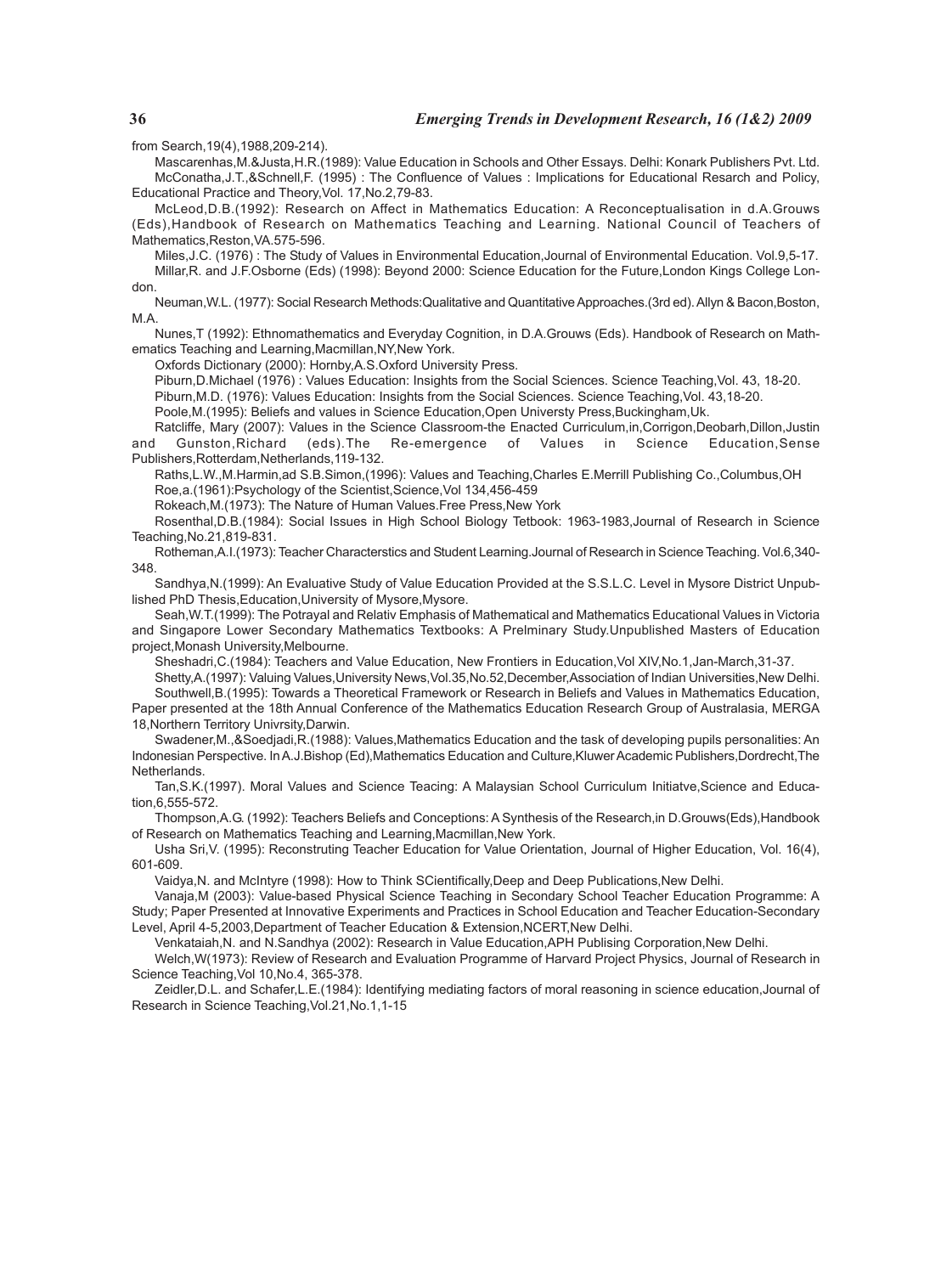*ISSN NO. 0972-9445 Emerging Trends in Development Research Vol. 16, No. 1-2, 2009, 37-43*

# **The Structure and Role of All Gauhati Students' Union**

# **Pranjal Sarma Protim Sharma**

 $T$ he All Gauhati Students' Union is one of the oldest student bodies of Assam which was established in 1957. This parent organization of the All Assam Students' Union was initially formed as a common platform of the student bodies of the educational institutions of Guwahati. Constitutionally, the AGSU is an Anchalik or Regional Unit of All Assam Students' Union, under All Guwahati Sub-division Students' Union and All Kamrup District Students' Union. But as it is based in the capital city of Guwahati, the AGSU enjoys a unique and advantageous position among all the other Anchalik units across the state of Assam. As per provision made in the AASU Constitution during the Barpeta Convention on February 10, 1999, the AGSU today enjoys the special status of having two executive members in the central executive of the AASU, which had hitherto been the privilege of a district unit only. It was during the early period of Assam Agitation in 1980 that the AGSU formed its first unit at Noonmati to carry out its agitation programme like oil blockade at Noonmati Refinery. The AGSU has now become a full-fledged organization with four units and 29 sub-units spreading all over the city of Guwahati. The member base of the AGSU is some 36 schools and 17 colleges in Guwahati including the Assam Engineering College, Gauhati Law College, J.B. Law College, Nursing College and Ayurvedic College as well as the Gauhati University. There is an All Guwahati School Students' Union under the AGSU with one executive member each from the 36 schools. The AGSU has its Head Quarters at Cotton College, but for operational convenience it has another office at Swahid Nyas, near Latasil playground.

# **Objectives of the Study**

The following objectives have been formulated to carry out the Study:

- I. To examine the organizational structure of AGSU
- II. To examine the role of AGSU in Assamese society in general and Guwahati city in particular.

# **Methodology**

 Both primary and secondary data have been used for the present study. Primary data have been collected from respondents and secondary data have been collected from various sources such as records of the said organization, memoranda and resolutions of AASU, and other sources such as books, journals, periodicals, publications et cetera.

*Dr. Pranjal Sarma is Reader, Department of Sociology, Dibrugarh University, Dibrugarh, INDIA Protim Sharma is Research Scholar, Department of Sociology, Dibrugarh University, Dibrugarh, INDIA*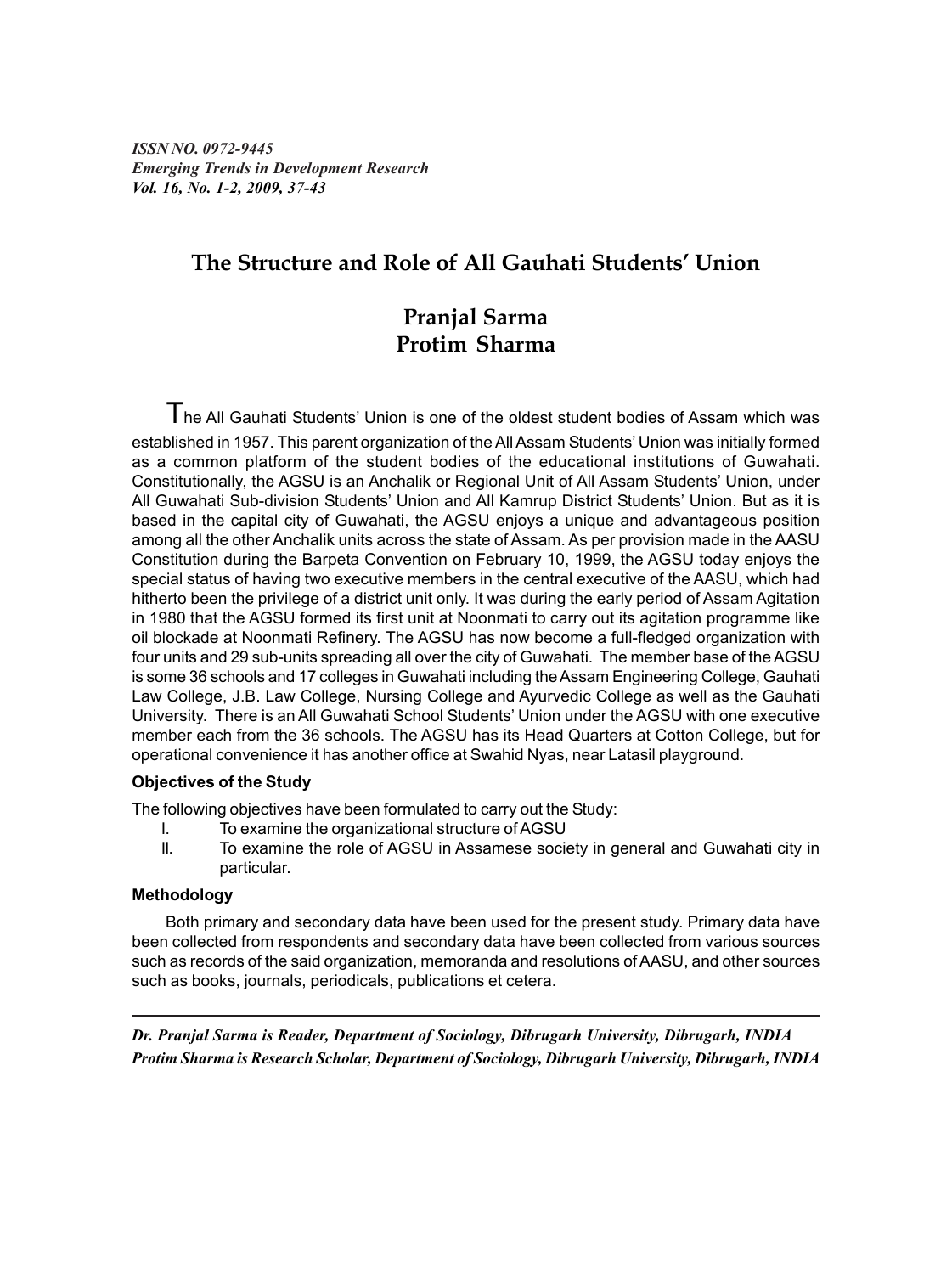The universe of the study is the city of Guwahati, and the respondents have been chosen from two different categories – executive members of the AGSU and general members of the AGSU. To collect primary data from the respondents, interview as well as observation method have been used. The respondents have been chosen by the method of purposive sampling. A total of 100 respondents were chosen, out of whom 30 are executive members and the other 70 are general members from all the units and sub-units of the AGSU. Of the 30 executive members five are AGSU advisors who also happen to be past office bearers of the AGSU.

#### **The Organisational Structure**

Ahuja (1978; 1990) is of the opinion that organizational structure is important for the success of an organization. According to him organizational structure is "a group of people working together to attain the desired objectives. People in an organization do not start working together automatically unless they are provided with some mechanism of co-ordination and control. One of the mechanisms is the organization structure. It reveals who has authority over whom in the organization. It provides an invisible framework to integrate all the people working together towards a common goal. Organization structure is essential for exercising leadership. Organization structure provides an indispensable sort of co-ordination in an organization".

The All Gauhati Students' Union does not have a separate Constitution; it follows the AASU Constitution. The AGSU is an Anchalik or Regional Unit, the fourth in the hierarchy from the top under All Guwahati Sub-divisional Students' Union, All Kamrup District Students' Union and All Assam Students' Union. According to the Constitution, the Anchalik unit comprises the primary units of a particular region. The jurisdiction of an Anchalik unit is decided by the State executive committee in consultation with the sub-divisional and district students' units. The executive committee members of the local units decide on the executive committee of the Anchalik unit, which is named after the region (AASU Constitution). As mentioned above, the AGSU has four local or primary units. They are (a) South Guwahati Students' Union, (b) East Guwahati Students' Union, (c) West Guwahati Students' Union and (d) Central Guwahati Students' Union. The four units of the AGSU are further divided into several sub-units. They are mentioned below:

- (a) South Guwahati Students' Union: Khanapara Students' Union, Beltola Students' Union, Betkuchi Students' Union, Kahilipara Students' Union, Dispur Students' Union [with Hatigaon-Sijubari sub-unit], Hengerabari Students' Union, Christian Basti Students' Union, Lutuma Students' Union [now defunct], Zoo Road Students' Union [now defunct].
- (b) East Guwahati Students' Union: Satgaon Students Union, Narengi Students Union, Zoo-Narengi Students Union, Noonmati Students Union, Bamunimaidam Students Union, Chandmari Students Union.
- (c) West Guwahati Students' Union : Azara Students' Union, Dharapur Students' Union, Maligaon Students' Union, 1 No. West Guwahati Students' Union [including University and Garigaon], Lower Kamakhya Students' Union, Shantipur-Bharalu Students' Union, 11 No. West Guwahati Students' Union
- (d) Central Guwahati Students' Union: Ulubari Students' Union, Panbazar Students' Union, Athgaon Students' Union, Madhya-Pub(Central-East) Students' Union, Uzan Bazar Students' Union, South Sarania Students' Union, 1 No. Central Guwahati Students' Union [Birubari area].

 During our study it was found out that all of the 30 executive body members of the AGSU are aware that there are four units and several sub-units of the AGSU, whereas only 47(67%) of the general members are aware of such organizational divisions. All of them believe that such division is necessary for the administrative and operational convenience of the organization. It is interesting to note that the area defined for each sub-unit is fixed and one sub-unit cannot infringe upon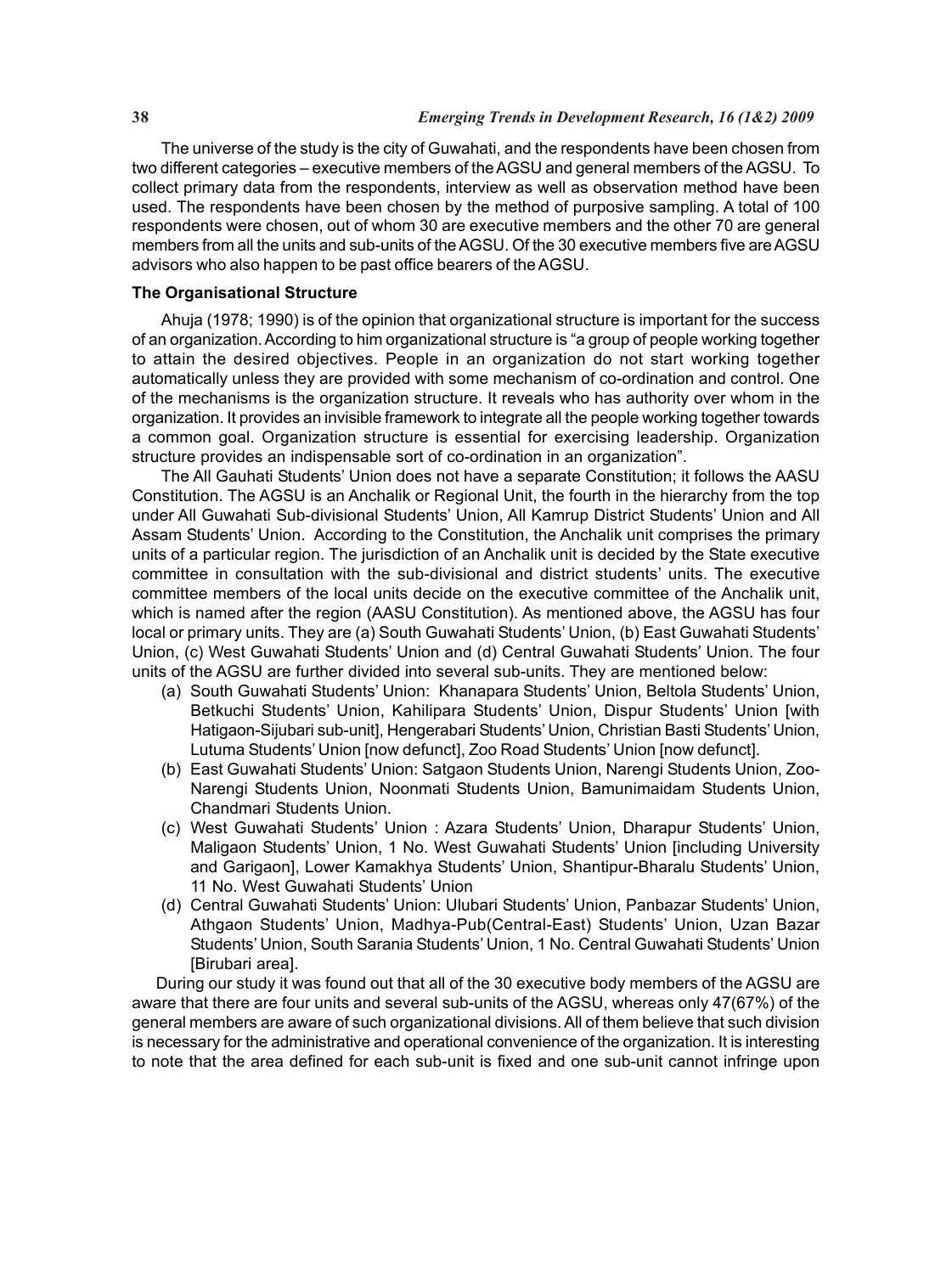# **Pranjal Sarma and Protim Sharma 39**

another sub-unit's jurisdiction while carrying out their activities. All the activities of the units and sub-units are carried out in consultation with the All Gauhati Students' Union. The total strength of the executive body of the AGSU is 47. The portfolio break-up of the executive body is same as the central executive or the sub-divisional or district units, which is: one President, three Vice Presidents, one General Secretary, three Assistant General Secretaries, one secretary each in the portfolios of Education, Culture, Information and Publicity, Finance, Organising and twenty nine Executive members from the primary units. There are six advisors of the AGSU. The AGSU sends one member as representative to the executive body of the All Kamrup District Students' Union, two members to the executive body of the Guwahati Sub-Division Students' Union and two members to the central executive committee of the All Assam Students' Union. It was also found that there are four women members in the executive body of AGSU, and one of them is the cultural secretary. There is one All Guwahati School Students' Union under the aegis of the AGSU, which serves as a sister organization for the school students of Guwahati.

The AGSU holds its annual conference where people for different portfolios are selected. The AGSU also holds a Representatives' Meet annually where the Presidents and Secretaries of each unit and sub-unit along with minimum of five members are present. Disciplinary actions and other relevant issues regarding the members of the AGSU are discussed and resolved in the Representative Meet. The AGSU executive body meetings are also held at regular intervals, usually every month, to discus various issues and activities of the organization. All the decisions of the AGSU are to be passed in the Executive body meeting. 'Workers' meet' is also organized from time to time for orientation and motivation of the general members of the AGSU. For our convenience we shall discuss the organization of AGSU under several headings.

#### **Decision-making process**

Normally one third quorum is required for any decision of the AGSU to be passed in the executive committee meeting. A decision, which is taken in the executive committee meeting, is forwarded to the four main units of the AGSU, viz. (a) South Guwahati Students' Union, (b) East Guwahati Students' Union, (c) West Guwahati Students' Union and (d) Central Guwahati Students' Union. The Units in turn ask their respective sub-units to take necessary steps for proper implementation of the decision. Word-of-mouth is the most popular method of disseminating information and decision to the units and sub-units, according to the majority of the executive body members and general members, that is, 18(60%) and 44 (64%) respectively, which is followed by telephone (according to 33% of executive members and 34% of general members). 22(73%) of the 30 executive members and 50(71%) of the general members interviewed agree that telephone is a convenient means of communication for the purpose of information dissemination. The general members were asked about their opinion regarding the decisions taken from time to time by the executive body. All of the general members are satisfied with the decisions of the AGSU regarding various activities. 45(64%) of the 70 general members are of the opinion that they get sufficient time to prepare for an activity; while 21(30%) think that sometimes more time is required for preparation of the same. 6% of the general members chose 'can't say' on this issue. The AGSU members (both present and past), it is found, are satisfied with the overall communication process within the organizational hierarchy. They also think that AASU is a democratic organization with a democratic way of decision making process and a time-tested management system with proper grievance settlement procedure.

#### **Commitment to the Organization**

 All the respondents, both from the executive member and general member category say that they are 'fully committed' to the AGSU. All the 30 executive members and the general members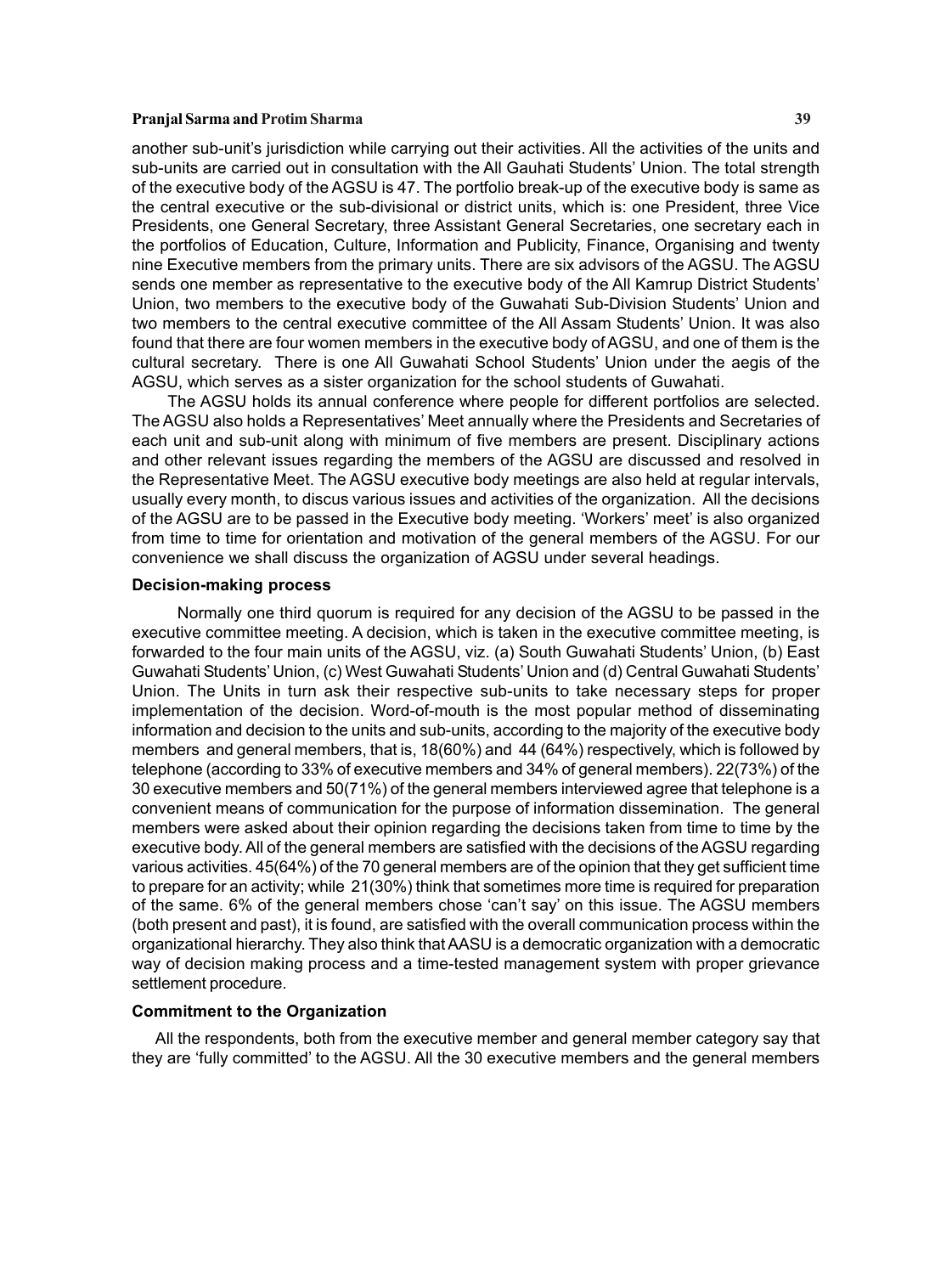are proud for the special status enjoyed by the AGSU and they feel privileged to be associated with the organization. All of them will also advise others to join the student organization. All the respondents believe that the levels of commitment of the members help fully realize the aims and objectives of the organization.

# **Efficiency**

 As far as efficiency is concerned, 20(66%) of the 30 executive members and 38(54%) of the 70 general members think that leadership quality is the most important quality for becoming a President or Secretary of the AASU, which is followed by commitment (23% of executive members; 26% of general members) and honesty (11% of executive members; 20% of general members). All of the 30 executive members say that the present batch of AASU leaders are 'highly efficient', while 48(67%) of the 70 general members think so. The other 33% of the general members consider the AASU leaders just 'efficient'.

All the respondents believe that sound leadership leads to smooth functioning of any organization. The overall planning and management of the AASU is 'highly effective' according to a staggering 28(93%) of the 30 executive members, and 54(77%) of the 70 general members. There are no response in respect of 'Less effective' and 'Not at all effective'. **Finance**

# Regarding source of finance majority of the executive members and general members, that is, 24 (80%) and 46 (66%) respectively, say that major portion of the finance come from 'wellwishers' in terms of cash donation and help in kind. Companies working in Guwahati and traders are also approached for such donation or help. The general membership fee of Rs. 5.00 per student, which is taken during admission into various educational institutions of Guwahati, and a corpus fund of the AGSU also help in organizing of various activities. The AGSU has a joint account at The Assam Co-Operative Apex Bank Limited, Guwahati branch, with the AGSU President, General Secretary and the Finance Secretary as joint signatories.

 A transparent audit mechanism is followed by the organization as in the AASU. The appointed auditors verify all documents regarding income and expenditure of the organization during a year, which is presented in the annual convention for general approval. It is found that all the executive body members and 62 (89%) of the general members are satisfied with the audit mechanism of AGSU.

# **Grievance Settlement Procedure**

 Grievances about the general members of a sub-unit or unit are amicably and informally resolved within the organisational unit. Interestingly all the 30 executive members and a majority of the general members, that is, 52 (74%) are satisfied with the grievance settlement procedure. The other general members are clueless about the procedure. When there is complaint about the President, Secretary or any other important members of the executive, the issue is referred to the next level in the hierarchy, that is, the grievance about the leaders of a sub-unit is referred to the unit under which the sub-unit falls. If the concerned unit fails to redress the grievance, then the matter is taken up by the executive body of the AGSU for redress. In an extreme case, however, the AGSU executive committee may refer the matter to their two representatives at the central executive, who can consult the AASU President or General Secretary for necessary disciplinary action.

# **Role and Activities of the AGSU**

 According to the 'Dictionary of Social Sciences' (Ed. Craig Calhoum, OUP, 2002), "*The word 'role' is used mainly to refer to the typical expectations, rather than individual enactments."* In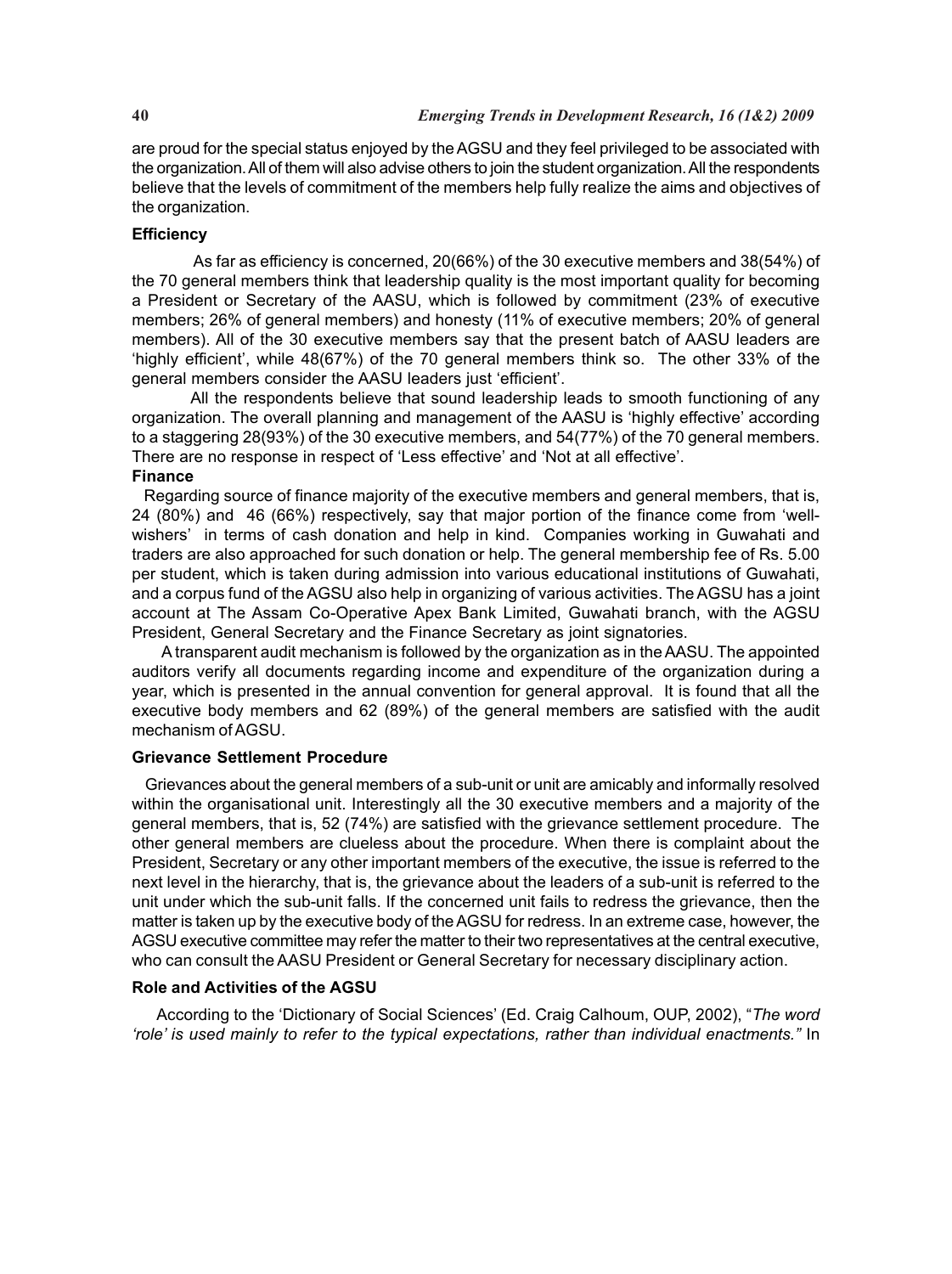#### **Pranjal Sarma and Protim Sharma 41**

simple terms, behaviour or patterns of actions expected of a person or organization is called 'roles'. Scholars like Ralph Linton (1981) and Talcott Parsons (1991) focus on roles as relatively fixed bundles of expectations, responsibilities, and relationships that indicate one's place in the social structure. To quote 'The Concise Oxford Dictionary of Sociology ( Ed. Gordon Marshall, OUP, 1994) 'role' is *"a key concept in Sociological theory. It highlights the social expectations attached to particular statuses or social positions and analyses the workings of such expectations."* According to Gerth and Mills (1954) 'role' is a key term in our definition of institution, and *"just as role is the unit with which we build our conception of institution, so institution is the unit with which we build the conception of social structure."*

As a pioneering student body the AGSU takes up important activities from time to time in the city of Guwahati. The four units and the sub-units help it carry out these activities smoothly; agree all the 30 executive members interviewed. The activities are carried out taking in view the aims and objectives of the AASU, and all the 30 executive members and 44 (62%) of the 70 general members are aware of the AASU aims and objectives. All the 100 respondents are satisfied with the social, political, economic or educational issues the AGSU takes up from time to time. Some of the important activities of the All Gauhati Students' Union round the year are as follows:

Silpi Divas on January 17, Amulya Kakoty Memorial Award in February, Late General Secretay of AASU Bhrigu Kumar Phukan's death anniversary on March 20, Central Bihu celebration at Latasil playground, Student Integration Day on June 10, Rabha Divas on June 20, Summer Camps for school students in the month of July, Martyrs' Day on December 10, Folk singer Pratima Pandey Memorial programme on December 27 and ending with 'Ashar Asom' — a programme during the last three days of the year where the members discuss the positive aspects of politics, education, sports, economy, culture and literature during the year to end it in a positive note. Apart from these regular activities, the AGSU organizes career camps and free computer courses for the students of Guwahati.

During our interview, the executive members reveal that during major crises or extraordinary situations, the President, General Secretary and the Advisors decide about the action-plan; but this has to be passed in the next executive meeting. The AGSU executive body meeting is held at regular intervals. The GS mentions about the activities during the interim period between two such meetings in his speech. One third quorum has to be there for a decision to be passed in executive meeting. When asked about their involvement in the local issues, all the AGSU executive members (100%) and 48(69%) of the general members say that the AGSU always give prominence to the local issues of the Guwahati city. 12 (40%) of the 30 executive members say that recruitment of the local educated youth in various organizations and companies is on the top of their agenda. For other issues they cited examples of the recent incident at the Gurukool Grammar School where a girl student was punished for not speaking in English, the AGSU took up the issue and made the school authority apologize; as they did for the October 30, 2008 Guwahati serial blasts, where they organized rally and blood donation camp. The AGSU also has a Student-Artist-Litterateur Welfare Trust for the benefit of the needy.

# **Summery and Findings**

1. During our study it was found out that all of the 30 executive body members of the AGSU are aware that there are four units and several sub-units of the AGSU, whereas only 47 (67%) of the general members are aware of such organizational divisions. All of them believe that such division is necessary for the administrative and operational convenience of the organization. It is interesting to note that the area defined for each sub-unit is fixed and one sub-unit cannot infringe upon another sub-unit's jurisdiction while carrying out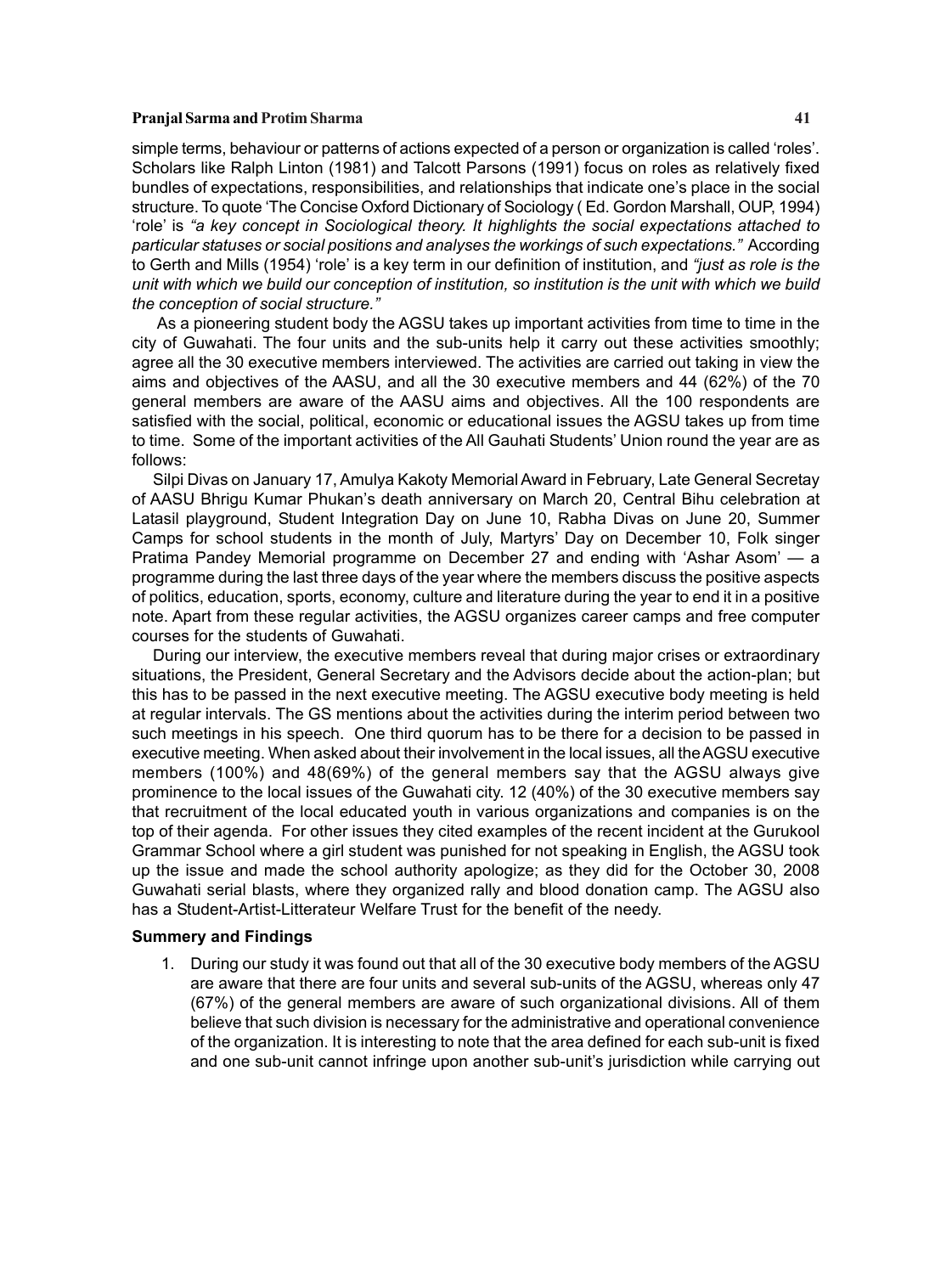their activities. All the activities of the units and sub-units are carried out in consultation with the All Gauhati Students' Union.

- 2. The AGSU sends one member as representative to the executive body of the All Kamrup District Students' Union, two members to the executive body of the Guwahati Sub-Division Students' Union and two members to the central executive committee of the All Assam Students' Union.
- 3. It was found that there are four women members in the executive body of AGSU, and one of them is the cultural secretary.
- 4. Normally one third quorum is required for any decision of the AGSU to be passed in the executive committee meeting. A decision, which is taken in the executive committee meeting, is forwarded to the four main units of the AGSU, viz. (a) South Guwahati Students' Union, (b) East Guwahati Students' Union, (c) West Guwahati Students' Union and (d) Central Guwahati Students' Union. The Units in turn ask their respective sub-units to take necessary steps for proper implementation of the decision.
- 5. All of the general members are satisfied with the decisions of the AGSU regarding various activities.
- 6. The AGSU members (both present and past), it is found, are satisfied with the overall communication process within the organizational hierarchy.
- 7. All the executive members and the general members are proud for the special status enjoyed by the AGSU and they feel privileged to be associated with the organization.
- 8. 20 (66%) of the 30 executive members and 38 (54%) of the 70 general members think that leadership quality is the most important quality for becoming a President or Secretary of the AASU, which is followed by commitment (23% of executive members; 26% of general members) and honesty (11% of executive members; 20% of general members).
- 9. Regarding source of finance majority of the executive members 24 (80%) and general members 46(67%) say that major portion of the finance come from 'well-wishers' in terms of cash donation and help in kind. A transparent audit mechanism is followed by the organization as in the AASU. The appointed auditors verify all documents regarding income and expenditure of the organization during a year, which is presented in the annual convention for general approval.
- 10. Grievances about the general members of a sub-unit or unit are amicably and informally resolved within the organisational unit. A majority of the general members, that is, 52 (74%) are satisfied with the grievance settlement procedure.
- 11. During major crises or extraordinary situations, the President, General Secretary and the Advisors decide about the action-plan; but this has to be passed in the executive meeting.
- 12. All the 100 respondents are satisfied with the social, political, economic or educational issues the AGSU takes up from time to time. Apart from taking up regular activities and emergency local issues, the AGSU organizes career camps and free computer courses for the students of Guwahati.

# **Conclusion**

In this study we have tried to cover certain aspects of the organization of the AGSU and the role this old and prestigious student organisation has been playing in Guwahati in particular and Assam in general. It is hoped that the study will lead to more substantial research in the area.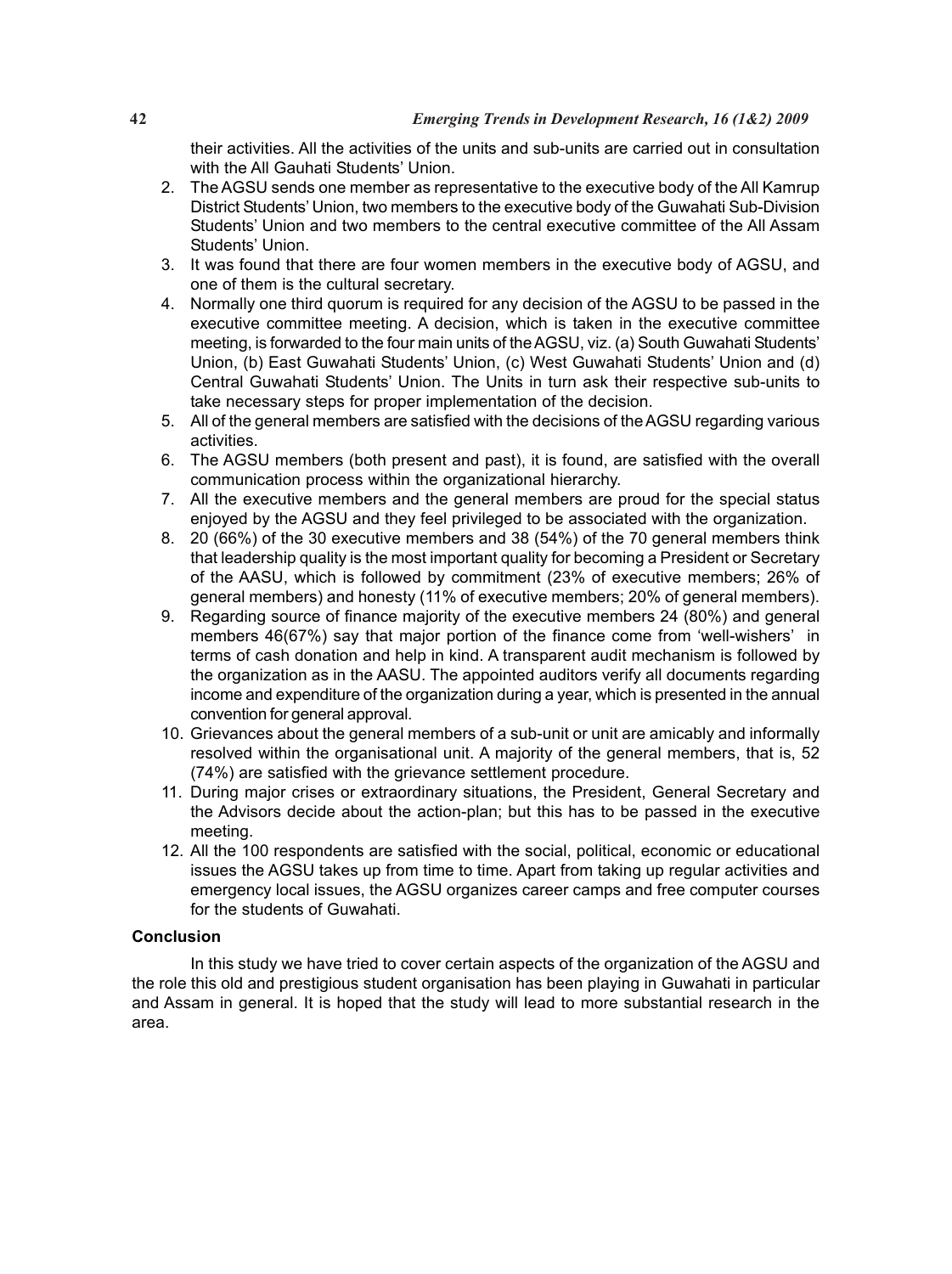# **Pranjal Sarma and Protim Sharma 43**

#### **References**

AASU Constitution, 1999, All Assam Students' Union, Guwahati.

Ahuja K. K. 1990: *Organisational Behaviour,* New Delhi: Kalyani Publishers.

Ahuja K. K. 1978: *Personnel Management*, Ludhiana : Kalyani Publishers.

Baishya, D. P. 1983: *Truths Unfolded*, AASU Publicaton,

Baishya, D. P. 1980: T*he Foreigners' Problems: Why Solution is Still Elusive*, AASU Publication,

Calhoum, Craig (ed.) 2002: 'Role', *The dictionary of Social Sciences*, New Delhi: OUP.

Gerth A. H. and C. W. Mills 1954: *Character and Social Structure: The Psychology of Social Institution*, London: Routleg and Kegan Paul.

Linton, Ralph 1981: *The Cultural Background of Personality,* Greenwood Press.

Marshal, Gordon (ed.) 1994: 'Role', *The Concise oxford Deictionary of Sociology,* New Delhi: OUP. Mitchel, G. Duncan (ed.) 1979: *A New Dictionary of Sociology,* London: Routledge and Kegan Paul Parsons, Talcott. 1991: *The Social System*, London: Routledge.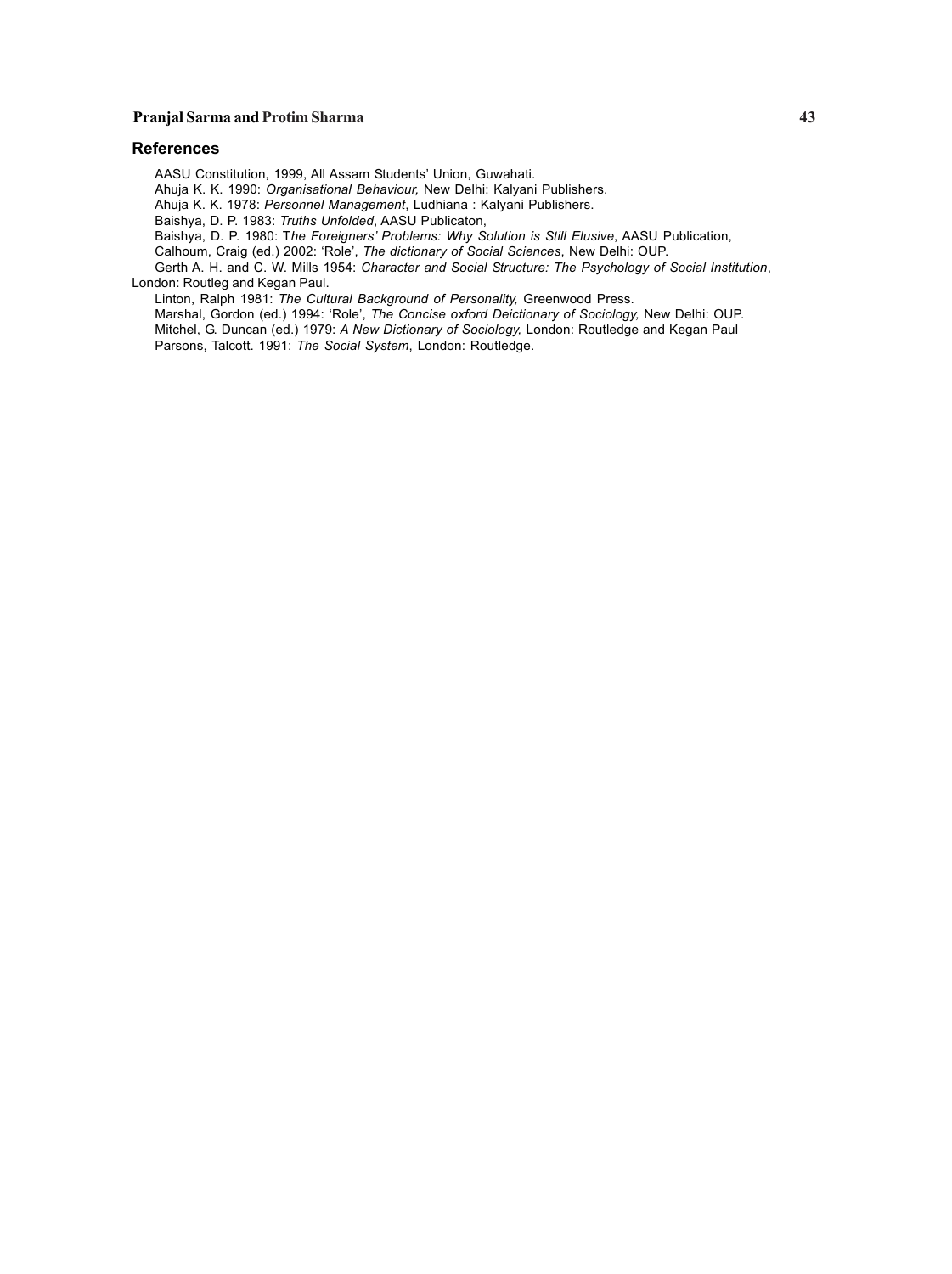*ISSN NO. 0972-9445 Emerging Trends in Development Research Vol. 16, No. 1-2, 2009, 44-53*

# **Female Foeticide in India: A Serious Challange for the Society**

# **Rumi Dhar**

Historyof mankind highlights the paradox of an unchanging and unequal position of woman in society. Marriage and family are products of relationship between man and woman. The oriental jurisprudence highlights the pitiable condition of women in Indian subcontinent. The historical developments have considered women nothing more than child producing machines. They had no means of subsistence. The keeping of wives actually depend on the physical strength and economic status of the husbands. Of course, there were also cases of women who enjoyed substantial liberty and respectable status in society but such cases were very few and exceptional. For a long time state machinery and state policy used to be controlled by the priestly class who constantly exalted the men and denigrated the women. Gradually came in the separation between state and religion. Steadily and systematically the state started taking increased social responsibilities. Today the concept of welfare state regulates every aspect of life of its citizens. The state felt it necessary to remove the servile condition of women and to provide for them certain protections against masculine tirade.

Since the world's inception, the male-female combination has proved to be the foremost necessity for propagating and developing global views. One of the best ways to understand the spirit of a Civilization and to appreciate its excellence and realize its limitation is to study the position and status of women. Civilization without women is impossible. A Women is an important organ of the family which is the basic unit of society. The family includes members belonging to different age groups, sex and generations. One determining factor of status in the Indian family is sex. Women members often are subordinate due to various factors. The authority of a woman depends upon the husbands status.

In the late eighteenth century, infanticide was initially documented by British officials who recorded it in their dairies during their travels. The scope of the problem of infanticide became clear in 1871, in the setting of India's first census survey. At that time it was noted that there was a significantly abnormal sex ratio of 940 women to 1000 men. This prompted the British to pass The Infanticide Act in 1870, making it illegal. But the Infanticide Act was difficult to enforce in a country where most birth took place in the home and where vital registration was not commonly done. Even in twenty first century, where globalization and information technology are being supported as the creeds of the millennium, liberalization is happening fast, there are villages and towns where girls are killed even before their cries leave their throats. Some are even killed in their mother's womb, unseen and unheard.

*Rumi Dhar is Teaching Assistant in Department of Law, Assam University, Silchar, Assam, India .*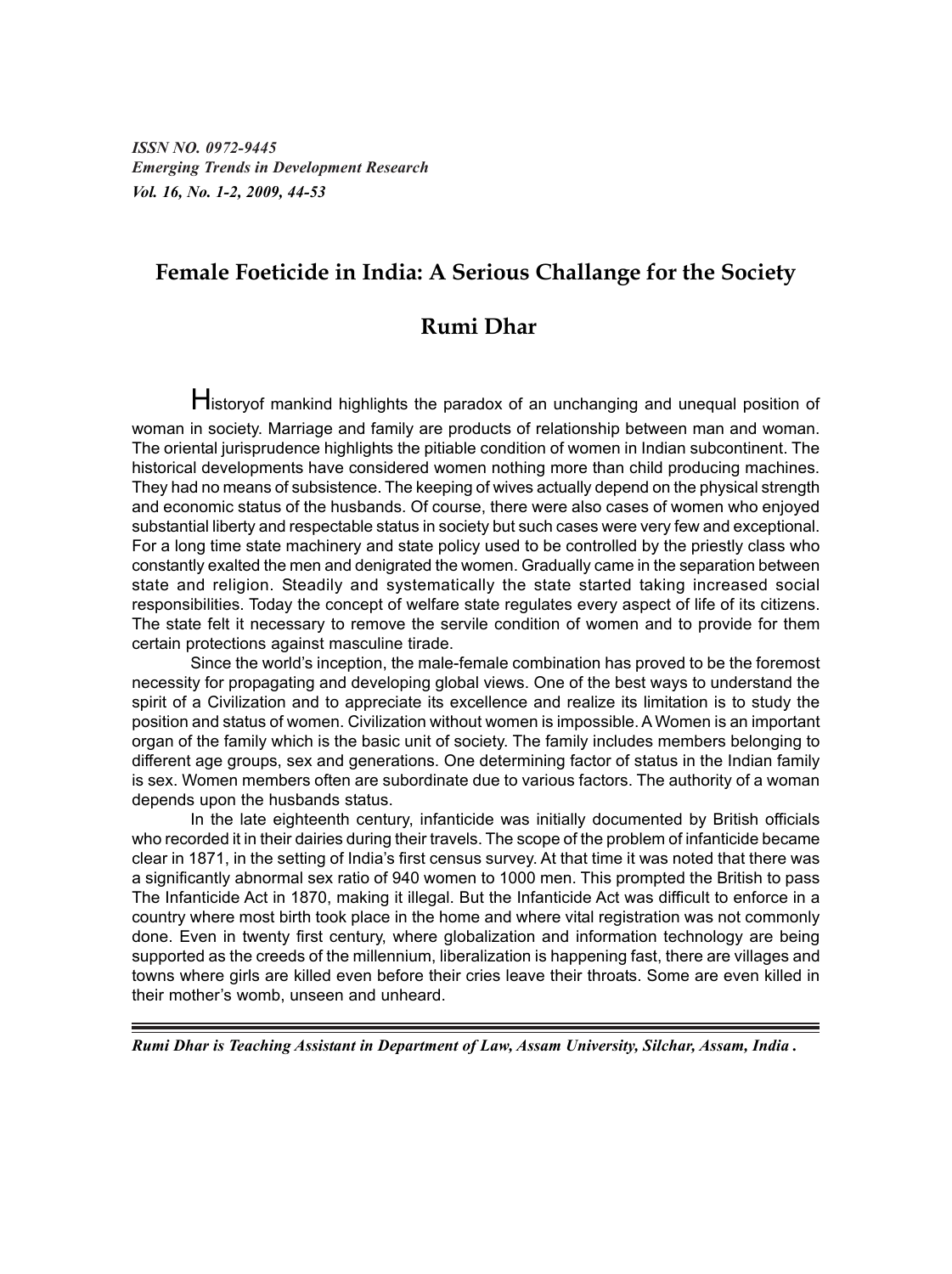#### *Rumi Dhar* **45**

 By going through history in the context of women's position, it may be mentioned that particularly after establishment of class society and the trend to accumulate private property in the post vedic period, women's position in society hit patriarchal values. A woman during this period not only occupied an inferior position but was made to feel that her position was subordinate to men in society. Middle class educated women, particularly in large urban areas who are working and moving freely now, give an impression that Indian women's status has substantially improved. She is now politically powerful but in small towns, rural areas or city slums, she still suffers social and economic oppression. The Constitution of India has provided equal rights to her, but still she has to face injustice in her life. Violence against women in the form of rape, prostitution, dowry deaths, sexual harassment, female infanticide and female foeticide is widely prevalent in society. There is a growing feeling that women suffer from discrimination and disabilities in more subtle and covert ways. Thus the dual existence of women in high positions and yet undergoing various types of sufferings continues.

# **Gender Discrimination**

Gender inequities throughout the world are among the most all-pervasive forms of inequality. Gender equality concerns each and every member of the society and forms the very basis of a just society and hence, the issue of 'gender justice' is of enormous magnitude and of mammoth ramification engulfing an all- embracing and illimitable canvas.

**"**Sex is creation of God and sexual differences are essential for procreation, but gender is not God's creation. It is creation of patriarchy and serves the male flair for domination."

In India, "the dice is heavily loaded against women. Female oppression continues from womb to tomb" In particular, discrimination occurs within the family, where norms regarding women's secondary status are reinforced in children from birth. Son preference is one of the key aspects underlining social values that view girls as burdens. Choice for son preference enhances the practice of foeticide. Girls are taken as burden since birth. They are kept under serious restrictions as regards their mobility. This is specially so in the rural areas. They also lack health and nutrition care in comparison to men. Besides, certain regional and cultural factors also contribute a lot to their pathetic condition.According to Manu, a man has to be reborn as a man to attain moksha(redemption). A man cannot attain moksha unless he has a son to light his funeral pyre. Also, it says a woman who gives birth to only daughters may be left in the eleventh year of marriage. Obviously, it shows the gender bias in our male- dominated society. The age old preference for sons is motivated by economic, religious, social and emotional desires and norms that favor males and make females less desirable. Parents expect sons- but not daughtersto provide financial and emotional care, especially in their old age; sons add to family wealth and property while daughters drain it through dowries; sons continue the family lineage while daughters are married away to another household; sons perform important religious roles; and sons defend or exercise the family's power while daughters have to be defended and protected, creating a perceived burden on the household. This stero- type notion of women as "burden" is one of the main reason behind female foeticide and infanticide.

Gender justice is taking the shape of violence against women. A concept of violence of human rights against women may suggest an act of illegal, criminal use of force but it also includes exploitation, discrimination, upholding of an unequal economic and social structure, creation of an atmosphere of terror, a situation of threat, reprisal and other forms of political violence. Women activists regard specificity of violence against oppressed classes. The forms of control and coercion exercised in the case of Women are gender specific and arise out of a hierarchical gender relationship. Where men are dominant and women are subordinate. Women are instruments through which the social system reproduces itself and through which systematic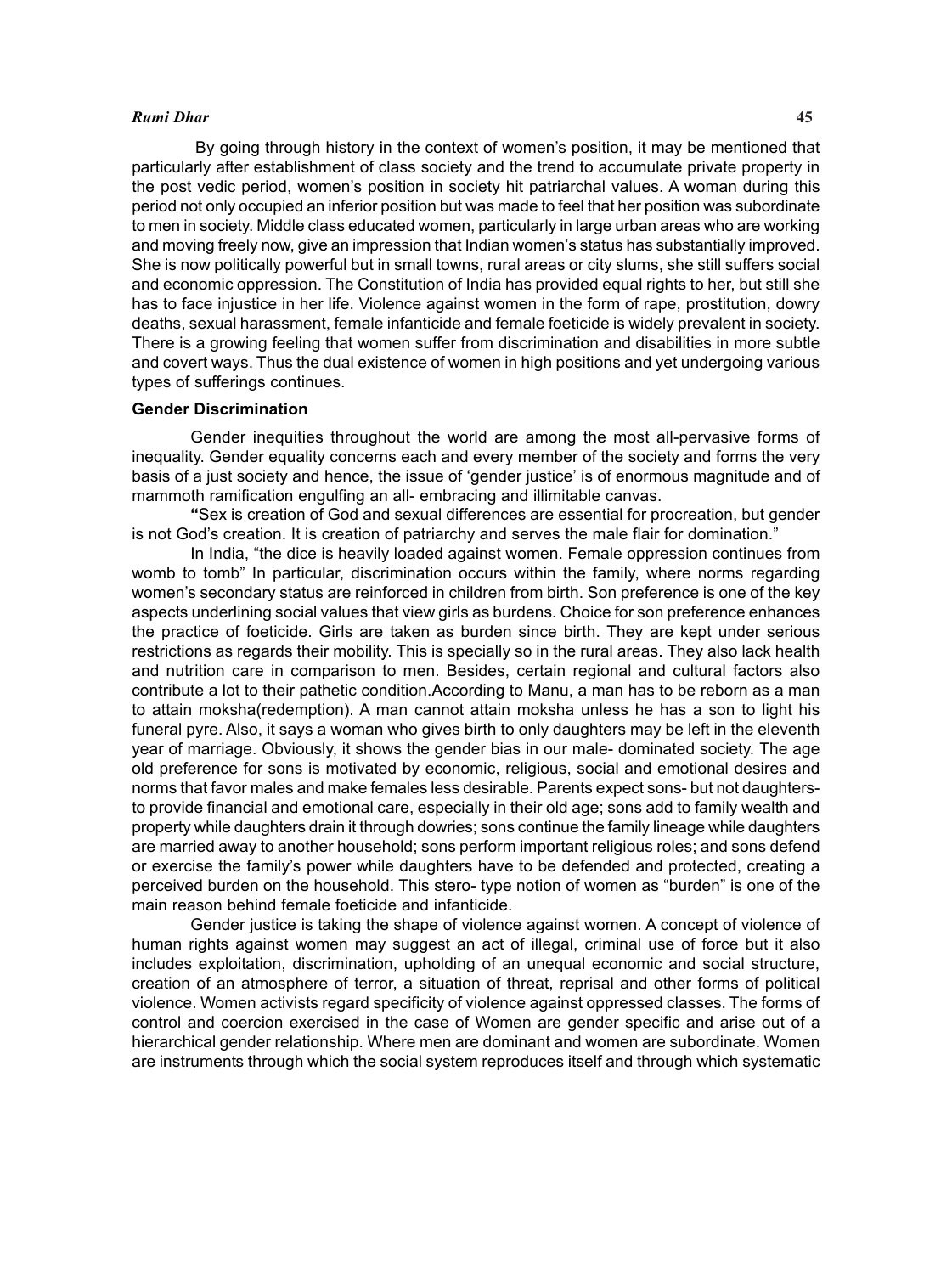inequality is maintained. This inequality is further strengthened and maintained overtime by the socialization process. She believes it to be true. She accepts whatever is given to her as her fate. She is not aware of her constitutional and human rights.

Violence against women is also a manifestation of class oppression. Domestic violence, battering, dowry, rape, suicide are the manifestations of gender inequalities within the family system. Women do not own the land, the house. Her wages are not equal if she is working. Her earnings are not considered important for family sustenance. Since women are not given rights to the family property and assets, dowry is legitimized as her share in property. Women's exclusion from the ownership of land is largely the basis of their subordination and dependence on men.

# **Female Infanticide and Female Foeticide**

*Female Infanticide* means killing of a girl child after her birth by an act of omission or commission.

*Female Foeticide:* It is elimination of a female foetus at any stage of pregnancy, after determining its sex. It is also defined as killing of female foetus through induced abortion.

The practice of killing the female child after her birth has been prevailing in our society for many years. But foeticide is the legacy and contribution of the progress made by the medical science. Amniocentesis was introduced in 1975 to detect foetal abnormalities but it soon began to be used for determining the sex of the baby. Ultrasound scanning, being a non-invasive technique, quickly gained popularity and is now available in some of the most remote rural areas. Both techniques are now being used for sex determination with the intention of abortion if the foetus turns out to be female.

With the advent of privatization and commercialization, the use of pre-natal diagnostic technologies is growing into a thriving business in India. This is primarily for the purpose of sexdetermination selective abortion of the female foetus. The misuse of technology simply reinforces the secondary status given to girl children in such a way that they are culled out even before they are born. Compared to infanticide, foeticide is probably a more acceptable means of disposing off the unwanted girl children. Infanticide can be an overtly barbaric and inhuman practice while foeticide that is carried out by skilled professionals is a medical practice that uses scientific techniques and skills and reduces the guilt factor associated with the entire exercise.

The census 2001 and the recent news reports data indicate a grim demographic picture of declining female to male ratios. Surprisingly the most affected states are progressive states like Punjab, Haryana, Delhi and Gujarat. According to UN norms, male-female ratio in the world is usually 1050 females for 1000 males. But in India, this ratio is dropping down to nearly 850 per thousand. In Human Development survey Report also, India is placed in 124<sup>th</sup> position among 173 countries. It is a fact that our country is much behind compared to other countries in respect of education, health and gender discrimination.

| SI. No. | <b>Indicator</b>                             | <b>Number / Percentage</b> |
|---------|----------------------------------------------|----------------------------|
|         | Mean ideal number of :                       |                            |
|         | Sons                                         | 1.4                        |
|         | Daughters                                    | 1.0                        |
|         | Percentage who want more sons than daughters | 33.2                       |
|         | Percentage who want more daughters than sons | 22                         |
|         | Percentage who want at least one son         | 85.1                       |
|         | Percentage who want at least one daughter    | 80.1                       |

**Table 1 : Indicators of Sex Preference in India**

*Source : National Family Household Survey (NFHS) 1998-1999.*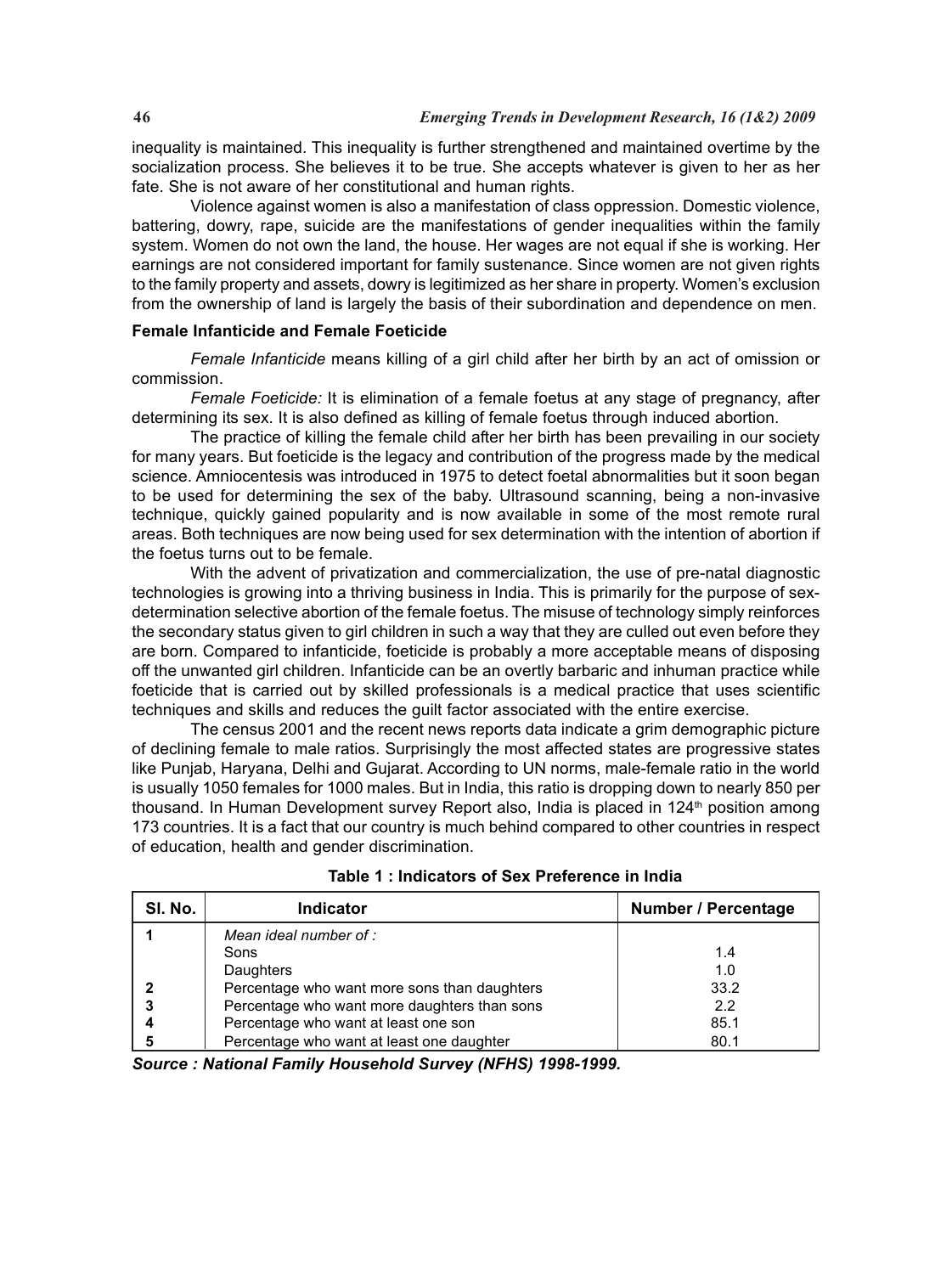| <b>Years</b> | <b>Sex Ratio</b> |
|--------------|------------------|
| 1961         | 976              |
| 1971         | 964              |
| 1981         | 962              |
| 1991         | 945              |
| 2001         | 933              |

**Table 2 : The Trend of sex ratios in the age group of 0-6 years all over India**

# *Source Census, 2001*

Firstly, National Crime Records Bureau (NCRB) in its " Crime in India" (2000), has published data on both the incidence ( total number of FIRs registered) and percentage (percent of crime reported in the state in relation to All-india figure) of foeticide and Infanticide for all the states and Union Territories. No separate breakup for FIF has been provided. But if we assume (which is quite realistic) that for all states, the present of foeticide/ infanticide cases to All-India total is the same for both boys and girls, we can immediatedly rank top five states in terms of percentage of female foeticide as shown below in table 3:

 **Table 3 : States Showing High Foeticide Percentage**

| <b>State</b>   | <b>Female Foeticide (percent to All India)</b> |
|----------------|------------------------------------------------|
| Maharashtra    | 45.1                                           |
| Madhya Pradesh | 15.4                                           |
| Haryana        | 14.3                                           |
| Rajasthan      | 9.9                                            |
| Andhra Pradesh | 8.8                                            |

The top five states in terms of percentages of female infanticide are shown in table 4 :

| <b>States</b>  | Female Infanticide (percent to All India) |
|----------------|-------------------------------------------|
| Madhya Pradesh | 29.8                                      |
| Maharashtra    | 19.2                                      |
| Andhra Pradesh | 7.7                                       |
| Punjab         | 5.8                                       |
| Rajasthan      | 4.8                                       |

**Table 4 : States Showing High Infanticide Percentage**

It can be noticed from the above table 3 & 4 that Maharastra, Punjab and Haryana, three richest states in india, suffer from highest rates of FIF. In fact, another statistics provided by NCRB, i.e. crime related to exposure and abandonment of children shows that Maharashtra, being one of the richest states in India, shows the highest incidence( 40.2%) among all states.

Another indicator of FIF may be the number of female babies who do not survive the first year of birth. The top five states in terms of this number per thousand of population are, according to 1999 Sample Registration System ( SRS) data, as follows: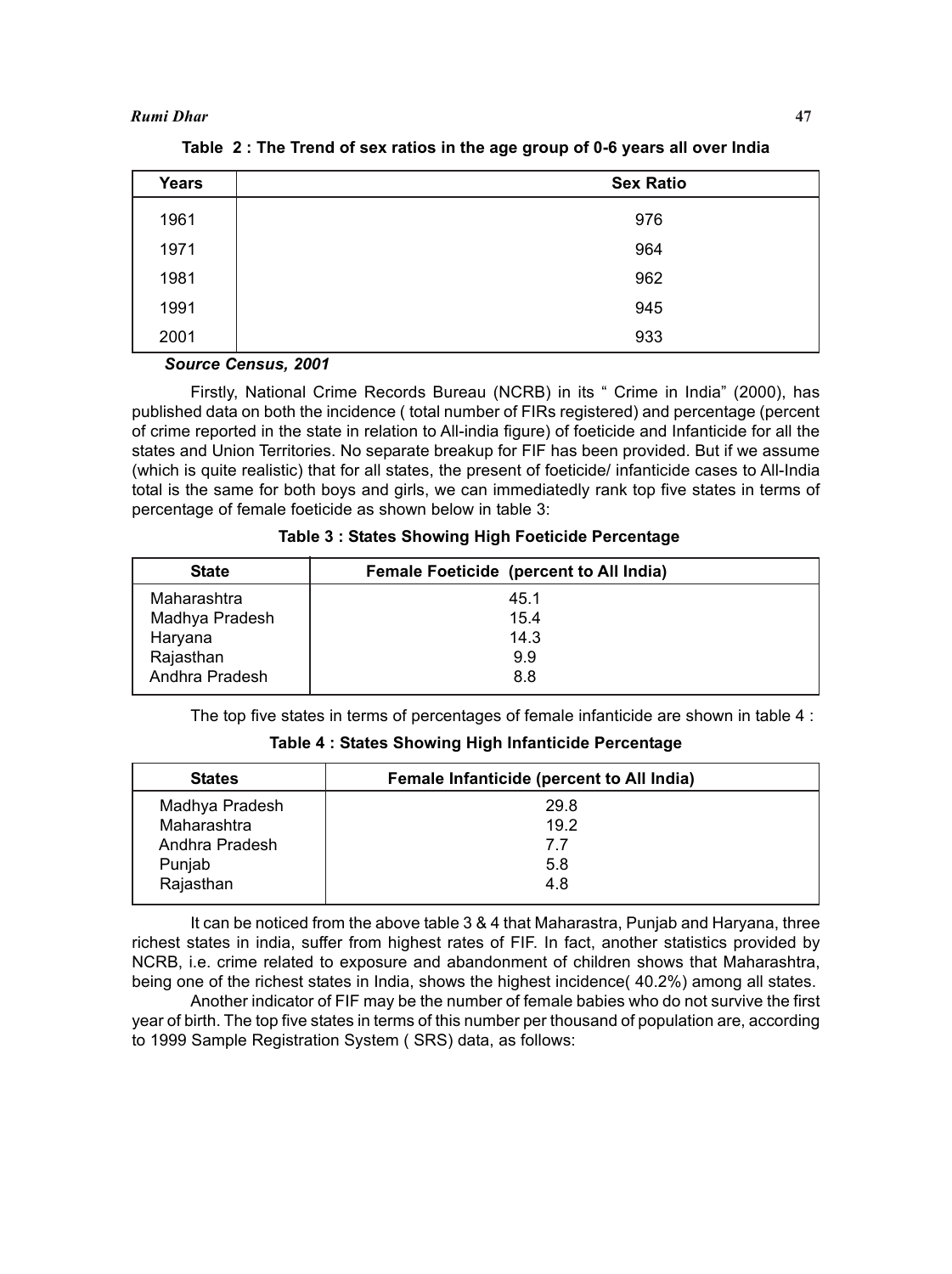| <b>States</b>        | No. of Female Babies<br>who do not Survive the First year<br>(per 1000 of Births) |
|----------------------|-----------------------------------------------------------------------------------|
| Orissa               | 96                                                                                |
| Madhya Pradesh       | 89.5                                                                              |
| Rajasthan            | 83.9                                                                              |
| <b>Uttar Pradesh</b> | 83.5                                                                              |
| Haryana              | 78.4                                                                              |

In the table 5 above, it is seen that even in an economically highly prosperous state like Haryana, the figure for female survival rate is one of the lowest.

However, comparison on the basis of female survival rates may only reflect differences in postnatal health care delivery systems across the states, rather than any gender discrimination. Therefore, another and perhaps a more reliable indicator can be the "gender gap" in infant mortality rates. If babies die due to poor health care, natural calamities or for general poverty of the families, then boys and girls should die at the same rate or boys at a faster rate than girls should, as girls are expected to be biologically stronger at birth. But if society practices gender discrimination and there is widespread female infanticide, then female mortality rates (between 0 and 6 yr.) will be much higher than that of boys. This difference, called the "gender gap", can be used as an estimate of female infanticide. According to SRS (Sample Registration System) data provided by the Census authorities for the year 1999, we can rank the top five states, in terms of high " gender gap", as follows:

**Table 6 : States Showing High Gender Gap in Female Mortality**

| <b>States</b>     | <b>Gender Gap in Female Mortality</b> |
|-------------------|---------------------------------------|
| Haryana           | 19.3                                  |
| Punjab            | 5.9                                   |
| Rajasthan         | 5                                     |
| <b>Tamil Nadu</b> | 4.2                                   |
| Gujarat           | 3.1                                   |

From the above table 6, it is again seen that states belonging to the richest category in terms of per head income and wealth and low BPL ( Below Poverty Line) population are guilty of practicing high gender discrimination and FIF.

# **Legal Framework**

Many voluntary organizations, academicians, professionals and volunteers dedicated to the cause of protecting the rights of the girl child and women have initiated a campaign to curb female foeticide and create mass awareness on the issue. Public meetings and demonstrations against female foeticide by voluntary organizations and institutes have led to an increased mass awareness on the issue.

To arrest this evil, the Forum against Sex Determination and Sex Pre selection (FASDSP), a broad forum of feminist and human rights groups, was formed in 1984, and it has been lobbying for legislation to ban the practice. In 1988, the state of Maharashtra passed an Act banning pre natal diagnostic practices. In September 20,1994 the Parliament had enacted the Pre-Natal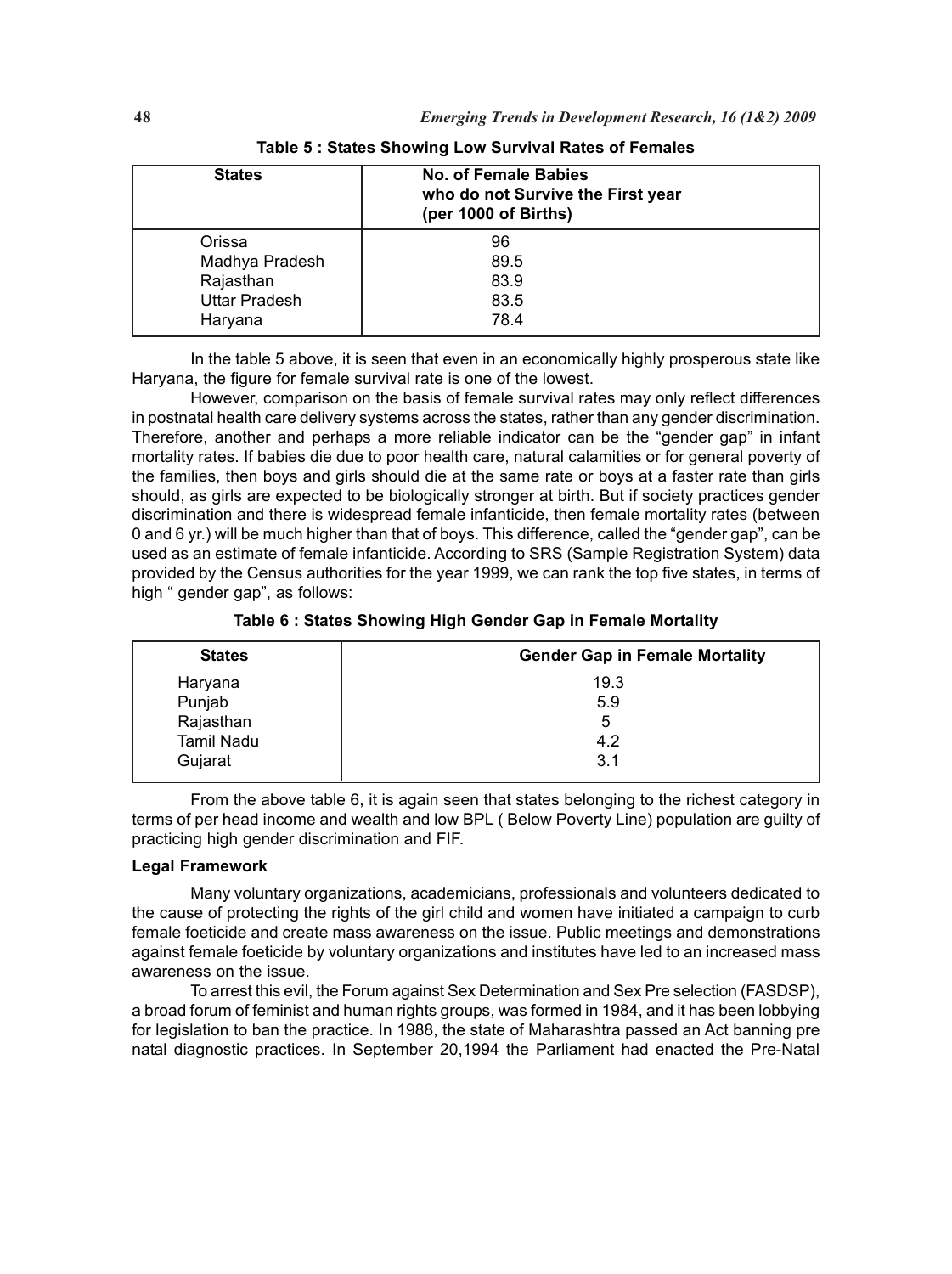## *Rumi Dhar* **49**

Diagnostic Techniques ( Regulation & Prevention of Misuse) Act, which came into force from January 1996. later, the Act was amended with effect from February 14 2003 and was renamed the Pre- Conception and Pre-Natal Diagnostic Techniques ( Prohibition of Sex Selection ) Act,1994 (PCPNDT Act).The law chiefly provides for the following :

- **Prohibition of sex selection, before and after conception.**
- Regulation of prenatal diagnostic techniques (e.g. aminocentesis and ultrasonography)
- **for detection of genetic abnormalities, by restricting their use to registered** institutions.
- $\blacksquare$  The Act allows the use of these techniques only at a registered institutions . The Act allows the use of these techniques only at a registered place for a specified purpose and by a qualified person, registered for this purpose.
- **Prevention of misuse of such techniques for sex selection before or after** conception.
- $\blacksquare$  Prohibition of advertisement of any technique for sex selection as well as sex determination.
- **Prohibition on sale of ultrasound machines to persons not registered under this** Act.
- **Punishment for violations of the Act.**

The Supreme Court in the case of *"Centre for Enquiry into Health and Allied Themes (CHEAT) and others v. Union of India"* which was filed under section 32 of the Constitution of India under PIL issued directions to Central Supervisory Board, all State Governments and Union Territories for proper and effective implementation of the PCPNDT Act – which mandates that sex selection by any person, by any means, before or after conception, is prohibited.

The question is how far is it ethical and legal to undergo the test only for determining the sex of a child. Does this amount to culpable homicide? It has been medically established that an unborn child has a life and body of its own. Section 312 of the Indian penal code prescribes punishment for such an act. Another relevant section is 316 which states that whoever does any act causing death of a person, he would be guilty of culpable homicide. Those guilty of such acts, including death of an unborn child, are liable to be punished with 10 years imprisonment.

 The Medical Termination of Pregnancy Act, 1971 was the another law which provides for limited and restricted right to terminate the pregnancy, when the life of the mother is at stake or there is a substantial risk to the life of the child.

 Thus, there seems to be no unanimity in the extent of protection to the life of the foetus internationally. Constitutions have either failed to protect the life of foetus expressly or the judiciary has from time to time come up with ingenious ways to provide protection.

# **Ground Reality**

The ban on the Government hospitals and clinics at the centre and in the states, making use of pre-natal sex determination for the purpose of abortion- a penal offence- led to the commercialization of the technology; private clinics providing sex determination tests through amniocentesis multiplied rapidly and widely. These tests are made available in areas that do not even have potable water, with marginal farmers willing to take loans at 25 percent interest to have the test. People are encouraged to abort their female fetuses through advertisements in order to save the future cost of dowry. The portable ultrasound machine has facilitated doctors to go from house to house in towns and villages.Despite the law being there, due to lack of proper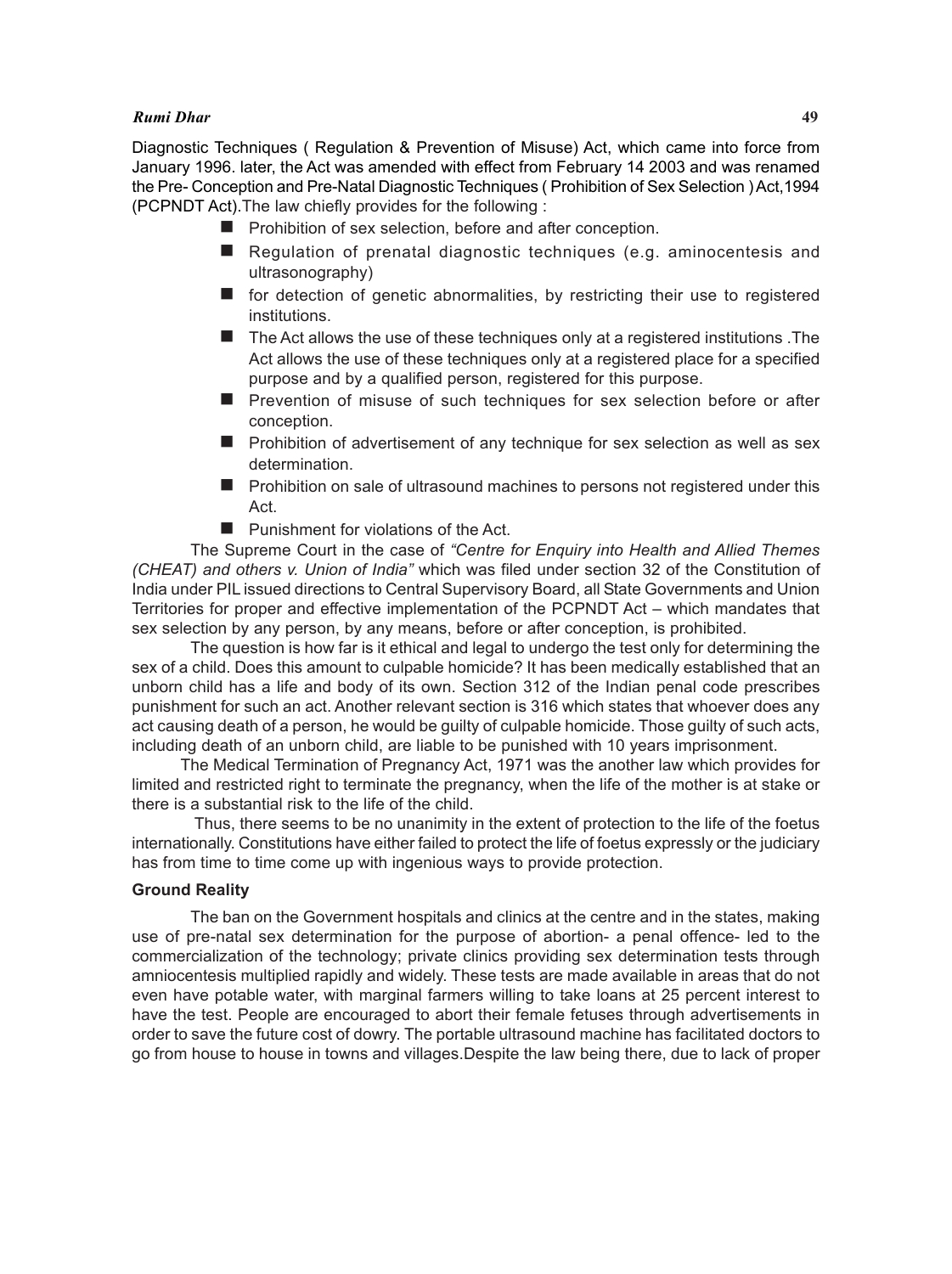implementation, very few cases are registered. Under the two main laws Medical Termination of Pregnancy (MTP) Act 1971 and the Pre- Natal Diagnostic Techniques (PNDT) Act 1994, the Indian Government has conceded that abortion may be carried out if there is—

- (a) danger to the life of the mother in child birth,
- (b) if the child is at risk of being born handicapped, or
- (c) if the women has conceived the child as a result of rape.

Women are also allowed the right to abortion if they wish to do so in the interest of keeping the family small. PNDT Act only focuses on regulation and control is techniques of pre-natal sex determination, not the access to abortion in any form. That is, the Act does not itself with selective abortion of female fetuses as such, but rather, with medical procedures to detect the sex of the foetus, which can lead to feticide. However, it is often seen that the decision of abortion is taken after the detection that the unborn child is female, especially if it is the second or third female child. It must be mentioned here that abortion has entered the lexicon of feminist struggle through a very different trajectory from that followed in the West. Here, the 'right' to abortion has never been at the centre of much debate since it is seen as a measure to control population growth. Since poverty is seen as a by- product of rising population, for developing countries like India, population control measures has been a central focus of Government programmes for economic development. The Medical Termination Act was passed in 1971 amidst Parliamentary rhetoric of choice and women's rights, but it was clearly intended as a population measure, as several MPs pointed out during the debate on the bill. Here, it is worth mentioning that a vocal and influential school of thought still justifies the selective abortion of female fetuses as a form of population control. Their argument is that to permit abortion of female fetuses would stop couples from continuing to have children until the desired son was produced. Abortion became an issue for Indian feminists for quite a different dynamic as from the 1980s amniocentesis has been used to determine the sex of fetuses in order to abort female fetuses and from then on women's movement in India has taken female foeticide as a very serious issue.

# **Measures to Prevent Female Foeticide**

Female Foeticide is one extreme manifestation of violence against women. People both in rural as well as in urban areas have to be made aware about the need of a female child in the social milieu as that of a son. A Progressive legislation alone can not solve social problems. The people must be aware of the progressive legislation which has certain deterrent facts. Many women are compelled to undergo tests and seek abortion on acceptable as well as unacceptable grounds under compulsion. A new spirit has to be imbibed propagating that a female child is not a curse. It is not a liability. It is not an instrument through which dowry has to be given. A feeling has to be nurtured that she is the daughter, she is the mother and she is the life partner.

Given this situation and a growing evidence of the practice of Femicide ( this includes sex selection of embryos, sex selective abortions and female infanticide and all other methods of averting the natural formation of a female foetus) especially reflected in the fast declining sex ratios has made it necessary to bring back this issue on the national agenda. Centre and state governments should take steps for vigorous implementation of the Act and should not merely treat it with their usual complacency. Registration of ultrasound clinics, nursing homes and laboratories should be made mandatory, facility of amniocentesis and CVS should be restricted to government hospitals only, where it can be easily regulated whereas ultrasonography, which is used for a host of other purposes can be allowed in private hospitals and nursing homes because by ultrasonography sex of the foetus can be determined only between  $28<sup>th</sup>$  and  $36<sup>th</sup>$ week and abortion is not allowed by law after 20<sup>th</sup> week.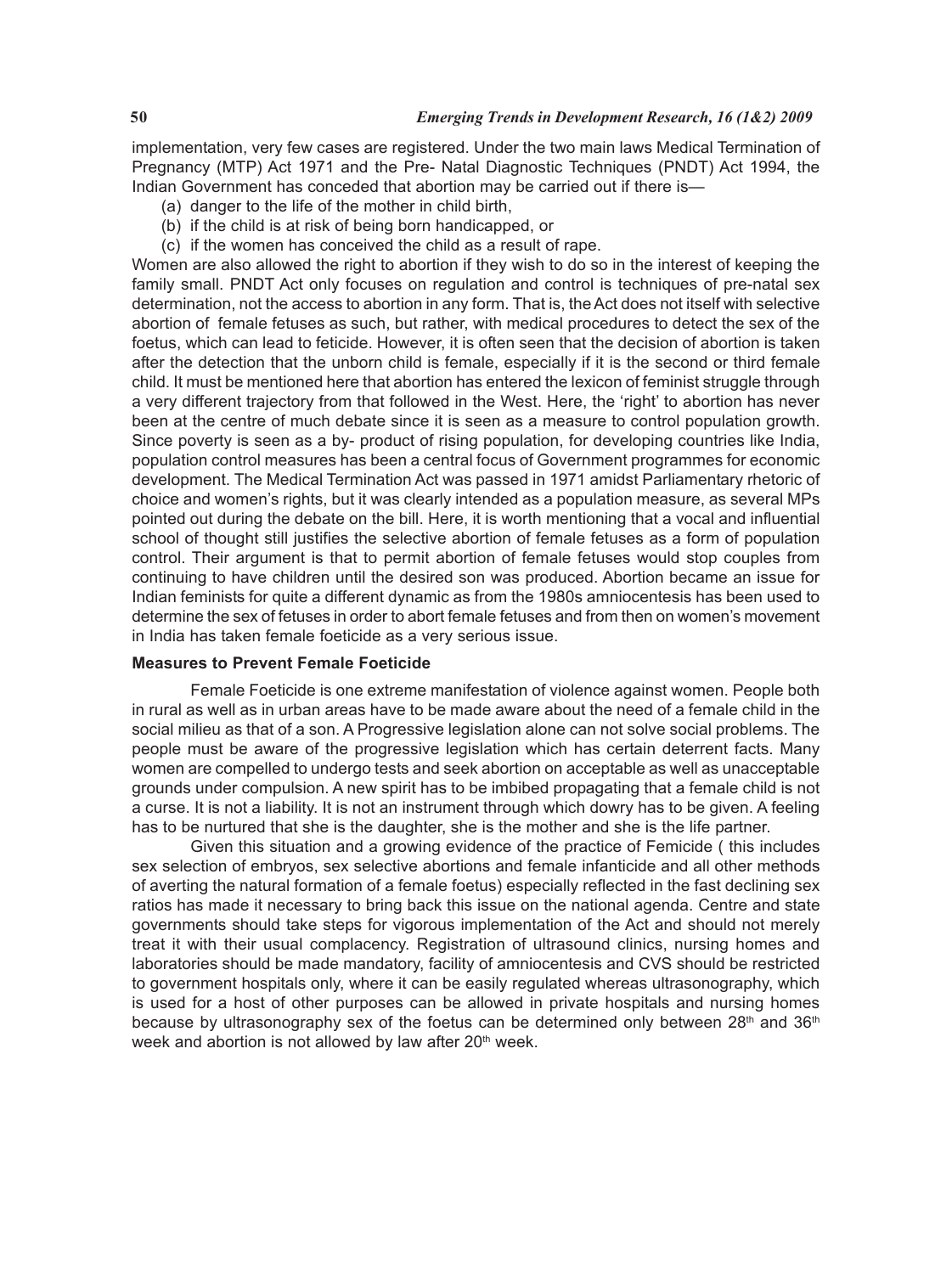#### *Rumi Dhar* **51**

After this has been done, the government ought to establish a more effective and democratic system of vigilance. Structure should be created for the implementation of the Act at the district level. Volunteers have to be actively mobilized to monitor registration and functioning of sex determination clinics in different districts. The Act should also be amended to automatically cover latest technologies that could be misused for sex determination as and when they get into the market, specially those techniques which use preconception or during conception sex selection. Besides, all ultrasound clinics should display boards mentioning that they do not conduct sex determination tests on foetus.

Among other things, The Medical Termination of Pregnancy Act,1971 and other similar laws that have a direct bearing on the issue of sex ratio should also be reviewed in order to bring coherence among anti- foeticide laws. As we know that mere enactment of law cannot causate a whole scale change in the psyche of people obsessed with sons, for this we need a sustained social movement against this crime. We need to expose the collusion of unethical medical practitioners with the patriarchal society, to fight against the increasing epidemic of female foeticide. Non- government organizations, women's group, health groups, the academia, the media, all important medical professionals, individuals with different priorities and ideological beliefs should come forward to battle powerful patriarchal forces operating within institutions of the family, government and civil society. A transformation of our gendered society is necessary for the elimination of female foeticide.

A campaign may also be launched to create public awareness about the dangers being posed to the fabric of the society and to the physical and mental health of women, because of the continuing preference for male child. Social status of women should also be raised by educating and empowering them, through meaningful economic and political participation and by mass mobilization through media. Thus, our challenge today is to initiate a vibrant and effective campaign against female foeticide, in order to eradicate this evil from the face of the society forever.

# **Modern Indian Women-Present Status**

One very hopeful development which has taken place during the past ten years is the emergence of a women's movement wherein women have started raising their voice against inequality, patriarchal values and unjust social structure. The need is to adopt more positive steps to raise the status of women so that more Indira Gandhi's, Vijayalakshmi Pundit's, Kiran Bedi's and Najma Heptullah's can take birth and govern the nation like our present President of India Her Excellence Mrs. PRATIBHA DEVI SINGH PATIL.

Today, every law favours women. The recent Amendment to Section 6 of the Hindu Succession Act,1956, which gives equal right in coparcenary property to daughters, is a clearcut example. Moreover, Articles 14 and 15 of the constitution providing equal status to women and special laws for women, the Hindu Marriage Act,1955, allowing her to take divorce under section 13(1) (A) on any of the grounds available under this provision and Section 13(2) giving four special grounds to take divorce exclusively to the wife; the Hindu Minority and Guardianship Act,1956; the Hindu Adoption and Maintenance Act,1956; the Dowry Prohibition Act; and Section 498-A of the Indian Penal Code,1860, specifically relating to punishment for cruelty against wife by her husband and relatives, all favour women. There are a number of social organizations and commissions working against exploitation of women at home and workplaces.

Women are also aware of these laws and rights and are fighting for their rights. Unfortunately, she has lost her right to take birth in society, her right to life. The growing inhuman act of female foeticide is a glaring example of violation of her right to life. This is a picture of modern Indian women. Henry has rightly said: "woman was taken out of man, not out of his head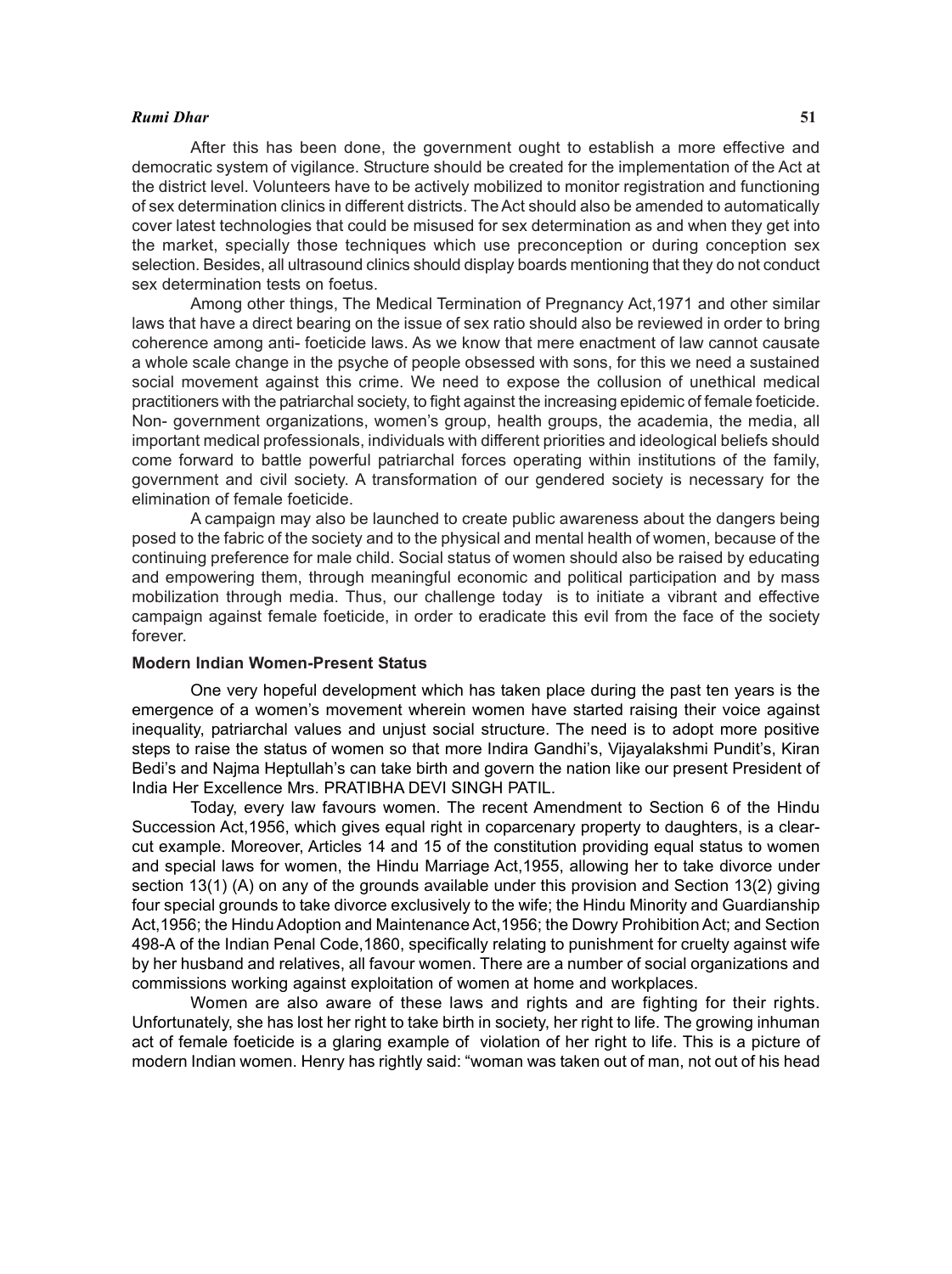to rule over him, nor out of his side to be equal to him, but from under his arm to protect her and from near his heart to love her." But she is still waiting for this position.

# **Conclusion and Suggestions**

India is growing dynamically in every fields. Today, the boom in economy, innovative technologies and improved infrastructure has become nation's pride. The country has witnessed advancements in all fields but bias against a girl child is still prevailing in the country.Days are not so far, when there may be emergence of the situation where brides will not be available for the marriage of the sons to maintain lineage and continue the human race of even those people who believe on long standing tradition of son preference, that " only sons can offer Pyre Pindadana, Mukhagni and not the daughters." Therefore it is felt that the mindsets of the people should be changed right from now towards the importance of the girl child in the family.

There is an urgent need to alter the demographic composition of India's population and to tackle this brutal form of violence against women. The enactment of any law is not sufficient , laws must be adhered to and applied rigorously, before any change in the status of women can take place. In spite of the Pre-natal Diagnostic Techniques (Prohibition of sex selection) Act umpteen incidences of female foeticide are taking place in India. There is still utmost controversy as to who will serve as the watchdog to control the misuse of the practices of female foeticide. Promoting gender balanced society involves targeting behavioural changes in society which in turn involves a long term community based intervention, awareness programmes, programmes to promote girl children's rights, addressing myths related to sons/ daughters and concerted efforts to change the mindset of people. Sensitization of medical practitioners, enforcing a system of ethics in the medical profession and monitoring of medical services available to people is an urgent need. It is indeed time to energize efforts to put genders equality at the top of development agenda and contribute in whatever way we can to give opportunities to girl children to bloom and shine. Apart from the above, a feeling has to be inculcated in the minds of the people that **"SAVE THE GIRL CHILD"**.

#### **References**

1. Female foeticide: A Frightful Reality by Dr. Supinder Kaur*,*Central law publication,2009

2. Patel,Rita, "The Practice of Sex Selective Abortion in India: may you Be the Mother of Hundred Sons", source: www.ucis.unc.edu/resources/pubs/carolina/abortion.pdf

3. Law Review 1999-2000 & 2000-2001 vol. 21& 22.

 4. Quoted in Rajni Lamba- Ignorance and Fallacy: Gender Idioms in population planning,by Iqbal Kaur.Man and Development, Sept.1997, Vol. XIX

5. Indira Kulshresthe 'Noopur'. Women's Studies in school Education : A New perspective,(1989) p. 8.

6. Sharma chetan and Jain Divya, Technology and its impact on female feticide in India, May 2005, Source: http:// www.govtech.net/digitalcommunities/story

7. Pande Rohini and Malhotra Anju, "Son Preference and daughter Neglect in India.What happens to living Girls" , ICRW, 2006, Source: www.icrw.org/docs/2006

8. Constitutional Law of India – Dr. J.N.Pandey 2005

9. Modi's Medical Jurisprudence

10. Meenu Anand,"Indian Legal Framework to Arrest Female Foeticide" Legal News & Views, September 2005.

11. Amita Nikore, "Need for Social Action to Curb Female Foeticide" Legal News & Views, Vol.19, july, 2005 12. 2001 5 SCC 577

13. Medical Termination of Pregnancy Act,1971 Section 3(2): - subject to the provisions of sub-section (4) a pregnancy may be terminated by a registered medical practitioner. (a) Where the length of the pregnancy does not exceed 12 weeks, if such medical practitioner, or (b) Where the length of the pregnancy exceeds 12 weeks, if not less than two registered medical practitioner are of the opinion, formed in good faith, that – 1. the condition of the pregnancy would involve a risk to the life of the pregnant women or of grave injury to her mental health; or 2. there is substantial risk that if the child were born, it would suffer from such physical or mental abnormalities as to be seriously handicapped. 14. Sharma Chetan and Jain Divya, Technology and its impact on female foeticide in India, May 2005, Source: http://

www.govtech.net/digitalcommunities/story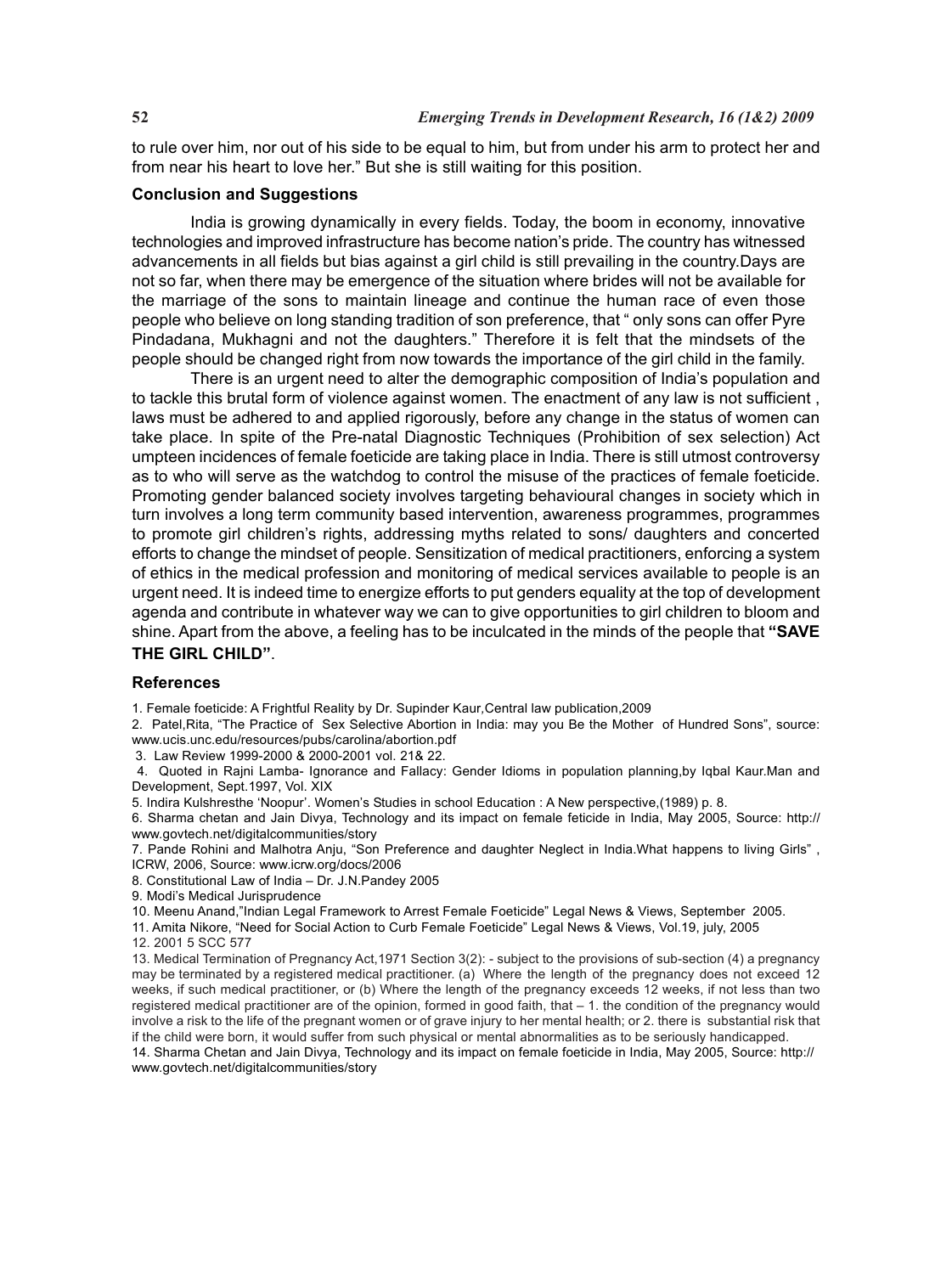#### *Rumi Dhar* **53**

- 15. Menon, Nivedita, "Recovering Subversion Feminist Politics Beyond the Law" Permanent Black,2004
- 16. Menon, Nivedita " Rights,Bodies and the Menon (eds), Gender and politics in India, OUP,1999.
- 17. Kala Arvind, ' Banning Sex Tests,Unfair, Unworkable', Times of India, 25 january 1991,p 8
- 18. Justice Dipak Mishra " Female Foeticide- A social Menace, Nyaya Deep, official Journal of NALSA Vol. VIII, issue-2, April 2007
- 19. Female Foeticide: A violation of Human Right by Preeti Misra,Law Review 1999-2000& 2000-2001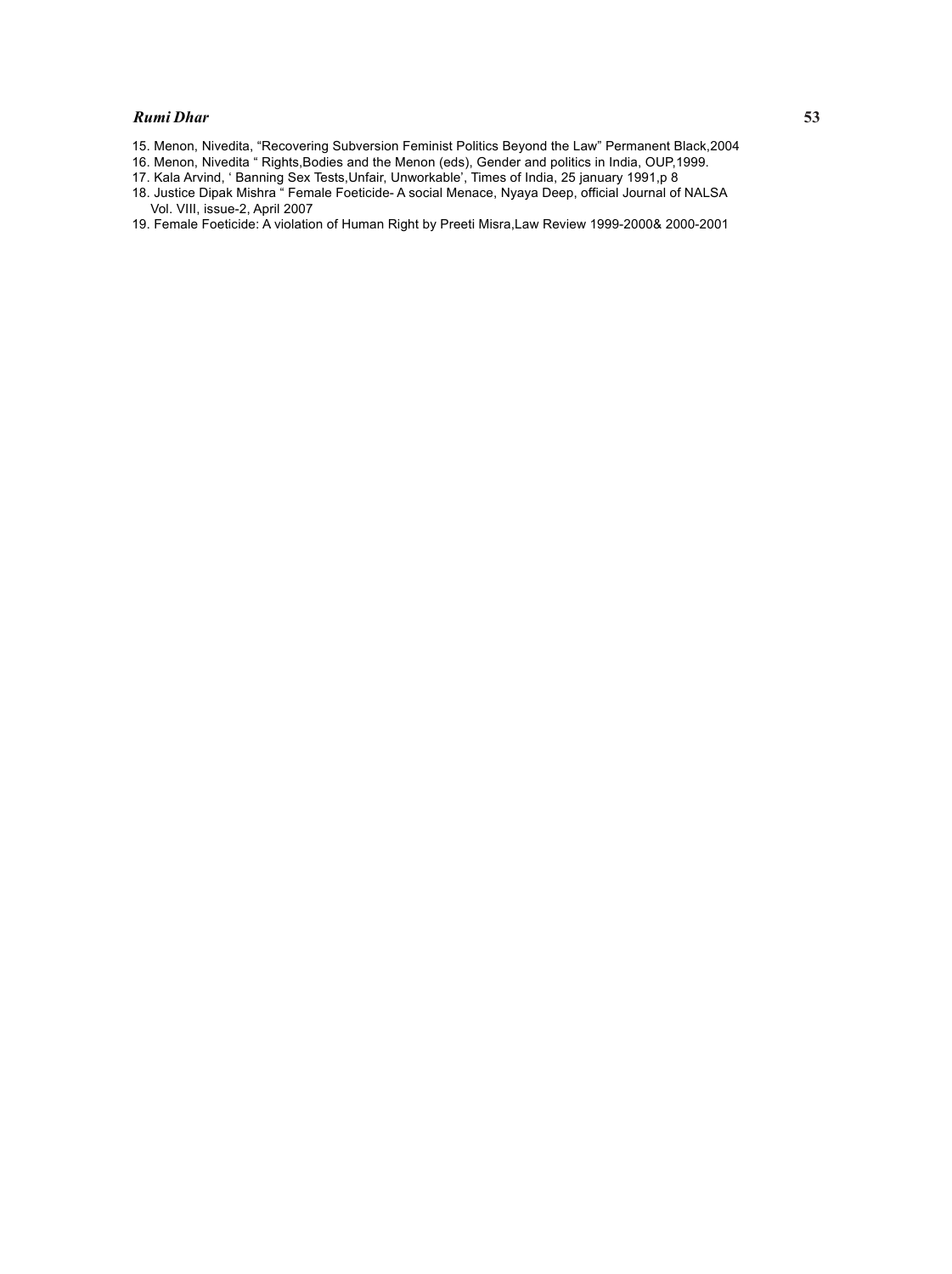*ISSN NO. 0972-9445 Emerging Trends in Development Research Vol. 16, No. 1-2, 2009, 54-58*

# **Insurgency, Peace and Quest for Identity: A Study of Contemporary Writing in English from India's Northeast**

# **Debashis Baruah**

A splendid archive of some rare species of flora and fauna, multi-ethnic people with their varied tradition and culture, and of a rich biodiversity, the Northeast India comprises eight states: Arunachal Pradesh, Assam, Manipur, Meghalaya, Mizoram, Nagaland, Sikkim and Tripura. This region, with its hills, rivers, valleys, people, myths, legends, rites and rituals is blessed with a unique ecology.

Poetry in English from Northeast as a discourse of self-expression took shape casually in the eighties and nineties of the last century. The writers, especially the poets, writing in English from this region at present are the first generation of writers. They have attained a legitimized as well as a powerful voice by articulating their senses and sentiments and by focusing on some core issues of the region.

Identity crisis, a sense of alienation are some of the dominant features of contemporary politics in the Northeast. Racial autonomy, cultural and linguistic conflicts, the problem of insurgency have been ravaging the region. All these find artistic expression in the works of the writers writing in English from this region. There is a conscious urge, in their works, of going back to their roots and it is used as a means of asserting an identity of their own.

More than half a century of bloodshed has marked the history of the Naga people. Their struggle for an independent Nagaland and their continuing search for identity provide the backdrop of quite a number of literary works in English from this state. Dr. Temsula Ao, a novelist, shortstory writer, poetess, and a professor in English is one of the representative contemporary Naga writers. Her short story collection *These Hills Called Home* is the saga of the ordinary people in an atmosphere of violence and bloodshed. Here she talks about children, old men and women, housewives, militants, and a young woman who is raped, the nasty side of the so-called counter - insurgency operations that are going on in Northeast India. Dr. Ao believes that in such a war zone "There are no winners, only victims and the results can be measured only in human terms." (ibidem X). Monalisa Changkija, another notable poetess from that state seems to be confused of the so called progress and development of her land as repeatedly shouted by a number of agencies while the basic amenities of the common people are not fulfilled. The following lines from her poem "Of People Unanswered" has a hint of the agony of the people of Northeast India in general:

*Debashis Baruah is Senior Lecturer, Department of English, Furkating College, Furkating, Golaghat, Assam, INDIA*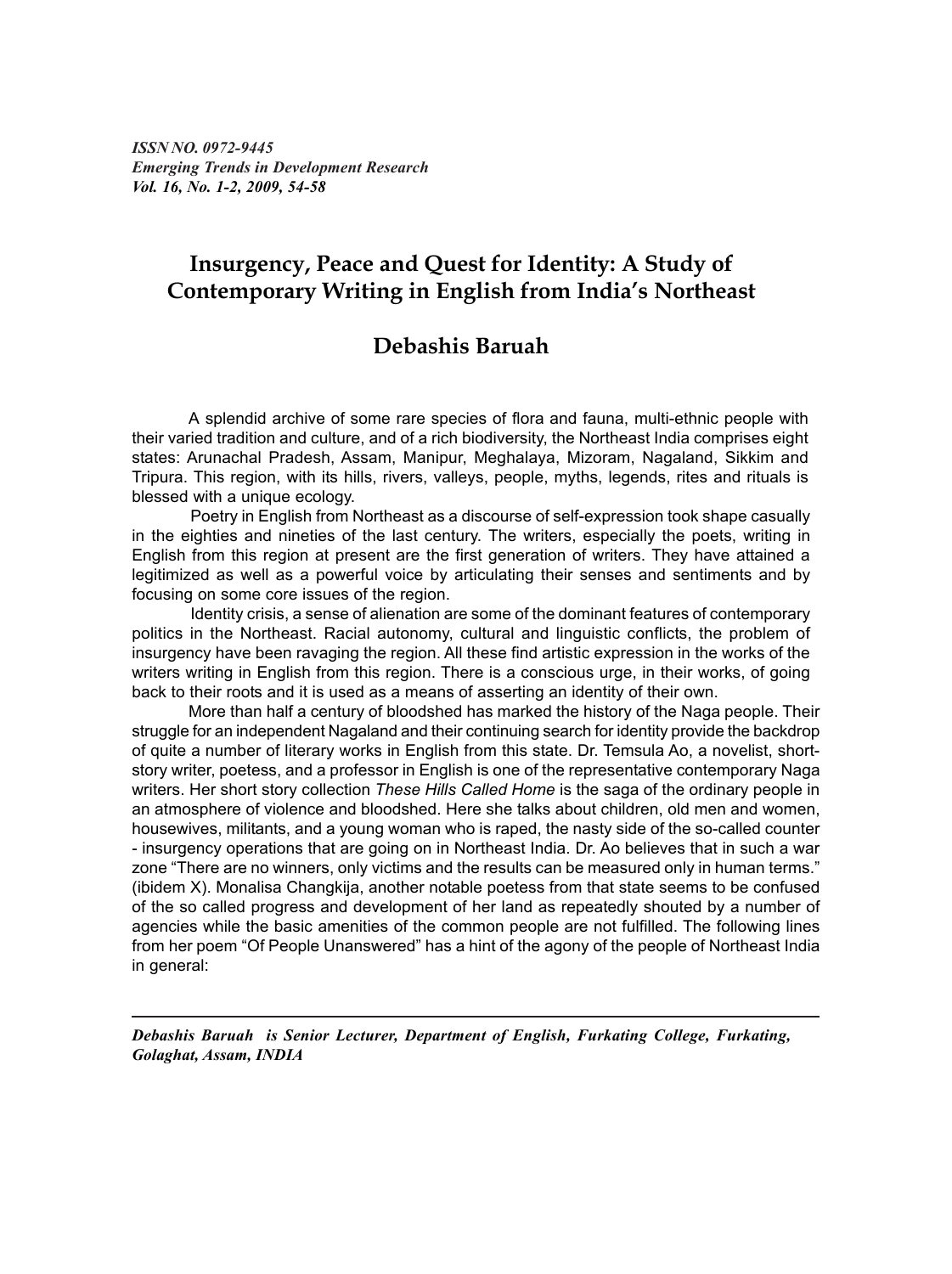# *Debashis Baruah* **55**

You tell me we are advancing rapidly / into the 21<sup>st</sup>century / and never fail to mention that you brought / *progress to our tribes. But I wonder why you remain silent / when I say we are hungry. (Changkija 2003)*

Monalisa is very much critical of the militant also who wants to dictate terms at gun point:

*Don't waste your time*/*laying down diktats*/*and guidelines*/*on how to conduct* my *life*/*on matters personal and political/you may not know*/*for you do not know*/*beyond the AK-47.* (Changkija 2003)

Here is the voice of the peace- loving common people who want an end to the gun culture in the name of an armed revolution, a revolution which has somehow got re-written into one of disappointment and disillusionment as it has seemed to become the very thing it sought to overcome.

Assam also has been experiencing an atmosphere of terror, violence and insurgency for the last three decades. Literature in English from Assam has multi-faceted reflection of these issues. Mitra Phukan's novel "*A Collector's Wife"* is a touching story of all these turbulent years in Assam's history. She speaks of the students' agitation of 1970's and 1980's and the gradual development towards a full blown insurgency. She also speaks of the threat and the sense of insecurity among the local people posed by the illegal migration from across the border, one of the major issues in Assam's contemporary politics.

Sanjoy Hazarika, the journalist associated with quite a number of reputed international newspapers, delves deep into the problem of insurgency in Northeast India in his book *"Strangers* of *the Mist".* He looks into the problem from the historical perspective, analyzes its causes and forwards his views. The objectivity of his study of the problem unfolds some issues which have been left in the dark. Apart from being a geographical entity, the Northeast has also an entity in the psychological level. It remains in the mindset. A not-so-friendly attitude from the central Government, right from the partition of India, has aggravated this *'othering'* of the region. This has been largely responsible in creating a sense of insecurity and alienation among the people of Northeast from the *'mainstream'* which has added fuel to the fire of insurgency in the land. Hazarika's book is a story of neglect, apathy, subversiveness and the social inequillibrium. Mr. Hazarika thought provokingly opines: "............ ULFA appears to be fading away although the core issues behind its growth remains unresolved. Since these factors remain untouched, a revival of the cycle of militancy cannot be ruled out ………………" (Hazarika 1994: 236). This comment bears significance especially at this point in time when talks with ULFA is the buzzing word in every corner.

An urge of going back .to the roots is seen in the works of the writers in English from Arunachal Pradesh. Mamang Dai, who resigned her position as an IAS officer to become a full time journalist is a writer and a poetess of national repute. She deals elaborately with nature in her poetry. Her poetry reveals life in Arunachal Pradesh, its natural beauty, tradition and culture of different tribes and so on. She believes that their rich heritage and maintenance of that can save the tribal communities from the humdrum of modernization and urbanization under the burden of which their age-old faith and identity seem to be gradually fading away. Yumlam Tana, another poet from Arunachal Pradesh also voices such sentiments in his poetry. A search for identity is one of his dominant themes.

Robin S. Ngangon, R.K. Madhubir, R.K. Bhubonsana are some of the leading poets of Manipur, who, with a powerful poetic voice, have made their presence felt in the scenario of Indian poetry in English. A quest for identity, exploring through the tradition of his native community, is a dominant feature of Robin's poetry. The myths and legends of Manipur, Mizoram and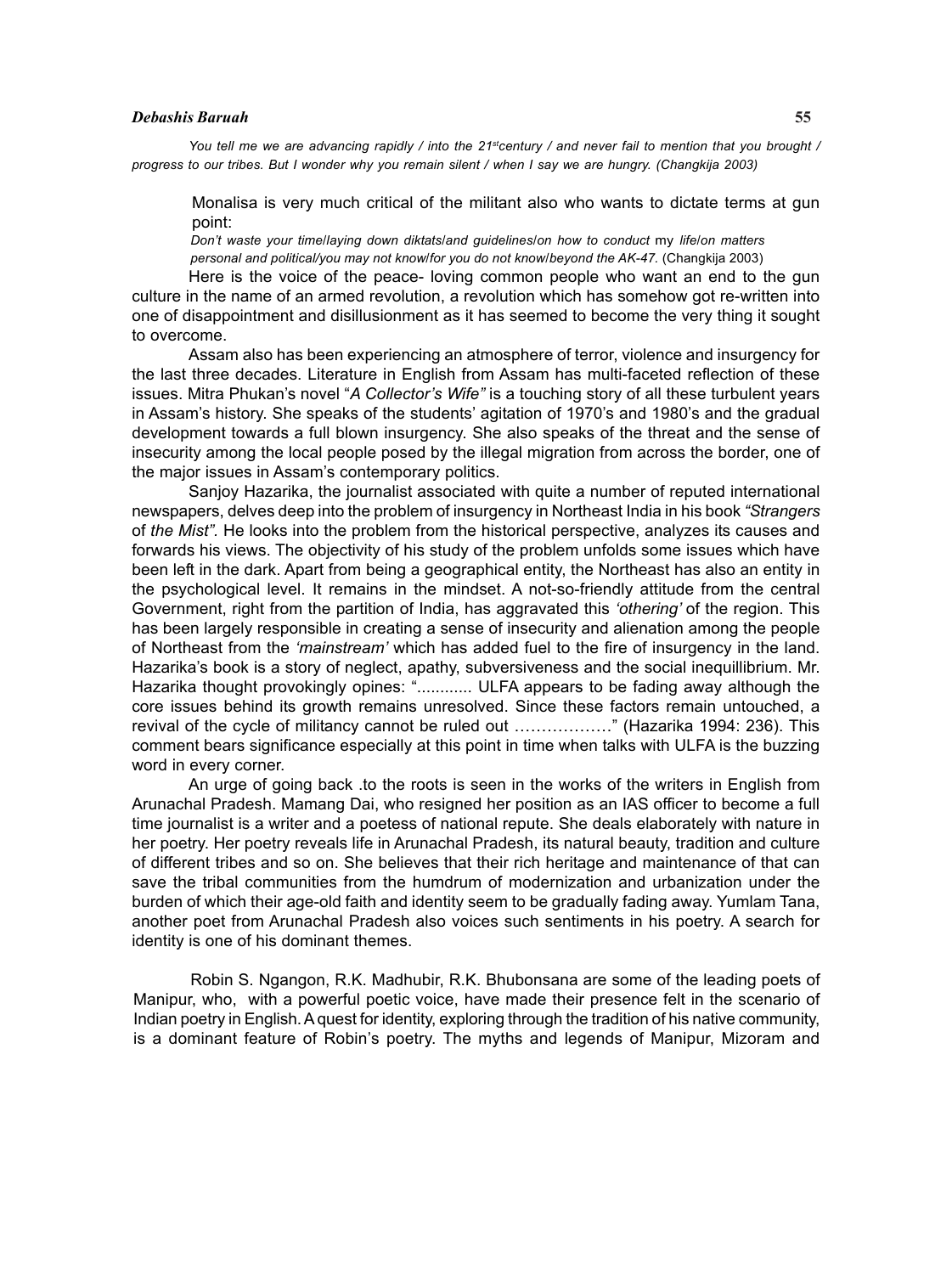Meghalaya are some of his recurring themes. He is haunted by the ugly face of insurgency and wants those good old days of peace and tranquility come back. He says in his anthology of poems *"Words and the Silence"*:

*I hear a wicked war is now waged I on our soil and gory bodiesIdragged unceremoniously / through our rice-fields. The newly rich are ruling our homes. I hear that freedom comes there, only/if escorted by armed men. (*Ngangom *1998:10-11)*

Ratan Thiyam of Manipur, who is one of Asia's most composite theatre personalities and formerly Director of the National School of Drama, re-invents in his plays, the Manipuri tradition, culture, folklore and music by bestowing upon them a contemporary meaning. In his dramatic treatment these become the metaphor of the life in turmoil of the present world in general and in his homeland Manipur in particular. He asserts his identity as a Manipuri, as an Indian and at the same time, as a citizen of the world. In one of his interviews with Kavita Nagpal and Geeti Sen, he says that even sitting in Manipur he thinks about Indo-Pak relationship, about the Gaza Strip, about Israel, Palestine, Afghanistan or about a bomb blast in Bali. This attitude reiterates the fact that sticking to one's native tradition does not deter him/her from being a citizen of the world.

Speaking on the importance of tradition, Thiyam says in that interview, *"it is by the use of tradition that you try to drive away the evil factors."* (Sen: 230).

The poets and writers from Meghalaya also have been dealing with the myths, legends, folklores and rich tradition of their land in their works. In the works of the writers like D.L. Kharmawphalang, Kynpham Sing Nongkynrih, Dr. Ananya S. Guha, Anjum Hasan and Paul Lyngdoh the natural beauty of Meghalaya is explored to the deepest extent. Significantly, there has been a conscious use of the ecology of their land as a means of asserting an identity. Therefore, they believe that the ecological degradation by deforestation or uranium mining, which is being done in Meghalaya, is a threat not only to the environment alone but also to their very identity. How nature is exploited for some futile purposes can be marked in the following lines by Kynpham Sing Nongkynrih on the occasion of the then Prime Minister of India I.K. Gujral's visit to Meghalaya. The underlying note of irony may also be an interpretation of the psyche of the Northeast:

*When Prime Minister Gujral/planned* a *visit to the city* / *bamboos sprang up from pavements* / *like* a wel*coming committee ................................................................* . *Only the bamboos watched* in *silence*/*too used to the antics of men.* (Sen 2003 : 159)

The desire of going back to the roots is also common in the works of the writers like Mona Zote and H. Ramdinthari of Mizoram, Rajendra Bhandari of Sikkim and Bhaskar Roy Barman, Sefali Debbarma, Niranjan Chakma etc. of Tripura. All of them explore through their tradition and culture, and their works of art employ their rich tradition as a means of attaining a self-identity. Bhaskar Roy Barman speaks of his beautiful native land Tripura and also about the local tribal people who have been driven out by the refugees of Bangladesh. Niranjan Chakma is hopeful that someday the local people would arise and would demand their rights with a united voice:

*But, someday* / *Their unspoken words* / *will be uttered boldly* / *when all their voices* / *will simultaneously turn* / *into an overwhelming rage / against their enemies.* (Sen 2003: 2004 )

This can also be seen as a collective voice of the people of the Northeast who have been experiencing, from the time of Partition itself, a sense of exploitation, neglect and alienation, who have a feeling, and which has been gradually growing deeper and deeper, that the 'centre is too far from the 'periphery'.

In an interview with Sanjoy Hazarika and Geeti Sen, Indira Goswami, the Jnanpeeth Award winner litterateur from Assam, popularly known as Mamoni Raichom Goswami, while speaking of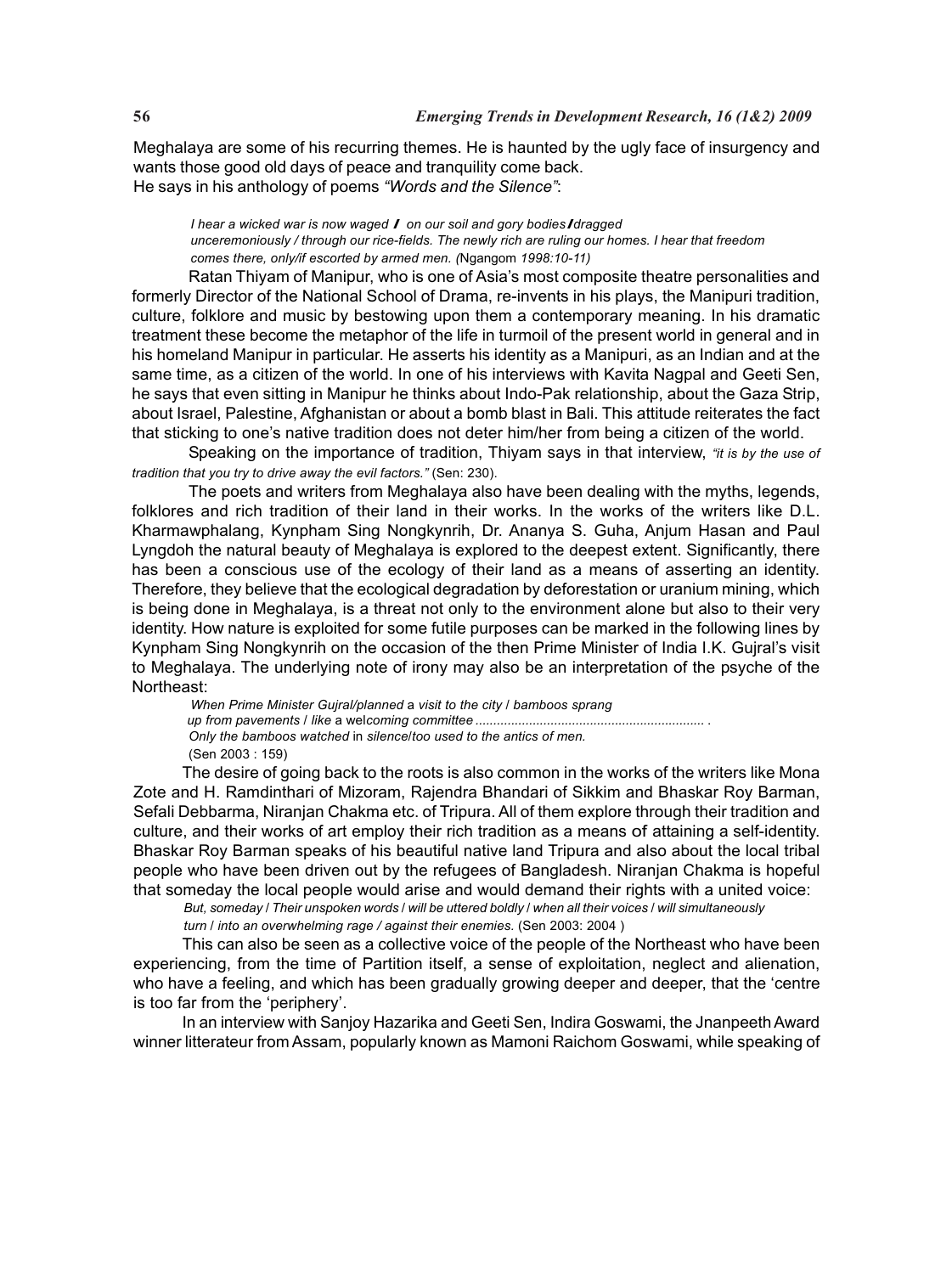#### *Debashis Baruah* **57**

the reasons why the people of this part of India feel neglected, refers to the bias ever in writing history:

*In (NCERT) books prescribed for history.* I *have grown up reading about the Richard the Lion Heart, the Vijaynagar Kingdom, the Kalinga War, the French Revolution, the downfall* of th*e Mughal Empire. All on British history and Indian history* — *but there is nothing about Assam or the 600- year- old Ahom rule, the same dynasty ruling* a huge *state for 600 years. Even* a *major uprising like the revolution* of *common people against the Ahom monarchy where, it is said, one lakh people died in the "Moamoria Revolution" is not mentioned. '.' (Sen : 295.)* 

The same can be said also about U. Tirot Sing, the Khasi martyr who fought against the British aggressors for the freedom of his native land and died for that cause. But he also fails to find a place in "Indian" History. Apart from apathy in the political level all these have contributed in increasing the gap between the centre and the margin. Interestingly, in some of the literary works, insurgency is seen as an answer to all these apathy and depravation. Nongthombam Kunjamohan Singh's *"Ine Leipaklei"* is the interesting tale of the transformation of a simple, meek lady into a rebel conditioned by the forces in an unequal society. (Zama: 2004).

For decades, the Northeast have been experiencing violence in its ugliest form. Bombings, kidnappings, extortion, insurgency and counter-insurgency operations have become a regular part of news from this region. But the common people of the land, irrespective of caste, creed and community want an end to all these. They want peace coming back to this beautiful land. This craving for peace also has a reflection in the literature of this part.

But what kind of peace people of this part want? This issue definitely bears significance. As Sanjay Hazarika puts it, "peace with honour, peace with justice, peace with dignity." (Sen-294-95). Peace apparently means absence of war. But war always does not necessarily mean fighting with arms. It can also be in the mental as well as in the psychological level. A person from Nagaland or Mizoram, while checking into a hotel in Delhi is asked to show his/her passport at the reception counter because of the physical features *S/he* shares with the people of China, Japan or Thailand. The experiences of the students from 'Northeast India, studying in Delhi or Mumbai are, most of the times humiliating. The girls are often referred to as 'Chinki' because of the shape of their eyes and the high cheek bones, and the boys as 'Chapta' because of their flat nose. A Naga student resided in Pune once commented that he became "half Naga and half Indian" after coming to Pune, while he was "a complete Indian" before. (Baruah 2006: 169). Another student: from Manipur said about his experiences in Mumbai that he was treated as a foreigner" and when he told that he was from Manipur, people asked where this place was and whether it was really in India. In order to avoid those kind of embarrassing situations he started saying that he was from Thailand, because "it was more convenient" (Baruah 2006:169).

Are these not wars? Definitely yes! These are also brutal, nasty, ugly wars that left a scar in the mind or in the psyche. The people of this part of the country unusually find themselves in situation where they have to confront with such wars in their day--to-day affairs with the mainland. While talking about peace in Northeast India, apart from bringing an end to the insurgency and counter - insurgency operations, these wars must also be kept in mind. In a meeting in Mumbai, a minister of Arunachal Pradesh said with all his agony and pain, that in a vast country like India a few Indian people may even look Chinese, Japanese or Thais and the rest of the people should accept this fact. He invited people from other parts of India to Arunachal Pradesh to see how they would be greeted with 'Jai Hind' **by** the local people of this northeastern state bordering China. (iBaruah 2006:175).

The minister here is voicing the sentiment of the people of Northeast in general. They are as much Indian as any other Indian and they are not in an enemy territory conspiring against the Indian state. The sooner the Indian state realizes this, the better for the entire nation. Contemporary writing in English from India's Northeast is also a celebration of this spirit.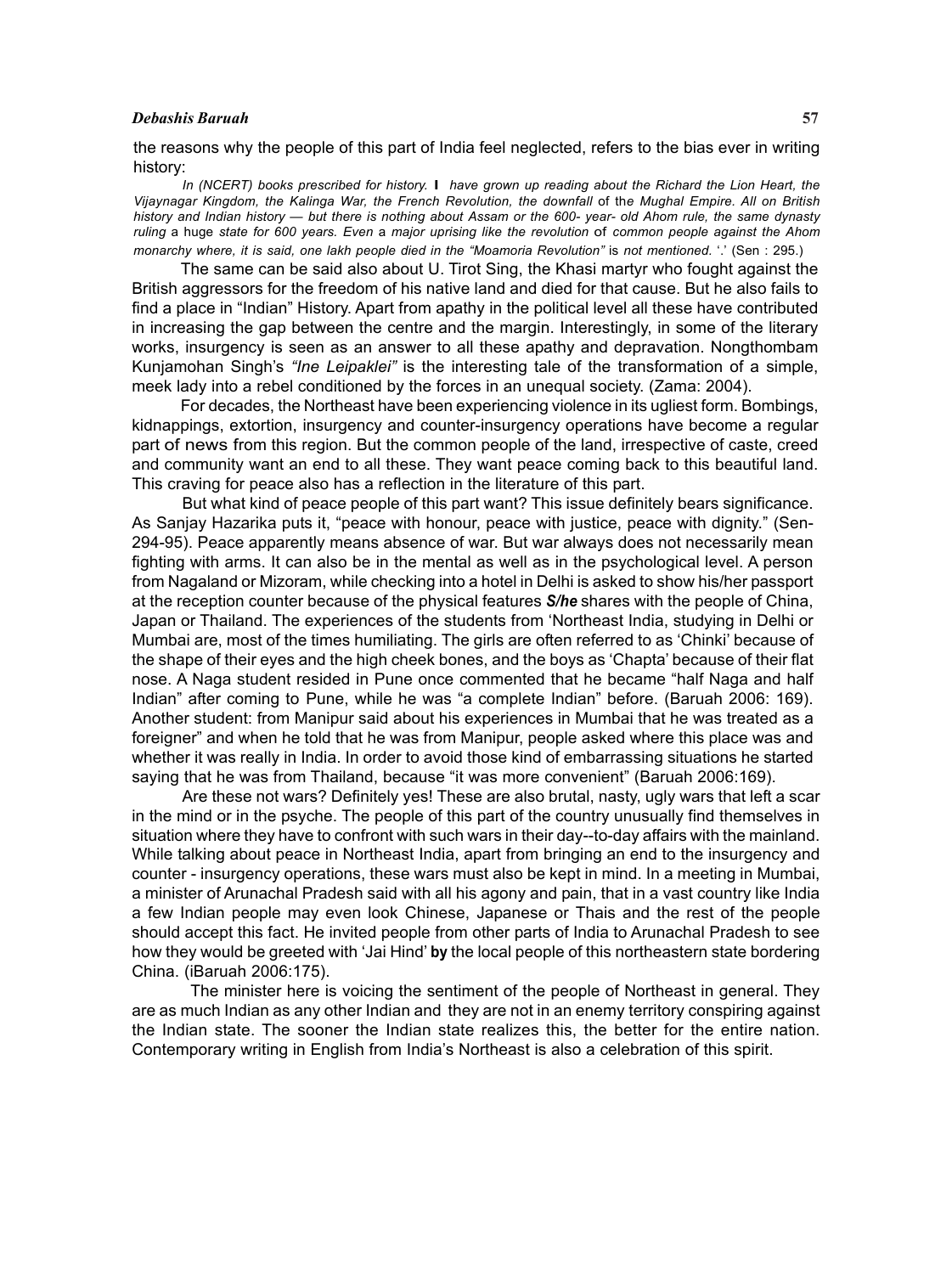## **References**

Ao, Temsula 2006: *These Hills Called Home*. New Delhi : Penguin,

Baruah, Sanjib 2006: "A New Politics of Race: India and its North-east": in Geeti Sen (ed.) *The Northeast: Where the Sun* Rises *When Shadows Fall,* New Delhi: India International Centre.

Chakma, Niranjan. 2003: "The Words Will be Uttered Boldly". *in* edited. K.S. Nongkynrih & Robin S. Ngangom (ed.) *Anthology of Contemporary Poetry from North-East.* Shiilong: NEHU, pp. 240-41.

Chankija, Monalisa. 2003: "Of a People Unanswered". *in* edited. K.S. Nongkynrih & Robin S. Ngangom (ed.) *Anthology of Contemporary Poetry from North-East.* Shiilong: NEHU.

Hazarika, Sanjoy. 1994: "*Strangers of the Mist. New Delhi*: Penguin.

Ngangom, Robin S. 1998: Words *and the Silence. C*alcutta: Writers Workshop.

Nongkynrih, K.S. 2003. "When the Prime Minister Visits Shillong the Bamboos Watch in Silence". *in* edited. K.S. Nongkynrih & Robin S. Ngangom (ed.) *Anthology of Contemporary Poetry from North-East.* Shiilong: NEHU, pp.159- 60.

Phukan, Mitra.2005: *The Collector's Wife.* New Delhi : Penguin. .

Sen, Geeti (ed.) 2006: *Where the Sun* Rises *When Shadows Fall: The Northeast.* New Delhi: India International Centre, .

Zama, Margaret C.2004: *The Heart of the Matter.* New Delhi: Katha.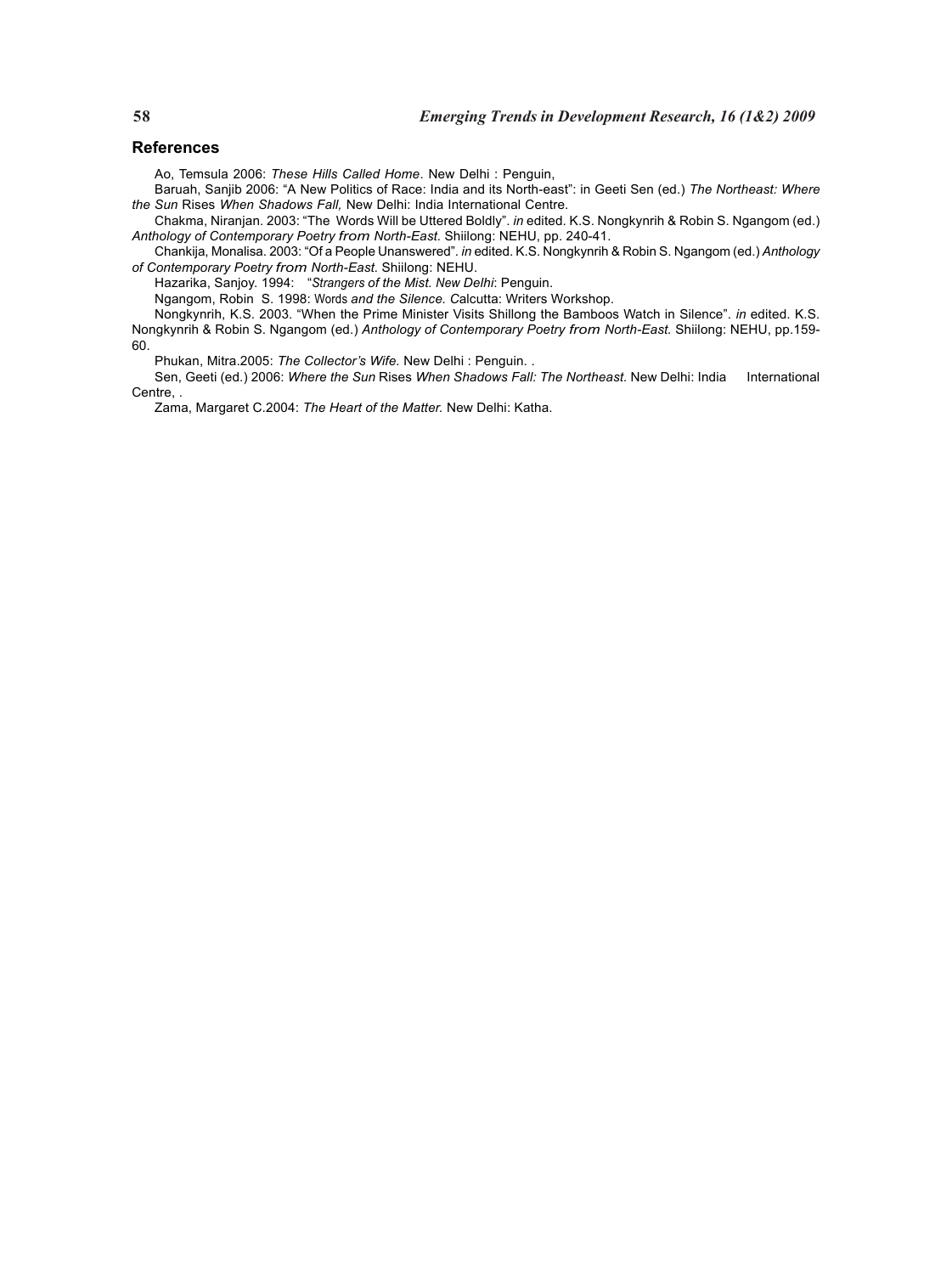*ISSN NO. 0972-9445 Emerging Trends in Development Research Vol. 16, No. 1-2, 2009, 59-65*

# **Globalization and Gandhian Ideology**

# **Pankaj Kumar Singh**

 $\mathsf T$ he ideological thrust of gandhian way is mainly based on three related concept namely, sat , ahimsa and tapasya . 1. *Sat –* Which implies openness, honesty and fairness: truth 2. *Ahimsa –* Refusal to inflict injury on others. 3. *Tapasya –* Willingness for self-sacrifice. These concepts are main part of his ideology. Ideology is a set of values, beliefs, norms etc. There are three aspects of globalization - *Economic globalization, Political globalization and Cultural globalization*

 In this paper main concern is given to the cultural globalization. Ideology is a component of cultural globalization. The concept of ahimsa is a global concept. In the time of Gandhi the use of ICT in the limited manner but now a days the use of ICT in large level. Because of ICT Ahimsa and Stayagrah became global . After Gandhi the use of these concept by Nelsan Mandela and Yong Song Sukee and some contries like Tunisia , arab contries etc. Gandhi's philosophy of nonviolent, assertive resistance, *Satyagraha*, was practiced for one-half century, in one form or another, by Leo Tolstoy and by Dr. Martin Luther King, Jr., by the Student Nonviolent Coordinating Committee, by the Community for Creative Nonviolence, and by others who desired change in the direction of Truth and fairness, yet were unwilling to make respect for their opponent or for the law the first victim of their protest. Anyone who used violent means to gain a social good practices something other than *Satyagraha.* In India the ideology of Gandhi is adopted by Vinoba and J.P in Bhoodan and Gramdan movememt . In recent example of this Gandhian ideology against corruption reflected in India by Anna hazare movement.

 The six element of Anna's ideology is influenced by Gandhi are *Suddh Achaar, Suddh Vichaar, Niskalank jivan, Tyagmai jivan, Sachchai ke marg par chalna, and Apmaan sahne ke chamta* and three slogan are taken by Anna from Indian national movement are *Vande Matram, Bhart Mata Ki Jai* and *Inklab Zindabad*.

 Based on these concepts in Gandhian way of social life . Gandhi had great faith in satya. Throughout his life he experimented with truth in various forms . For the understanding of Gandhian ideology and its relevance in the contemporary society one has to understand these concepts. Gandhian philosophy has always been a topic of discussion especially in this contemporary world where his ideas appear redundant amidst the pragmatism and materialism which prevails….still to discard the relevance of his thought is akin to removing the element of humanity from man as his philosophies like "*satya"* and *"ahimsa"* emanate basic human principles of love, compassion and tolerance. His philosophy of *"satyagrah*" which according to him meant *"the force which is born of truth or violence"* is required more in the contemporary world scenario where accumulation of

*Pankaj Kumar Singh is Lecturer in Sociology, M.P. Govt. PG College, Bilsi, (Budaun)*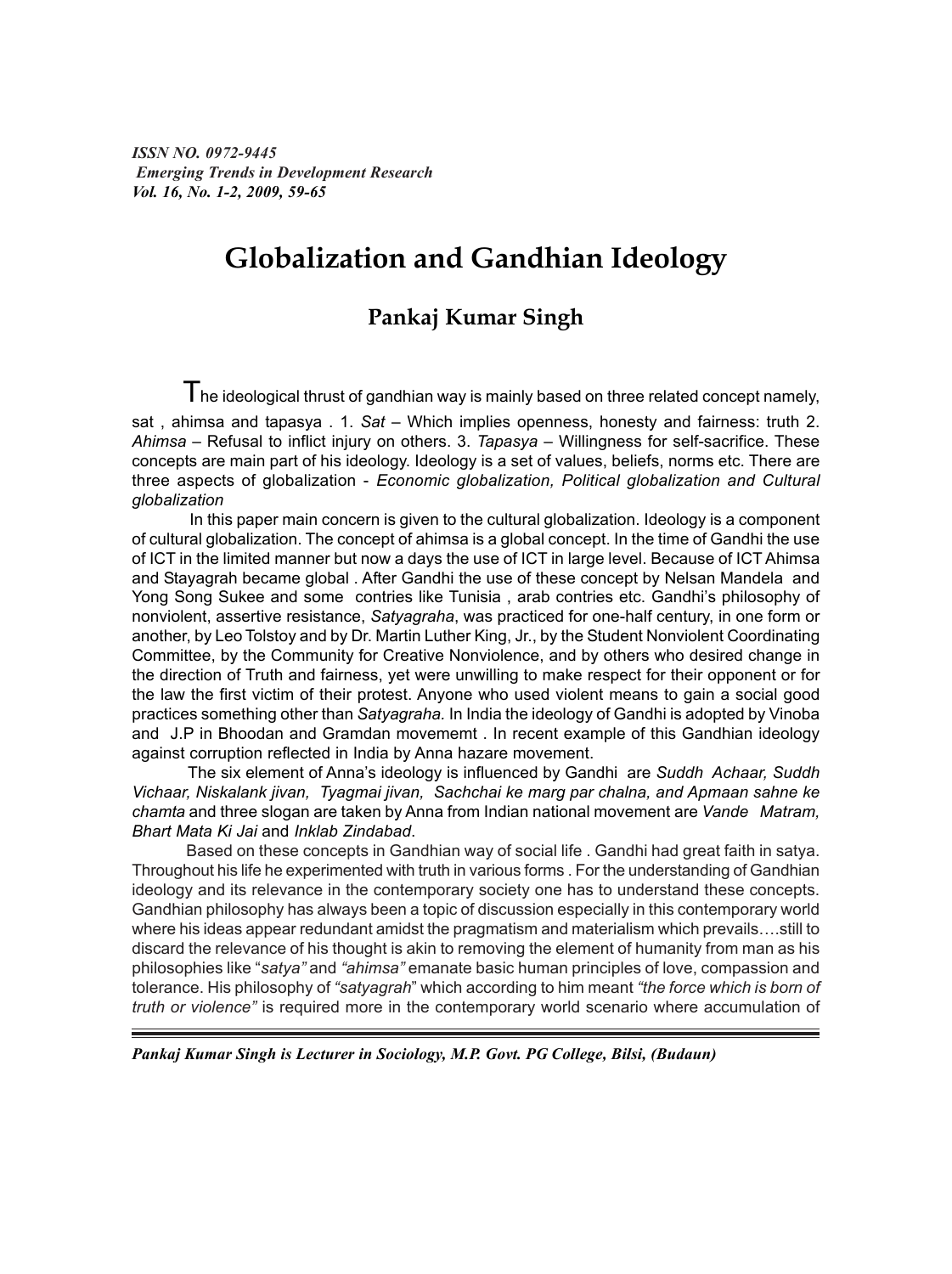nuclear weapon has become the means to attain supremacy. Despite the efforts of various peace keeping force the threat of nuclear war persists in the sub consciousness of world and the only method which has the potential to remove this "ever lingering fear" is satyagrah. But his prigmatic ideas are still relevant in contemporary globalization world. The present paper is an attempt to point out the contemporary relevance of Gandhian ideology as reflected in this ideas of Anna for India against corruption in Indian society particularly in this context of globalization taking place in contemporary world.

 GANDHI…….a single word that echoed the dreams of millions of people …a single entity who bore the burden of a whole nation………..an idea that reincarnates every time it's assassinated…….an intangible reality …..a beacon of hope to millions of Indian who were bowed under the weight of years of slavery……….a person who was in the vanguard of India's freedom struggle……an enigma that still fails not to awe us………he was the man *"who could talk with crowds and still keep his virtue…..or walk with kings and not lose the common touch*".

 In this fast globalizing world where capitalism is gradually becoming the word of the day, Gandhi's concept of decentralization of means and resources and his model of economic development which talked of developing villages as an independent production and administrative unit has become more relevant in order to save us from various economic, social, ethical and emotional hazards which are the consequence of this large scale industrialization and have become silent killers of the human race.

 Gandhi too talked of globalization but in a positive manner. His uniqueness did not lie in the fact that he was extraordinary but in his being extraordinarily ordinary and this simplicity of his was reflected in his thoughts too. His idea of swadeshi which talks of "production for neighbors" if applied to the world at large with his theory of *"antyodaya"* or *"the last man"* which speaks of providing every individual with the basic necessities can negate the effects of globalization by ensuring everyone fruits of developmental process.

# *Corruption in India*

 Corruption "deepens poverty, it debases human rights, it degrades the environment, it derails development, including private sector development, it can drive conflict in and between nations; and it destroys confidence in democracy and the legitimacy of governments. It debases human dignity and is universally condemned by the world's major faiths." In other words, as per the definition given by the World Bank in 2000, corruption is the "abuse of public office for unauthorised private gain" (Yadav, 2011). Quite disappointingly, such trends are widely practiced in India, irrespective of successive attempts made by the various governments that have been formed since Independence, to eradicate corruption. In fact, the dynamics of corruption in Indian democracy are multi-faceted. Corruption has destabilised the effectiveness of all institutions of governance in India thereby debilitating the rule of law and access to justice (Raj Kumar, 2011). In fact, the roots of corruption in post-Independence India lay in its economic policies that continued to operate till the late 1980s. Over-regulation, protectionism, and government ownership of industries led to slow economic growth, high unemployment, and widespread poverty. This system of bureaucratic control by the government has in course of time generated endemic corruption in the country. The absence of political will and sincerity has also been instrumental in the flourishing of corruption in India.

 Corruption has taken the shape of a fundamental problem affecting the social fabric as well as the political framework of Indian society. Hence, it can be found both on a large scale undermining fairness in governance and also at the micro level affecting the lives of every common citizen on a day to day basis. "it is a well-known fact that without paying bribes, it is difficult to get anything done in any office or institution. In a study of petty corruption, India prominently figures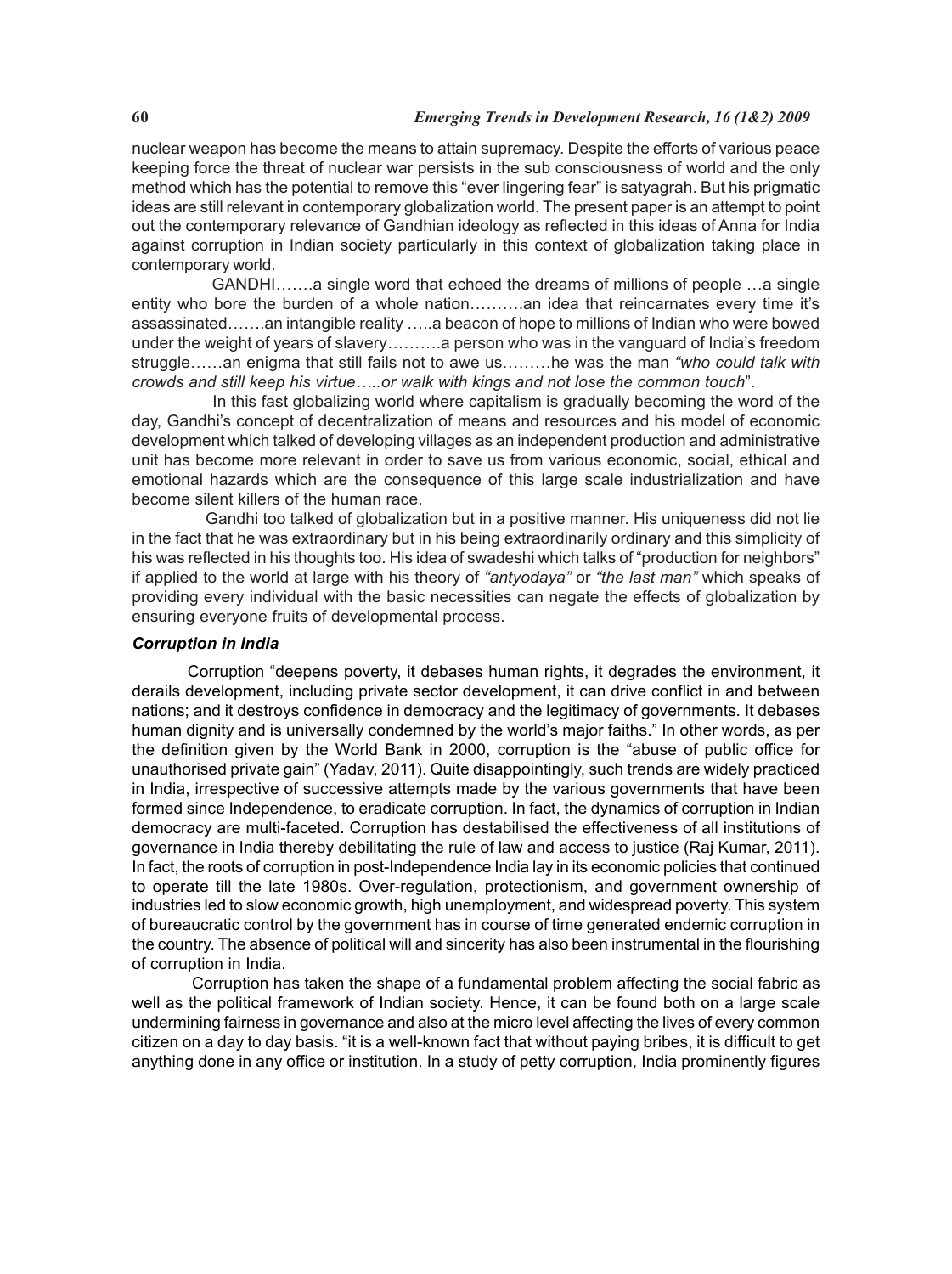# *Pankaj Kumar Singh* **61**

among the thirty most corrupt nations in the world." (Raj Kumar, 2011; pp. 97) In a way, corruption in India has led to lack of transparency and accountability so far as public institutions are considered, thereby leading to an empowered bureaucracy and deep-rooted abuse of power. Hence, it is not surprising to hear of the controversies related to the 2G spectrum allocation or the Commonwealth Games in India. Against such a backdrop, the outbreak of the Anti-Corruption Movement in 2011 was extremely relevant and in no time, it captivated the imagination of the masses and spread like wildfire.

## *Anna and anti-corruption movement*

 The anti-corruption movement, led by Kisan Baburao Hazare, more popularly known as Anna Hazare, was designed to highlight the issue of corruption, a reigning phenomenon in post-Independence India as mentioned above. Before discussing the objectives and trajectory of the movement, some light should be thrown on the life and history of its primary protagonist Anna Hazare, his peoplecentredn and people-controlled perspectives as reflected in Ralegaon Siddhi, his long-drawn anticorruption agitations against the political society of Maharashtra and his adopting of 'Gandhian' methods of protest. It is Hazare's philosophy and principles that gave the initial push to this citizens' eruption, which later became a country-wide call for a corruption-free India. "His fast unto death became the rallying point for a nationwide movement and forced the government to form a joint committee to draft the Lokpal Bill."

 Thus, Anna Hazare through his peaceful struggle, using the non-violent weapon of fasting, succeeded in getting some revolutionary laws legislated in Maharashtra. In fact, his choice of non-violent methods of protest has given him the tag of being a 'Gandhian'. He believes that "The dream of India as a strong nation will not be realised without self-reliant, self-sufficient villages, this can be achieved only through social commitment and involvement of the common man. Building concrete jungles does not mean development as Gandhiji had rightly said. Surely, one needs to live for oneself and the family but simultaneously one owes something to your neighbour, your village and your nation too." In his personal life also, he has maintained simplicity throughout and has dedicated himself towards social service/ eradication of injustice, discrimination and corruption. Quite logically, his endeavours against corruption, in the course of time, have been up-scaled from the state level (Maharashtra) to the national level targeting the central government and its ministers, some of whose involvement in huge corruption scams have actually helped create an apt platform for the nation- wide anti-corruption movement that was launched in 2011

# *August 2011 events*

 Following Anna's hunger strike and the nation-wide ripples of remonstration, a debate on the Jan Lokpal Bill was held in Parliament on 27 August 2011. With Hazare demanding three principles, (i) citizens' charter, (ii) lower bureaucracy to be under Lokpal through an appropriate mechanism and (iii) establishment of Lokayuktas in the states, both houses of Parliament agreed to the principles. "Winding up the day-long debate, (Pranab) Mukherjee said while a 'respected' Gandhian with 'massive support' was on agitation, it was not always necessary to move in conventional straight jacket way". This finally marked the end of the fast, though Anna made it very clear that he was only suspending his fast for the time being and would end it only after a strong Lokpal Bill was passed by the Indian Parliament. "Parliament has spoken....the will of Parliament is the will of people," said Prime Minister commenting on the development... In the Lok Sabha, leader of the opposition Sushma Swaraj said, "History has given us an opportunity, which we should not miss. Let us not get into technicalities. We should give this country an effective, strong, free and impartial Lokpal."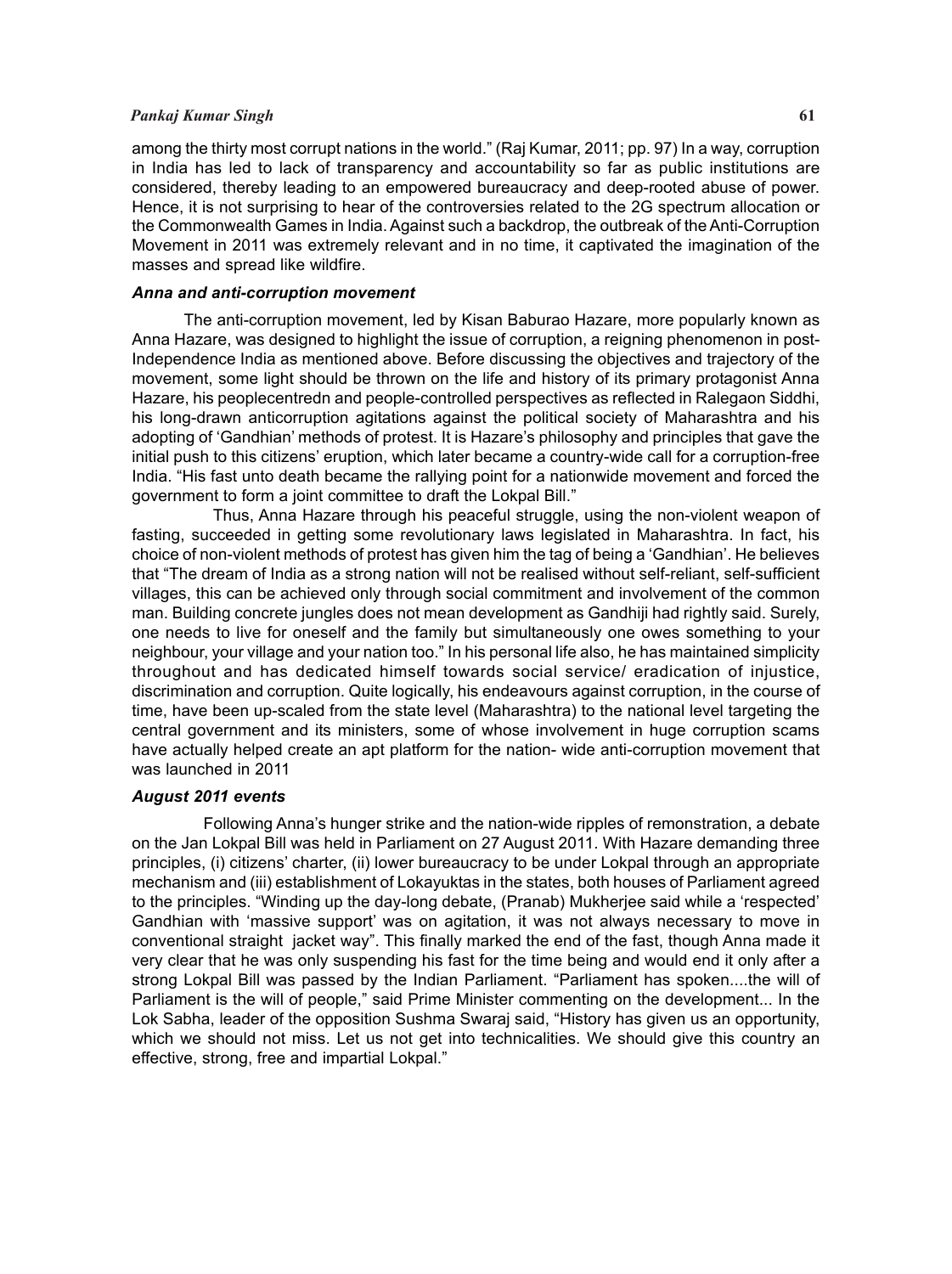After these arguments and counter arguments, the government finally withdrew the Lokpal Bill introduced in August 2011 and reintroduced 'The Lokpal and Lokayukta's Bill 2011' along with the 116th Constitutional Amendment Bill, which also included reservation for minorities and 50 per cent reservation for Scheduled Castes, Scheduled Tribes, Other Backward Classes and women. "Hitting out at the government on the 'useless' Lokpal Bill, Anna Hazare challenged Congress chief Sonia Gandhi to a public debate on it to convince people that the proposed legislation is strong… Hazare said the new Bill is of no use if the anti-corruption ombudsman does not have control over CBI and the lower bureaucracy is not brought under its direct control. He said he would go on a three-day hunger strike from December 27-29 and would launch "jail bharo" struggle. "My jail bharo protest will be outside the residence of Sonia Gandhi and Rahul Gandhi," the 74-year-old activist said."

 "The government was repeatedly telling us that by proceeding with protests while Parliament was considering the Bill, we were showing contempt for parliamentary democracy. We had responded by pointing out that by overlooking the wishes of the people as expressed in numerous polls, surveys and referendums, all of which showed that more than 80 per cent of the people favoured the Jan Lokpal Bill, the government was showing contempt for the people. The drama in the Rajya Sabha showed that the government was not even willing to go by the will of Parliament. This gives rise to fundamental questions about the functioning of Indian democracy. Is this form of representative democracy allowing the will of the people to be reflected in policy and law-making, or is it being held hostage to parties and their leaderships to be determined by their own whims or corrupt considerations? Has the time come for us to rethink and deepen our democracy by putting in place systems where laws and policies would be decided by decisive inputs of the people (through referendums and gaon sabhas, or village councils) rather than only by such "elected representatives"? We hope that this fundamental issue would bring about an even broader public engagement than what has been witnessed during this Lokpal campaign." (See Bhushan, P., The Saga of the Lokpal Bill, (The Hindu, January 2, 2012)31 On December 27, 2011 Sushma Swaraj again "punched holes in the government's Lokpal Bill saying it was anything but a strong and effective law to deal with corruption in the country. It is patently unconstitutional (bill)... deeply flawed and tampers with the basics of our Constitution," The debate resulted in the Lokpal Bill being passed to the Upper House of Parliament (Rajya Sabha) but the Lokpal was not given Constitutional status as expected. It failed as the government did not manage the two-thirds majority of the members present and voting. Later, the Bill was passed by the President of India as per constitutional norms. However, as the government prepared itself for a tough tussle in the Rajya Sabha, the focal point of its concern was a key partner, Mamata Banerjee, Chief Minister of West Bengal (from Trinamool Congress party). She wanted 14 pages of the Bill to be dropped (which deal with Lokayuktas or anti-corruption agencies at the state level and would violate the autonomy of the states). Meanwhile, Anna Hazare again began his fast demanding a stronger version of the Lokpal Bill at MMRDA ground in Mumbai. However, "smarting under poor response and bad health, Anna Hazare, called off his fast a day ahead of schedule and repeated his threat to campaign against Congress in the five poll-bound states for not bringing a strong Lokpal." Proceedings in Parliament were also stalled and reached a deadlock as the Bill got stuck in the Rajya Sabha and was not passed during the winter session of Parliament.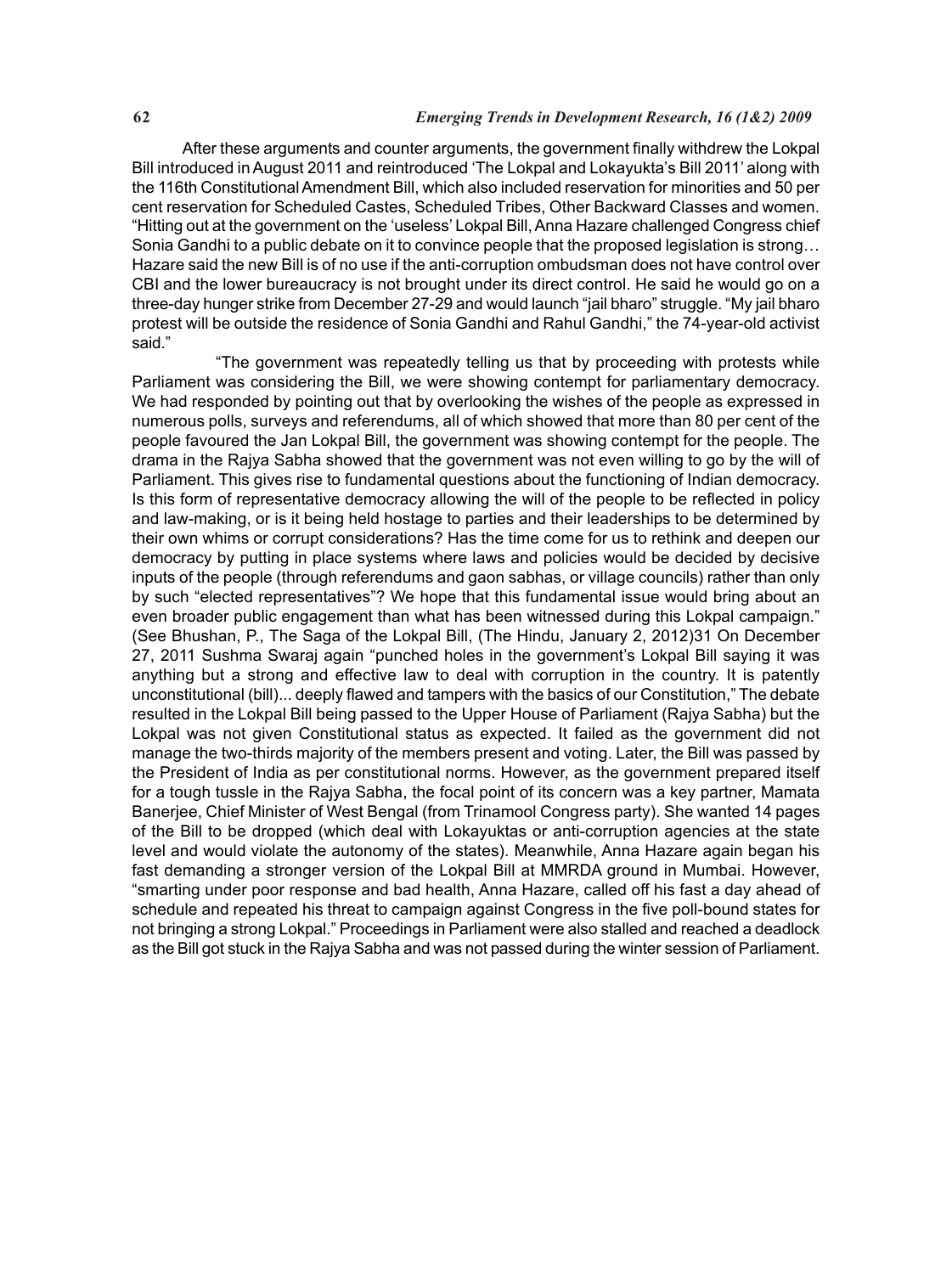### *Pankaj Kumar Singh* **63**

## **Anna vs Gandhi**

 The name Anna Hazare in today's Indian scenario has become synonyms with "initiator of India's freedom from corruption". The movement started by him against corruption has moved the whole nation. Millions of people wearing "I am Anna" headgears are supporting his stand against corruption and stormed each and every lane of country with protests and demonstrations. People view Anna Hazare as Gandhi of the modern time who has started another freedom struggle for freeing India from menace of corruption by demanding a strong Jan Lokpal Bill. Anna is being compared to Mahatma Gandhi for borrowing some aspects of his ideology into his movement like his method of agitation of fast unto death, his appearance his believe in sayings of Gandhi and his method of non-violence. Viewing from a superficial level it will appear that Anna is Gandhi of modern era but only after a detailed lookup we can know the difference between "Anna and Gandhi".

Anna says that "*Sirf topi Pahnane se Anna nahi ban jate* "(you don't become an Anna Hazare if you wear his cap). Not many youth who are protesting with Annaji pay attention to what important he says. He says that if anybody wants to become like him has to follow 5 easy fundamentals of life. And he says this is especially for the youth of India (who blindly follow the west everytime). His vichars are: *Shuddha Vichar* (Pure Thoughts) - Our thoughts should be shuddha, i.e. pure. We should think pure. By pure I quess Annaji means that we should not think bad about others. *Shuddha Aacharan* (Pure Karma) - Our work or karma should be pure, it should be always good. Nishkalank Jeevan (Unblemished Life) - We should not have a blemish of a bad past deed on our life. We should lead a life doing good things. One must have a good character. Tyaag (Sacrifice) - If we want to achieve something, we ought to sacrifice something (be it for a while although). *Kuch paane ke liye kuch khona padta hai*. *Apaman sahne ki shakti* (Power to face insult). We must have the power to gulp down insult. If we gulp down insult we have the power to face anything.

Gandhi's 10 Fundamentals for Changing the World. The following is a list of his 10 fundamentals for changing the world, with a brief description of each by Gandhi himself. 1. Change Yourself "You must be the change you want to see in the world." 2. You are in Control "Nobody can hurt me without my permission." 3. Forgive and let it go "An eye for eye only ends up making the whole world blind." 4. Without action you aren't going anywhere "An ounce of practice is worth more than tons of preaching." 5. Take care of this moment "I do not want to foresee the future. I am concerned with taking care of the present. God has given me no control over the moment following." 6. Everyone is human "It is unwise to be too sure of one's own wisdom. It is healthy to be reminded that the strongest might weaken and the wisest might err." 7. Persist "First they ignore you, then they laugh at you, then they fight you, then you win." 8. See the good in people and help them "I look only to the good qualities of men. Not being faultless myself, I won't presume to probe into the faults of others." "Man becomes great exactly in the degree in which he works for the welfare of his fellow-men." 9. Be congruent, be authentic, be your true self. "Happiness is when what you think, what you say, and what you do are in harmony." 10. Continue to grow and evolve. "Constant development is the law of life, and a man who always tries to maintain his dogmas in order to appear consistent drives himself into a false position."

 The very fact which distinguishes Anna's ideology from that of Gandhi is that method of fast unto death resorted by Anna is unconstitutional. What sort of method is that in which the fundamental and supreme pillar of Indian democracy , Parliament, is kind of blackmailed and brought on a hold and asked to pass a law till this date otherwise I will end my life. Anna appears like a baby forcing its parents to buy a thing by crying and displaying anger. It should be realized by members of civil society that Indian Constitution provides ample opportunities and means for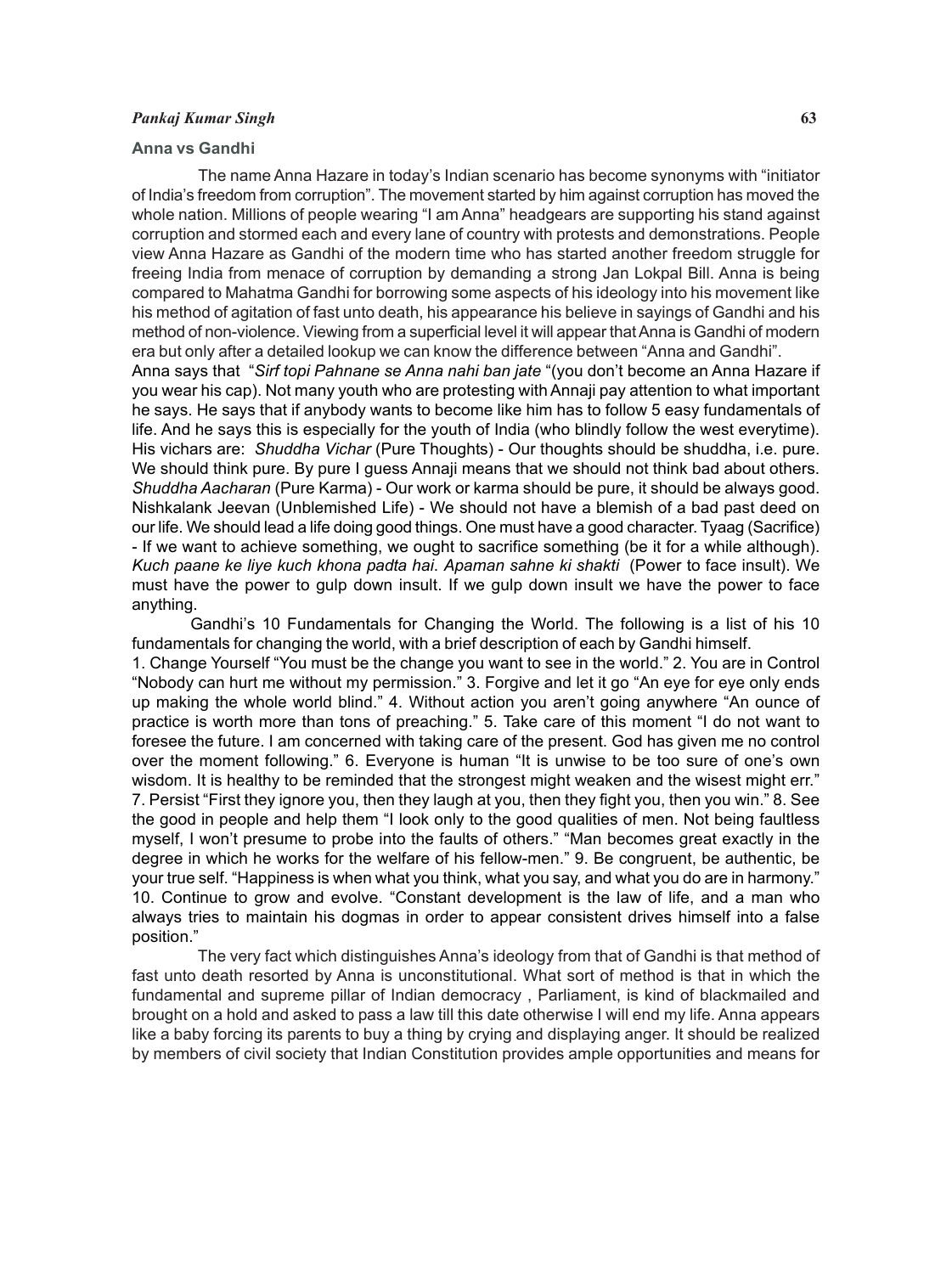# **64** *Emerging Trends in Development Research, 16 (1&2) 2009*

demands in national favour in form of discussion and lobbying in Parliament, Parliamentary Standing Committee, judiciary, group of ministers etc. Team Anna is comparing this movement against corruption similar to that take by Gandhiji in freedom struggle.But there is a striking difference between these two movements.Gandhiji's movement was against an autocratic foreign rule to achieve democracy and it was not targeted against a single person or organization.Rather at times he stood against persons who took way of nonviolence and unethical means to gain freedom.On the other hand ,Anna has made this agitation a one to one combat between him and UPA government. The agitation launched by him is a threat to democracy, constitutional mechanisms and institutions. Team Anna has made statements saying our ministers are incapable, voters are high when they are voting and like that. But it is worth mentioning here that Indian Democracy despite some shortcomings have managed to remain intergrated as world largest democracy bonding together fibres of social, cultural, economical and political aspects of India. Gandhi ji would not have supported such coercive and unconstitutional measures which would pose as a threat to democracy which we have achieved after so much effort. Gandhi's personality, charisma, leadership skills, his motives, methods mesmerized the whole country and people from all classes were behind him in his noble cause. Despite coming from a high class family Gandhiji gathered support from even lowest class of society whereas Anna's wave has swaped only urban middle class. Dalits, harijans and lower class people have begun to exprees their concern over implications of Jan Lokpal Bill. In a society where the anti-caste spirit and prejudices are present in abundance, they feel that given its proposed wideranging powers, it may be misused. It is not that Anna has not done anything or neglected the lower class people. In his village *Ralegaon Siddhi* he helped Dalits in a number of ways including by paying loans taken by them with help of villagers. . Thus a former village *sarpanch* of the region states: 'Whatever Anna says, we do. The whole village follows his words. Anna's orders work like the army.' For another villager, 'Annajee is like God.' The absolute recognition of an authority locally works in several internalised ways. Yet those people are still living in a secluded corner of the village and Anna could not bring brotherhood with them. The thing is that Team Anna has not put enough efforts to remove suspicions from minds of lower class and to bring them in themovement against corruption.

 Though Anna's cause is noble and has managed to awaken the whole country against this menace of corruption. But at times Anna only seems to be cashing on image of Gandhi not his ideas, his thoughts. At surface level we may find similarities between Gandhi and Anna but one does not become a Gandhian just by wearing khadi or Gandhi cap. You have to deeply understand Gandhi's views, feelings ,his thoughts and more importantly follow and implement them. In Gandhi's words "truth and untruth often co exist, good and evil are often found together", however when two lies wage a war against each other it's the bigger lie that wins…the greater violence that takes away the booty……the more intense hatred that becomes the victor ………….but ultimately its untruth that prevails, violence that persists and hatred that is glorified……….the vedantic philosophy of *"asto ma sadgamay"* subjugates to the engulfing darkness. It's here when Gandhi's Weapon of "*satya", "ahimsa"* and *"compassion*" come into play and helps in restoring the light to the darkening world. Its true that a vast difference has come in the approach and mindset of Indians in these 60 years of independence, thus its imperative that people will look askance at individuals who try to propogate Gandhian principle but despite this it is impossible to deny his relevance the only change that can be made is to serve the same cuisine on a different platter to remove the spiritual veil which covered it and modify his philosophy so that it appeals to the scientific mind of todays generation. Neverthless Iam sure that Anna and his team will avoid such coercive measures in future and continue to fight against disparities prevailing in India.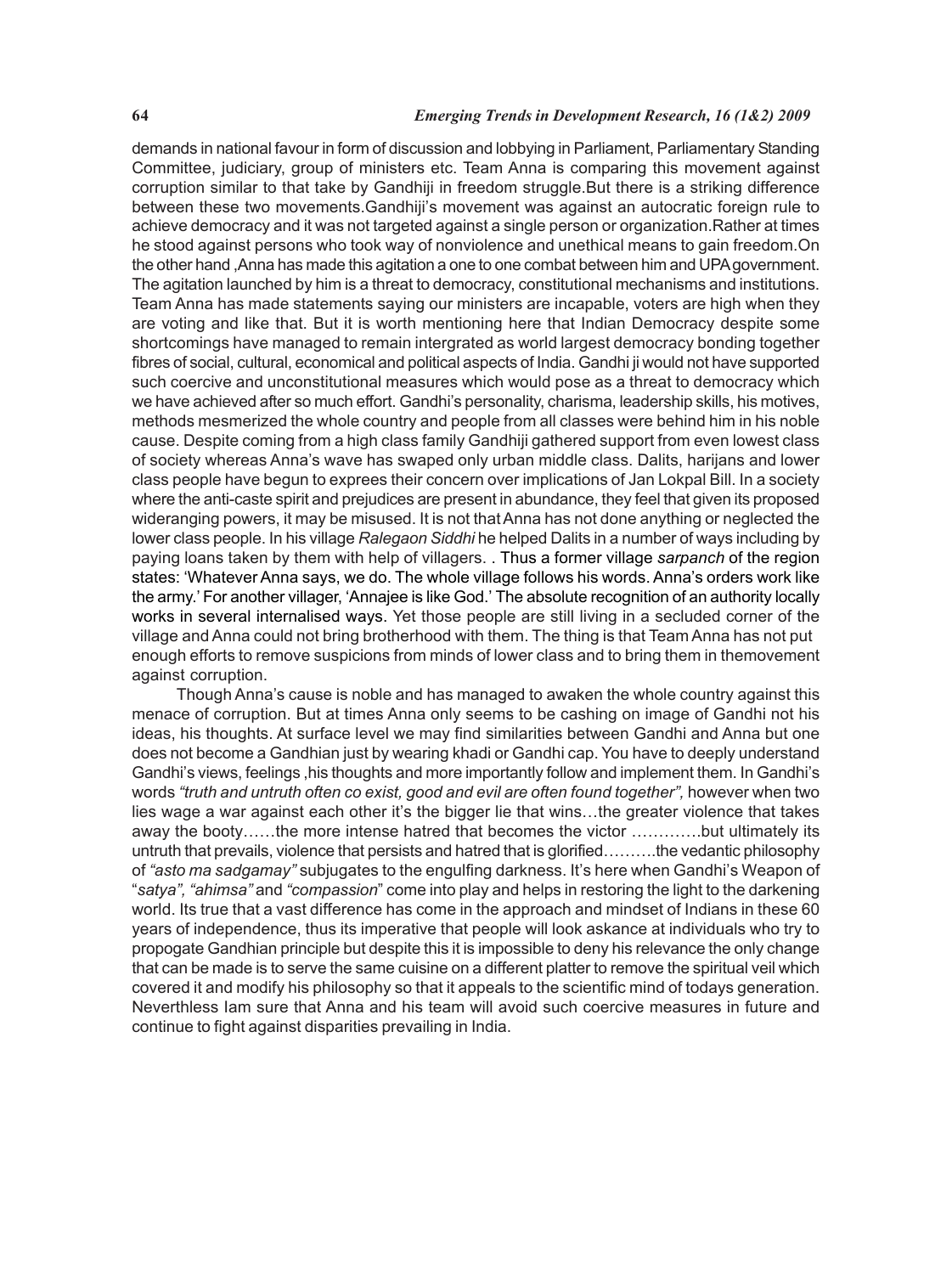## **References**

Bannerjee Sumanta, (September 3, 2011) *'Anna Hazare, Civil Society and the State'*, Economic & Political Weekly Bannerjee, S., (2002), *'Naxalbari and the Left Movement'* in Shah, G. (ed.) Social Movements and the State Judge Paramjit S, (November 12, 2011), *'An Ambiguous Actor: People in the Movements'*, Economic and Political Weekly, pp: 19

Judith Vidal-Hall, (2006), 'Naxalites', in Index on Censorship, Volume 35, No. 4, pp. 73-75

Khan Azeez Mehdi, (1997), *Shaping Policy: DO NGOs matter? Lessons from India*, PRIA, New Delhi

Mathews, Rohan D, (2011), *The Koel-Karo People's Movement in Eastern India,* http://base.d-ph.info/fr/fiches/dph/ fiche-dph-8885.html

Mohanty Manoranjan, (September 17, 2011) 'People's *Movements and the Anna Upsurge'* Economic & Political Weekly

Oommen T.K., (Ed.) (2010), *Social Movements I & II, Issues of Identity*, Oxford University Press, New Delhi

Raj Kumar C, (2011), *Corruption and Human Rights in India: Comparative Perspectives on Transparency and Good Governance,* Oxford University Press, New Delhi

Sangvai Sanjay, (December 15, 2007), The *New People's Movements in India*, *Economic & Political Weekly.* Shah Ghanshyam, (1990), *Social Movements in India, A Review of Literature*, Sage Publications, New Delhi Shah Ghanshyam (Ed.) (2002), *Social Movements and the State,* Sage Publications, New Delhi

Sitapati Vinay, (July 23, 2011) *'What Anna Hazare's Movement and India's New Middle Classes Say about Each* **Other' Economic & Political Weekly** 

Tandon Rajesh, (2003), '*The Civil Society-Governance Initiative: An Indian Perspective'*, Rajesh Tandon and Ranjita Mohanty (ed.), *"Does Civil Society Matter? Governance in Contemporary India"*, Sage Publication India, New Delhi Tilly, Charles (2004), *Social Movements 1768-2004*, Paradigm Publishers, London

Yadav Vineeta, (2011), *Political Parties, Business Groups, and Corruption in Developing Countries*, Oxford University Press, New York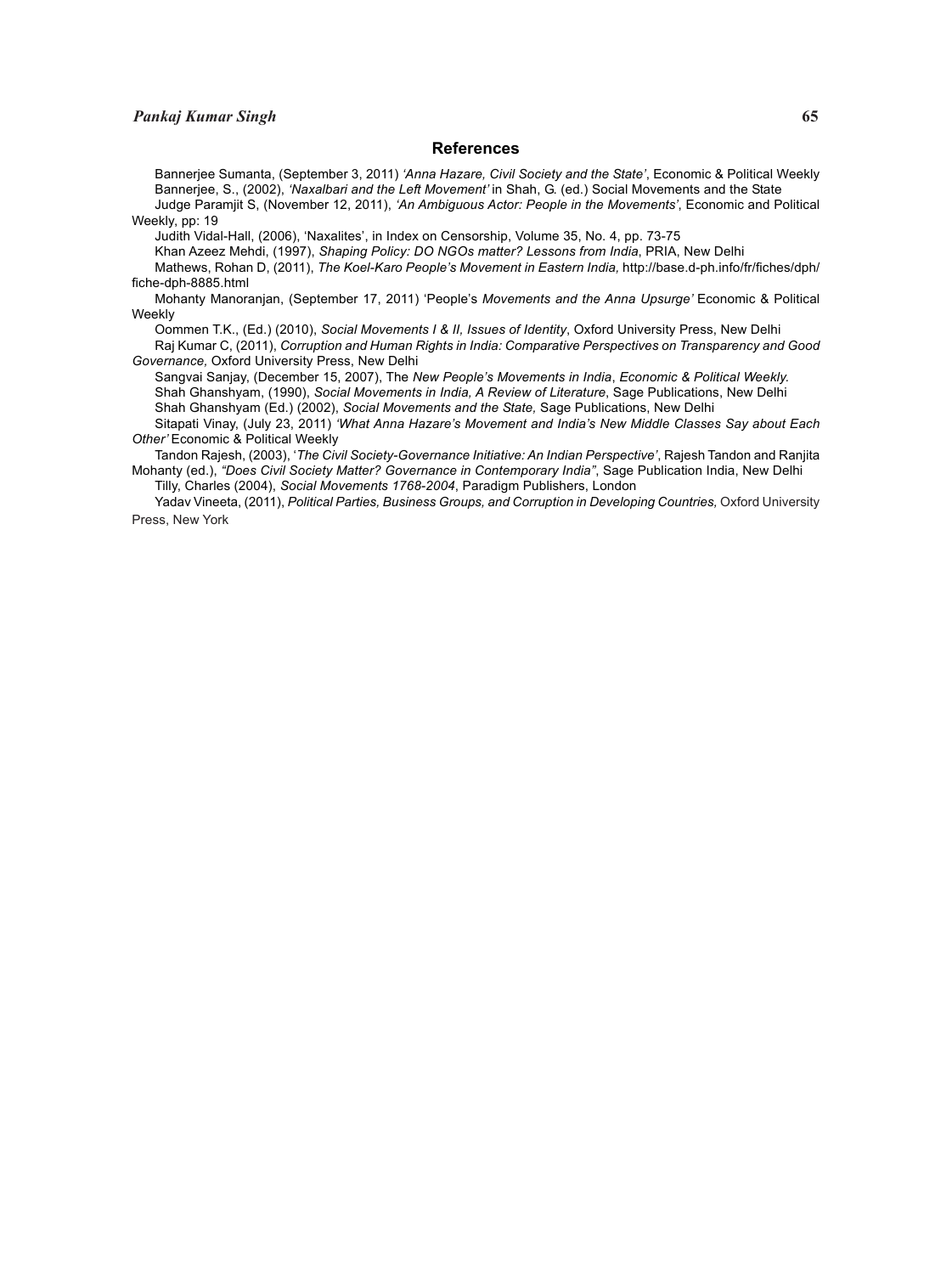*ISSN NO. 0972-9445 Emerging Trends in Development Research Vol. 16, No. 1-2, 2009, 66-73*

# **Media Exposure and HIV/AIDS Awareness among the College Students in Churachandpur District of Manipur**

# **G. P. Pandey**

# **Meenakumari Angom**

The Human Immuno Deficiency Virus (HIV), which causes Acquired Immuno Deficiency Syndrome (AIDS), is the leading infections cause to adult in the world. Given the scale of the epidemic, HIV/AIDS is now considered not only a health problem, but also a developmental and security thread. Even if a cure is found tomorrow, the toll of death and suffering by 2010 will be far exceed any other recorded human catastrophe, and other previous epidemic, natural disaster, war, or incident of genocide violence (Javed M. Iqbal, 2008).

Throughout the world the number of people living with HIV/AIDS (PLWHA) continues to grow with an estimation of 33.4 million people were living with HIV/AIDS by 2008 (UNAIDS 2008). All the countries of the world have been touched by the epidemic. India is also one of the worsely HIV/ AIDS effected country.

In India approximately 2.5 (2- 3.1 million) people were living with HIV/AIDS (NACO, 2008). 65 percent of the country's HIV/AIDS cases were contributed by Tamil Nadu, Karnataka, Andhra Pradesh, Maharashtra and Manipur. NACO classified these states as country's HIV/AIDS high prevalence states. Among these states Manipur has recorded the highest adult HIV/AIDS prevalence rate with 1.13 percent, which is against the national adult HIV/AIDS prevalence rate of 0.36 percent. Manipur, a small land-locked state located in the periphery of north-eastern region of the country contributes hardly 0.2 percent (22.9 lakhs) of country's population is contributing nearly 8 percent of the country's total HIV/AIDS cases (MACS, 20078 & Manipur statistical report, 2007). The first case of HIV positive in the state was reported in February 1990 from the blood sample collected in October 1984 among a cluster of six injecting drug users (IDU) (MACS, 2006). Though HIV was appeared like a mere smoke signal among the IDU's, it is now no longer confined to them but it has been spreading like a wild fire from urban to rural areas, from valley to hill areas, from male to females and from vulnerable population to the general population. By May 2008, there were 29,602 people living with HIV/AIDS in the state.

NACO classified all the districts in the country into three categories A, B and C based on the prevalence of HIV/AIDS cases. All the nine districts of Manipur, Imphal East, Imphal West, Bishnupur,

*G.. P. Pandey is Professor of Mass Communication at Deptt. Of Mass Communication, Assam University, Silchar*

*Meena Kumari Angom is Research Scholar at Deptt. of Mass Communication, Assam University, Silchar*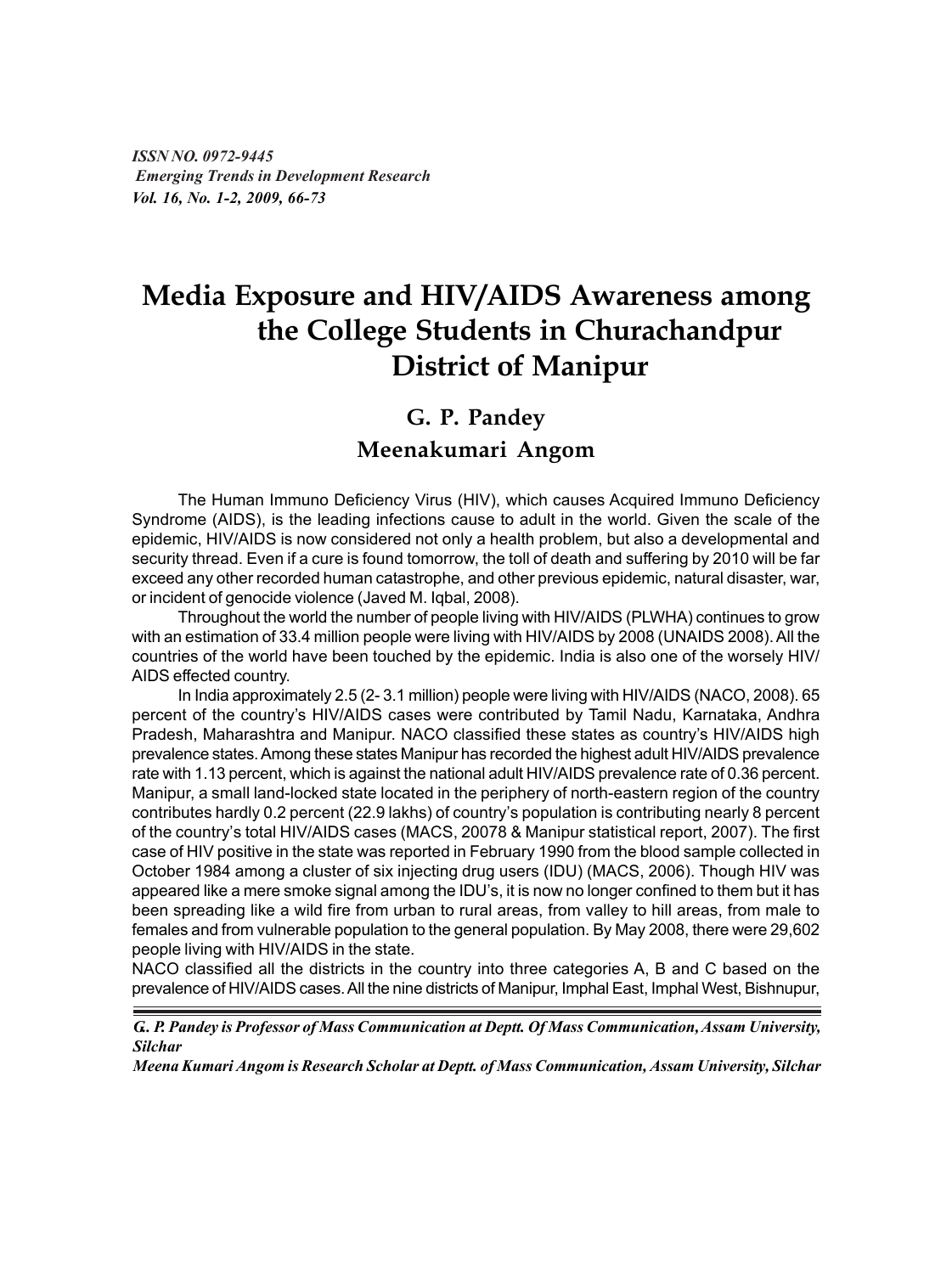#### *G. P. Pandey and Meenakumari Angom* **67**

Chandel, Ukhrul,Senapati, Thoubal, Tamanglong and Churachandpur, comes under A category (NACO, 2006). According to MACS report majority (44.24 percent) of the state's HIV/AIDS cases were found under the age of 30 years. At global scenario also among the new HIV infection each year more than 50 percent occur in 15 and 24 age group, of which only a friction know they are infected (UNAIDS, 2004). Considering this fact the importance of focusing on young people has been recognised at global level by the 2001 UN General Assembly Special session on HIV/AIDS, which endorsed a number of goals for young people including "By 2005, ensure that at least 90 percent and by 2010 at least 95 percent of young men and women have access to the information, education, including peer education and youth specific education and service necessary to develop the life skills required to reduce their vulnerability of HIV infection; in full partnership with youth, parents, families, educators and health care provider" (WHO, 2000).

With an effort to achieve the said objectives various media being used throughout the world in disseminating HIV/AIDS related messages to promote responsible behaviour and to educate about the prevention and protection from HIV/AIDS with special emphasis given on youth.

Over the last two decades evaluation of HIV/AIDS awareness level and the role of media in prevention and control of HIV/AIDS have attracted the attention of the various social scientists. A study on AIDS related knowledge and attitude among college students in Aurangabad shows that majority of the students obtained the knowledge about AIDS from radio and newspaper ( Hiramani, 1992). In India, Africa and Latin America, popular soap operas that includes plot about family planning and HIV/AIDS prevention have reportedly increased clinic visits and change health behaviour (Johns Hopkins centre for Communication programme, 1995; Ketende Bessinger, Gupta, Knight & Lettenmaier, 2000 ; Rogers et al, 1999 ; Singhal & Roger, 1999 ; Vaughan & Rogers, 2002).

A cross section research in Ghana shows that mass media effect on AIDS related knowledge and behaviour were larger than those of interpersonally bases communicative channels ( Benefo and Takyi's, 2003).

In Iran, HIV/AIDS knowledge among college students shown that mass media have succeeded in raising AIDs awareness, but have produced little effect in changing student attitude towards those with HIV/AIDS ( Dadkha, B. , Mahammadi, M.A. & Mazafari, N. , 2008).

The above review shows that mass media play an important role in generating HIV/AIDS awareness and in promoting responsible behavior to protect oneself from the epidemic in develop societies as well as in case of developing society like India.

However in respect of Manipur context no specific study has been carried out in this regard. The present study access the HIV/AIDS awareness level and exposure to HIV/AIDS related messages appears in different media among the college going youth's in Churachandpur district of Manipur. It is particularly appropriate to choose the Churachandpur district for the present study as the district is one of the woersely HIV/AIDS effected district in the state. In terms of HIV/AIDS prevalence the district stands third position with 16.70 percent, which is against the state average of 12.16 percent. Again in terms of population it contributes 9.93 percent of the state's total population. While in terms of HIV/AIDS cases it contributes 8.77 percent of the state's total HIV/AIDs cases (MACS, 2008 & Manipur Statiscal Report, 2007). In May 2008 out of 12440 bloods sample screened about 2078 were found HIV positive and majority (44.24 %) of them belongs to under age of 30 years.

The specific objectives of the study are: 1) To understand the social background of the college going youth in the district; 2) To find out the media habits of the college going youth in the district; 3) To assess the knowledge status about HIV/AIDS among college going youth in the district; 4) To assess the exposure of HIV/AIDS awareness messages disseminated through different media on the college going youth in the district.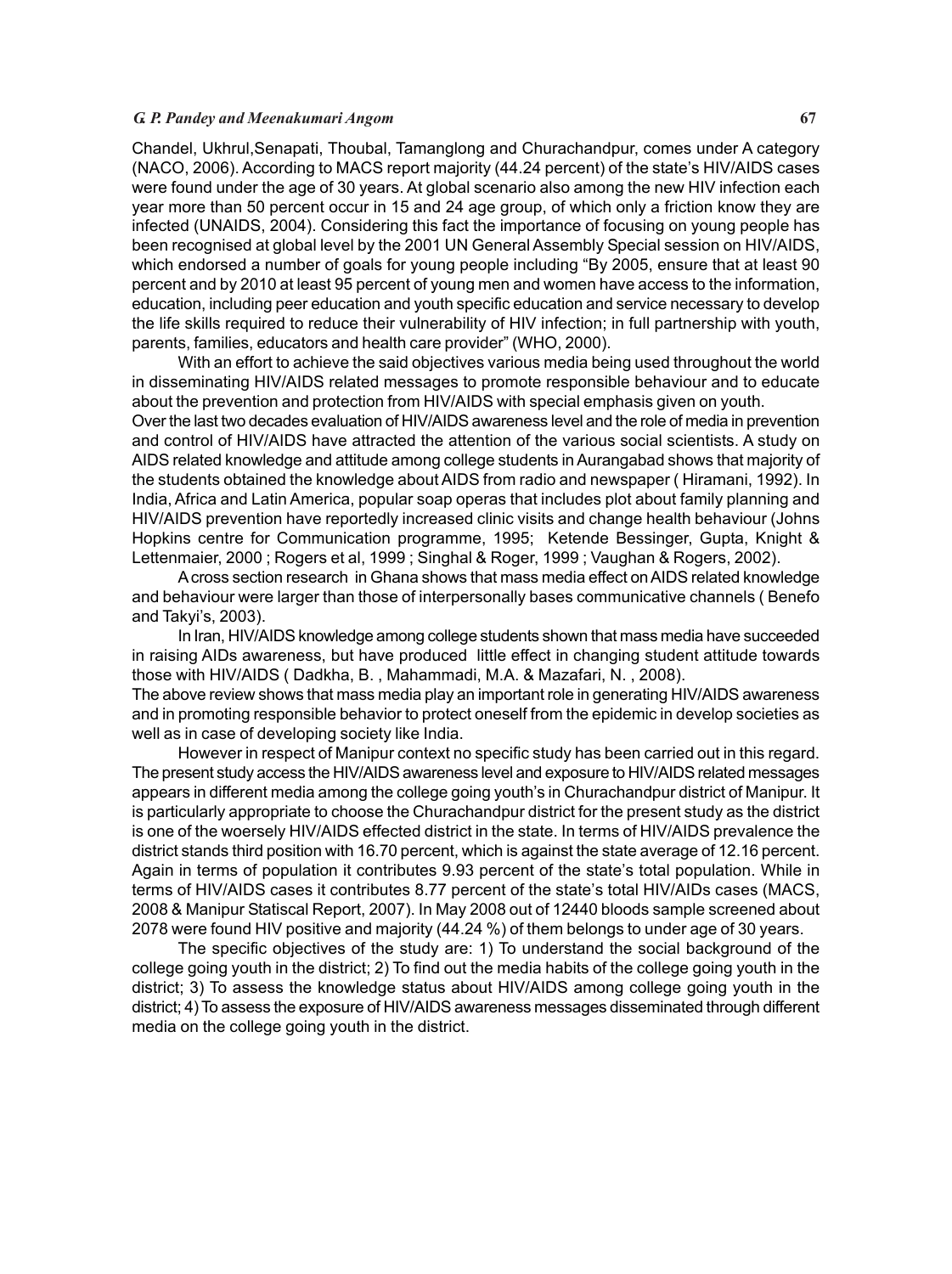# **Methodology**

Keeping in view of the objectives of the study, the present study adopted survey method. The study was conducted with 130 college students .They were selected

randomly from those students who admitted in academic session 2007-2008 in Churachandpur Government College and Rayburn College Churachandpur. Primary data were collected by administering a highly structured schedule. The schedule consists of three sections. The first section related to general information about the social background of the respondents. The second section related to media habits of the respondents and their exposure to HIV/AIDS related messages appears in different media. And the third section deals with assessing of HIV/AIDS awareness level of the respondents.

# **Media used in HIV/AIDS awareness Campaign in the state**

In Manipur as a part of IEC programme of National AIDS Control Programme, the Manipur State AIDS Control Society (MACS) has been using various media in HIV/AIDS awareness campaign. In the past five years (2002 - 2007), 1110 Sumang Leela (a traditional folk theatre of Manipur) based on HIV/AIDS were exhibited throughout the state in seven different dialects, 1519 different news items on the issue were published in different local dailies, 2207 different programmes based on the epidemic were broadcast on AIR, Imphal, 434 different programme based on HIV/AIDS were telecast on Doordarshan Kendra Imphal & local cable channel, and 400 Wall Writing, 253 Hoardings, 3000 Banners which have HIV/AIDS messages displayed at roadsides and public places. 2500 Puppet shows and 120 Street Play were shown throughout the state. 38, 88100 Poster + Folders + Leaflets were distributed. And one feature film was also produced (MACS Annual report, 2004 – 2005, 2005 – 2006 and 2006 - 2007).

# **Social Background of the Respondents**

Majority (67.70%) of respondents belongs to under the age of 20 years group. Most (92.31 %) of them belongs to ST and professed Christianity and it is obvious as the study area is dominated by tribal communities. The respondents belong to 13 different communities and the Paite (46.68 %) represent the largest community. Cent percent of them knew three to four languages and English and Manipuri are common to all. Majority (fathers' with 98.47 % and mothers' with 95.39 %) of the respondents' parents are literate and common educational qualification is up to Higher Secondary (fathers' 45.40 % and mothers' 44.63 %). Most (56.94 %) of the respondents' fathers are agriculturalist and mothers are housewives (96.16 %). On an average most of them (78.47 %) have medium size and nuclear families (83.84 %). Most (43.08%) of the respondents' household consumption pattern belongs to average. There major source of drinking water is well (52.33 %). They mainly depend on bus (29.24 %) and sumo (30.76 %) service for travelling. For medical treatment majority (90.79) of them used to go to the District Hospital.

# **Media Habits**

Majority of respondents (82.24 %) have subscribed newspaper and The Sangai Express (English local daily) is the most popular newspaper among the respondents. 68.48 % of them read newspaper regularly and the most preferred news items are Employment News (46.15 %), Current Affairs (46.15 %), sports (31.53 %) and Editorial (26.15 %).

Magazine reading habits among the respondents appears to be very high as 80.70 % used to read magazines. Generally they spent 1 – 2 hours on reading magazines. The most popular magazines among the respondents are Tongluang (dialect magazine) with 26.92 % followed by competition success review with 13.07 % and India Today with 10.76 %.

More than three-fifth (65.38 %) of respondents owned radio but only 28.46 % used to listened radio regularly and most (19.23 %) of them used to spend less than one hour on listening radio in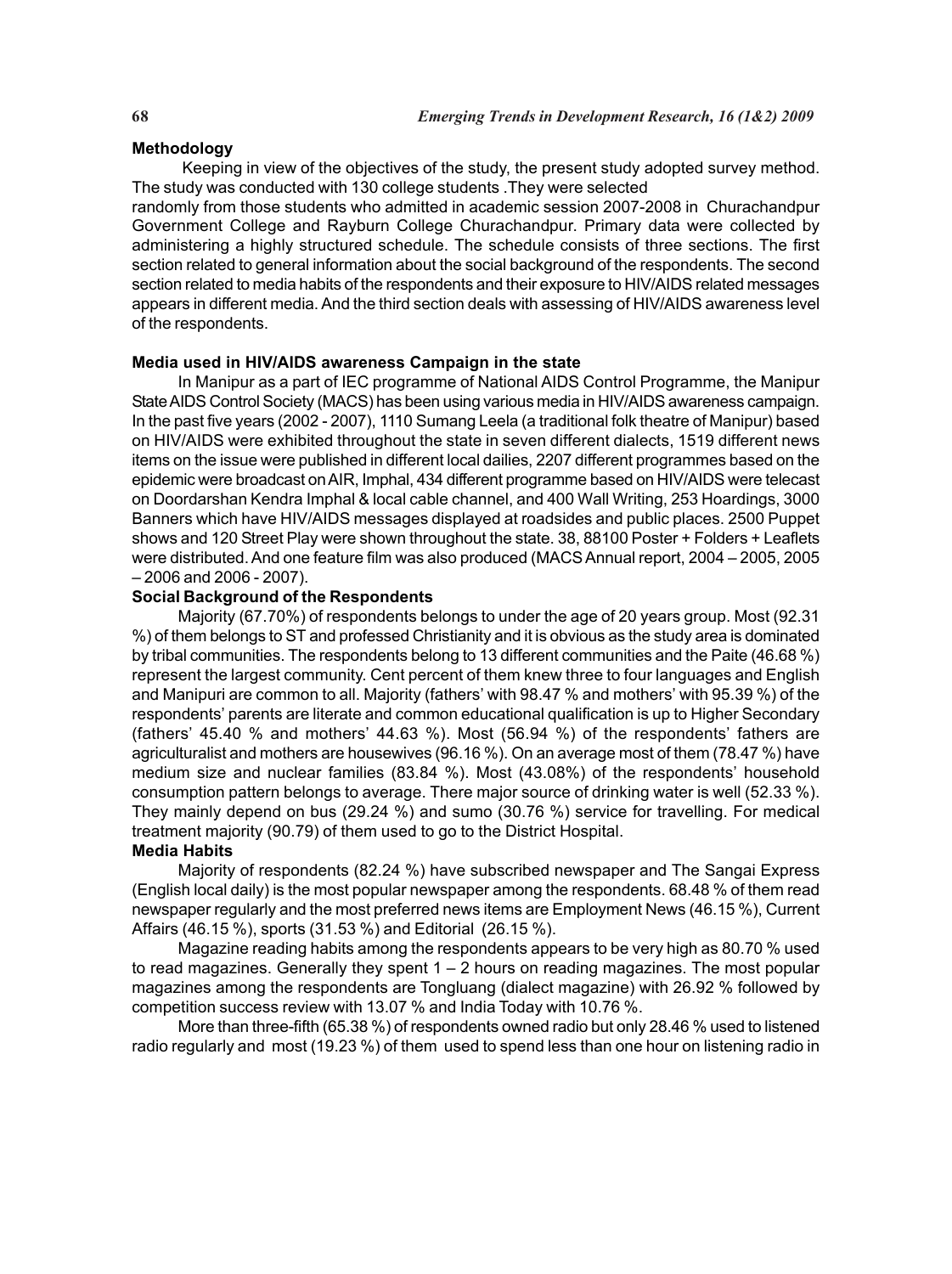# *G. P. Pandey and Meenakumari Angom* **69**

a day. The most popular programmes among the respondents are news (20.76 %) and film songs (20 %). The most preferred radio station is AIR, Imphal with 19.23 %.

More than three-fourth (78.46 %) of respondents owned TV and most of them (57.70 %) used to watch TV daily/regularly. Normally they used to spend 1 – 2 hours on watching TV in a day. The most preferred timing for watching TV is evening. The most popular programme among them are music (60.76 %), feature films (43.07 %) and news (40.76 %). The popularity of DD Channels appears to be low as only 37.69 % used to watch the channels.

Cinema going habits among the respondents appears to be very high as cent percent of respondents have the habits of film watching. Most of them (76.94 %) used to watch films at their homes and they preferred romantic films (56.17 %). Regarding languages of the film, English film (86.92 %) emerged as the most preferred one followed by Hindi (20.76 %), Manipuri (6.92 %) and Korean films (5.38 %).

Internet using habits among the respondents appears to be considerably low as only 23.08 % used to surf internet and most of them (17.69 %) used it very rarely or occasionally.

In terms of traditional media majority (65.39 %) of respondents' families have associated with one or other form of indigenous form of folk/ traditional media. But the popularity of Street Play, Puppet Show, and Sumang Leela (a traditional form of theatre) which are being used extensively by various organizations for various social causes are significantly low as most of the respondents have hardly given attention on these media. And the popularity of Outdoor Media which displayed at Fair, Roadsides and Public Places are considerably low as only 26.16 % have given attention on Outdoor media.

# **HIV/AIDS Awareness**

The term of HIV and AIDS is well verse among the respondents as almost cent % (96.16 %) of respondents' are familiar with the term. But from the table 1 it is observed that only a little more than two-fifth (42.30 %) have clear concept about AIDS. 59.25 % have perceived clear concept about HIV. Regarding the difference between HIV and AIDS, three-fourth (75.38 %) of respondents' have realized that there is difference between the two, however, only 44.61 % could identify the actual difference between the HIV and AIDS. Majority of them (53.85 %) realized that HIV contacts AIDS. Awareness about preventive vaccine from HIV/AIDS is considerably low as only 21.54 % realized that there is no preventive vaccine from HIV/AIDS. 43.08 % realized that HIV/AIDS is not a hereditary.

| S. N.                                        | <b>Knowledge Status about</b><br><b>HIV and AIDS</b>                                                                                                                                                                                                                                                            | <b>Number</b>                                 | Percentage                                                           |
|----------------------------------------------|-----------------------------------------------------------------------------------------------------------------------------------------------------------------------------------------------------------------------------------------------------------------------------------------------------------------|-----------------------------------------------|----------------------------------------------------------------------|
| 01<br>02<br>03<br>04<br>05<br>06<br>07<br>08 | Concept about AIDS<br>Concept about HIV<br>Difference between HIV and AIDS<br>A person having HIV contact AIDS<br>There is no vaccine for prevention of AIDS<br>AIDS is hereditary<br>Anyone can get HIV/AIDS through<br>casual contact with PLWH<br>Anyone can get HIV/AIDs by blood<br>transfusion with PLWH* | 55<br>77<br>58<br>70<br>28<br>56<br>67<br>119 | 42.30<br>59.25<br>44.61<br>53.85<br>21.54<br>43.08<br>51.55<br>91.55 |

# **Table 1- Respondents Knowledge Status about HIV and AIDS**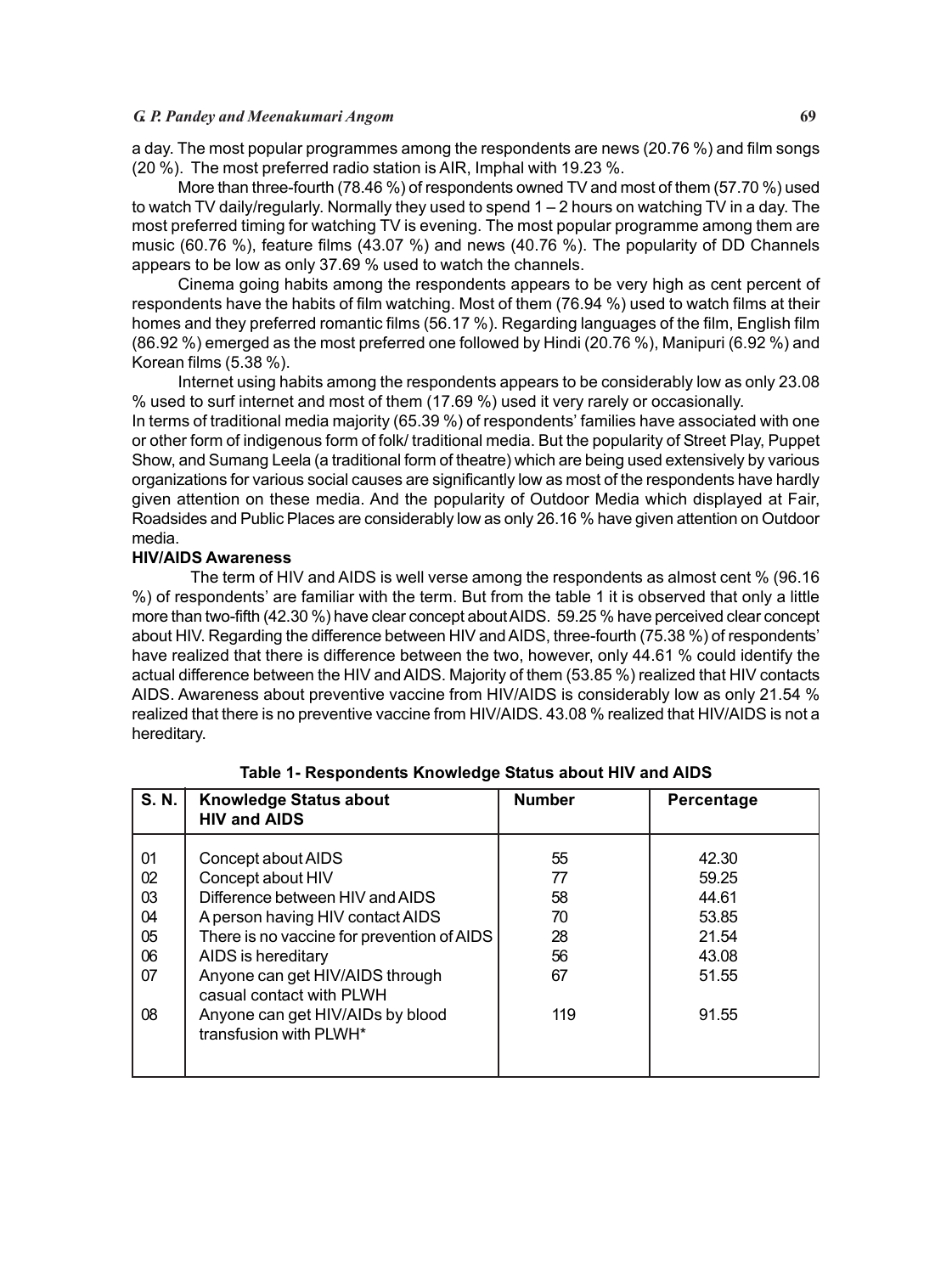| 09                                 | HIV/AIDS can be transmitted by sneezing<br>and coughing of PLWH*       | 67  | 51.55 |
|------------------------------------|------------------------------------------------------------------------|-----|-------|
| 10                                 | Having only one sex partner reduces the<br>chances of getting HIV/AIDS | 94  | 72.30 |
| 11                                 | Types of precaution to be taken up while<br>taking injection           | 71  | 54.61 |
| 12                                 | Blood should be check for HIV+ before<br>transfusion                   | 119 | 91.55 |
| 13                                 | Main sources of transmission of HIV/AIDS                               | 106 | 81.59 |
| 14                                 | Method use for detecting AIDS                                          | 100 | 76.95 |
| 15                                 | Symptom of AIDS                                                        | 13  | 10    |
| 16                                 | Preventive measures from AIDS                                          | 18  | 13.84 |
| *PLWH: People Living With HIV/AIDS |                                                                        |     |       |

Most (51.55 %) of respondents understood that sneezing or coughing and any form of casual contact with PLWHA doesn't spread HIV virus. And maximum (91.55 %) of them aware that blood transfusion with PLWHA spread HIV virus. 72.30 % understood that having only one sexual partner reduces from the risk of getting HIV/AIDS. 54.61 % aware well about the right precaution to be taken up while taking injection. 91.55 % would like to check blood for HIV positive before transfusion. 81.59 % aware well about all main sources of transmission of HIV/AIDS. 76.95 % knew the method used in detecting HIV positive.

Awareness level about the symptom of AIDS is significantly low as only 10 % acquired adequate knowledge about the symptoms of AIDS. Regarding awareness about preventive measures only a few (13.84 %) of respondents is acquainted with all short of preventive measures from HIV/ AIDS.

It is clearly observed from the table 2 that among the mass media newspaper has emerge as the most powerful medium as 50.76 % have given it as their main source of HIV/AIDS related information followed by TV (44.62 %) and radio (40.76 %). 43.07 % depend on NGO. Seminars (33.07 %) also served as good source of HIV/AIDS related information among the respondents'. 27.64 % have depended on magazines. But only few depend on drama (20 %), friends (14.61 %), street play (11.53 %), leaflet (1.53 %), and banners (6.15 %) as their main source of HIV/AIDS related information.

| SI. No. | Media              | Percentage |
|---------|--------------------|------------|
| 01      | Radio              | 40.76      |
| 02      | Newspaper          | 50.76      |
| 03      | <b>Television</b>  | 44.62      |
| 04      | <b>Wall Poster</b> | 34.61      |
| 05      | NGO                | 43.07      |
| 06      | Magazine           | 27.64      |
| 07      | Drama              | 20.00      |
| 08      | <b>Seminars</b>    | 33.07      |
| 09      | Friends            | 14.61      |
| 10      | Street play        | 11.53      |

**Table 2- Main Sources of HIV/AIDS Related Information**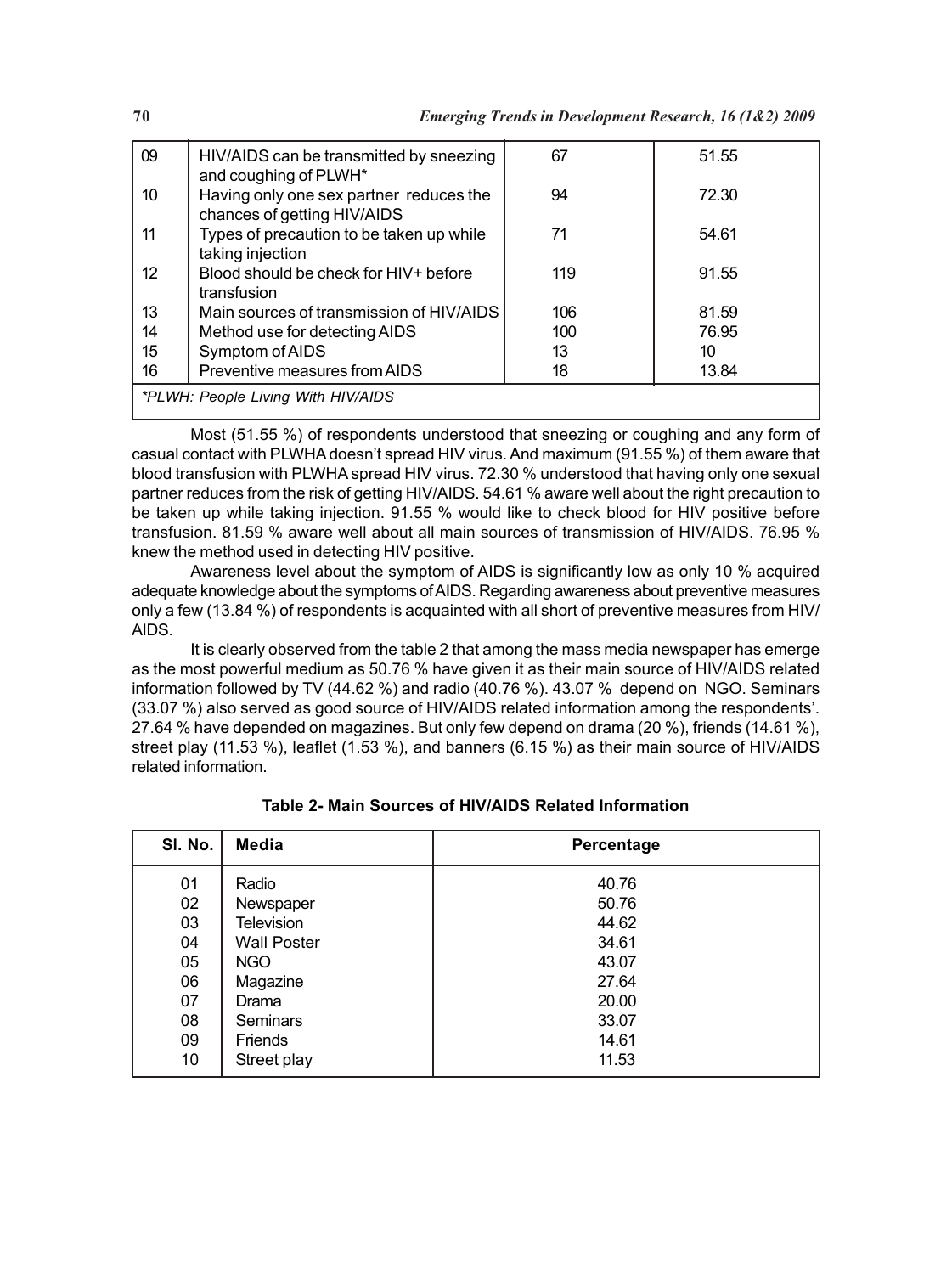| 44<br>ш | Leaflet | 01.53 |
|---------|---------|-------|
| 12      | Banners | 06.15 |

### **HIV/AIDS Awareness and Media**

The study made an attempt to collect qualitative opinion from the respondents on the coverage of HIV/AIDS and the health related information in media, and from their responses it has found that 30.76 % of respondents stated that media provides adequate information on the issue, 19.23 % have the opinion that no due coverage is given on the matter, 16.92 % expressed that media give more emphasis on commercial aspect and 33.07 % have not given any specific opinion on the matter.

| <b>S.N.</b> | <b>Types of Media</b> | Media assess profile<br>the Respondents | <b>Respondent's Exposure to</b><br><b>HIV/AIDS Related</b><br><b>Messages Appears in</b><br>Media |
|-------------|-----------------------|-----------------------------------------|---------------------------------------------------------------------------------------------------|
| 01          | Newspaper             | 96.16                                   | 50.76                                                                                             |
| 02          | Magazine              | 87.70                                   | 23.08                                                                                             |
| 03          | Radio                 | 28.46                                   | 19.23                                                                                             |
| 04          | <b>Television</b>     | 95.39                                   | 44.62                                                                                             |
| 05          | Film                  | 93.00                                   | 05.38                                                                                             |
| 06          | Internet              | 23.08                                   | 03.87                                                                                             |
| 07          | Outdoor media*        | 26.16                                   | 26.16                                                                                             |
| 08          | Traditional Media:    |                                         |                                                                                                   |
|             | a) Street Play        | 24.62                                   | 01.53                                                                                             |
|             | b) Sumang Leela**     | 06.15                                   | 02.30                                                                                             |
|             | c) Meetings           | 56.92                                   | 23.08                                                                                             |
|             | d) Speech             | 53.84                                   | 25.38                                                                                             |

### **Table 3 -Respondents Media Habits and their Exposure to HIV/AIDS Related Messages Appears in Different Media**

*\*\*Sumang Leela: A popular form of traditional form of folk theatre of Manipur.*

From the table 3 it is observed that out of 96.16 % used to read newspaper 50.76 % used to read the news item related with HIV/AIDS appears in newspaper and could recall the messages. Out of 87.70 % respondents having the habit of magazine reading only 23.08 % used to read HIV/ AIDs related items on Magazines and could recall the messages.

As for electronic media, out of 28.46 % used to listen radio regularly 19.23 % have given due attention to HIV/AIDS related programme broadcast on Radio. Out of 95.39 % used to watch TV regularly 44.62 % used to watch the programmes based on HIV/AIDS and could recall the messages.

Almost cent percent (93.08 %) of respondents have the habit of watching films but only a few (5.38 %) have interest on the films which have HIV/AIDS theme.

Regarding outdoor media cent percent (26.16 %) of respondents' used to give attention on wall writings/ hoardings/banners and given equal importance to these media which displayed HIV/ AIDS related messages.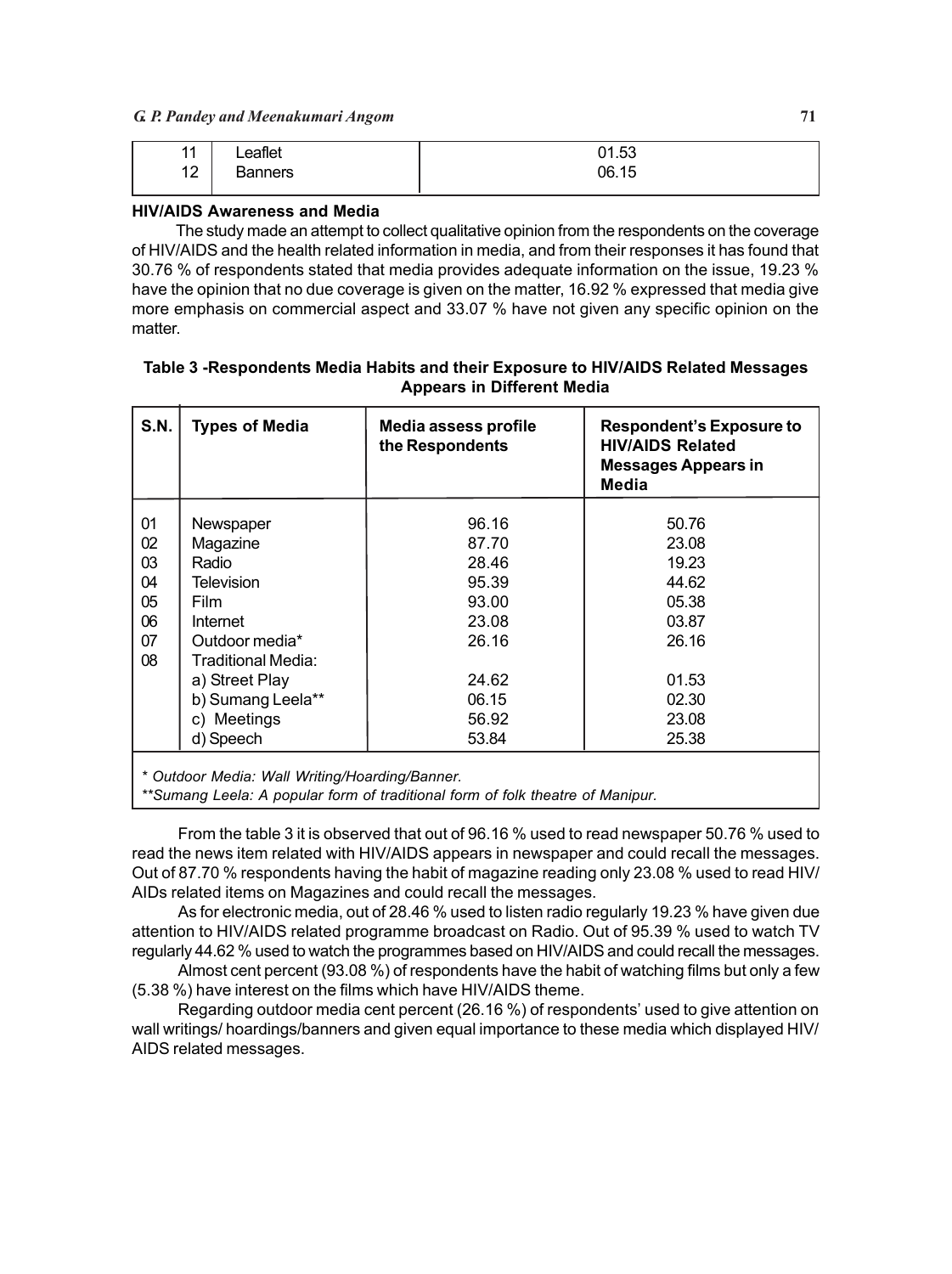Among the different form of traditional media used by concern agency on HIV/AIDS awareness campaign only a few have expose to these media and they hardly given attention on these media which have HIV/AIDS related messages meeting with 23.08, and speech with 25.58 % , Sumang Leela with 2.30 % and Street Play with 1.53 %.

#### **Conclusion**

The present study evaluate the knowledge level of HIV/AIDS awareness, media habit and exposure to HIV/AIDS related messages appears in different media among college going youth in Churachandpur district of Manipur.

The HIV/AIDS awareness profile revealed that the term of HIV and AIDS seems to be universal among the respondents. However, majority (57.70 %) didn't have the clear concept about the AIDS. Significant number (79.46 %) thought that a vaccine could prevent HIV/AIDS and Very few (10 %) aware about the symptom of AIDS.

 It has become a mandatory for one and all to have the knowledge about the sources of transmission and preventive measures of HIV/AIDS for insuring to protect oneself from the epidemic. In the present study very few (13.84 %) aware about the preventive measures from the epidemic. Lack of awareness about the preventive measure is one of the risk factors for contracting the disease among the youth, above this only 10 % aware about the symptom. So, it is clear that despite the present study sample being college students, their knowledge of HIV/AIDS information found to be surprisingly poor on certain important aspect related with the epidemic. This finding is not unique to the present study. Other studies with British and Iranish have found similarly disturbing gap in knowledge among the well educated young people (Boyle et al., 1989 and Dadkha et al. B., 2008).

Generally people felt shy to discuss openly about HIV/AIDS as it being associated with sex, disease and unwanted behaviour that are forbidden or taboo. But a free and frank discussion about the epidemic with parents and teachers is very much required to aware about the epidemic and prevent oneself from the epidemic. The present study found that majority (65.58 %) used to discuss with different persons but only few (father 3.07 % and mother 1.53 %) used to discuss with their parents and none of them used to discuss about the epidemic with their teachers. This suggests the importance of involving parents, teachers and students in AIDS education programme. The stimulation of interested in parent and teacher concerning HIV/AIDS may help them to educate themselves and their children/students (Maswanya et al., 2003).

Due to lack of awareness, people living with HIV/AIDS (PLWHA) are being stigmatized in the society. It is necessary to eliminate the social stigma meted out to the PLWHA to uproot the epidemic. The present study reveals a very encouraging data in this respect as significant (60 %) of respondents have positive attitude towards PLWHA as they have given that PLWHA should socially be accepted without any discrimination.

The media access profile shows that majority of respondents subscribed newspaper, owned TV and Radio. Film medium is very popular as almost cent percent used to watch films. This implies that there is a lot of scope for this media to use it potential with the target audience.

The popularity of new media and outdoor media appears to be very much lagging behind in comparison with print and electronic media.

Significant number of respondents' families associated with one or other form of folk/traditional media. So this medium should be exploited. Many of folk media formats are flexible, thus facilitating the incorporation of development-oriented message in their themes. This makes them useful and credible channel for promoting planned change. Additionally, they are relatively inexpensive and, in almost all culture, command rich and inexhaustible verity both in form and theme. The timeless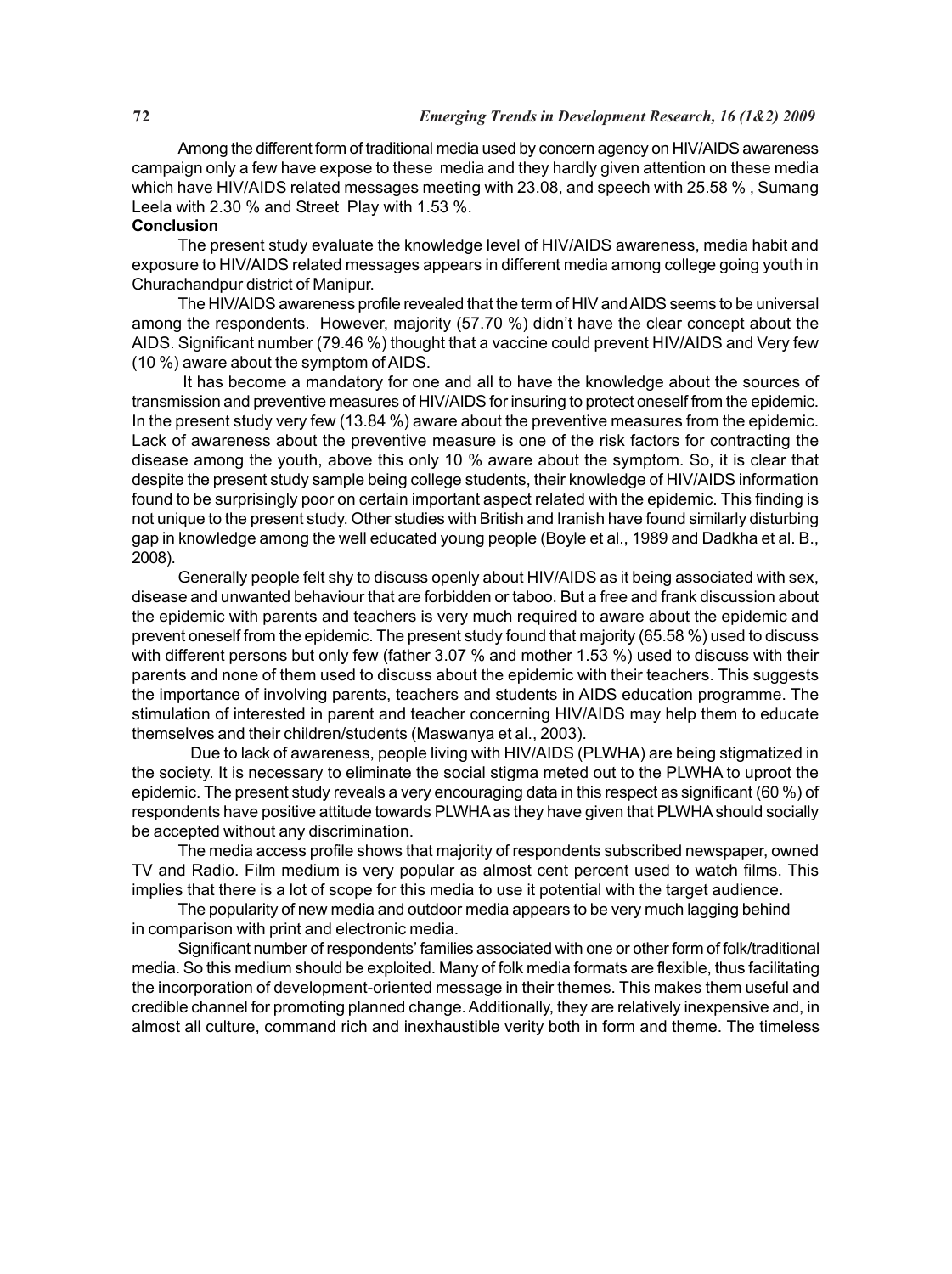### *G. P. Pandey and Meenakumari Angom* **73**

traditional media, therefore, present inexhaustible alternative for experimentation in development communication (Ranganath, 1980).

Exposure to HIV/AIDS related messages appears in different media shows that Sumang Leela and Street play which are extensively used by Manipur AIDS Control Society (MACS) and Song and Drama Division seems to be losing ground as a channel of communication in disseminating HIV/AIDS related messages among the college going youth as very few have given attestation on these media.

As for mass media the overall percentage of those who didn't expose are outnumbered as compared with those who exposed to HIV/AIDS related messages appears on newspaper , radio and TV. This shows that to endorse mass media effectively in HIV/AIDS prevention programme there is need for well pre-planned to hit the target audience at the maximum. Effective use of mass media requires careful planning, audience research, message development, pre-testing dissemination strategy, evaluation, coordination with existing services and linking mass media with interpersonal communication (Brown, W.J., Singhal, A., Rogers, E. M., 1989). *Until and unless there is no medication for HIV/AIDS, prevention is the only panacea.*

#### **References**

Benefo, K.D. and B. Takyi (2002). Mass Media Effects on AIDS Knowledge and Sexual

Behaviour in Africa with Special Reference to Ghana, International Journal of Sociology and Social Policy, 22 (4/ 5/6): 77-999.

Boyle, M.E., Pitts, M.K., Phillips, K.C, White, D.G., Clifford, B.R. and Woolletl, E.A.(1989). Knowledge Attitude and Belief about AIDS: The Value of Focussing Group Discussion Health Education Journal, in Press.

Brown, W.J., Singhal, A., Rogers, E.M., (1989). Predevelopment Soap Operas, Media Development, 4: 43-47.

Dadkha, B., Mahammad, M.A. and Mozafari, N. (2008). Knowledge and Attitude Towards HIV/AIDS among College students in Ardabil, Iran, research Journal of Biological s ciences, 3(1): 28-31.

Haramani, A.B (1992). Knowledge and Attitude of College Students towards AIDs Control Programme. Intt. Conf. AIDS 1992, 19-24

Javed, M., Iqbal (2008). NACO and HIV/AIDS in India, The Sangai Express 25<sup>th</sup> January, 2008.

John Hopkins Centre for Communication Programmes (1995). Reaching Young People Worldwide: Lesions Learned from communication Project, 1986-1995 (working paper No. 2). Baltimore, MD: John Hopkins Centre for Communication. Katende, C., bessinger, R., Gupta, N., Knight, R. & Lettenmaier, C. (2000). Uganda delivery of Improving services

for Health (DISH) Evaluation Surveys 1999, Chapel Hill, NC: MEASURE evaluation.

MACS (2008). Epidemiological Analysis of HIV/AIDS in Manipur, 2008.

MACS (2004-2005). Status Report, National AIDS Control Programme Manipur.

MACS (2005-2006). Status Report, National AIDS Control Programme Manipur.

MACS (2006-2007). Status Report, National AIDS Control Programme Manipur.

Mayswanya, E., K. Moji, I. Horiguchi, K. Nagata, K. Aoyagi, S. Honda and T. Takemoto, (2004). Knowledge, Risk Perception of AIDS and Reported Sexual Behaviour among Students and Secondary school and College in Tanzania. Hlth. Edu. Res, 14: 185-195.

NACO (2006). Hiv Sentinal Surveillance and HIV Estimation 2006.

NACO (2008). HIV Epidemic in India 2008. www.unaids.org.in.

Ranganath, H.K (1980). Folk Media and Communication. Bangalore, India: Chintana Prakashana Publisher.

Roger , E.M., Vaughan, P.W., Swalehe, R.M.m, Rao, N., svenkerud, P. & Sood, S (1999).

Effects of an entertainment –education Radio Soap Opera on family planning Behavior in Tanzania, studies in Family Planning,30, 193-211.

Singhal, A., & Rogeres, E.M (1999). Entertainment education : A Communication Strategy for Social Change , Mahwwd, N.J : Lawrence Erlbaum Association.

Statistical Abstract Manipur (2007). Directorate of Economics & Statistics Government of Manipur, Imphal.

UNAIDS (2004), 2004 Report on the Global AIDs Epidemic, Geneva : Joint United National Programme of HIV/AIDS.

UNAIDS (2008). Global Summary of AIDs Epidemic 2008 : www.UNAIDS.org.in

WHO (2000). HIV/AIDS and Adolescents . retrived on july 27,2005, from http://www.who.int/child-adolescenthealth/HIV/AIDS\_adolescents.html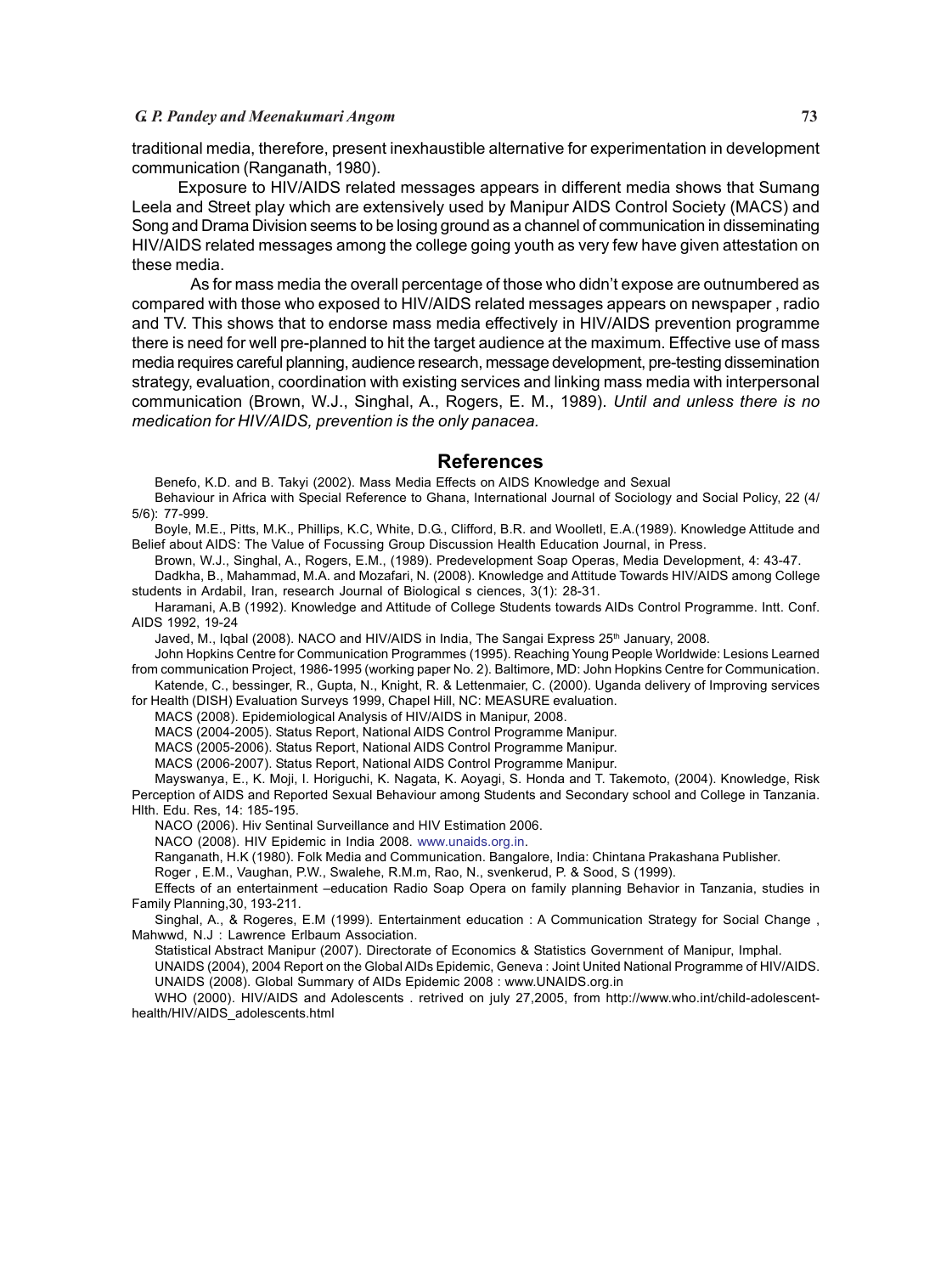*ISSN NO. 0972-9445 Emerging Trends in Development Research Vol. 16, No. 1-2, 2009, 74-76*

## **Book Review**

### **Bhattacharjee J.B., 2009: Development Strategies for Barak Valley (Assam), New Delhi: Akansha Publication House, pp. 315, Price: 1050.**

The book under view is an attempt to introduce and explain the basics of development strategies for remote area like Barak Valley of Assam. The book has 14 articles which deal with various dimensions and dynamics of the development. The book has emerged from brain storming sessions of a national seminar on Development Strategies for Barak valley: Constraints & Prospects organised by the Institute of Northeast India Studies, Kolkata in collaboration with the Department of Economics, Assam University, Silchar on 29<sup>th</sup> April 2008.

In the paper entitled "Colonial continuity in history of Barak Valley" Sanjib Deb Laskar gives a clear picture and historical background of the valley from the Dimasa and Coch regimes to the independence. It gives comprehensive information about the regimes and dynasty of various rulers of the valley such as Dimasa, Coch. The eighty years of dimasa rule in Barak valley experienced a new system of administration and dimasa rule was a very important period in its economy and socio-cultural life. The introduction of tea plantation in Cachar during the colonial regime (in the year 1856) is a unique phenomenon in the region. The author deals with silent features of the valley in terms of language, tea plantation and about the inhabitance and customs of the tribals.

In the paper "Constrains of Development of Barak valley", Girban Biswas focuses on traditional paradigms of constraints for development.He is of the view that typology of the valley, then geographical features and isolation, ineffective leadership, internal contradictions within the local society, composite ethenic character, poor infrastructure in terms of power, communication, agriculture, industries are major constraints in the process of development of the valley.

In the paper "Post-colonial Economy of the Barak Valley" Suparna Roy highlights the entire scenario of the land economy of the Barak valley. Land problrms and policy including revenue policy is the core issue of the paper by dealing geographical and social settings, precolonial land systems such as 'Khel' and agricultural guild collectively managed by the inheritance, colonial land tenure, namely Mirasdari tenure of Stewart's settlement, the grants under the old Assam rule's, the grants under free sample rule, the lease of waste land under the old and new Mirasdari rules, the revenue free tenures such as Baksha and Lakhiraj, post-colonial land reform measures. She describes the major changes, notably evolution of Zamindari in the form of the condition of tenants through legislation and increase in the cultivation, consolidation of holdings and adoption of machanised cultivationand also gives an account of various land reforms measures adopted by the government of Assam.

In his paper, "Disparities in Economin Development: A District Level Study of Assam with special reference to Barak Valley" Sumanash Dutta gives a comprehensive outlook along with an authentic information regarding disparities in economic development. He critically examines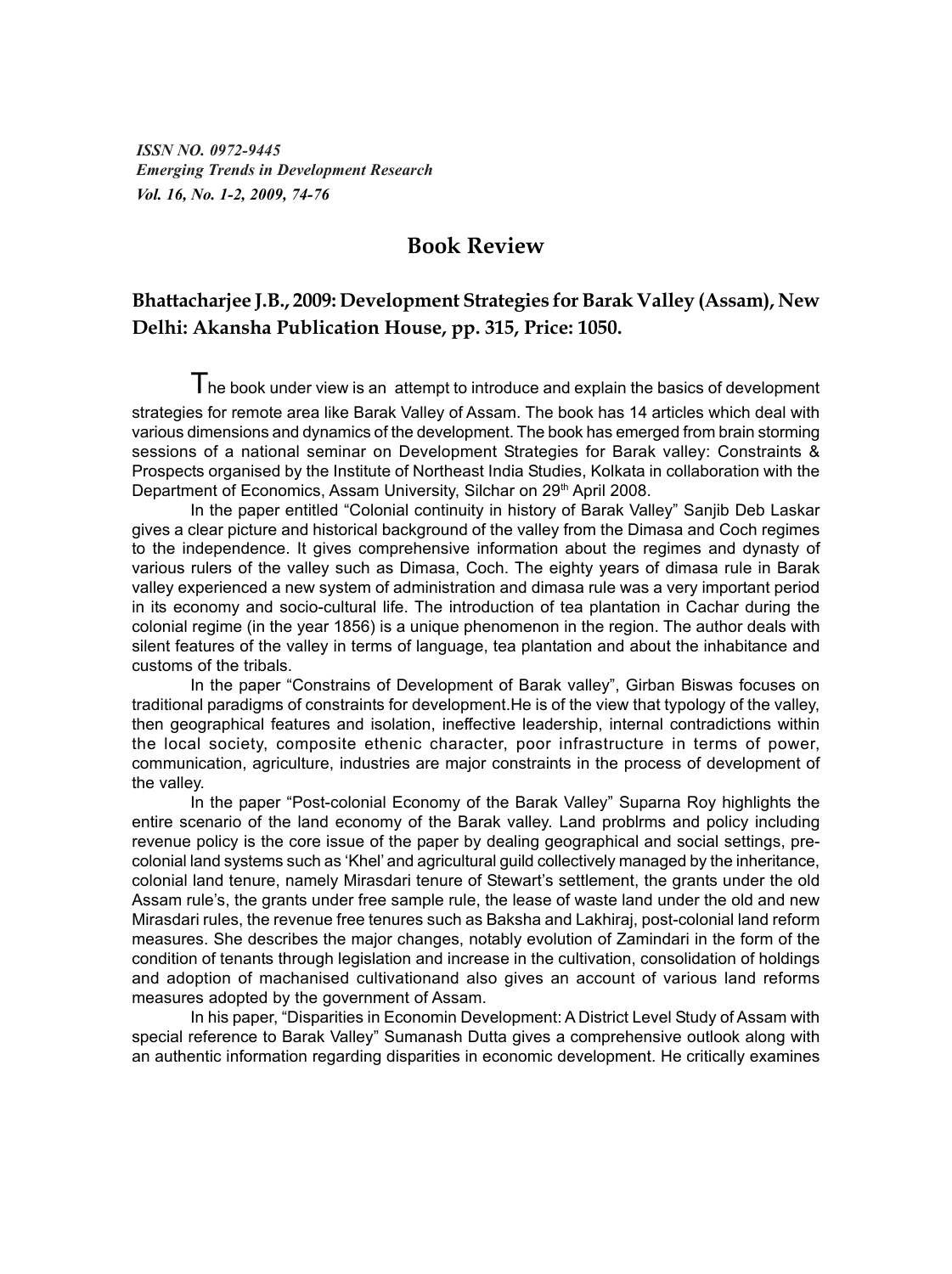#### *Book Review* **75**

the issue of regional disparities which has been well researched both theoretically and imparically and demands for a consorted efforts involving all sections of the population to achieve faster economic development. Niranjan Roy, however, explores the economy of Barak Valley for development strategy and points out that the prospect of economic development of the valley depends to a great extent on utilization and exploitation of growth, potential of agriculture in the region.

The status of tea industry as one of the most important factor for economic development in the valley is explored by Alok Sen. He gives comparative figures regarding price, production and product and highlights that the performance of 'Cachar tea' was remarkable by holding a dominant position among the manufacturing region, before independence. But inspite of tremendous potential to progress still the tea industry in the valley is in bad shape. Giving the statistics regarding six tea estates of the valley, the chapter determines the causes for such detoriation of tea industry in Barak valley. The paper also suggests some correcive measures on account of pragmatic development model, based on natural endowment, entrepreneurship, capital investment and infrastructure inadequacy.

In the paper, "Role of Banking in the Development of Agriculture in Barak Valley" Sudipa Rakshat t analyses the loopholes and demerits of banking and credit system to the farmer and give impetus to organise awareness program by the banks to motivate, sensitise and convince the farmers for the sake of agriculture development.

Women participation in the economic development process is discussed by Ruma Paul. The role and function of women is still gendered and governed by the patriarchal powers and that is the reason women have not been able to catch up with men in terms of employment, share of wages, time devoted to work in spite of their efficiency, productivity and capability. She provides a clearcut picture of increasing awareness of the people for employment.

Hiranmoy Roy reveals development prospective in terms of social sector refers to education, health and nutrition. He conceptualises two main approaches related to development. The first approach focuses on investment in education, health and nutrition as a means to augment the quality of human capital defined as the 'the stock of skills and productive knowledge embodied in people'. On the other hand, human development approach has been defined by UNDP as the process of enlarging people's choices. The author argues that social sectors may be defined as those providing social security or the protection which the society provides for its member to a series of measures, like the provision of medical care and provision of subsidies for families with children, against the social and economic distress that otherwise would be caused by substantial reduction in earnings returning from sickness, maternity, employment injuries, unemployment in heredity, old age and death. The author also exposes the drawbacks regarding social security and suggests some measures by making sound strategy, suitable policies and programs for different sectors of the society as per their requirement.

Ramanuj Chakravorty discusses about border trade and economy of Barak valley and gives a clear cut picture about an excellent opportunity for re-construction of the economy of the Barak Valley while Jayati Bhattacharje discusses about the human resources for sustainable development of the Valley which is need of the hour and determines the main indicator for the backwardness of the region. The problem of educated unemployment is solely responsible for promoting militancy and insurgency in other parts of the northeast. The common feeling in the northeast is that in the absence of industry and private sector, the unemployment ratio of educated youth produced by several central universities is increasing. Therefore if the human resource of the valley is being utilised properly then not only many problems can be solved but also the valley can be prosperous. Therefore the valley deserves special attention for its all round development.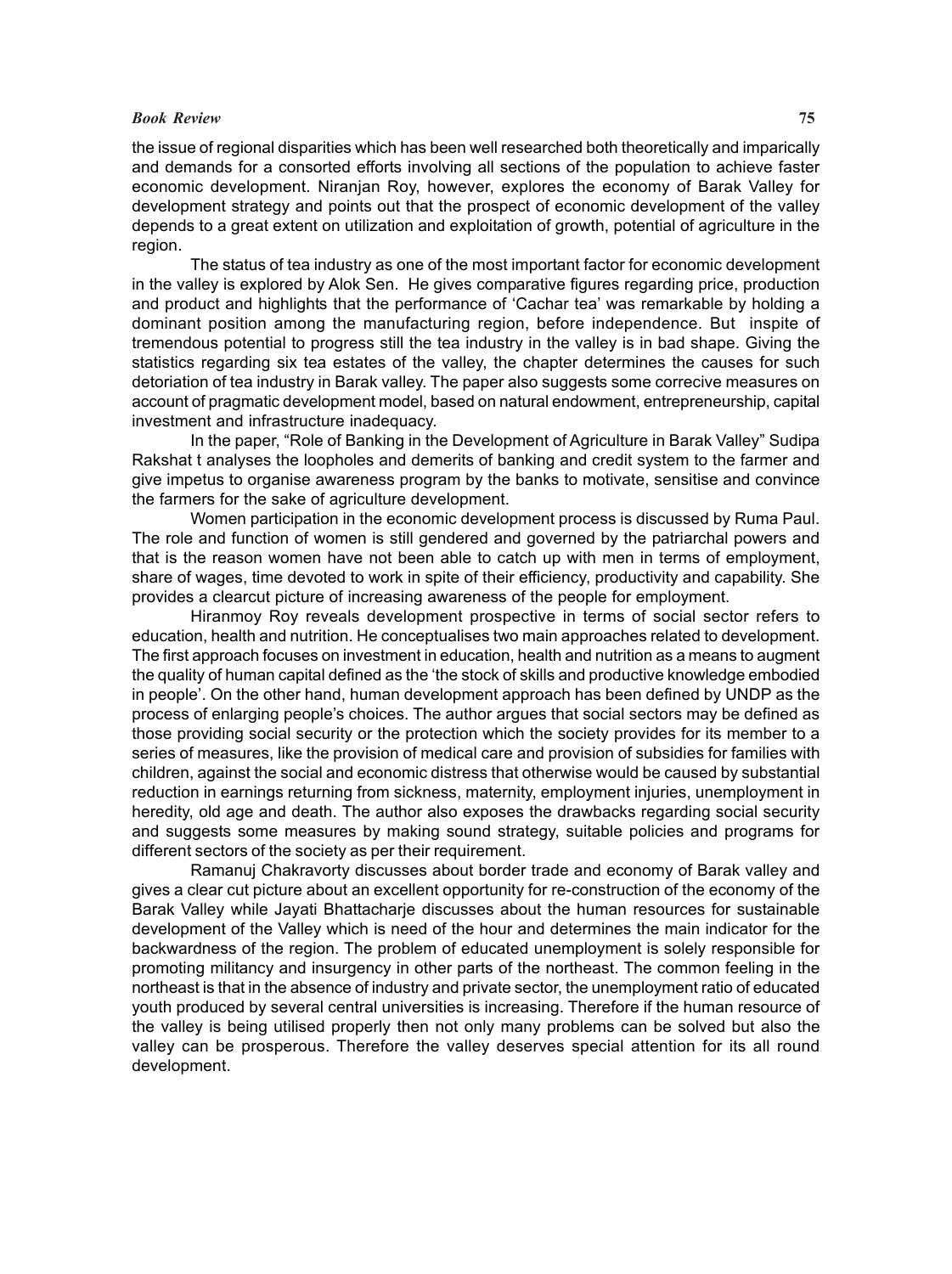### **76** *Emerging Trends in Development Research, 16 (1&2) 2009*

The question of sustainability in the development of Barak Valley is examined by Abhik Gupta by giving brief historical, geographical prospective of resources of the valley. He deals in detail with the geographical, ecological perspective and typography of the valley. Deforestation, declamation of natural resources due of lack of proper policy regarding protection and conservation of wild life, to check the devastating flood, tourism etc are some of the perennial factors. However, Bibhash Ranjan Choudhury deals and suggests to find out concrete strategy for the development of the valley in spite of rich resources, manpower etc due to inadequate attention and wrong policies of policy makers.

Tarun Das demands and drafts special attention of the government for the constitution of Barak Economic Development Council for the solution of the existing problems of the valley and also for the development of infrastructure in terms of communication, transport, promotion and revival of tea and cottage industries as well as agriculture sector in the valley.

The interactions that took place during the course of seminar based on a discourse on development strategies for Barak Valley are recorded by Sarbani Bhattacharjee. Many issues and paradigms related to development were discussed as an essence of the book. The book in the appendix part gives sufficient reason for the constitution of economic development council for the valley in the form of memorandum.

The book provides deep insights to the reader of diverse paradigms of the development by giving equal amount of information regarding the valley in terms of historical and geographical perspective. This book may be immensely useful for the students, researcher and policy maker as a valuable document and a treasure of knowledge. Printing and getup of the book is good one. However, the price of the book is little bit high for the students and individual readers. The reviewers expect the book to be useful to all the country men involved in development process in general and northeast in particular.

> *G.. P. Pandey Charu Joshi Deptt. Of Mass Communication Assam University, Silchar*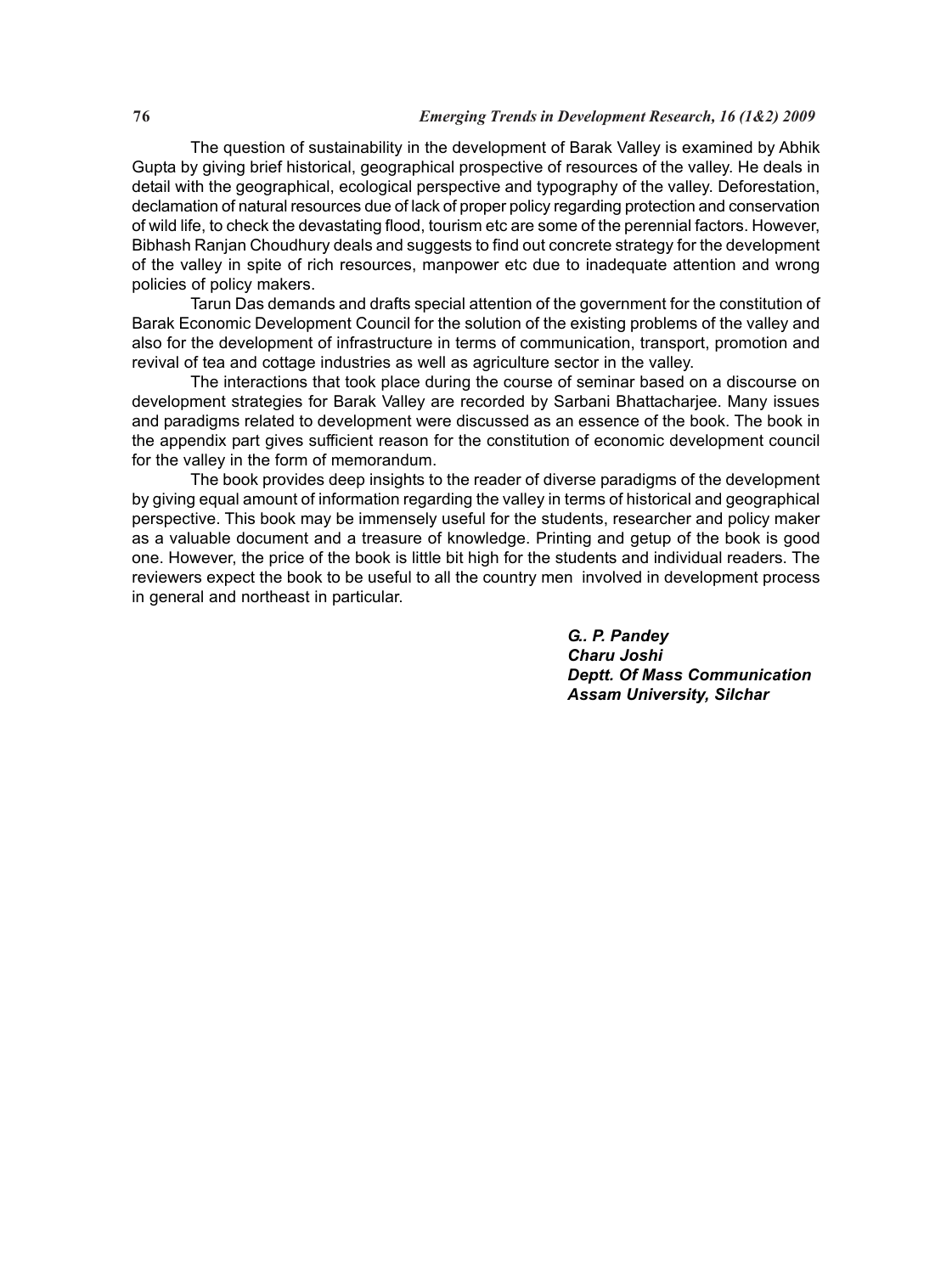# **New Life Subscribers**

**The following persons were admitted as life subscribers of the ETDR by December 31, 2009 :**

**LM-131 Y. Priyambada Devi** D/O Y. Manibabu Singh, Hunoubok Awang Leikai, P. O. Nambol, Pin-795134, Bishnupur, Manipur.

**LM-132 Panmei Gungapou Rongmei,** C/O Thiuluat Panmei, V. Kaimai, P. O. Gularthol-795115, Tamenglong, Manipur.

**LM-133 Kanchan Gogoi,** Research Scholar, Assam University, Silchar 788001

**LM-134 Manushi Chakraborty,** Nutan Patty, P. O. Silchar-788001.

**LM-135 Ramkrishna Dhar,** Srikona, P.O. Srikona, Silchar-788001

**LM-136 Navneet Arora PU Chandigarh.**

**LM-137 Keya Choudhury**, Silchar Medical college, Silchar-788014

**LM-138 Susmita Bhattacharjee** C/O Probin Bhattacharjee, Link Road, Lane No. 3, Silchar-788006 **LM-139 Meenaxi Roy,** Radha Madhab road, R. C. Das Lane, Silchar

**LM-140 Sonali Deb,** C/O Santosh Deb, Subhash nagar, Silchar-788005

**LM-141 Shankar Kumar Bhattacharjee**, C/o S. B. Bhattacharjee, Tarapur, Sibbari, Ramkrishna Lane, Silchar

**LM-142 Moutishi Bhattacharjee**, Durgapalli, P. O. SMC, Silchar-788014,Cachar, Assam

**LMI-143 Uma Dev,** C/O Shankar Ranjan Dev, Netaji School Road, Rangirkhari, Silchar-788005,

**LMI-144 Sweety Singh,** C/O Samarendra Singh, P.O. Sarupathar, Dist. Golaghat, Assam

**LMI-145 Srabani Das** D/O Rathindra Kr. Das, Sonai Road, Janata lane, Silchar,788005

**LMI-146 Alpana Choudhury** C/O P. Nath Mazumdar, Prerona Complex, Ukilpatti, Silchar-788001, Assam

**LMI-147 Amulya Kumar Borah,** "Ashroy", Old Amolapatty, (Near Mouzadar Office), Golaghat, Assam

**LMI-148 Sanjoy Paul,** C-6, Fogland, Kali Chatterjee Avenue, P.O. Garia, Kolkata-84

**LMI-149 Dr. Anoop Kumar Singh,** Sr. Lecturer, Department of Sociology, DAV, College, Kanpur-208002 **LMI-150 Meena Kumari Angom,** Singjamei Makha Kakwa Asem Leikai, Opposite to Ibochou Oil Pump, P.O. Singjamei, Imphal, 795008, Manipur.

**LMI-151 Dinmani Gogoi,** Research Scholar, department of Sociology, Assam University, Silchar. **LMI-152 Pankoj Borouh,** Research Scholar, department of Sociology, Assam University, Silchar.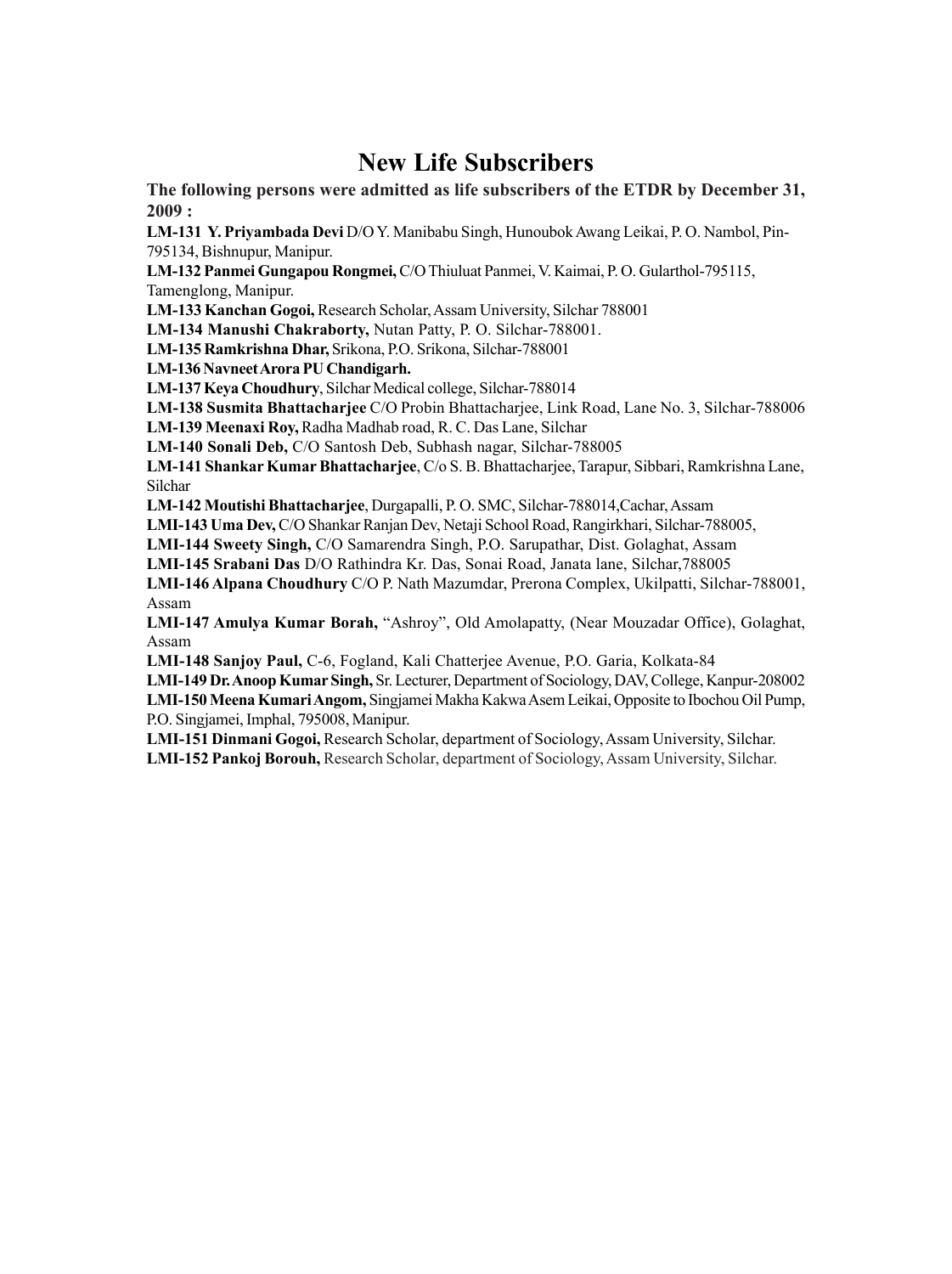| <b>Editor's Name, Nationality</b><br>and Address    | Dr. V. P. Singh<br>Indian<br>C-28, Phase I, Pallaypuram, Meerut-250110                     |
|-----------------------------------------------------|--------------------------------------------------------------------------------------------|
| <b>Publisher's Name, Nationality</b><br>and Address | Dr. V. P. Singh<br>Indian                                                                  |
| <b>Periodicity</b>                                  | C-28, Phase I, Pallavpuram, Meerut-250110<br>Half yearly                                   |
| <b>Place of Publication</b><br>and Address          | C-28, Phase I, Pallavpuram, Meerut-250110                                                  |
| <b>Owner's Name, Nationality</b><br>and Address     | Dr. V. P. Singh<br>Indian                                                                  |
| Laser typeset by                                    | C-28, Phase I, Pallavpuram, Meerut-250110<br><b>ETDR Computers,</b>                        |
| <b>Printed at</b>                                   | C-28, Phase I, Pallavpuram, Meerut-250110<br>Sahil Print Media, 260, New Mohanpuri, Meerut |